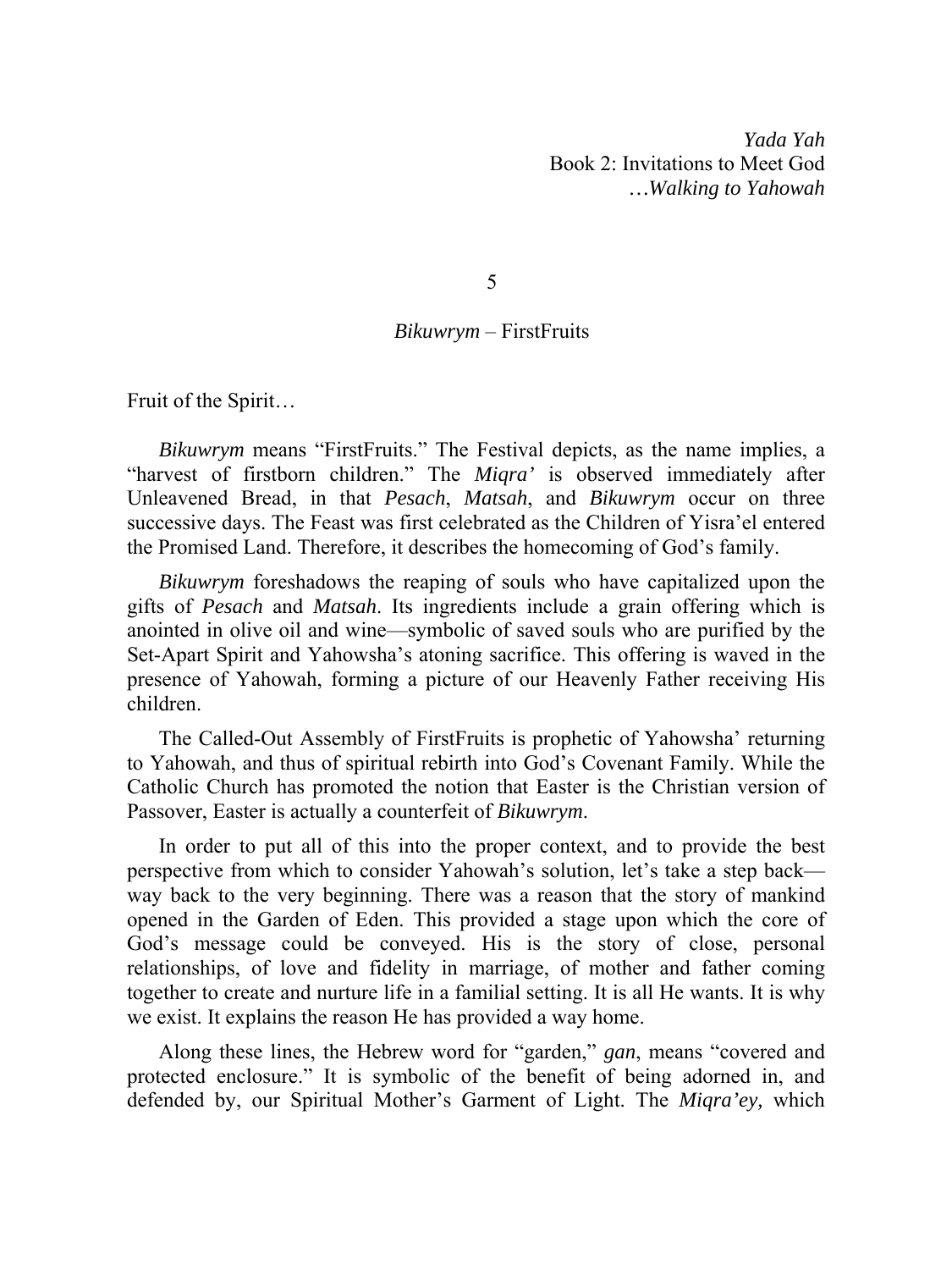embody this spiritual anointing, include *Bikuwrym, Shabuwa'* and *Kippurym*—the Called-Out Assemblies of FirstFruits, Sevens, and Reconciliations.

Additionally, the Hebrew word *'eden* conveys "blissful joy, gladness, pleasure, and genuine delight." It describes the result of choosing to live with Yahowah in the Promised Land. This state of bliss is depicted in the Festival Feast of Shelters, where we are invited to campout with God. In other words, we were born into the environment which depicts the conditions in which our Heavenly Father wants us to live.

Properly tended gardens produce quality fruit. The first reaping of such perfected souls is represented by the *Miqra'* of *Bikuwrym*. The second harvest is described in *Taruw'ah*. FirstFruits, as we shall discover, is predictive of the Son's return to the Father. Trumpets is prophetic of the Son coming back to bring the Called-Out Assembly home in the last days as they shout out a warning not to ignore Yahowah's plan, in hopes that many will capitalize upon the message of hope He has provided.

By telling us about the choices made by Adam and Chawah in the Garden of Eden, and their consequences and penalties, we are better prepared to appreciate the what and why of *Pesach* and *Matsah*. Because in the garden we learned that the consequence of ignoring Yahowah's instructions and of eating the forbidden fruit, was death. Therefore, making a conscious choice to ignore God is equivalent to choosing to exist without Him. And even today, those who live without Yahowah will die—their souls ceasing to exist upon their demise. This problem was remedied by Passover.

The penalty for acting against God's instructions, however, was expulsion from the garden. This resulted in a life of pain and toil among the weeds of oppressive human schemes. It is what naturally occurs when we are separated from God. Yahowah's cure for this condition was Unleavened Bread, where He endured our penalty—redeeming and ransoming us. After all, we must be perfect in order to exist together with a perfect God. And only God has the resources to cover such a hefty fine.

As we discovered in the previous chapter, the journey home began during the Exodus, where Yahowah, in the context of a Sabbatical Year, said: **"Six years you shall sow** (*zera'* – productively seed) **your land** (*'erets*) **and gather in** (*'acaph* – harvest, collect, remove, and receive) **the produce** (*tabuw'ah* – the harvested grain) **thereof. But on the seventh** (*shaby'y*) **you shall let it rest and lie fallow** (*shamat* – release it and let it fall)**, forsaking it** (*natash* – rejecting and abandoning it) **so that people** (*'am* – family members and relatives) **in need**  (*'ebyown* – who are poor and oppressed requiring deliverance) **may eat and be nourished, the remainder** (*yathar* – of which saves and preserves) **restoring life**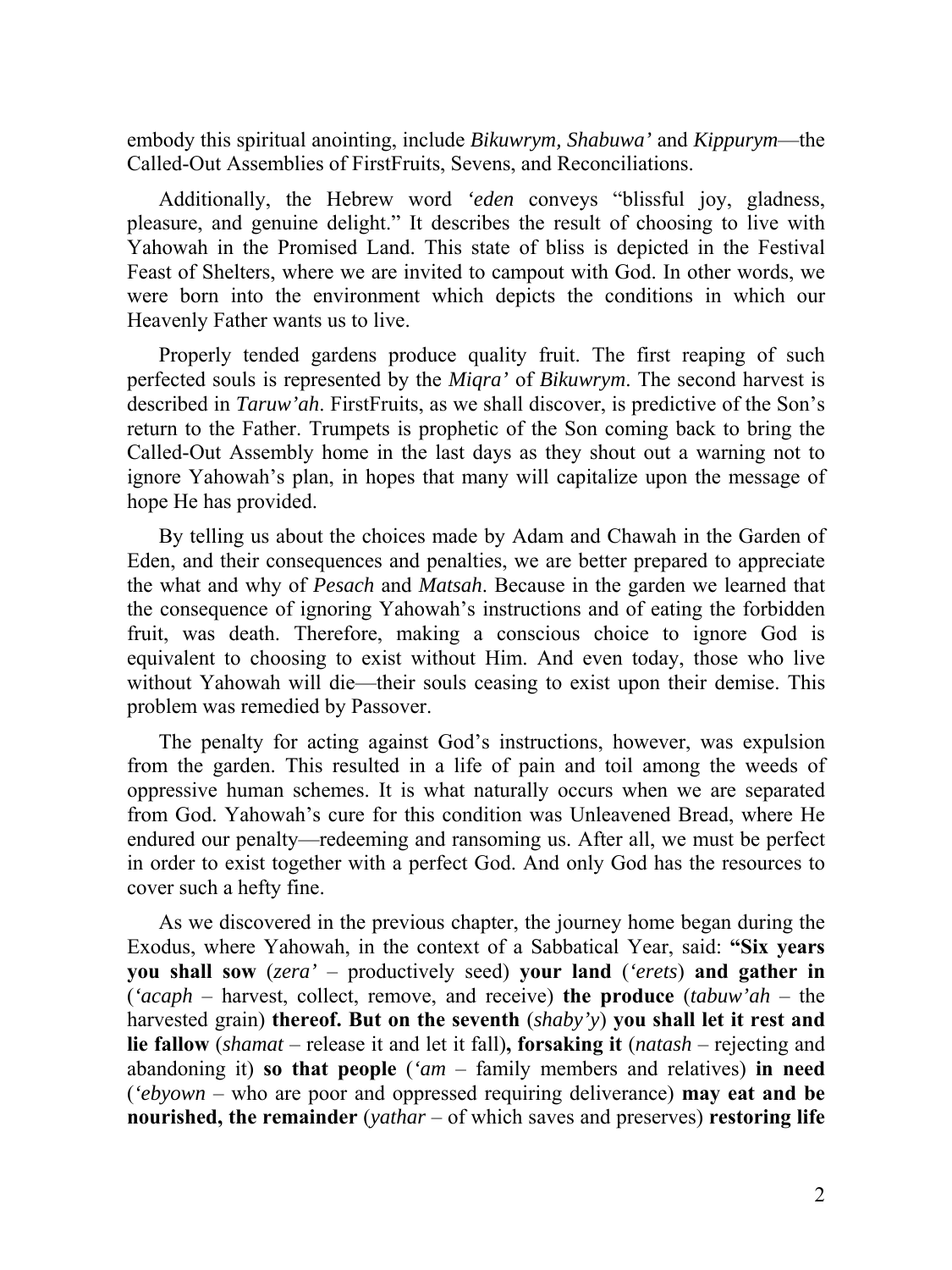(*chayah* – causing renewal and providing sustenance)**, nourishing them from the land** (*'akal sadeh*)**. Do the same** (*'asah ken* – accomplish and produce the similar results) **with your vineyards and olive groves."** (*Shemowth* / Names / Exodus 23:10-11)

Grain represents saved souls, and is descriptive of the FirstFruits harvest. The vineyards produce wine which serves as a metaphor for the atoning blood of the Passover Lamb. Oil from olive groves is symbolic of the anointing of the Set-Apart Spirit, purifying us on Unleavened Bread.

Every seventh, or Sabbatical Year, serves as a more frequent reminder of the importance of the Yowbel Redemptive Years, which occur on the year following seven-sevens (i.e., every fifty years). During them, all people are freed and all debts are forgiven. These Sabbatical and Redemptive years were prophetic of the fact that on Passover in the Yowbel of 33 CE we were freed from the consequence of our sin. The next day, on the Sabbath of Unleavened Bread, our debts were forgiven, delivering us from the consequence of sin. This was accomplished because Yahowah followed His own instructions and forsook and abandoned Yahowsha's soul, thereby saving us, and restoring us back to life. This thread of truth was woven into the Scriptural tapestry so that we might more clearly see Yahowah's timeline and more clearly understand Yahowsha's purpose.

The entirety of Yahowah's plan is predicated upon this pattern of sevens, and specifically a six-plus-one formula. Examples include: six days of creation followed by a day of rest. There have been nearly six millennia of human history since Adam separated himself from Yahowah, and there will be one final Millennial Sabbath where all mankind will live in the presence of God. There are seven Commandments which focus on man rather than God—the first of which proclaims that we are to work six days each week and rest and reflect as our Creator did on the seventh. The intent of which is to convey the fact that we cannot work for our salvation—that it is a gift from God.

There are six annual *Miqra'ey*, or Called-Out Assemblies, which direct us to our Heavenly Father, and then one in which we get to camp out with Him upon our arrival. Simply stated, the first six Called-Out Assemblies lead to the seventh—a time of rest and reflection with God. These seven days, set apart from all others, foretell and depict the means and timing of our salvation.

Affirming the cadence of His timeline, and recognizing that we cannot work for our salvation, God reminds us: **"Six days you shall do** (*'asah* – accomplish and produce) **your work** (*ma'aseh* – pursuits, undertakings, businesses, customary practices, and deeds)**, and on the seventh day you shall rest** (*shabath* – cease and reflect) **so that your ox and you donkey** [your means of production]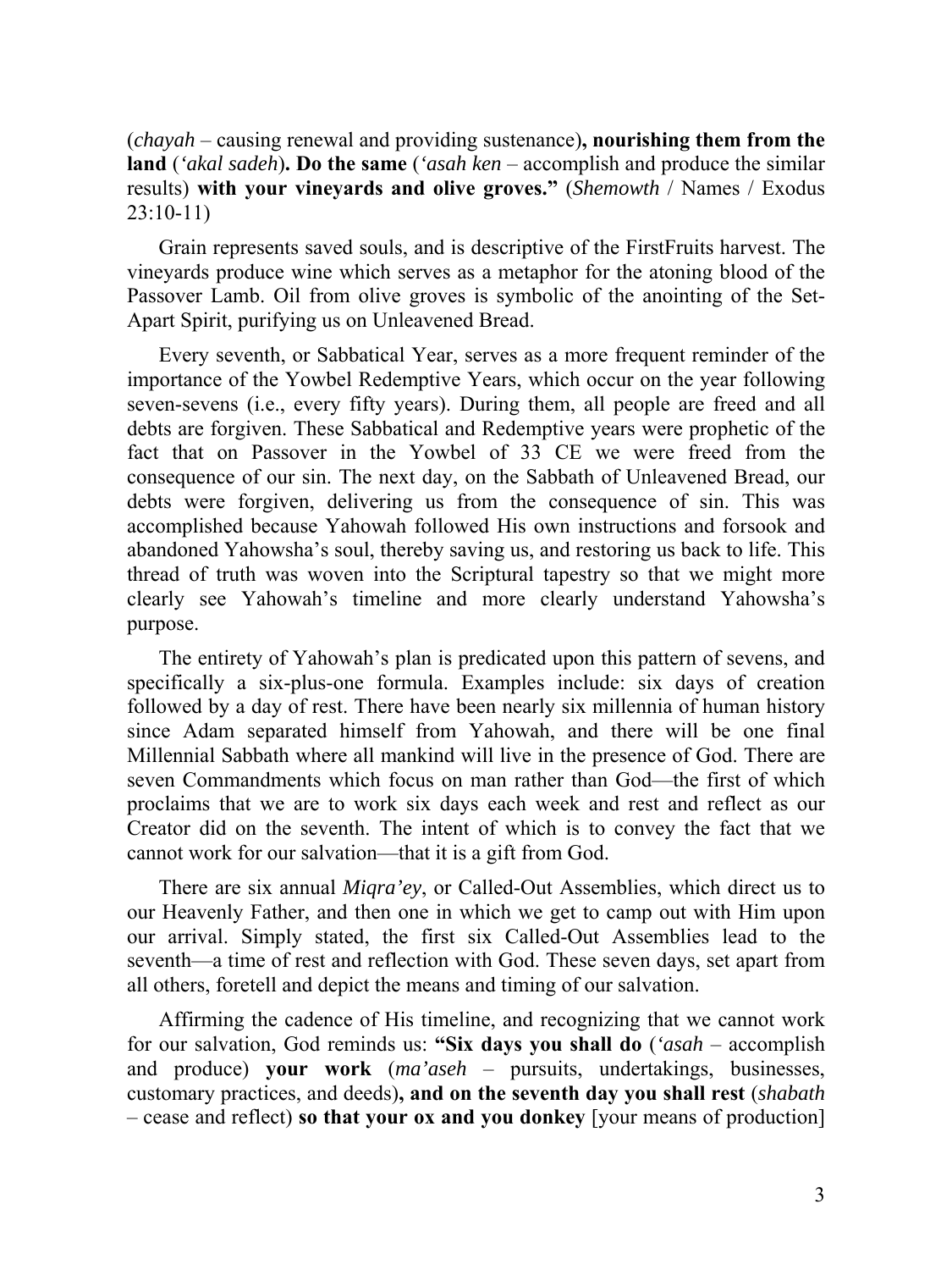**may have a break, and the sons of your servants** [your employees]**, and foreign visitors** (*ger* – those without the inherited rights of citizenship who come from different places, races, and cultures)**, may have their souls refreshed**  (*napash* – restoring their consciousnesses to life)**."** (*Shemowth* / Names / Exodus 23:12)

Yahowah's universal formula of six, representing mankind, in addition to God, who is one, equating to a perfect relationship—the desired result of creation, serves as the fulcrum from which every essential element of our redemption springs forth. And it is upon this skeleton that all of what follows hangs.

**"And in all things** (*kol* – in the totality of that) **which** (*'asher* – by relationship) **I have spoken** (*'amar* – promised, answered, intended, and avowed) **to you, observe them** (*shamar* – save your life through them)**."** (Exodus 23:13) First among these words is: **"Do not bring to mind** (*zakar* – remember or recall, mention or memorialize) **the name of other** (*'acher* – of another or different) **gods** (*'elohym*)**; neither let it be heard out of your mouth."** (*Shemowth* / Names / Exodus 23:13) In the first of the three statements Yahowah etched in stone, He tells us that He has but one name—Yahowah—and that a god by any other name is a fraud.

As an interesting aside, *Yada Yah* is sometimes criticized by well-meaning people because *'elohym* is usually translated "God," rather than transliterated. The argument is that the English word "god" has pagan roots, and that it is used to describe false gods. And while that's true, if we stopped using words with pagan origins, we would all have to speak, write, and read Hebrew. In today's world, that would mean that only a tiny fraction of one percent of the population would benefit from God's message. Moreover, *'elohym* is often used in Scripture to describe false gods, as it is here, meaning that it is just a common word. As such, there is no reverence associated with it and our understanding is enhanced when its meaning is translated.

In His second request, God said: **"Three times a year** (*sanah*) **you shall stand before Me** (*regel* – walk along side and set foot in My presence) **celebrating a festival feast** (*chagag*) **with Me. You shall observe** (*shamar* – be aware of and attend to, highly regard, heed, and consider) **the Festival Feast** (*chag* – celebration) **of Unleavened Bread** (*Matsah*)**.** 

**Seven days you shall eat unleavened bread** (*matsah*) **as I commanded**  (*tsawah* – instructed, constituted, ordained, and enjoined upon) **you, at the time appointed** (*mow'ed* – fixed meeting appointment established as a sign; from *ya'ad*, to meet for a marriage betrothal or judicial summons) **in the month** (*chodesh* – from *chadash*, the time of renewal and repair) **of 'Abyb** (*'abyb*)**, for in it you came forth** (*yatsa'*) **from the crucible of Egypt** (*mitsraym* – plural of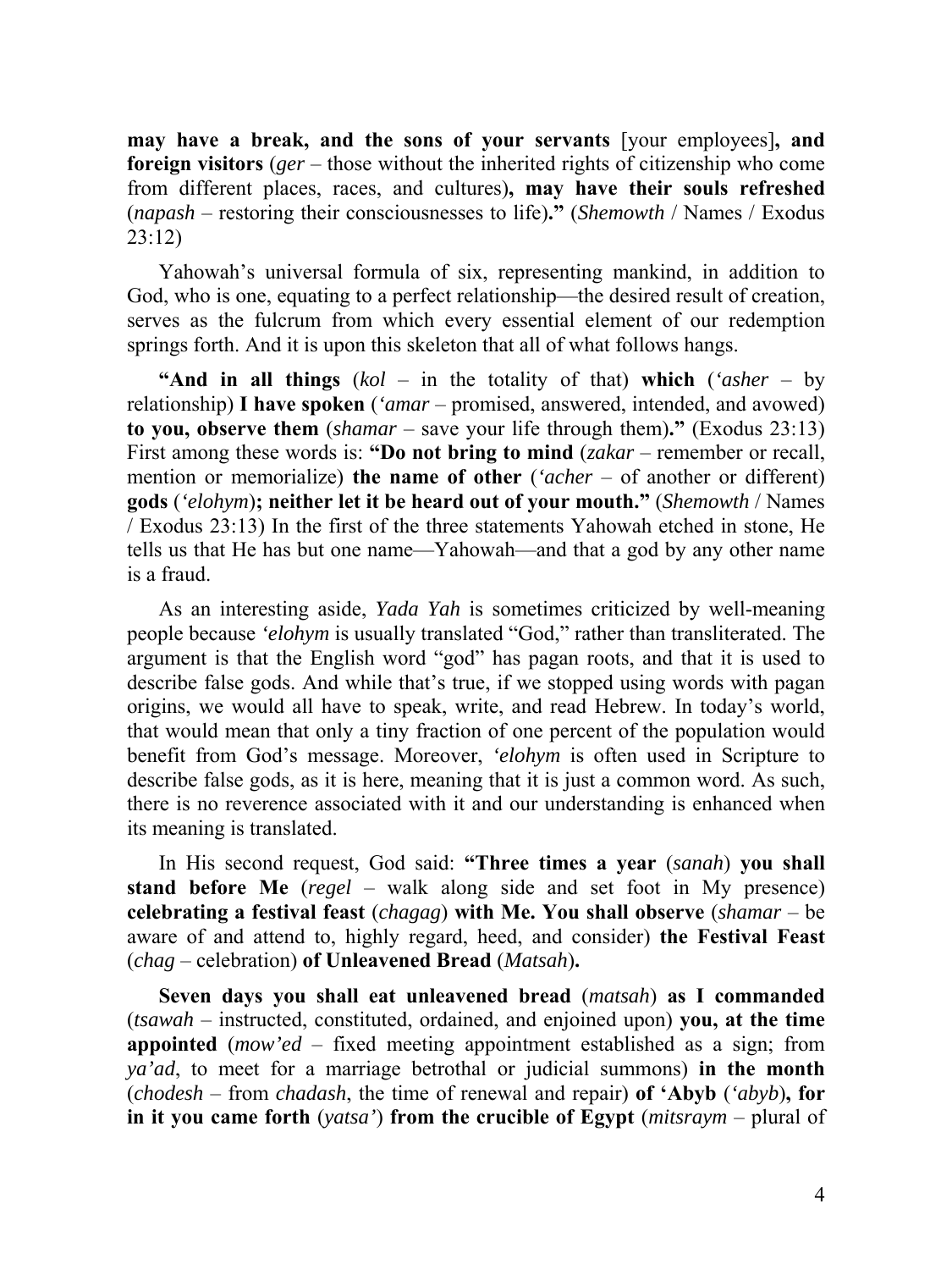*matsowr*, the place of oppression and siege)**."** (*Shemowth* / Names / Exodus 23:14-15)

**"None shall appear before Me** (*ra'ah panym* – shall be seen in My presence and behold My face, none shall be considered or regarded by Me) **as an empty vessel** (*reyqam* – from *reyq*, void, with an unfilled space, worthless, useless, futile, vain and conceited; without a marker demonstrating the relationship)**."**  (*Shemowth* / Names / Exodus 23:15)

Yahowah created man with a void designed to accept His Spirit. To enjoy the company of our Heavenly Father we must be born from above by way of our Spiritual Mother. Empty vessels are stillborn and lifeless.

**"You shall keep the Festival Feast** (*chag* – celebration) **of the harvest**  (*qatsyr* – the time of reaping that which was sown, of gathering in the crop of)**, the FirstFruits** (*Bikuwrym –* the initial gathering of grain, the first fruit ready to be picked and gathered) **of your labors** (*ma'aseh* – your work, undertakings, and pursuits) **which** (*'asher* – by way of making a connection) **you sow** (*zera'*) **in the field, and the Festival Feast** (*chag* – celebration) **of ingathering** (*'acyph*) **at the end of the year, when you gather in** (*'acaph* – receive and accept) **your labors** (*ma'aseh*) **out of the field.** 

**Three times a year** (*mishlosh pa'am shaneh*) **all** (*kol* – everyone) **shall remember to** (*zakar*) **be seen** (*ra'ah* – be inspected and considered) **before** (*panym* – in the presence of) **Yahowah** ()**."** (*Shemowth* / Names / Exodus 23:16-17)

Yahowah is using the harvest of grain as a metaphor for reaping souls. *Bikuwr* is from *bakar*, meaning "the first children who are born." The *bakar* represent souls who have been born anew and adopted into God's family. The FirstFruits' harvest is the first of two ingatherings depicted in Yahowah's *Miqra'ey*. It is descriptive of those who are the beneficiaries of *Pesach* and *Matsah*, confirming that they, like their Savior, will be "gathered in, received, and accepted" by their Heavenly Father.

At this point, we are confronted with a series of revelations which, for the first time (at least in the Towrah), require us to equate the annual Called-Out Assembly Meetings with Yahowah, and more specifically, with Yahowsha', the Sacrificial Lamb of God. The first of these begins with…

**"Do not** (*lo'*) **offer the sacrifice** (*zabah* – the expiation (means of atonement and reconciliation) and propitiation (means of restoring favor)) **of My** (*'any*) **blood** (*dam*) **which was sacrificially shed** (*zebah –* to restore favor, to atone and reconcile) **along with** (*'al* – in proximity to) **yeasted food** (*hames* – that which is spoiled, soured, fermented, or embittered by a leavening fungus)**. And** (*wa*) **do**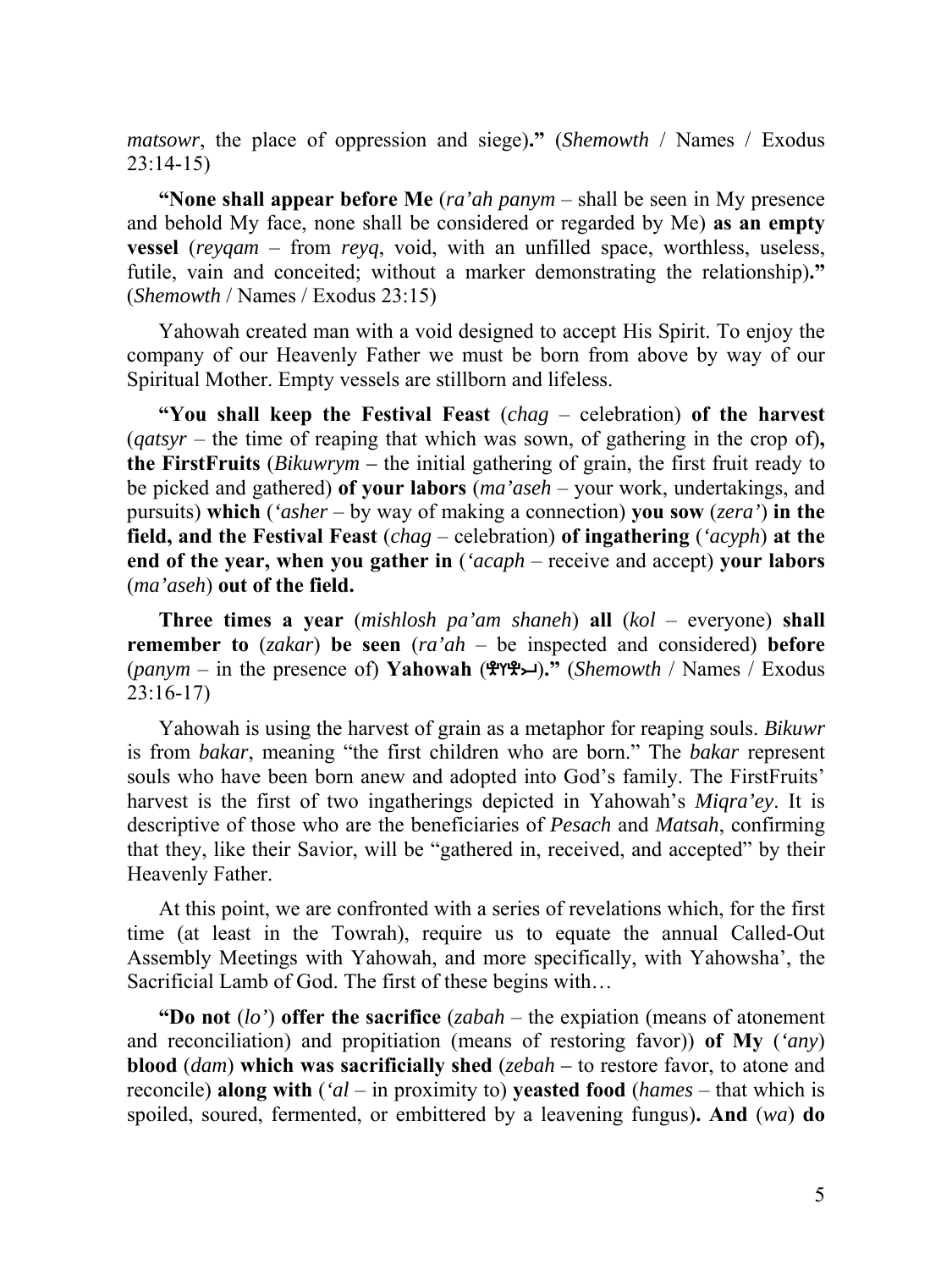**not allow** (*lo'*) **the fat** (*heleb* – lipid or fatty tissues and heart) **to endure throughout the night** (*lyn* – to remain during the time of darkness)**, until** (*'ad*) **the morning of** (*boqer*) **My** (*'any*) **Festival Feast** (*chag* – celebration)**."** (*Shemowth* / Names / Exodus 23:18)

The "blood" which would be "sacrificially shed to atone and reconcile, restoring favor," God said would be His. And while that is awesomely important, so is what follows. Yahowah didn't want us to miss the fact that His soul would spend the next day, that of the Festival Feast of Matsah, unleavening our souls of sin. And while God's sacrifice of separation during the long night vigil of the Called-Out Assembly of Unleavened Bread would be, and now has been, horrific, it is cause for celebration. Because of what He sacrificed away from the Light, in darkness, that which would have spoiled us and embittered our relationship with God, no longer exists.

Continuing to journey beyond the material we pondered in the previous chapter, we discover that the metaphor of the two harvests continues to play out symbolically, because that which is gathered in, is brought into Yahowah's home. It is where He will take our souls following these spiritual reapings. **"The initial and choicest portion** (*re'syth* – the first and best part) **of the FirstFruits' Harvest** (*Bikuwrym* – initial reaping) **from the soil** (*'adamah* – dirt and ground) **you** (*'athah*) **shall bring with you** (*bow'* – arrive and include, carry and bear) **to the house**  $(beyth - home, household, and abode)$  of Yahowah  $(\mathbb{P} \mathbb{P} \mathbb{P})$ , your (*'athah*) **God** (*'elohym*)**."** (*Shemowth* / Names / Exodus 23:19) The word *'adamah* was chosen for a reason. It depicts the descendants of 'Adam who are being invited by God to fellowship with Him in His home.

In the sense of *bakar* meaning "firstborn child," and *re'syth* being the "first, best, chief, and choicest of them," to be admitted into Yahowah's home, we must come with Yahowsha'—our Savior and Redeemer. He is the only one who can open and shut heaven's door. (The Catholic claim that Peter was given the keys to heaven's door, is not only in opposition to the whole of Scripture, it misses the fact that the admission and understanding of who Yahowsha' is, and the role He performed, is what opens the doorway to God.)

And that leads to a conversation as important as any we have considered. Within the context of this discussion of FirstFruits and of the Called-Out Assemblies, of Yahowah's harvest of souls, we are told in the next verse from Exodus, to "look" for the "visible manifestation of God." We are asked to pay attention to the "heavenly messenger" who was "sent out" from God, the one who explains His "Way" to bring us home: **"Behold** (*hineh* – look now and see)**, I**  (*'anky*) **will send out** (*salah* – stretch and reach out, extending Myself to dispatch) **a Messenger representing Me** (*mal'ak* – an authorized spiritual and heavenly envoy, a supernatural representative who serves as My ambassador, a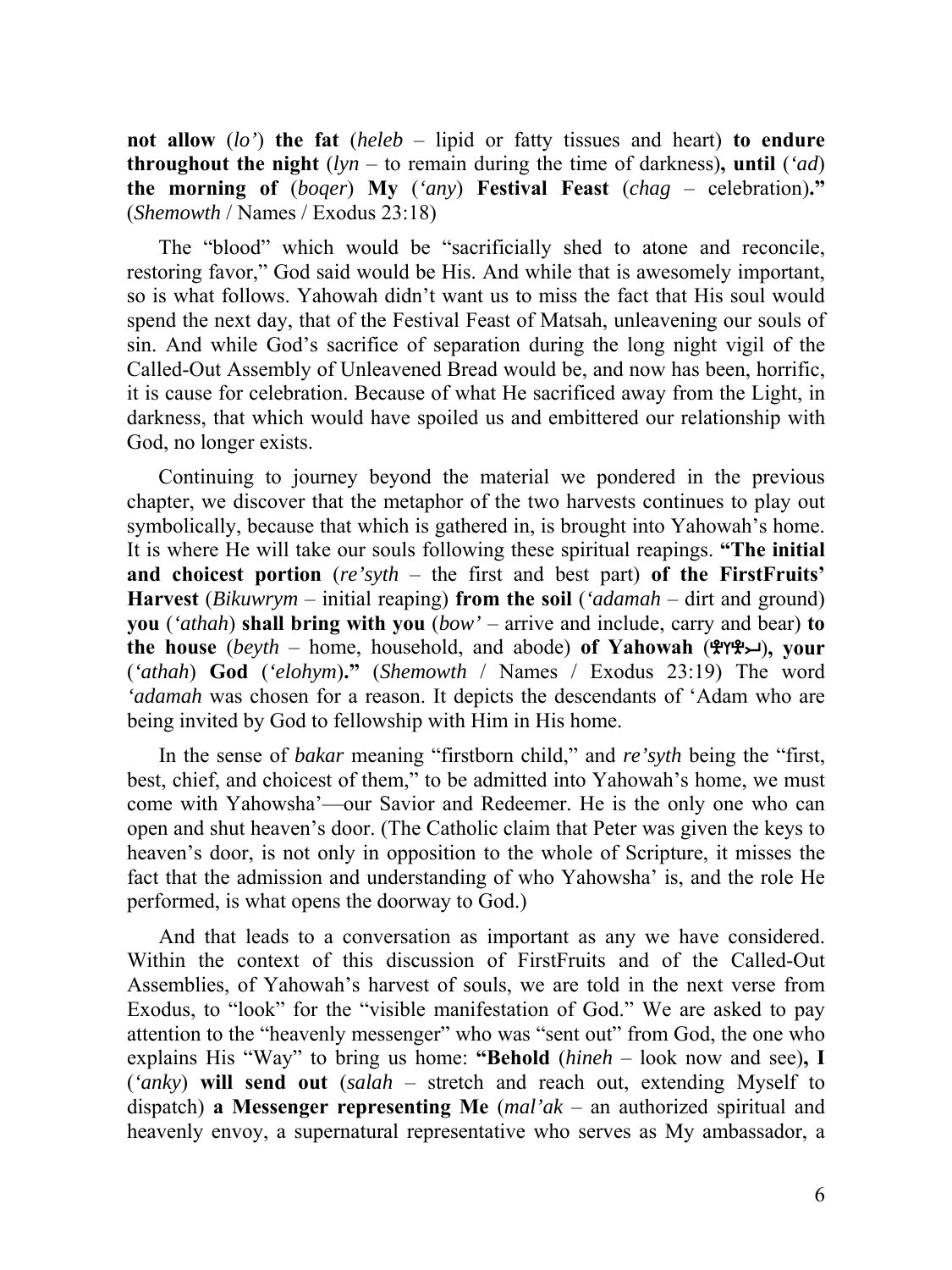servant who proclaims My message and fulfills My mission, a theophany—the visible manifestation of God) **before you** (*paneh* – in your presence, to appear as a person face to face) **to watch over, protect, and save you** (*shamar –* to care for and keep you and for you to revere and cling to) **in** (*ba* – with regard to) **the** (*ha*) **Way** (*derek*)**,…"** (*Shemowth* / Names / Exodus 23:20)

Let's examine the first third of this passage word by word...*Hineh* conveys two ideas. The first is "pay attention to this." The second is to "use your eyes and ears to gaze upon, to read, to listen to, and to thoughtfully consider what follows."

*'Anky*, which means "I," tells us that this is Yahowah speaking in first person. And that is especially relevant, because the heavenly Messenger is *salah*, literally "stripped off and taken from" God, in addition to being "sent off and away" from Yahowah. This affirms that Yahowsha' is a part of Yahowah, stripped from Him, taken and set apart from God, and then sent off and away from heaven to save us.

*Salah* is commonly used in Scripture to communicate the "sending of words to inform by way of a messenger." Since Yahowsha' is the Word made flesh, in addition to being sent to save us, He came to enlighten us. By observing His example, and by reading His Word, we come to know Yahowah better. And when His life and His Word are compared, we come to understand that they are one.

Along these lines, *salah* also means "freedom." And for freedom to be meaningful, we must be knowledgeable. Without access to Yah's Word, without an accurate understanding of what He said and did, it is impossible to trust and rely upon Him. And that is why Yahowah said: "My people are destroyed for lack of knowledge."

Based upon the same consonant root as *salah*, *selah* is "an implement," or "tool," just as Ma'aseyah means "implement of Yah." A *selah* is often a "sword," which would explain why Yahowsha' said that He came with a sword to bring division, not peace. He wants to separate His truth from religious rubbish so that we can more adroitly choose sides—God's or man's.

*Mal'ak*, the Hebrew word for "messenger, envoy, and representative," is often translated "angel" based upon the Greek term for messenger, "*aggelos*." It is commonly used to describe "a spiritual being who is sent out to convey a Godly message." In this light, *mal'ak* is the root of *mal'akah*, which depicts "the service of the visible manifestation of God," and thus represents Yahowsha's fulfillment of the *Miqra'ey* as our Savior.

*Paneh* predicts that Yahowah's messenger would "make an appearance," that He would come "into our presence," and "face us." Since we, in our flawed mortal bodies, were ill-prepared to come into God's presence, God came into ours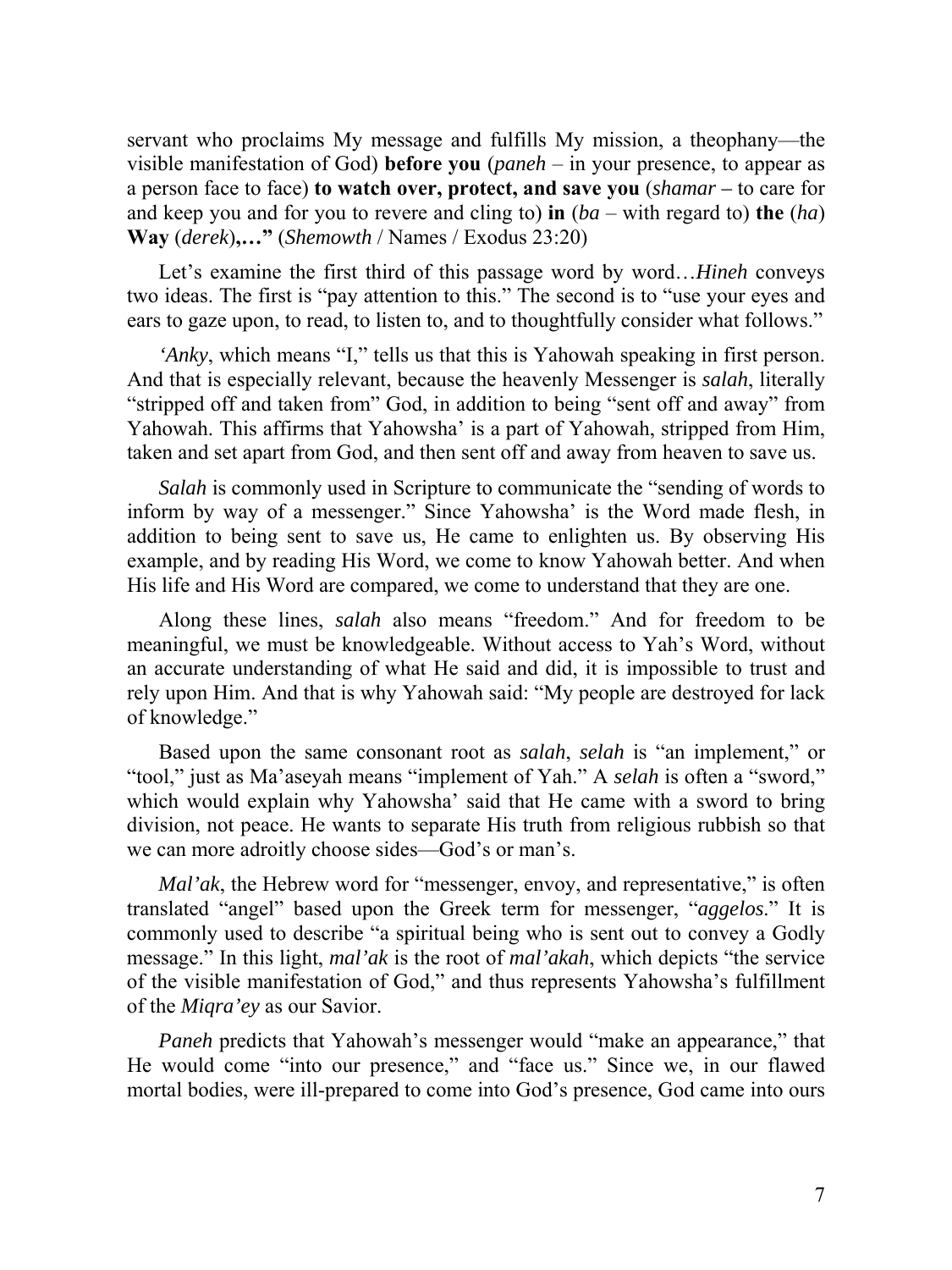and prepared us for the journey home. *Paneh* is the "semblance" of an individual, and "reflects their mental outlook, attitude, and character."

*Shamar* conveys "to watch over and keep someone safe and secure." It is to "care sufficiently for someone" that you are willing to "act as their protector and savior." A *shamar* "preserves, maintains, and perpetuates life," especially in the sense of "preventing decay and decomposition."

*Derek*, meaning the "way, path, route, or journey," even the "conduct of one's life," was proceeded by the definite article, *ha*, telling us that this is not "a" way, but rather "the" way to God. There is only one viable path to salvation. And based upon this passage, that route is by way of Yahowah's seven *Miqra'ey* as they were and will be fulfilled by Yahowsha'. It is why Yahowsha' said: "I am the way, the truth, and the life. No one comes to the Father except through Me." It is why His disciples called themselves "Followers of the Way."

The second third of this essential message begins: **"…and** (*wa*) **to** (*la*) **bring you to** (*bow'* – to carry and transport you, to gather you in and harvest you, to cause you to arrive at and be included in, to enter) **the** (*ha*) **standing place and home** (*maqowm* – the upright abode, the household of the Source and the dwelling of the Upright One) **which by relationship** (*'asher*) **I have established**  (*kuwn* – prepared, made ready, arranged, and formed)**…"** (*Shemowth* / Names / Exodus 23:20)

*Bow'* is all about "coming and going," about one's "arrival and entrance" into the home and household of our Heavenly Father. *Bow'* speaks of "being pursued," "being carried," and "being gathered in, as in a harvest." To *bow'* is "to be included" in God's family, with God doing the work to bring us home.

*Maqowm* is a "place or a site," in the most general sense. Specifically, *maqowm* is one's "home, their dwelling," even their "office, as in place of work." It is also "the place or source from which they come." As such, in this context, God is speaking of heaven. *Maqowm* is based upon *quwm*, meaning "to stand up, to establish, to come onto the scene, and to rise." It depicts the Savior's mission. He came into our world, and stood up for us so that we could stand with Him in heaven. *Quwm* is the Hebrew equivalent of *histemi*—the foundational term of the eyewitness accounts.

The journey home requires us to take a stand and to walk with God. We are asked to meet Him at the *maqowm*, the standing place, beside Mount Mowryah's upright pole, which is the doorway to heaven.

*'Asher* is "a relational term which conveys a connection between things. In this case, there is a relationship, a connection, between the *Miqra'ey* and the Way.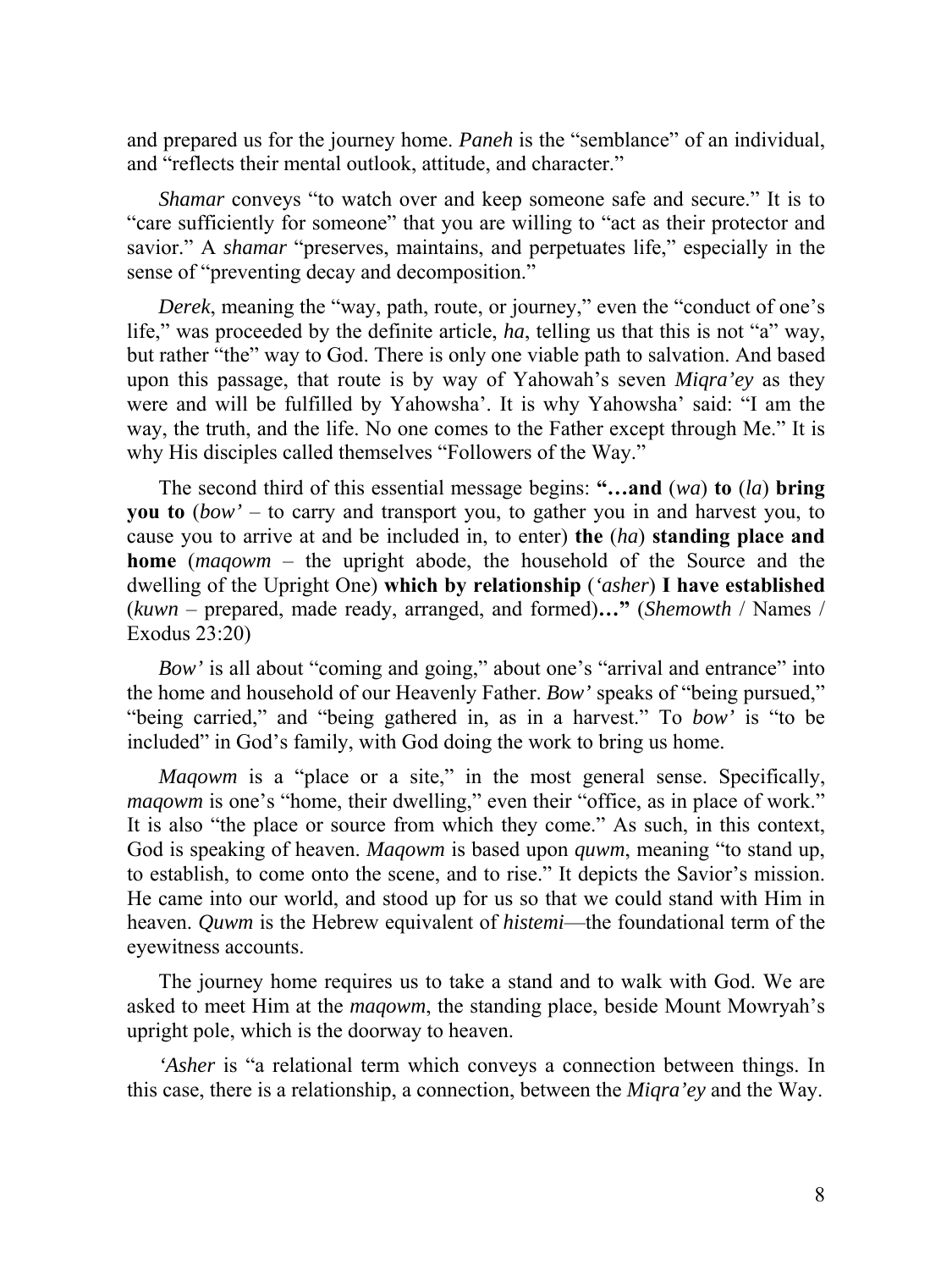*Kuwn* drives to the heart of the issue regarding our salvation. God Himself "fashioned, formed, shaped, provided, established, and prepared" the Way home as surely as He created the universe and the life within it. His path home was made manifest through the Called-Out Assemblies, and it was enabled through their fulfillment. There is nothing for us to prepare or provide, nothing we or any human institution can fashion or establish, which will be of any value. We either come to appreciate, trust, accept, and rely upon the provision Yahowah has provided freely as a gift, or not. It is a "yes" or "no" proposition. God is not offering any alternatives, which is why to be *kuwn* is to be "firm and fixed," to be "steadfast and stable," to be "unwavering."

Based upon what He revealed in the Torah, Prophets, and Psalms, and what He confirmed when He arrived in person, Yahowah will take a very dim view of those who conceal, corrupt, change, or counterfeit His Word and His Way. The likelihood that God will accept those who travel along a materially different path than the one He prepared at an unimaginably high price is extraordinarily remote.

And that is why He said: **"…Carefully observe and consider Him** (*shamar* – watch and wait for Him, revere and treasure Him, pay attention to and be protected and saved by Him, cling to Him) **because** (*min* – He is a part of Me, from Me, is an extension of Me and) **My presence** (*paneh* – My personal character and nature, My face and visible appearance) **is on Him** (*huw'*)**. Attentively listen to and understand** (*shama'* – receive, pay attention to, highly regard, and heed) **His** (*huw'*) **voice** (*qowl* – His verbal communication and intellect)**…"** (*Shemowth* / Names / Exodus 23:21)

Yahowsha' provides three distinctly different perspectives from which to view Yahowah. His example reveals God's character. His words explain God's purpose. And His reverence for and careful observance of the Torah, Prophets and Psalms, demonstrates where we should go for answers.

**"…Do not be rebellious or contentious toward** (*marah* – defiant or disobedient with) **Him, because if you are** (*ky*) **He will not** (*lo'*) **pardon you, lift you up, or carry you away from** (*nasa'* – support and sustain you, remove your guilt and forgive you, take you away and bear) **your transgressions and rebellion** (*pesha'* – your revolt, crimes, and sins, your offences, faults, and deviations from the established standard) **since** (*ky* – because indeed) **My** (*'any*) **personal and proper name** (*shem*) **is part of** (*ba –* in) **His** (*huw'*) **inner nature**  (*qereb* – physically inside of Him, and in His midst)**…"** (*Shemowth* / Names / Exodus 23:21)

Although they were told in the Towrah to "watch and wait for" the One who would "bear Yahowah's name," the Jews chose to "reject Him and rebel against Him," and even murder Him for speaking God's name. And for their "rebellion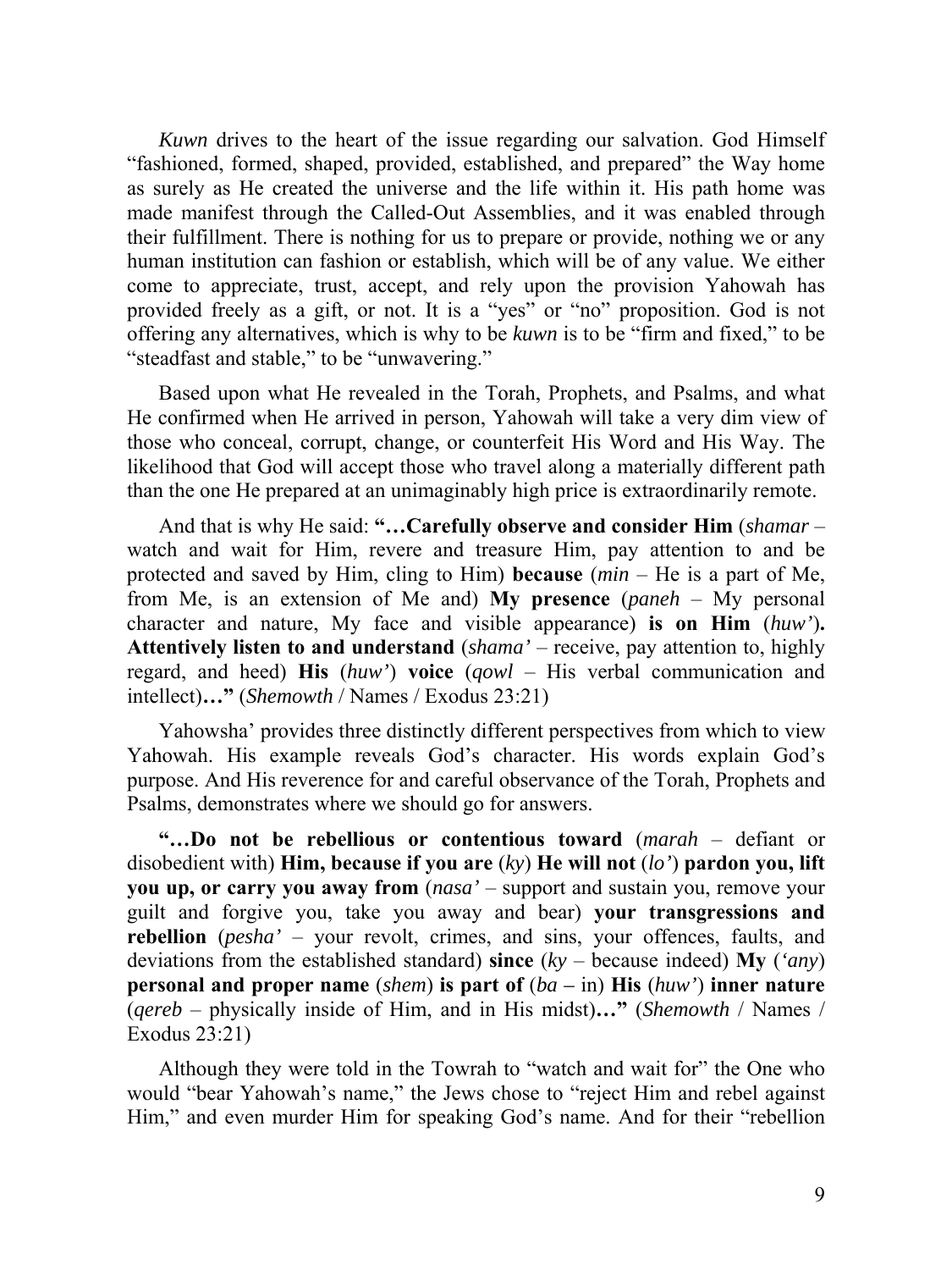and contentiousness" they were not "pardoned personally or nationally." For the most part, they were passed over at the FirstFruits' Harvest. As a nation, they were not "raised up and carried away" to heaven. And that is because, there is but one way to God, one savior, one means to being pardoned and to forgiveness. Listen to and understand Him, receive Him and His Word, or pay the price for your crimes, your sins, offences, and faults—for your rebellion against God.

"Messenger" is an accurate, albeit inadequate, translation of *mal'ak*. In the lexicon of the time, the term conveyed the notion that "the messenger was the officially designated representative of the one sending him"—in this case, God. This "envoy" was "usually commissioned to perform a specific mission," in addition to being "authorized to deliver an explicit message." A *mal'ak* could be "a human or a supernatural and spiritual manifestation" of Yahowah—sometimes at the same time—as was and is the case of Yahowsha'. In Scripture, *mal'ak* is often used to "present an aspect of Yahowah's glory." This is precisely what Yahowsha' did.

And speaking of Yahowsha', this passage is one of many which confirms that the name "Jesus Christ" is inconsistent with the Word of God. There is no aspect of Yahowah's name in either "Jesus" nor "Christ," meaning that they are either wrong, or Scripture is wrong. There is but one name capable of saving us from our sins—Yahowah, from which Yahowsha' is derived.

Bringing it all together, without the clutter of my comments, the message is:

**"Six years you shall sow** (productively seed) **your land and gather in** (harvest, collect, and receive) **the produce** (*tabuw'ah* – the harvested grain) **thereof. But on the seventh, you shall let it rest and lie fallow** (release it and let it fall)**, forsaking it so that people** (and family members) **in need** (who are poor and oppressed requiring deliverance) **may be nourished, the remainder** (*yathar*  – that which saves and preserves) **restoring life** (*chayah* – causing renewal)**, nourishing them from the land. Do the same** (accomplish and produce the similar results) **with your vineyards and olive groves."** (*Shemowth* / Names / Exodus 23:10-11)

**"Six days you shall do your work** (pursuits, business, and customary practices)**, and on the seventh day you shall rest** (*shabat* – cease and reflect) **so that your ox and you donkey** [your means of production] **may have a break, and the sons of your servants** [your employees]**, and foreign visitors** (those without the inherited rights who come from different places and races)**, may have their souls refreshed** (restoring their consciousnesses to life)**. In all things which I have spoken to you, heed and observe them** (save your life through them)**. Do not bring to mind** (mention or memorialize) **the name of other gods**  (*'elohym*)**; neither let it be heard out of your mouth."** (12-13)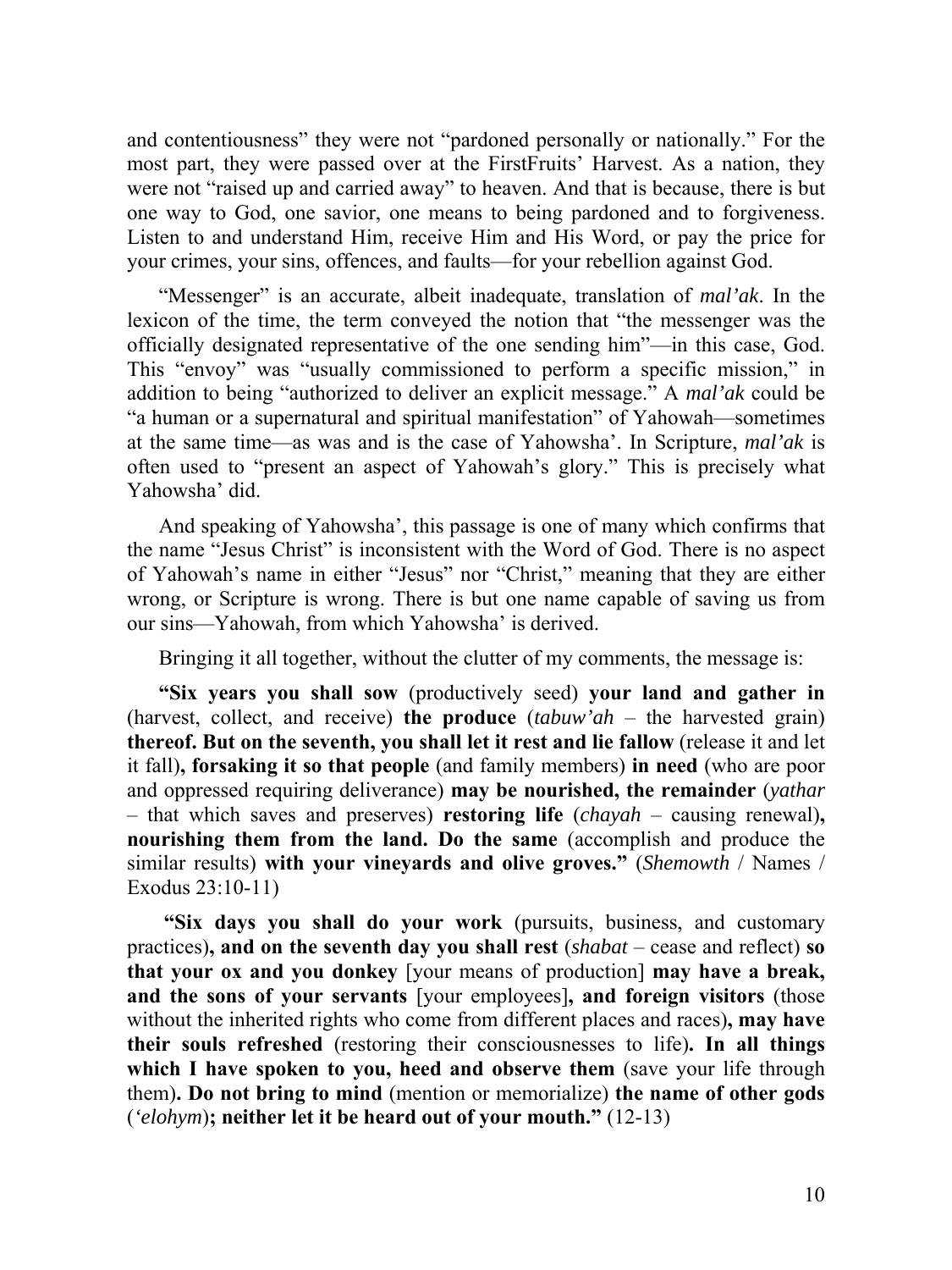**"Three times a year you shall stand before Me** (walk alongside and set foot in My presence) **celebrating a festival feast with Me. You shall keep** (be aware of and attend to, highly regard, heed, and observe) **the Festival Feast of Unleavened Bread** (*Matsah*)**. Seven days you shall eat unleavened bread**  (*matsah*) **as I instructed you, at the time appointed**  $(mow'ed - fixed meeting)$ date established as a sign) **in the month** (time of renewal and repair) **of 'Abyb; for in it you came forth from the crucible of Egypt. None shall appear before Me** (shall be seen in My presence and behold My face, none shall be considered or regarded by Me) **as an empty vessel** (void, with an unfilled space)**."** (14-15)

**"You shall keep the Festival Feast** (the celebration) **of the harvest** (time of reaping that which was sown)**, the FirstFruits** (*Bikuwrym –* the initial gathering) **of your labors which you sow in the field, and the Festival Feast of ingathering at the end of the year, when you gather in** (receive and accept) **your labors out of the field. Three times a year all** (everyone) **shall remember to be seen in the presence of Yahowah."** (16-17)

**"Do not offer the sacrifice** (the expiation (means of atonement and reconciliation) and propitiation (means of restoring favor)) **of My blood which was sacrificially shed** (to restore favor, atone, and reconcile) **in proximity to yeasted food** (that which is spoiled, soured, fermented, or embittered by a leavening fungus)**. And do not allow the fat to endure throughout the night, until the morning of My Festival Feast. The initial choicest portion of the FirstFruits** (*Bikuwrym*) **of the soil you shall bring with you** (arrive with and carry) **to the home of Yahowah, your God."** (18-19)

**"Behold** (look and see)**, I will send out** (extend Myself to dispatch) **a Messenger representing Me** (an authorized spiritual and heavenly envoy, a supernatural representative who serves as My ambassador, a servant who proclaims My message and fulfills My mission, a theophany—the visible manifestation of Myself) **before you** (in your presence, to appear as a person face to face) **to watch over, protect, and save you** (to care for and keep you and for you to revere and cling to) **with regard to the Way, and to bring you to** (carry and transport you to, gather you in and harvest you, to cause you to arrive at and be included in) **the standing place and home** (the upright abode, the household of the Source and the dwelling of the Upright One) **which by relationship I have established** (prepared, made ready and arranged)**."** (20)

**"Carefully observe and heed Him** (watch and wait for Him, revere and treasure Him, pay attention to and be protected and saved by Him, cling to Him) **because** (*min* – He is a part of Me, from Me, and is an extension of Me, and) **My presence is on Him. Attentively listen to and understand** (receive, pay attention to, highly regard, and heed) **His voice. Do not be rebellious or contentious toward Him because if you are, He will not pardon you, lift you**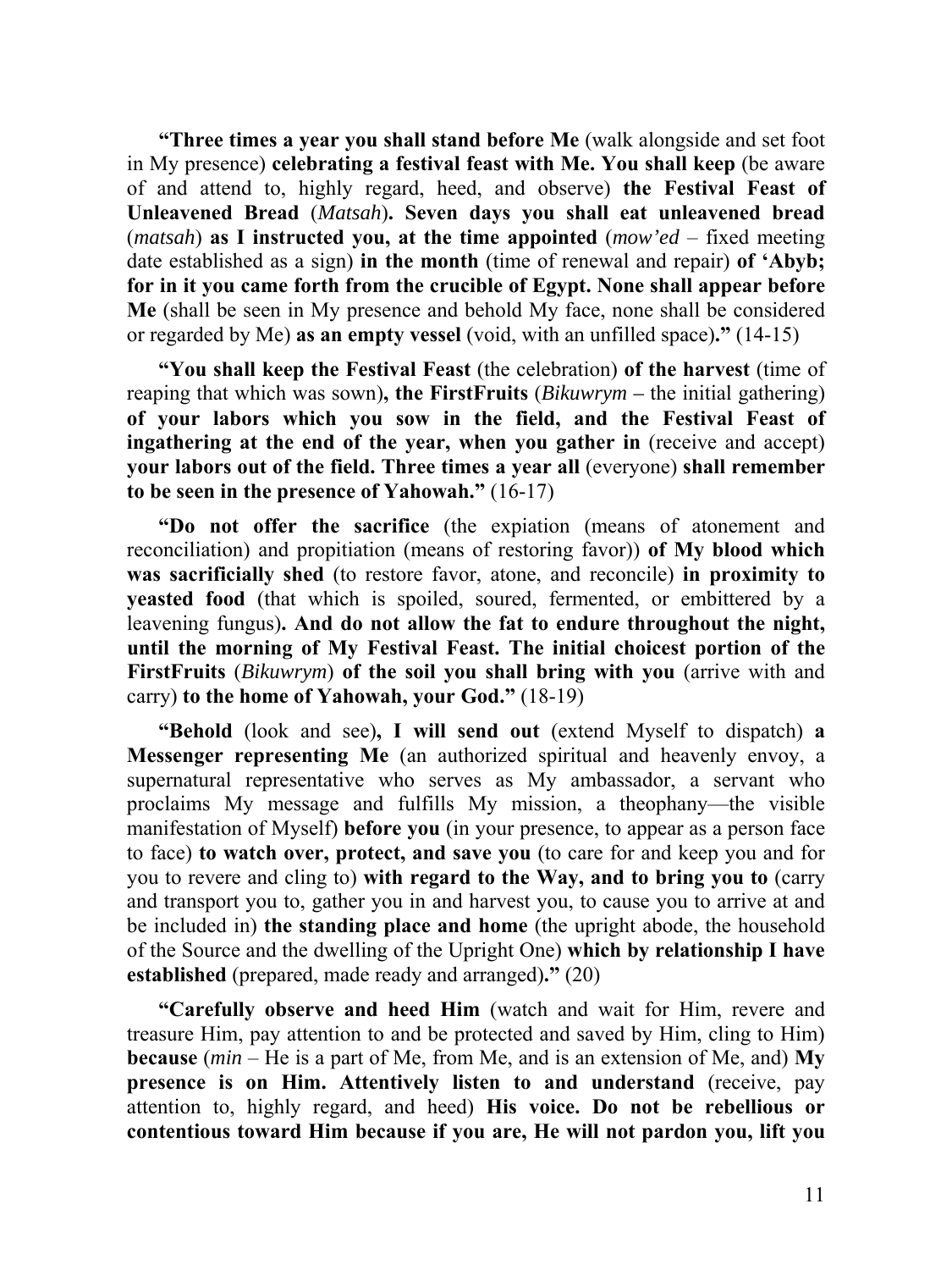**up, or carry you away from** (*nasa'* – support and sustain you, remove your guilt and forgive you, or take away and bear) **your transgressions and rebellion** (your revolt, your crimes, sins, offences, and faults) **since** (because indeed) **My personal and proper name is upon Him."** (21)

While it has been obvious from the beginning, from the first chapter of Genesis, Exodus 23 is unequivocal. The *Miqra'ey* are indistinguishable from the Ma'aseyah. In addition to providing the Way (albeit, narrow and unpopular) home, the Called-Out Assembly Meetings explain Yahowah's plan, they reveal His nature, and they predict how and when God would fulfill them. The Festival Feasts provide the skeleton upon which the entire story of salvation takes shape. Understand these meetings, and you will understand the nature and purpose of God. Rely upon them, and you will be invited into God's home.

And let us not forget; preceding the unification of the Word with the Word made Flesh, we were told, that the pattern of six years of work followed by a day of rest was designed to restore life—as was the pattern of the Sabbath. And within this context, God just told us:

1) To observe and heed the Towrah—which was the only communication from God available at the time. This communicates two essential truths. First, the Towrah can be relied upon—especially when it comes to our salvation. And second, the Towrah is the primary source for answers, explaining God's purpose and ours.

2) To recognize that Yahowah alone is God. No other name for God should be spoken. And in this regard, when it comes to eternal life, there is no difference between the fate of those who believe that there is no God, the fate of those who don't know God, and the fate of those who worship a different god by another name—a god conceived by men and advanced through religion.

3) To stand with Yahowah three times a year, celebrating a festival feast. This makes "three" significant with regard to time. It makes "standing" significant with regard to the purpose of the meetings. And it means that "celebration" is the intent of the relationship insinuated by "with Me." (In opposition to the religious concept of man submitting and bowing down to, worshiping and fearing God.)

4) To correlate the Festival Feast of Unleavened Bread with Yahowah's willingness to lead His people out of the crucible of human oppression. The Exodus, the *Miqra'ey*, and the Ma'aseyah tell the same story.

5) To realize that without the anointing of Yahowah's Set-Apart Spirit, without the spiritual void within our souls being filled, we cannot approach our Heavenly Father, much less live in His presence.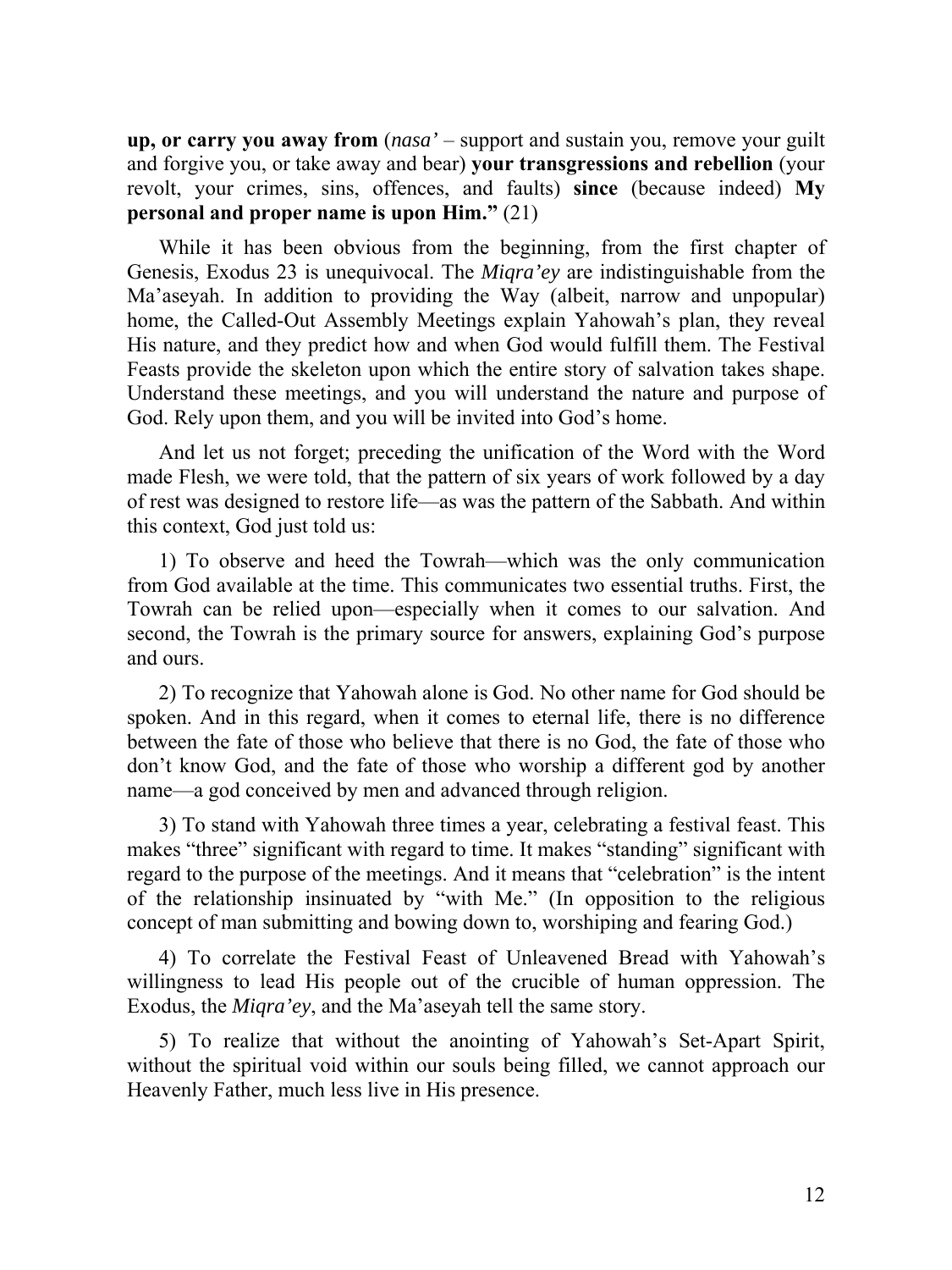6) To understand that there are two essential harvests God wants us to celebrate: *Bikuwrym*/FirstFruits in the first month and *Taruw'ah* / Trumpets in the seventh month. It is on these days that redeemed souls are gathered together and carried into Yahowah's home. God doesn't want anyone to be left behind.

7) To know that it was Yahowah's blood which was shed on Passover and it was Yahowsha's soul which endured the long night of separation on Unleavened Bread. The first resolved the consequence of sin and the other removed its penalty.

Collectively, the reference to "three" set within the context of "six plus one," and alongside the Sabbatical Year, the observance of the *Miqra'ey*, and their fulfillment by the Ma'aseyah, provides a vantage point from which to view God's prophetic timeline. Salvation history can be divided into three epochs of forty *Yowbel*. Two thousand years separate Adam's expulsion from the Garden and the confirmation of the Covenant Relationship with Abraham on Mount Mowryah in 1968 BCE. Exactly forty *Yowbel* / Redemptive Years later, and on the same mountain, Yahowsha' facilitated the Covenant in 33 CE. And now, on the cusp of 2033, the final *Yowbel* year within the lifetimes of those who witnessed Yisra'el's rebirth, and exactly 2,000 years from Yahowsha's fulfillment of the first four Called-Out Assemblies, God will fulfill the last three, harvesting His family, returning for His people, and camping out with us for a thousand years.

Thus far, Yahowah has made it abundantly clear that He isn't ambivalent about how we respond to Yahowsha'. Those who rely upon Him will be protected and they will ultimately triumph.

**"Indeed** (*ky*)**, if** (*'im*) **you listen to** (*shama'* – acknowledge and receive) **and understand** (*shama'* – and heed) **His** (*huw'*) **voice** (*qowl* – His verbal communication and words) **and** (*wa*) **do** (*'asah* – observe, attend to, celebrate, and profit from) **all** (*kol*) **that** (*'asher*) **I say** (*dabar* – all My words)**, then** (*wa*) **I will show hostility** (*'ayab* – will be a adversary fighting) **against** (*'eth*) **your enemies** (*'ayab* – treat your adversaries with enmity and rancor, animosity and antipathy)**, and** (*wa'*) **oppose** (*suwr* – confine and secure, besiege and bind, being adverse to) **those who** (*'eth*) **are overtly hostile and oppressive toward** (*sarar* – besiege and distress) **you."** (*Shemowth* / Names / Exodus 23:22)

There are two aspects of this passage we ought not dismiss, just because they make us uncomfortable. First, God isn't a big, jovial, caricature with open arms, welcoming everyone into heaven. He is just, and He is moral, and that means He hates oppressive and adversarial human political and religious schemes, as well as their schemers, for they victimize souls under their influence. Those who oppose God's people will find God in opposition to them. Considering the overt animosity and hostility directed towards Jews and/or Israel demonstrated by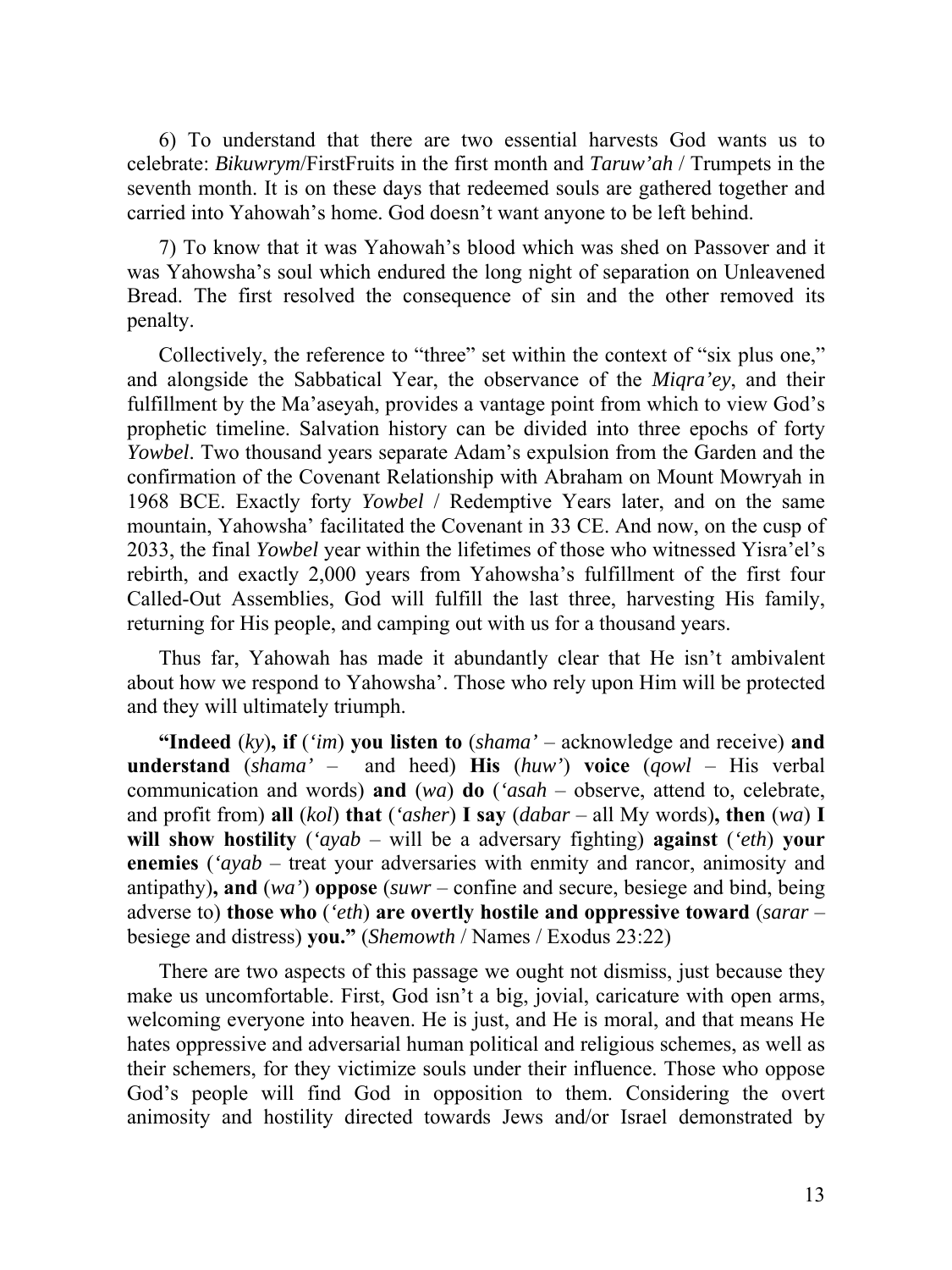Roman Catholics, Muslims, Fascists, and Communists, as well as by most Secular Humanists, you can be assured that heaven won't be overcrowded.

Second, the Covenant is a reciprocal relationship. God's promises were predicated on a proper response to His Word. Heed what He said, and God will protect you from those who wish you harm. After having survived a thousand death threats for exposing and condemning Islam, I can assure you that He can be trusted.

However, long ago, the preponderance of Jews started to worship other Gods, they neglected the Sabbath, and they ignored the Towrah. In time, they concocted an Oral Law, they rejected the Ma'aseyah, and came to esteem rabbis over Scripture. As a consequence, they became their own worst enemy, abrogating their responsibilities under the Covenant, and bringing all forms of unabated hostility upon themselves. It's not that they are no longer the Chosen People, it is that collectively, they have made bad choices.

It is not a coincidence that there are numerous Scriptural accounts of how Jews suffered after electing to rely upon themselves, rather than upon Yahowah. Whether or not the last two thousand years of relentless persecution is directly attributable to their willingness to follow their rabbis who have superseded Yahowah's Word with their own religiosity, what's clear is that God has kept his promise and has never forsaken His Chosen Children. All who have tormented Jews have or will recede into insignificance or cease to exist entirely as a civilization. Yet, the Jews, through it all, still stand.

In the next verse, Yahowah lists some of the adversaries He would have been hostile to should His people have remained faithful to their agreement. They represent societies whose "poligious" systems were based upon the Whore of Babylon. It was a warning to those in future generations who would ally themselves with the Adversary, indicating that they will suffer his fate. Many will ultimately find themselves "confined and secured" in the Abyss.

Curious, I investigated the meaning of the names Yahowah included in His list. While they may represent nothing more than the actual pagan communities roaming the Promised Land circa 1500 BCE, I wanted to see if their names told us anything about these people, or better, if they were prophetic, telling us about those who would earn God's wrath and confinement following the Great White Light Judgment. As a result, I discovered that "Amorites" is either *'Amory* or *'Emory* in Hebrew, and this name speaks of today's Western politicians: "those who make boastful and pleasing promises using eloquent and poetic words." In a phrase, it conveys a "publicly prominent propagandist." The "Audacity of Hope" comes to mind. These folks could be those who facilitate the dictatorial New World Order under the dominion of the Antichrist.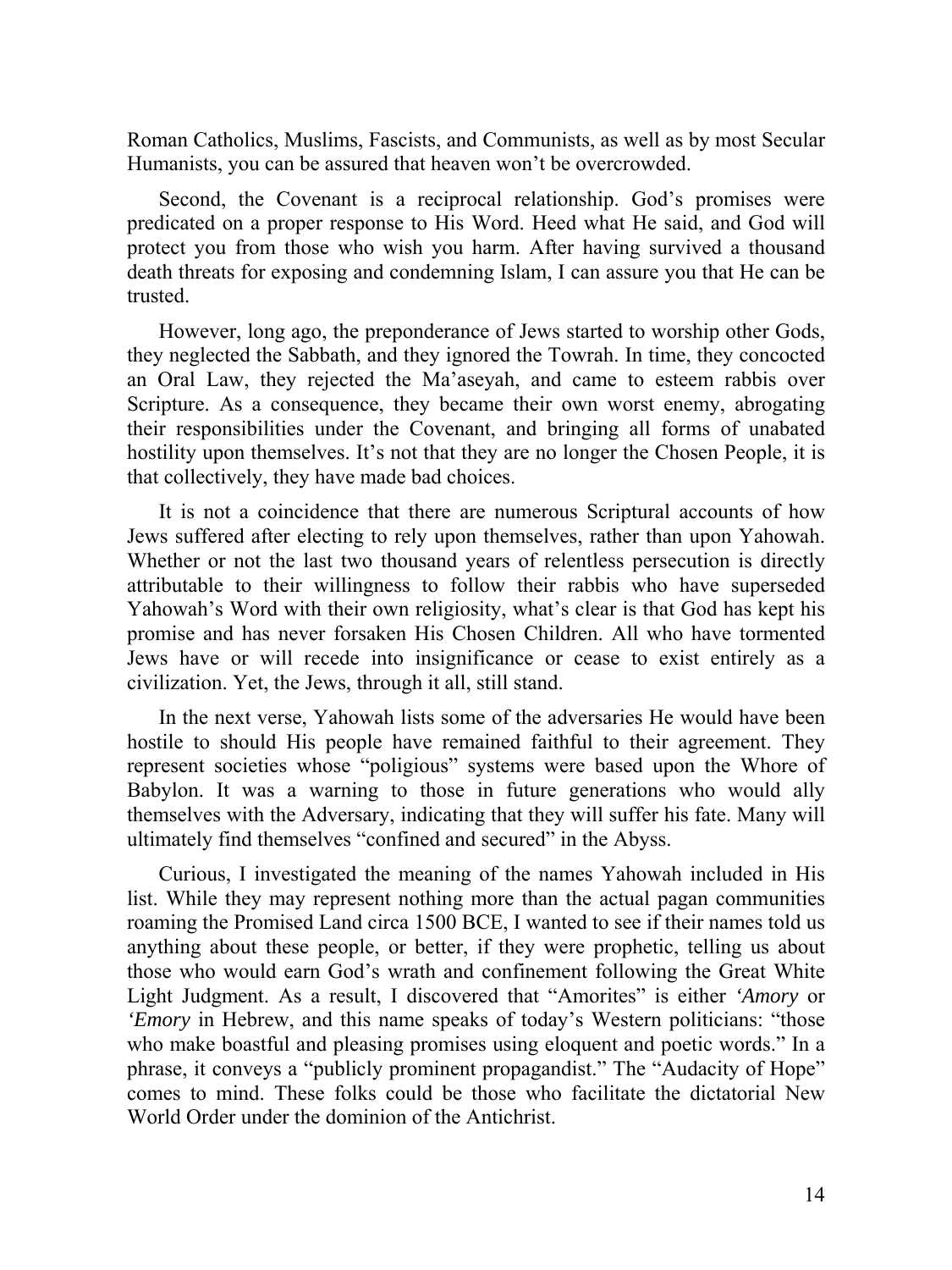The second name on the list, until somewhat recently, was used by theologians to demean Scripture's veracity, in that scholars claimed that the Hittites never existed, much less reached super-power status in the region. And yet today, we know these people were so numerous and powerful, even the Egyptians couldn't defeat them. Their name is *Hithy* in the inspired text. It speaks of jihadist Muslims, because it means: "terrorist." Ninety-percent of today's terrorist acts are committed by fundamentalist Muslims, those who are corrupted by Muhammad's and Allah's words. Not surprisingly then, the Magog Federation, which serves as the impetus for World War Three, is an alliance comprised exclusively of fundamentalist Muslims.

Similarly, Hivite, which is actually *Hwy*, serves as the root of *hwylah*. As such, it depicts Muslims as well. This name speaks of "the sandy domicile of Ishmael near Muhammad's Mecca in the Western Arabian Desert." Ishmael is credited in the Qur'an and Hadith as being Islam's patriarch. And Yahowah told us this about Ishmael and his descendants: **"He shall be a wild ass of a man. His hand will be against everyone and everyone's hand will be against him. And he will live in the presence of howling jackals."** (*Bare'syth* / Genesis 16:12)

"Perizzites," which is *Perizy* in Hebrew, describes: "impoverished communal people who roam vast territories and who are especially warlike." A communist nation such as China—the source of Armageddon's troops—could fit this bill.

The "Canaanites" were *Kana'ani*. Their history and their name might describe the "merchant traders" of the last days who "clandestinely" make "merchandise of men." These could well be the bankers and industrialists behind the destruction of the American and European economies.

The last name is "Jebusites." It is from *Yebuwsy*. The name means "threshing place," and thus might describe the conniving conspirators of the Tribulation who, according to Peter: "increase their wealth by rejecting God and oppressing men, trampling them down, while they crush that which is true, polluting the minds of men."

So it is quite possible that Yahowah has described the nature of the Adversary's pawns—past, present, and future. He says of these populations that they will *kahad*: "disappear and be effaced, be cut off from the source of life, and become desolate, ultimately being destroyed and annihilated." It is a description of what happens to every soul who dies estranged from God.

The verse reads: **"Because when** (*ky*) **My** (*'any*) **Spiritual Messenger** (*mal'ak* – My authorized heavenly envoy, the supernatural representative who serves as My ambassador, My servant who proclaims My message and fulfills My mission, My theophany—the visible manifestation of Myself) **travels** (*halak* – moves and walks) **in** (*la*) **your presence** (*paneh* – appears personally face to face)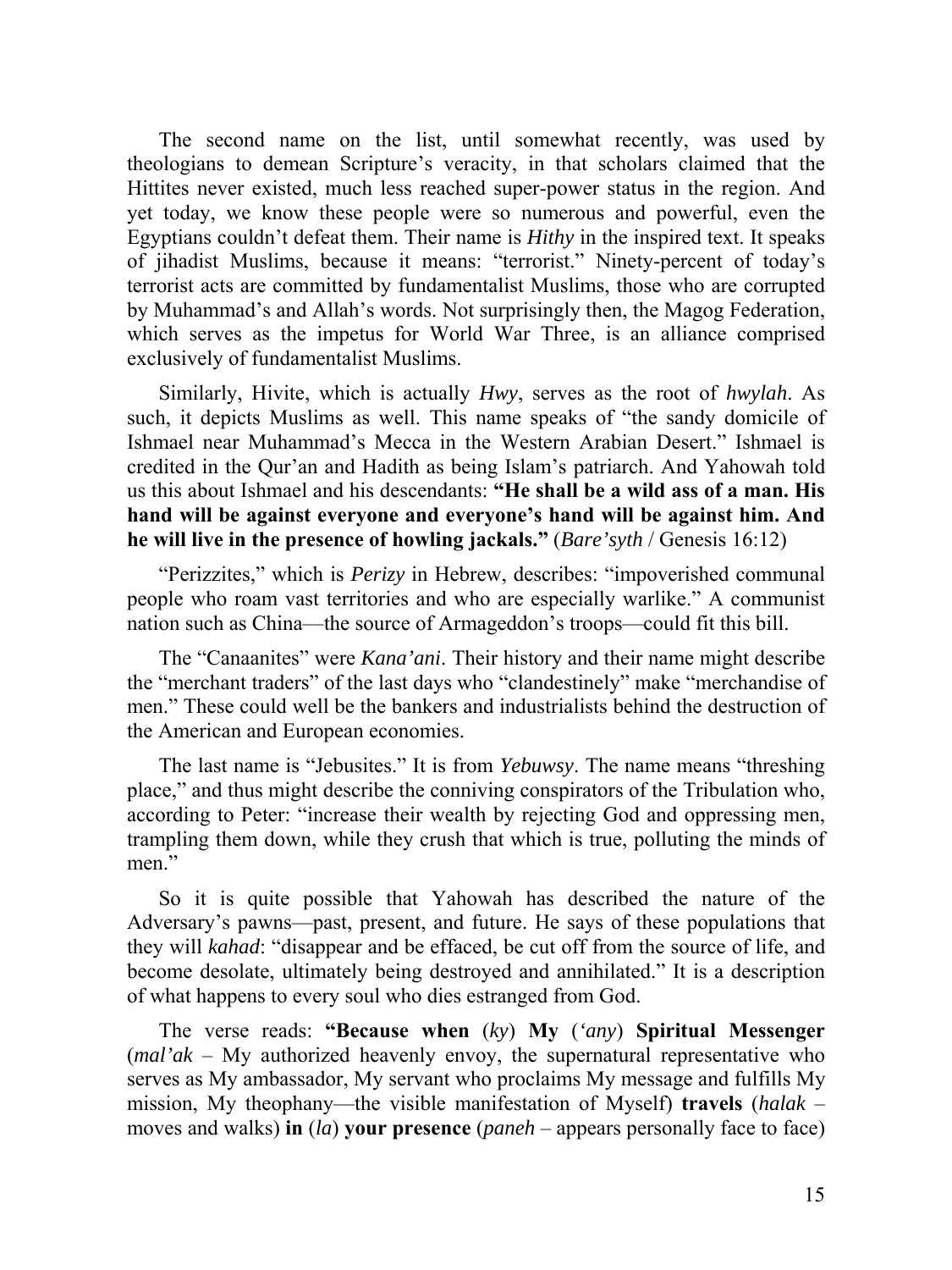**and** (*wa*) **brings** (*bow'*) **you to** (*'el*) **the Amorite** (*'emory* / *'amory* – ones who make pleasing, persuasive promises in eloquent, even poetic speeches)**, the Hittite** (*hithy* – terrorists)**, the Perizzite** (*perizy* – rural and communal warriors)**, the Canaanite** (*kana'any* – merchant traders who operate clandestinely)**, the Hivite** (*hwy* – the sandy domicile of Ishmael near Mecca)**, and the Jebusite** (*yebuwsy* – the threshing place of those who reject and trample down, those who desecrate and own many possessions)**, he will make them disappear** (*kahad* – cause them to perish, destroying and annihilating them)**."** (*Shemowth* / Names / Exodus 23:23)

The following message serves as a specific application of what we refer to as the first two Commandments. It further reinforces the fact that Yahowah isn't tolerant when it comes to man's gods or our religions. Following His list of boys acting badly, God strongly infers that the primary source of "pride, terrorism, socialism, submission, and oppression" is religion, especially the worship of the Babylonian solar deity known as Lord Ba'al, the principle god of the *'Emory, Hithy, Perizy, Kana'any, Hwy,* and *Yabuwsy*, as well as their more modern manifestations.

**"You shall not** (*lo'*) **bow down** (*shachah* – prostrate oneself in worship before, associate with, or show allegiance) **to** (*la*) **their** (*hemah*) **gods** (*'elohym*) **nor** (*lo'*) **serve** (*'abad –* be enslaved, submissive to) **them** (*hemah*)**, nor** (*lo'*) **observe, celebrate, or attempt to profit from** (*'asah* – perform for, deal with, or attend to) **the likes of** (*ka* – things associated with, similar or related to) **their**  (*hemah*) **practices and customs** (*ma'aseh* – patterns of behavior, occupations, undertakings, and achievements)**, rather instead** (*ky*) **you shall tear them down and demolish them** (*harac* – topple, oust and utterly destroy them, removing them from their lofty positions)**, breaking** (*sabar* – shattering)**, crippling, and crushing** (*sabar* – mauling and pulverizing, disfiguring and destroying) **their**  (*hemah*) **sacred memorial stones, pillars, and altars** (*masebah* – religious monuments, obelisks, and idolatrous statues)." (*Shemowth* / Names / Exodus 23:24)

God isn't the least bit tolerant, and He doesn't want us to be either. Nothing has been more brutal or destructive, more deceptive or deadly, than religion. When we tolerate religious lies, people die. Tolerance isn't compassionate as the proponents of Political Correctness would have you believe. It is merciless.

Life, liberty, and happiness come from one source. **"Serve** (*'abad –* work with and minister) **alongside** (*'eth* – with and next to) **Yahowah** ()**, your God**  (*'elah* /*'ilah*)**, and He will kneel down and bless** (*barak* – adore, invoking divine favor for) **your bread** (*lechem*) **and water** (*maym*)**. And I will remove disease and suffering** (*mahaleh* – weakness and grief) **from your midst."** (*Shemowth* / Names / Exodus 23:25) This bread is the unleavened bread of the *Miqra'* of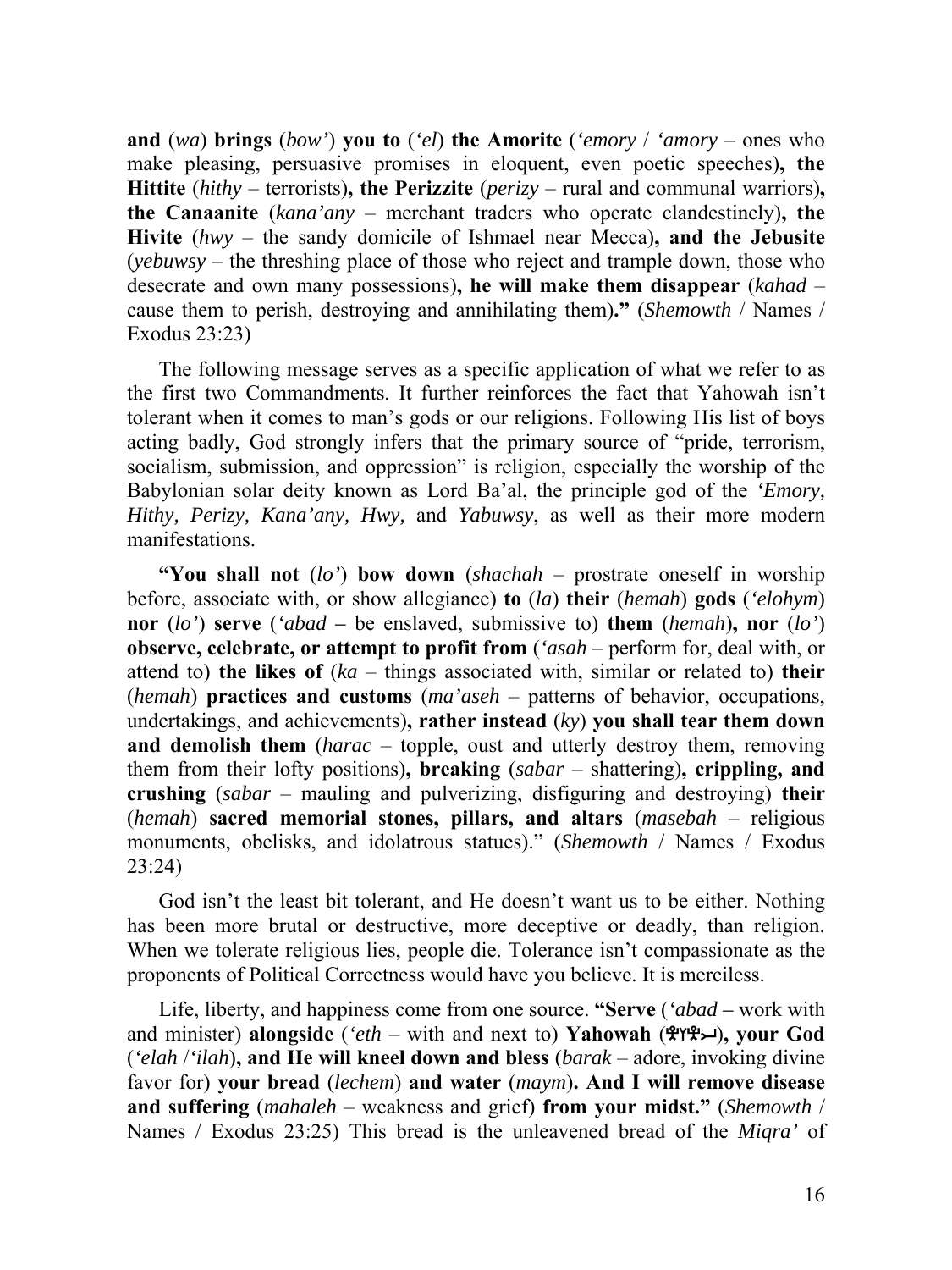*Matsah* and water is symbolic of the living waters of the set-apart and purifying Spirit. The disease that is being removed by them is the corruption of our rebellious souls.

While it is a small thing among the life and death consequences of worshiping false deities and revering manmade religions, Yahowah used *'ilah* for His title of God rather than the more customary *'el* or *'elohym*. He knew that Muhammad would appropriate the Hebrew term, and then use *'ilah* as the Arabic word for "god" throughout the Qur'an. Allah, which contrary to the protestations of Islamic apologists, isn't the Arabic word for "god," is instead the name of one of several hundred pagan sun- and moon-gods worshiped in Muhammad's Mecca. In other words, Allah became the name of one of the many false *'ilah* Yahowah warned us about.

#### ጜሇዀ

Now that we have seen how Yahowah linked the Called-Out Assemblies, and especially FirstFruits, to the Ma'aseyah Yahowsha', and to our salvation, let's turn to His presentation of *Bikuwrym* in Leviticus. There, in the opening sentence, Yahowah uses words which convey an open dialog between Himself and man on four occasions. And that is because Scripture is a discussion with our Creator. It should speak to us, just as God spoke to Moseh.

**"Yahowah (** $\mathbb{R}^n$ **) spoke to**  $(dabar -$  conversed with) **Moseh**  $(Moseh -$  the one who draws out)**, saying** (*'amar* – speaking and promising, answering and vowing)**, 'Speak** (*dabar –* communicate these words) **to the children** (*ben* – sons) **of Yisra'el** (*Yisra'el* – those who live and abide with God, those who are empowered and preserved by God) **and say to** (*'amar* – declare and promise) **to**  (*'el*) **them** (*hemah*)**: "Indeed when** (*ky*) **you arrive and enter** (*bow'* – come into) **the land** (*'erets* – realm) **of relationship which** (*'asher*) **I** (*'any*) **am giving (***natan* **–** assigning and bestowing**) to you, and** (*wa*) **reap its harvest** (*qatsar 'eth qatsyr*)**, bring** (*bow' 'eth* – arrive, come in, and draw near with) **a sheaf** (*'omer* – a small, bound measure of grain (one-tenth *ephah* or about two quarts) bundled and ready for processing and transport) **of the FirstFruits** (*re'shyth* – the beginning, the first and the best; the choicest portion which has been set-apart unto the foremost family) **of your harvest** (*qatyr*) **to** (*'el*) **the priest who officiates** (*kohen* – the one who serves as a minister)**."** (*Qara'* / Called-Out / Leviticus 23:9-10) Now that we have been freed from the consequence and penalty of sin, as a result of Passover and Unleavened Bread, our souls are prepared for the FirstFruits Harvest.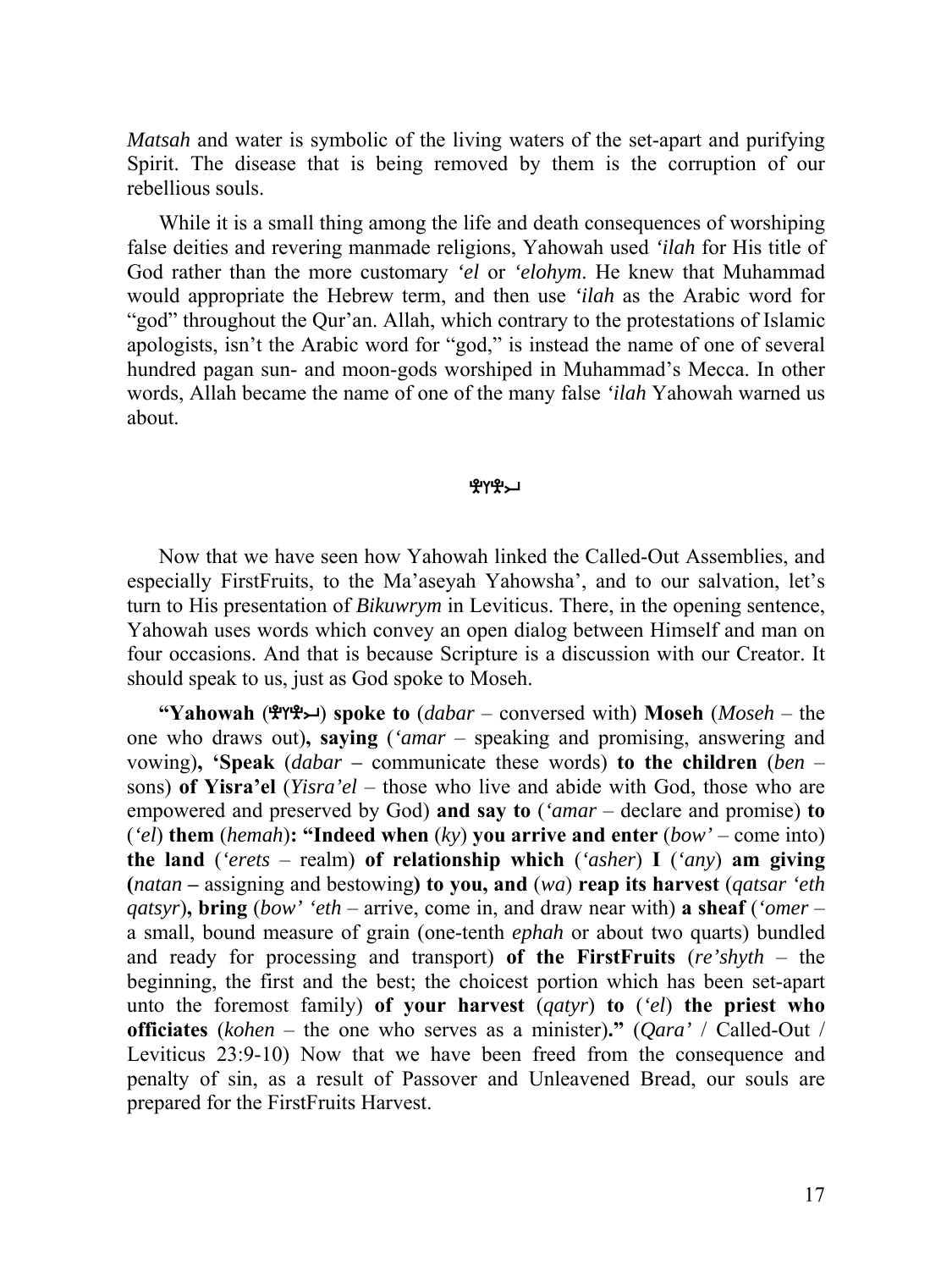This is the first time Yahowah has mentioned "priests" in conjunction with His Levitical presentation of the Called-Out Assemblies. Once the first grain crop has been separated from the ground and bundled so that it is ready for processing and transport, a collective sheaf is assembled and given to the priest who waves it in the air, symbolically demonstrating that the beneficiaries of Passover and Unleavened Bread are prepared to go to heaven. And that is exactly how this *Miqra'* was fulfilled, with Yahowsha' acting as our high priest, as we shall soon discover.

While celebrated by the entire community, the benefits of Passover and Unleavened Bread are personal and individual. To capitalize upon the bridge they provide between our mortal realm and God's eternal abode, we must walk along a path which is so narrow, it is single file. But at the end of that journey, those who accept and rely upon God's provision find themselves in good company surrounded by their spiritual brothers and sisters.

When viewed as part of the whole of Scripture, the FirstFruits harvest is about filling up the first of three resort communities in paradise. With the exception of Enoch and Elyah, whose souls were called home long ago, the souls of all of those who chose to love God between Adam and Abraham, and those who embraced Yah's Covenant Relationship between Abraham and Yahowsha', were gathered together and taken to heaven during the celebration of FirstFruits in 33 CE—with Yahowsha' serving as the reaper of these souls following His enactment of this Spiritual Harvest. The next group of mansions will be filled during the harvest of *Taruw'ah*, known as Trumpets, when the souls of those who followed the Way between the time of Yahowsha's sacrifice and the beginning of the Tribulation, both living and dead, will be gathered together in the air and taken home. The last of those to receive their eternal inheritance will come to know their Heavenly Father during the Millennial Sabbath.

Passover predicts and explains the purpose of the blood of the Lamb, which is to free us from the consequence of sin—death. Unleavened Bread embodies the sacrifice God made to resolve the penalty of sin—separation. The FirstFruits' Harvest is the result. It not only identifies the timing and purpose of the initial collective harvest, the pure barley grain speaks to the benefit of having our souls unleavened. Having "received His favor" based upon "our choice" we are "found acceptable and pleasing" to God. Our "debt is paid" so that we are "approved and found satisfactory."

This verse confirms as much, adding the realization that our approval before God is a favor. Listen…**"And** (*wa*) **lift up and wave** (*nuwp* – elevate and present, moving to and fro) **the sheaf** (*'omer/'amar* – the small gathering of grain which is bundled and ready for processing and transport) **in** (toward, on behalf of, and concerning) **the presence of** (*paneh* – before) **Yahowah** ()**, in order for**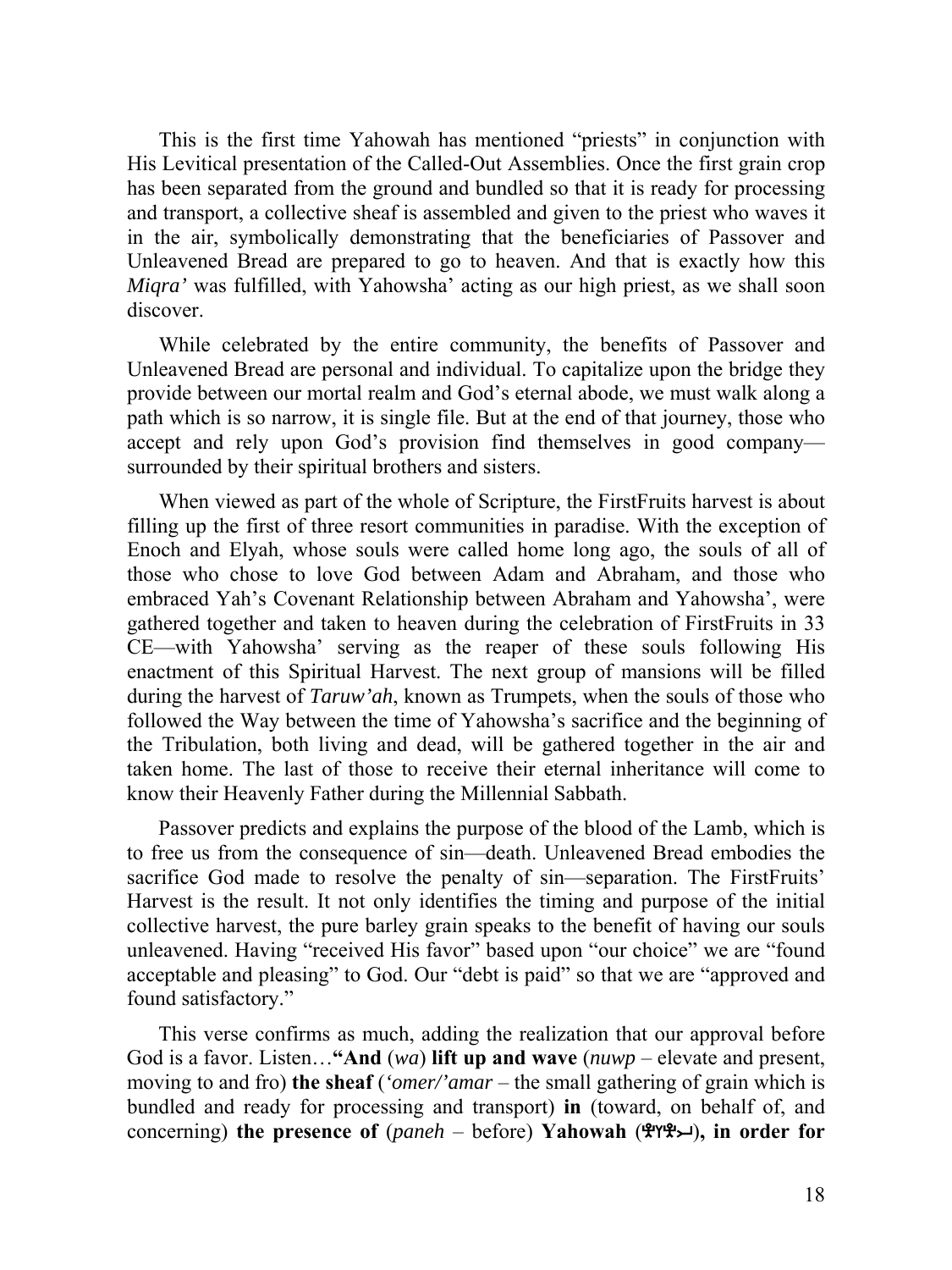(*la*) **you all** (*'athem* – yourselves) **to exercise freewill and choose to be accepted favorably** (*rasown* – to seek and capitalize upon a generous and merciful accommodation, to be found acceptable and pleasing by way of preferential and auspicious treatment, to be desired and found delightful, to satisfy and bring pleasure, to freely acknowledge that one's debt has been paid in full)**.** 

**On the day after** (*min mahorath*) **the Sabbath** (*shabat* – time set apart for rest and reflection, to abstain from ordinary labor) **the priest** (*kohen* – the one who serves as a minister) **shall wave** (*nuwp* – elevate, present, and move) **it** (*huw' –* them and him [speaking of the sheaf and its small gathering of grain, representing harvested souls, and the Ma'aseyah who facilitated their acceptance])**."** (*Qara'* / Called-Out / Leviticus 23:11)

*Nuwp*, translated "lift up and wave," can convey "to blow upon," combining the Spirit, from *ruwach*, which also means "wind," and soul, from *nepesh*, which also means "breath." This reinforces the realization that to be accepted by Yahowah, God's Spirit must anoint our soul. And speaking of anoint, which is to apply a small amount of oil, *nuwp* is often translated "sprinkle." This means that without the anointing, or the baptism, of the Set-Apart Spirit, without being immersed in Yah's Covenant spiritually, we are ill prepared for paradise. So in a word, *nuwp* communicates the idea of being "lifted up" to heaven, being "presented to" God, and being "baptized" in the Spirit.

*Rasown* is equivalent to "mercy"—albeit more descriptive. *Rasown* conveys the essential truth that the "payment in full of our debt" is predicated upon the "exercise of freewill," upon "making the choice" to "be accepted," and to "please" God. *Rasown* reminds us that the entire process of being gathered in by our Heavenly Father, lifted up to heaven, and living in His presence, is the result of His "generous accommodation," of Him treating us preferentially—which is to say "better than we deserve."

While the *shabat* is the seventh day of the week, there are also special *shabat*, or days of rest and reflection, included in Yahowah's *Miqra'ey* which can occur on other than what we now call "Saturday." The beginning of the Feast of Unleavened Bread is an example. So by indicating that the sheaf of freshly harvested grain was to be lifted up "on the day after the Sabbath," God said that the Called-Out Assembly of FirstFruits is to be celebrated on the sixteenth day of Abyb, since Passover commences on the fourteenth and Unleavened Bread occurs on the fifteenth.

It should also be noted that the root of *shabat*, *shaba'*, means "a sworn promise," inferring that we should reflect on God's promises on this day. *Shebeth*, which is comprised from the same three Hebrew letters, means the "place where one lives," and thus conveys the purpose of the promise. Further, the "cease and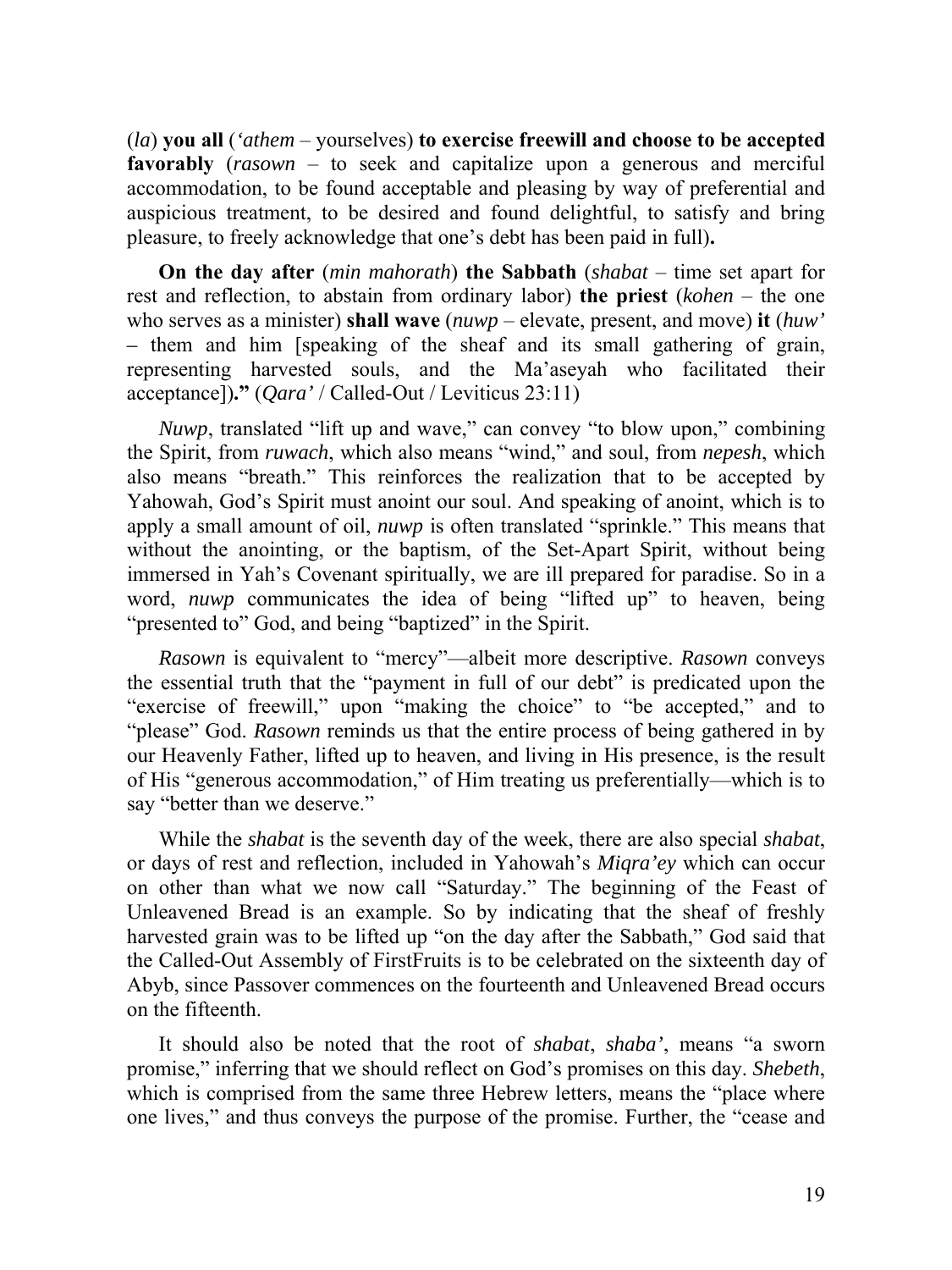desist" aspect of *shabat* is designed to tell us that we cannot earn our salvation that it is a merciful gift, and not the result of works. Further, *shabat* means "to remove," and thus confirms that our sins were removed on the special Sabbath of *Matsah*.

And let us not forget, *saba'* as the root of *shabat*, also means "seven" in addition to "being totally and abundantly satisfied." The Sabbath is the seventh day of the week, our Saturday, not the first—Sunday. And, it was on the Sabbath that Yahowah healed and redeemed us, fulfilling the *Miqra'* and totally satisfying our debt—something which brought "great satisfaction" to Him. And that means that the result of God's formula, of six (man) plus one (God), is the "total and complete satisfaction" of man and God.

Before we move on, please note that the celebration of FirstFruits, unlike the Christian corruption and counterfeit called "Easter Sunday," doesn't fall on one particular day of the week each year, but instead on a particular day of the month—two sevens, or fourteen days, plus two from the start of the first month, Abyb. There is no Easter Sunday in Scripture. That holiday's basis is purely Babylonian—right down to the Easter ham, Easter Bunny, and Easter eggs.

In Scripture and in history, on the fourteenth of Abyb, which is Passover, the Sacrificial Lamb of God died so that we might live. On the fifteenth of Abyb, which is Unleavened Bread, Yahowsha's soul paid the price to redeem us, enabling us to enjoy God's company. And since this was the day God saved mankind, unleavening our souls of sin, it was designated as a special *shabat*—a day that we are not to work, because God wants us to recognize that our salvation is a gift, something He paid for and is offering freely. So then as a result of us choosing to accept Yahowah's generosity and please Him, every soul who had been redeemed prior to *Bikuwrym*, were brought together and harvested on FirstFruits, concurrent with Yahowsha's fulfillment. These events were predicted to play out over three successive days. And they did.

In the Word you will find the Way. For example, Isaiah 52 and 53 speak of the "Suffering Servant" who became the Passover Lamb. Psalms 22 and 88 explain how Yahowah paid the price to redeem us on the Sabbath of Unleavened Bread. All four prophetic passages end predicting the glorious reunification of soul and Spirit foreshadowed by the Called-Out Assembly of FirstFruits.

Yahowsha' ties this all together…**"And He said** (*legos* – taught and affirmed) **to them, 'In this manner and way** (*houto*) **it is written** (*grapho –* inscribed in the Word of God)**: the** ΧΝ (placeholder for **Ma'aseyah, the Anointed Implement of Yah**) **must experience suffering** (*pascho* – must be afflicted in a horrible way and endure pain) **and then rise up enabling others to rise**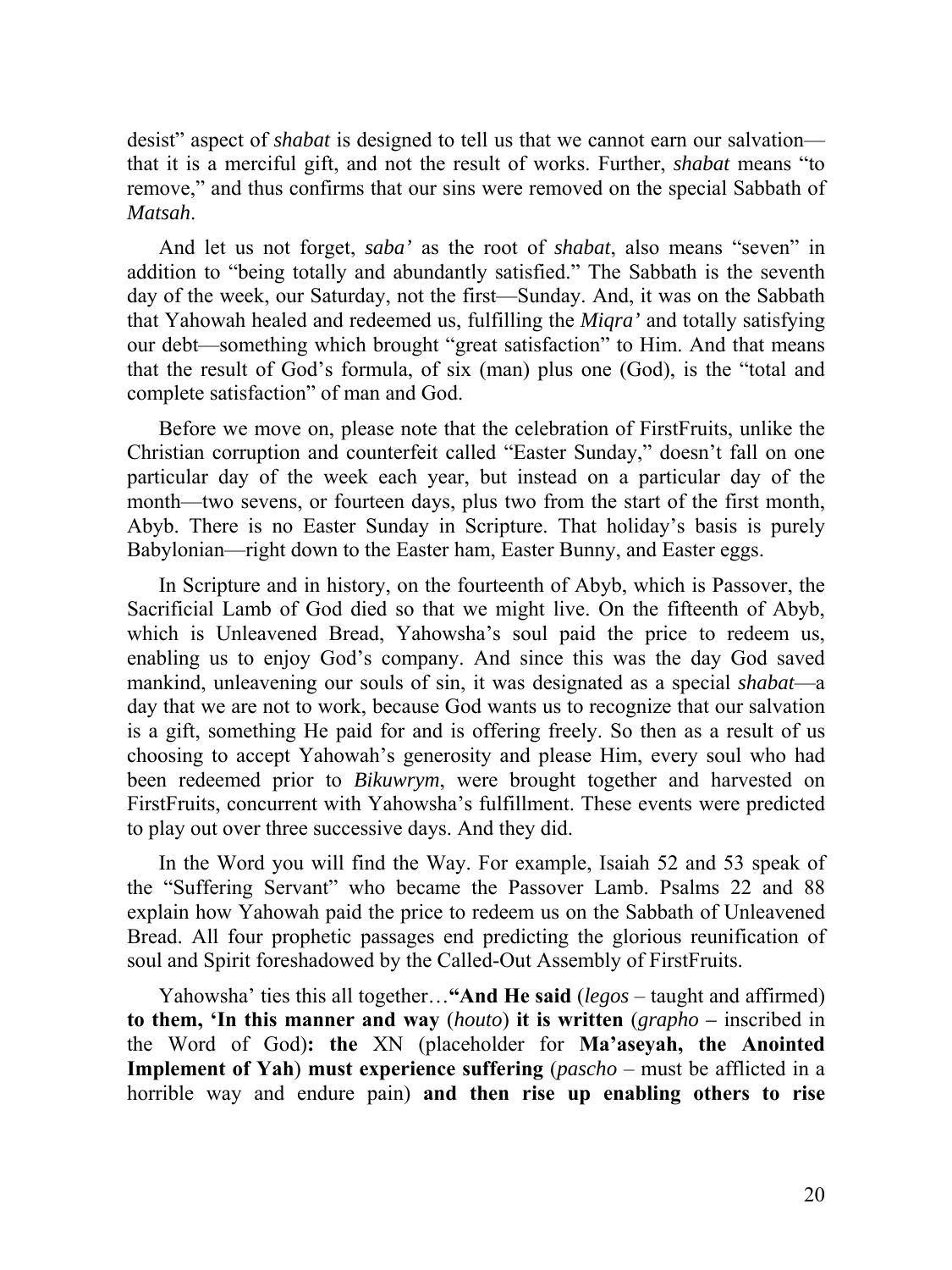(*anistemi*) **out of** (*ek*) **lifelessness** (*nekros* – desolation and destitution, death and abandonment) **on the third day."** (Luke 24:46)

We'll examine Yahowsha's wave offering later in the chapter, but first, let's finish the *Miqra'* presentation. On the third day, on the Called-Out Assembly of FirstFruits, Yahowah predicted Yahowsha's assent from She'owl and with it, our transformation: **"And then** (*wa*) **on** (*ba*) **the day** (*yowm*) **you all** (*'athem*) **should wave** (*nuwp* – elevate, present, and move) **the sheaf** (*'omer/'amar* – the small gathering of grain which is bundled and ready for processing and transport)**. The work is accomplished** (*'asah* – the job is done, the benefit is provided) **by** (*'eth*) **the Lamb** (*kebes*)**, the perfect** (*tamym* – the blameless and innocent without any imperfection; from *tamam*, the one who accomplishes, completes, and fulfills) **Son** (*ben*)**. He** (*huw'*) **changes and alters** (*sana' –* will be changed and altered, will renew and transform, and will be renewed and transformed) **for the purpose of** (*la*) **rising up** (*'olah* / *'alah* – being taken up and ascending ) **to** (*la*) **Yahowah**  ()**."** (*Qara'* / Called-Out / Leviticus 23:12) I know such a Lamb. He changed and altered me. As a result of His work, I too will rise.

In this verse we have a prediction of how FirstFruits would be fulfilled—by the Lamb of God, His Son. On this day, He was changed and altered, renewed and transformed by Yahowah's Spirit, as His soul emerged from She'owl and was reconciled with Yahowah's Spirit. That same day—FirstFruits—He would rise up to the Father, demonstrating what Yahowah will do for all of His children.

We also have an explanation of the result of the work done by the Lamb of God, which is to transform and renew us so that we can rise from death unto life and be taken up into the company of God. As a result of Passover and Unleavened Bread there is a FirstFruits Harvest. Because He was transformed and rose, so shall we.

Next, Yahowah details some of the additional ingredients associated with this gift. And while I can't say for sure, I believe that the "double tithe" represents the salvation of *Gowym* in addition to *Yahuwdym*. **"His** (*huw'*) **gift** (*minchah* –present and offering) **of a double tithe of** (*shanaym 'asarown* – two tenths of) **purified grain** (*'soleth* – bread flour with the hulls removed revealing the inner pristine kernel, distinguished from whole grain inclusive of its impurities) **is to be mixed and anointed with** (*balal* – combined and intertwined with and immersed in) **oil** (*semen*) **by way of** (*ba –* with and by means of) **the adoptive mother who enlightens and elevates** (*'iseh*/*'isah*) **unto** (*la* – toward, into, on behalf of, according to, and in relation to) **Yahowah** ()**, creating the pleasing Spirit**  (*ruyach* – forming a pleasant aroma; from *ruwach*, the Spirit) **of reconciliation**  (*nyhohoch* – of restoration, of relationship, of appeasement, of conciliation, of tranquility and harmonious fellowship, from *nuwach*, to rest in peace)**.**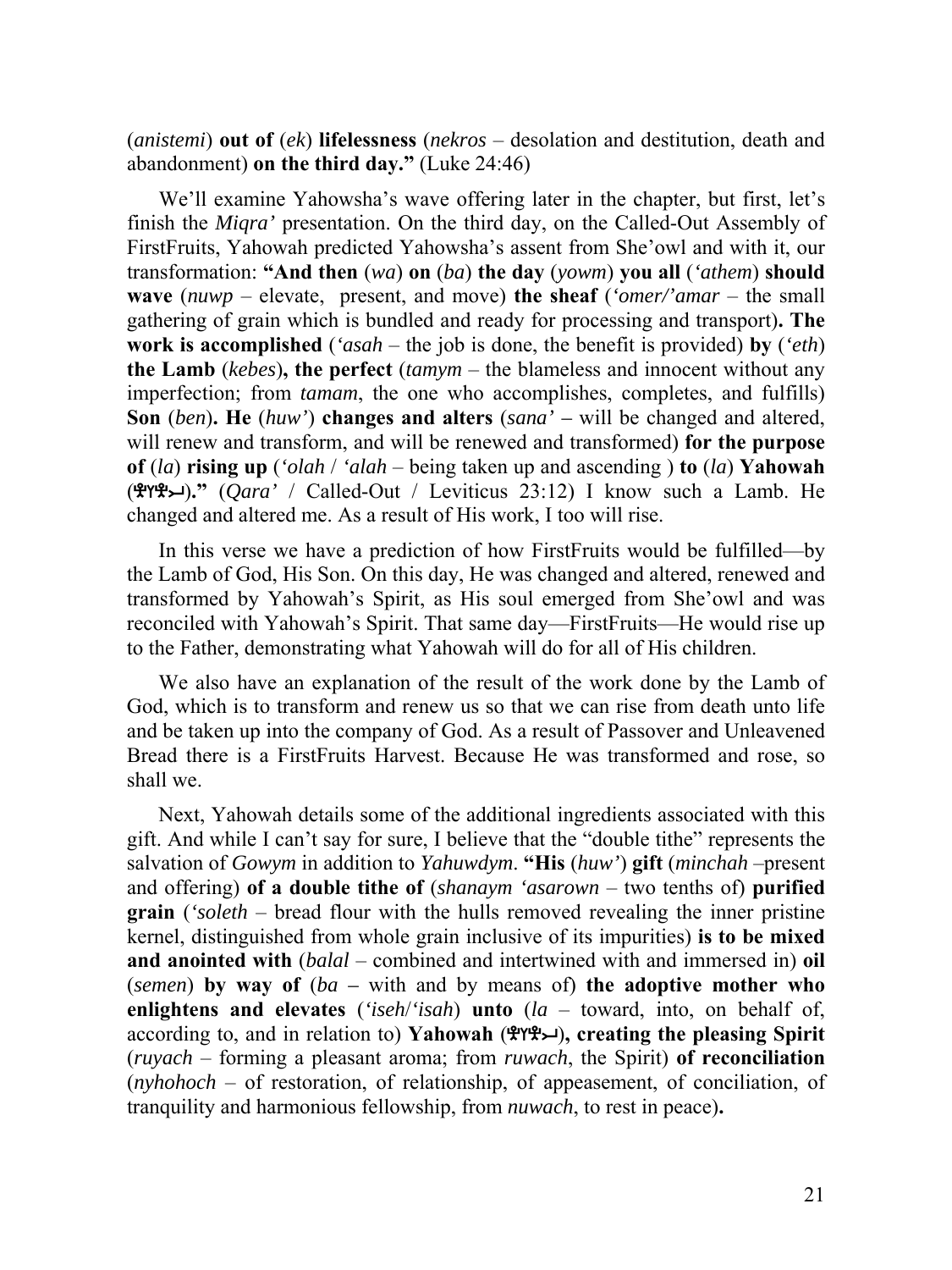**And Her** (*huw'*) **drink offering** (*nesek*) **shall be a fourth** (*raby'y* – that which makes us square and complete) **fluid measure** (*hyn* – a quantity of liquid equivalent to one-sixth Hebrew *bath*, which was approximately six gallons [i.e., one quarter of  $1/6^{th}$  of 6 gallons, or one quart) of wine  $(yayn - that$  which demonstrates liveliness and exhilaration)**."** (*Qara'* / Called-Out / Leviticus 23:13) Oil and wine represent the anointing of the Spirit and the atoning nature of the Lamb's sacrifice. Purified grain denotes the souls who have chosen to avail themselves of these things.

Reconciliation is the gift of God. It comes by way of being bathed in the Lamb's blood and being baptized in the Spirit. Yahowah is saying that when our souls, represented by the purified grain, are anointed in His Spirit, represented by the oil, and are bathed in His blood, represented by the wine, they are prepared to rise up to Him, represented by the wave offering.

There are two additional insights worth considering. First, the reason there is to be a "fourth part" of wine is because four is symbolic of completion. The quantity of blood God shed on our behalf is the quantity needed to make us square, or right, with our Maker.

Second, grain, grapes, and olives share something in common. To be useful to us, they must be crushed. The same is true of the Ma'aseyah.

Passover, Unleavened Bread, and FirstFruits describe the most essential three days in all of human history. They alone provide the Way home. **"Do not** (*lo'*) **eat** (*'akal* – consume) **the bread** (*lehem*)**, roasted grain** (*qaly*), **or ripe orchard fruit** (*karmel* – garden produce) **until** (*'ad*) **the essential, substantive, and foundational** (*'esem* – skeletal and invigorating, life sustaining) **day** (*yowm*)**, until** (*'ad*) **this specific** (*zeh*) **arrival and harvest** (*bow'*) **offering and gift which draws you close to** (*qaraban atem* – voluntary contribution to bring you near) **your** (*atem*) **God** (*'elohym*)**."** (*Qara'* / Called-Out / Leviticus 23:14)

The *Miqra'ey* present the Way, then, now, and forever: **"It shall be a clearly communicated prescription of what you should do** (*chuqah* – an appointment for an allotment, an engraved recommendation regarding being cut into the covenant) **forever** (*'owlam* – eternally) **throughout your generations** (*dowr* – for all time, ages, and conditions) **in all your assemblies and dwellings** (*moshab* - settlements, abodes, locations, populations, situations, and sojourns)**."** (*Qara'* / Called-Out / Leviticus 23:14)

*Chuqah*, translated "a clearly communicated prescription of what you should do," is identical in the revealed text to *chaqah*, which means that God's instruction "was engraved," literally "cut in stone." Those who want to be allotted their share of heavenly inheritance would do well to keep this appointment with God.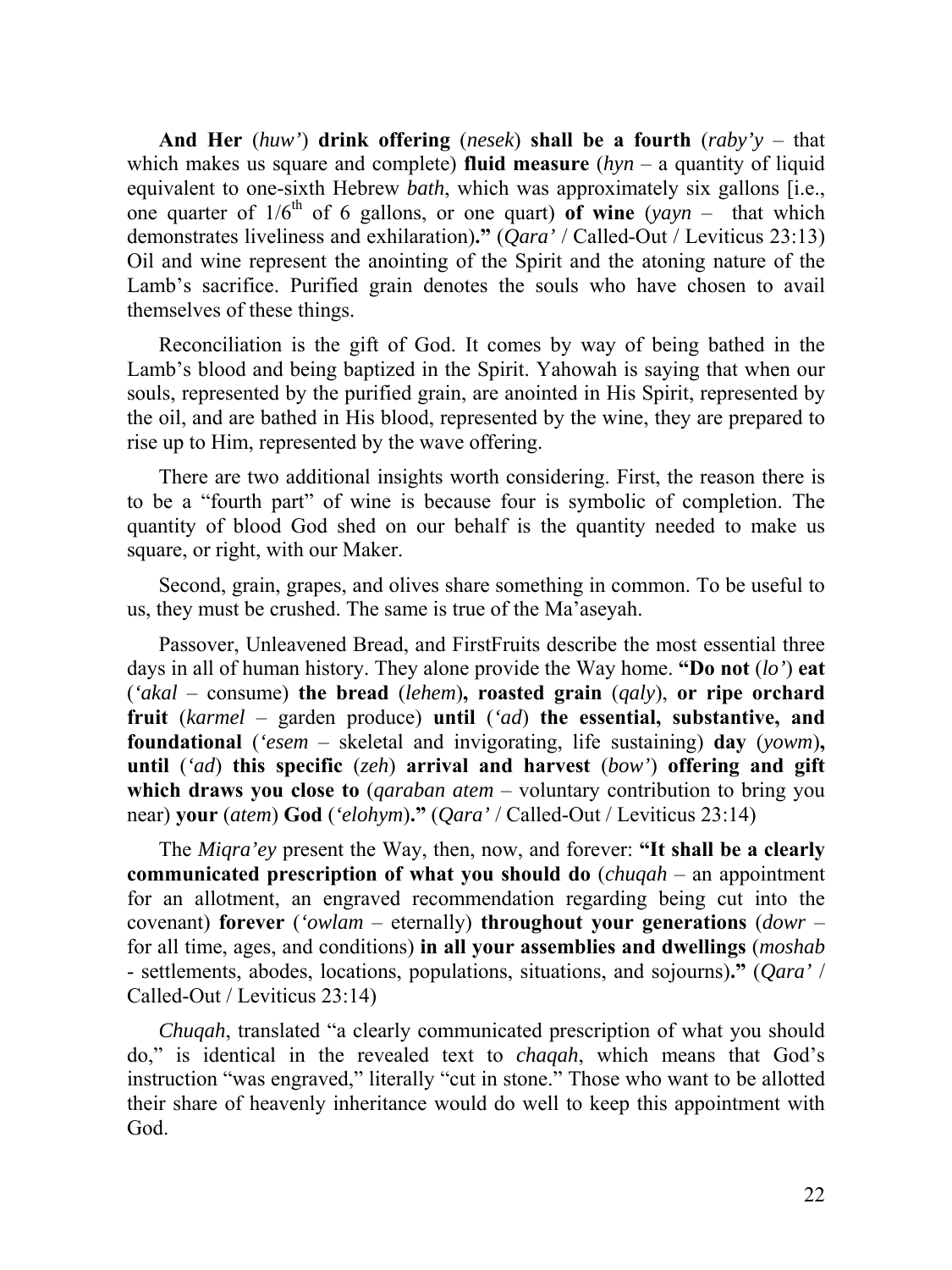There is a singular purpose of Scripture, of that which Yahowah has engraved and set in stone, and it has been defined in this passage. The Word exists to restore fellowship so that we can be at peace with our Heavenly Father and live with Him.

# ቔ፞Υቘ፞

In the "*Matsah* – Unleavened Bread" chapter, we reviewed the Numbers 28:16-25 presentation of the Called-Out Assemblies of Passover and Unleavened Bread. In the  $26<sup>th</sup>$  verse, this discussion transitions from them to the result—to the celebration of *Bikuwrym* and *Shabuwa'*. While these Festivals are separated by fifty days, they work together because they are part of the same plan—successive steps along the same path.

**"And on** (*ba –* during) **the day** (*yowm*) **of FirstFruits** (*Bikuwrym* – the harvest of the first born)**, when** (*ba*) **you** (*'eham*) **approach with** (*qarab* – arrive and come into close proximity to, when your personal presence joins together with) **the renewing and restoring** (*chadash* – repairing) **offering and gift** (*minhah* – the unearned and undeserved sacrificial present) **which moves you toward** (*la*) **Yahowah** () **during** (*ba*) **the Feast of Sevens** (*Shabuwa'* – Festival of Weeks)**, a Set-Apart** (*qodesh* – cleansing and purifying) **Called-Out Assembly Meeting** (*miqra'* – summons to a meeting for reading and reciting that which brings the community together) **will exist** (*hayah*) **on your behalf** (*la 'eham* – concerning you)**.** 

**All things related to** (*kol*) **the service of the visible manifestation of God** (*mala'kah* – business, duty and work of heaven's messenger and representative) **you shall not** (*lo'*) **do** (*'asah* – perform or assign)**."** (*Bamidbar* / In the Wilderness / Numbers 28:26)

Lest we forget, our walk home is seven steps long, not just one or two. As we have learned, Passover resolves the consequence of sin, and Unleavened Bread resolves its penalty, working together to prepare us for the FirstFruits Harvest. Yet the means home isn't found in the sheaf of grain, saturated as it may be with oil and wine, or its movement toward the heavens, but instead through the cleaning and purification provided by the Set-Apart Spirit. The *Miqra'* of *Shabuwa'* celebrates the role our Spiritual Mother plays in our salvation, an essential step in our renewal and restoration, ultimately moving us into the presence of God.

**"Approach** (*qarab* – arrive and come into close proximity to, draw near and enter into the personal presence, and join in fellowship together) **with** (*la* –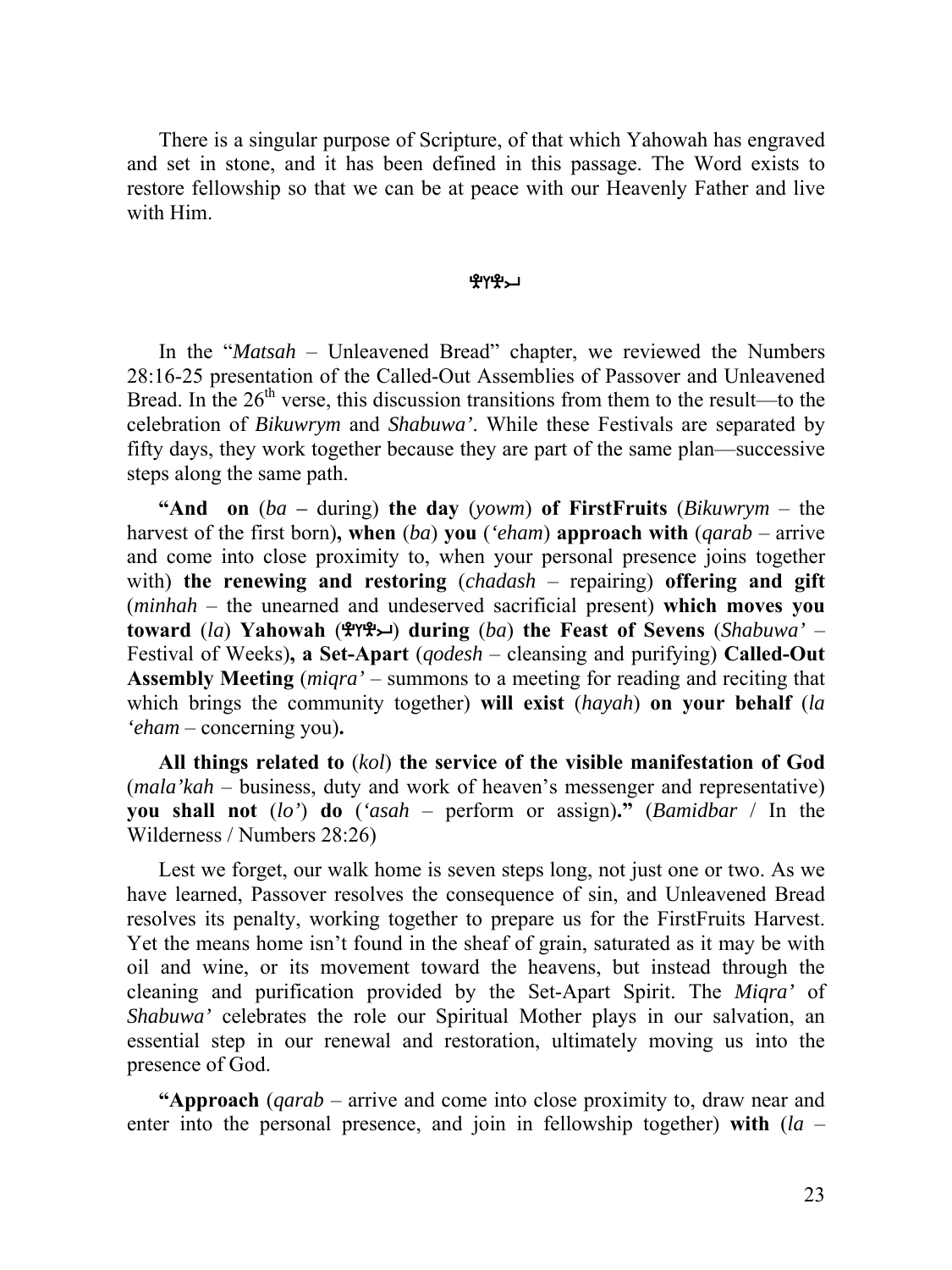alongside) **the offering which elevates** (*'olah* / *'alah* – that which ascends, carries away, and lifts up)**, the pleasing Spirit** (*ruyach* – from *ruwach*) **of reconciliation** (*nyhohoch* – restoration, relationship, and appeasement, of conciliation and tranquility, of harmonious fellowship) **unto** (*la* – toward, on behalf of, according to, and in relation to) **Yahowah**  $(\mathcal{H} \mathcal{H} \mathcal{H})...$  *(Bamidbar* / In the Wilderness / Numbers 28:27)

The *Miqra'ey* are family affairs. Our Heavenly Father, our Spiritual Mother, and the Son all contribute to building the family of God.

## ቔለኤግ

Before we examine the eyewitness account of the fulfillment of the third *Miqra'*, let's see how the Yisra'elites celebrated it. For them, it was a time of thanksgiving for God's provision. Yahowsha', the son of Nun (meaning "the Everlasting"), had led His people into the Promised Land. After crossing the Jordan River and gazing westward at the mountains of Mowryah: **"Yahowah**  () **said** (*'amar* – answered and spoke) **to** (*'el*) **Yahowsha'** ()**, 'This**  (*ha*) **day** (*yowm*) **I have rolled away** (*galal*) **the reproach** (*herpah* – scorn and shame, the blame and reprimand you have earned based upon your behavior, the taunts, slurs, and insults; the disgrace, rebuke, and disapproved status) **of the crucible** (*misraym* – the time of testing and oppression in Egypt) **from** (*min*) **upon** (*'al*) **you** (*'atem*)**.'** 

**The name** (*shem*) **of this** (*huw'* – of His) **standing place** (*maqowm* – upright abode and home whereby one rises, is affirmed, and is validated) **is called** (*qara'*) **Gilgal** (*gilgal* – the place of rolling away) **to**  $({}^{\circ}ad -$  up until) **this** (*zeh*) day (*yowm*)**."** (*Yahowsha'* / Yahowah Saves / Joshua 5:9)

This was both a declarative statement and a prophetic announcement. After 400 years of being scorned and shamed as slaves in Egypt, and then after 40 years of taunting and insulting their Savior during their wilderness wanderings, the Children of Yisra'el were now free, standing upright in the Promised Land. Just as the Jordan River rolled past them, centuries of reproach flowed into the Dead Sea. It was a new beginning.

Prophetically, our new beginning commenced when Yahowah rolled away the stone from the tomb, commemorating the release of Yahowsha's soul from She'owl, and then reunifying soul with Spirit showing His victory over death and damnation. That tomb was carved into the same mountain upon which the Yisra'elites were now gazing, the same mountain upon which Yahowsha' suffered on the upright pole—Mowryah. This was the "standing place," the place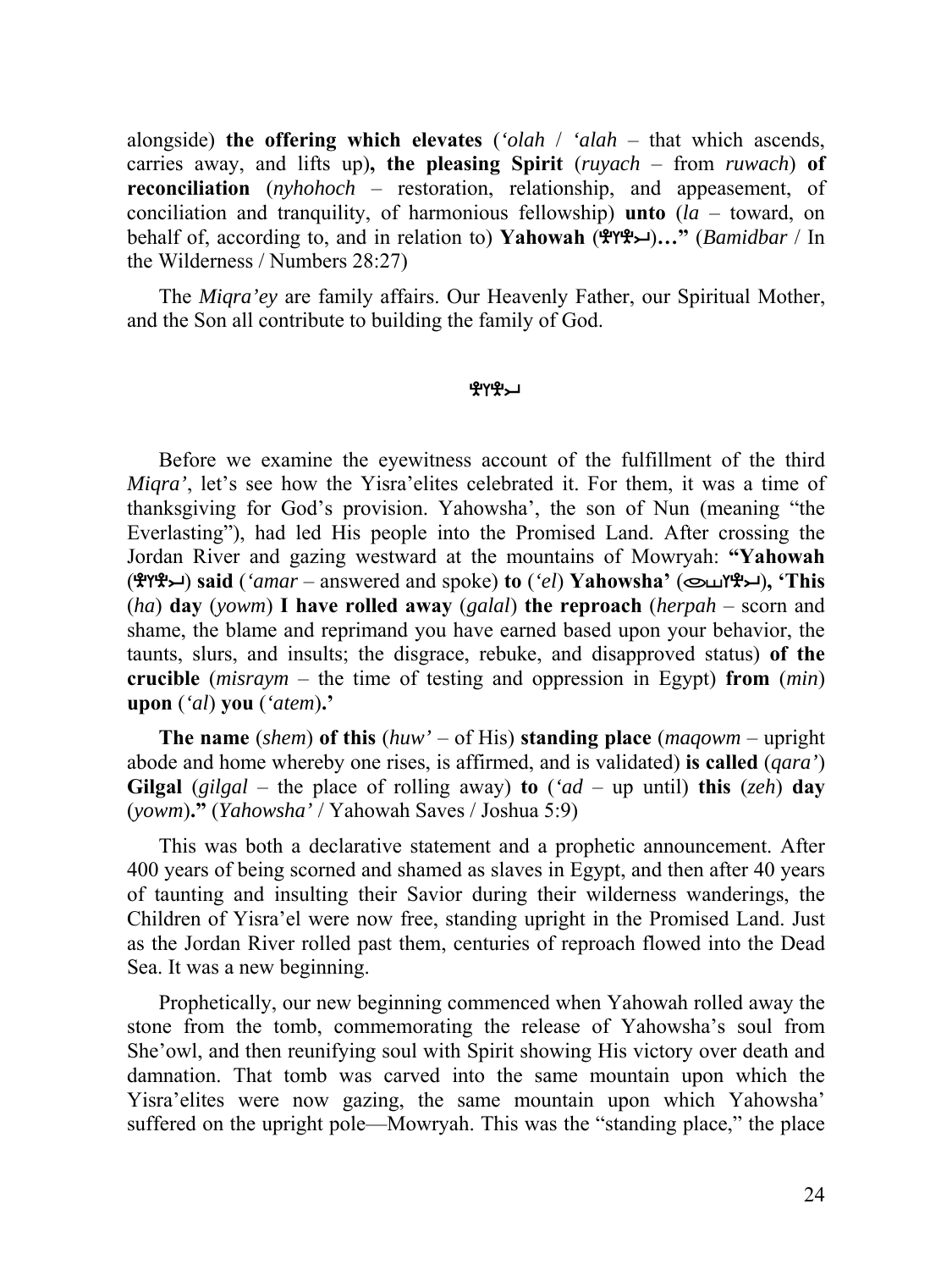where God stood up for us so that we could stand with Him. It was the place where Yahowah rolled away the reproach from all mankind and freed us from the crucible of separation.

But there is even more to the prophecy of Gilgal than this. In the weathered limestone face of Mowryah (meaning to Revere Yah), directly behind where Yahowsha' was crucified, and directly below where He was buried (sites separated by less than one hundred meters), massive recesses depicting two eyes, a nose, and a mouth, the elements of a human skull, can be seen in the rock face, even to this day. It is why the escarpment outside of the Damascus Gate was called "Gulgoleth," meaning "skull" in Hebrew. (As a result of the "New Testament's" preeminence in Christendom, you are probably more familiar with the name "Golgotha," a transliteration of the Greek transliteration of the Hebrew *Gulgoleth*.)

So, here is the interesting part: Gulgoleth and Gilgal are so similar, in that they share the same initial four letters, g-l-g-l, one follows the other in most all Hebrew lexicons. While this might be nothing more than a remarkable coincidence, I think it was designed to be prophetic, and serve as another facet in the world's most brilliant diamond—the Greatest Story Ever Told.

I have been in the Garden Tomb, and I have seen the trench below the doorway where the "*gilgal*/stone was rolled away" after Yahowsha' redeemed us on the *Miqra'* of *Matsah*. I have peered into the empty tomb, just as the women, John, and Peter had done. And I have stood at the very place Yahowsha' was nailed to the upright pole on the *Miqra'* of *Pesach*. I have gazed up upon the recesses which form the appearance of a human skull, still visible in the side of Mount Mowryah. And by doing so, I have walked directly over the Ark of the Covenant, still protected in Jeremiah's Grotto, still stained by the Ma'aseyah's blood, still containing the Commandments Yahowah chiseled in stone, still holding the original copy of the Towrah, all guarded by one of God's messengers, just seven yards below my feet. And I will return on the day Yahowah lifts it from the earth and builds His Millennial Temple over this site.

To put this all in perspective, the Damascus gate is 600 steps (thus 600 meters or yards) northwest of the Temple, as it stood the day Yahowsha' fulfilled Passover, Unleavened Bread, and FirstFruits. And while Golgotha is another 200 strides north-northeast of the Damascus gate, in a direct line of site, the most important place on earth is exactly 700 steps northwest of where the Temple once stood—rising exactly 777 meters above sea level. The temporary tomb, in which Yahowsha's body was laid before His soul endured *Matsah*, *gilgal*-rolling away our reproach, is but a stone's throw away, west-by-north-west, on the very summit of Mount *Mowryah*. The reason I share this is because walking, and thus the length of the human stride, is an essential part of the Covenant. And based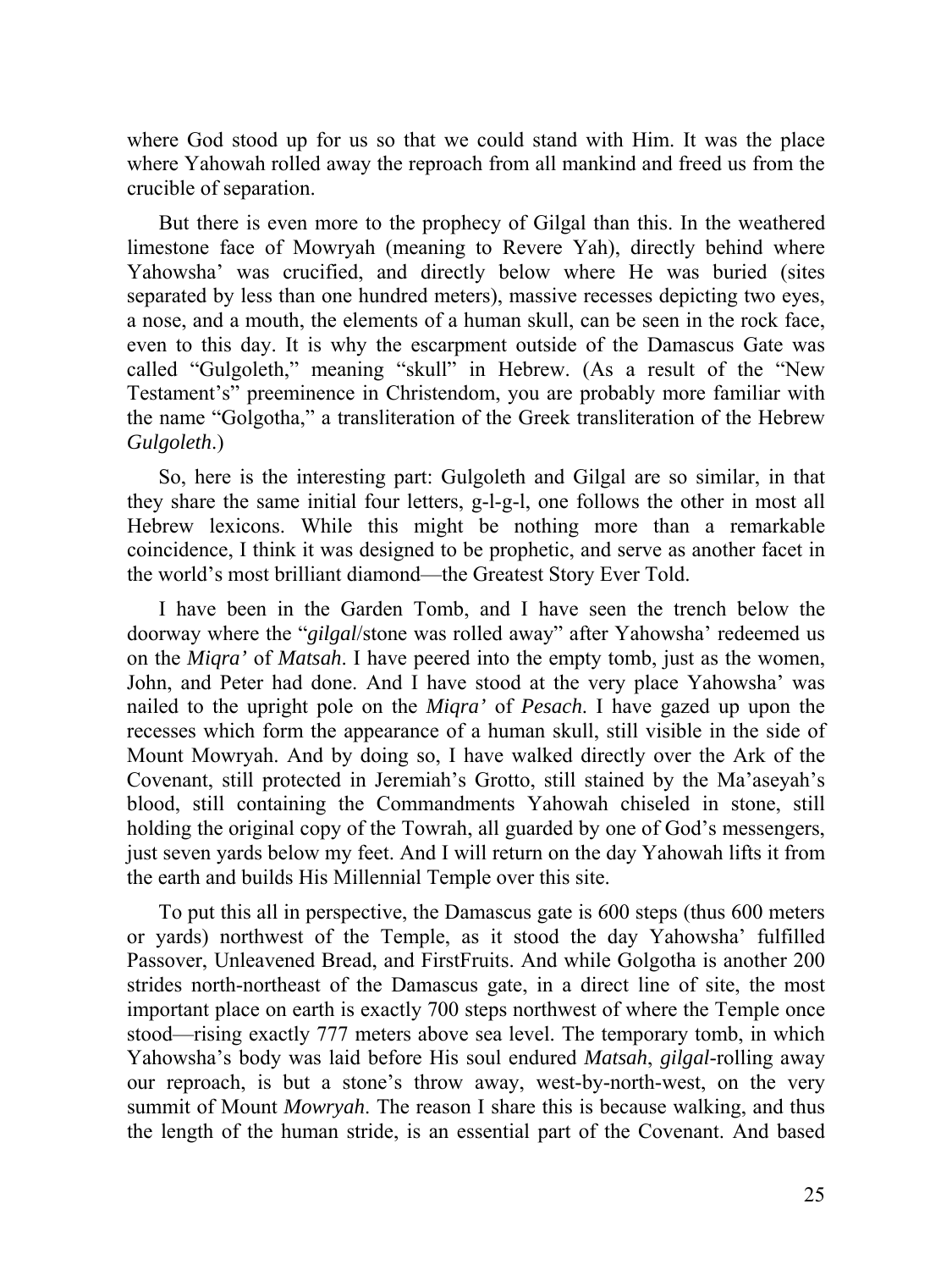upon His design, everything, right down to the smallest details, appears to be multiples of seven.

While we are in the midst of this discussion, where the meaning of names (Gulgoleth and Gilgal) is being emphasized, let's examine the most important ones. Yahowah (יהוה – written right to left in Babylonian Hebrew) gave Moseh the basis of His name prior to the Exodus: *hayah*. It means "I Exist." "I Was, I Am, and I Will Be." Yahowah's name, therefore, answers the most important question humankind can ask, for if God exists, knowing Him becomes central to understanding who we are, why we were created, and how we might live forever. Moreover, we should not be surprised that *hayah* is related to *hay*, sometimes vocalized, *chay*, the Hebrew word for "life and restoration." And that is because Yahowah is the source of eternal life.

God's name is comprised of four commonly used Ancient Hebrew letters:  $\mathcal{H} \rightarrow$ . (If you are reading this at YadaYah.com, you will find the Creator's name written in the Paleo-Hebrew alphabet in the header as:  $kzk$ ) In the original script of revelation, the first letter in God's name, a → "Y," was known as a *yad*. It was a vowel-consonant similar to the "y" in English.

The second letter, *hey,* depicted a soft "H," and was vocalized "ah." The initial letters, YH, in Yahowah and Yahowsha', were therefore pronounced "Yah."

The **Y** "W," or *wah*, found both in Yahowah and Yahowsha' (יהושעַ – written right to left in Babylonian Hebrew) designated the vowel "o" in Ancient and Paleo-Hebrew. Therefore,  $Y^* \rightarrow Y^*$  YHW, is pronounced "Yahow" in both names.

With the addition of a second  $\mathcal{L}$  "H," God's lone personal and proper designation becomes "Yahowah." This means that God's name can be transliterated Yahowah or Yahwah, recognizing that the "w" is a vowel.

Returning to the Savior's designation, וואר the *Savior's* designation, וואר the *Sha'''* suffix is a contraction of *yasha'* (יָשָׁ"), meaning "salvation, savior, and saves." When we combine *Yahow* and *sha'*, we get: וואר "Yah Saves."

Collectively them, this means that God has but one name—Yahowah. Yahowsha' simply defines who He is and what He has done for us. Instead of a name—Yahowsha' is an identity designation and a mission statement.

Returning to the scene of the first celebration of the *Miqra'* of *Bikuwrym* in the Promised Land, the Gilgal encampment was located just fifteen miles (twentyfour kilometers) due east of today's Jerusalem, at what is now the beginning of Route 1 in Israel. The Mount of Olives loomed on the western horizon, with Mount Mowryah slightly to the left, and a half mile beyond. At the point they crossed the Jordan River, they would have been a few miles north of the Dead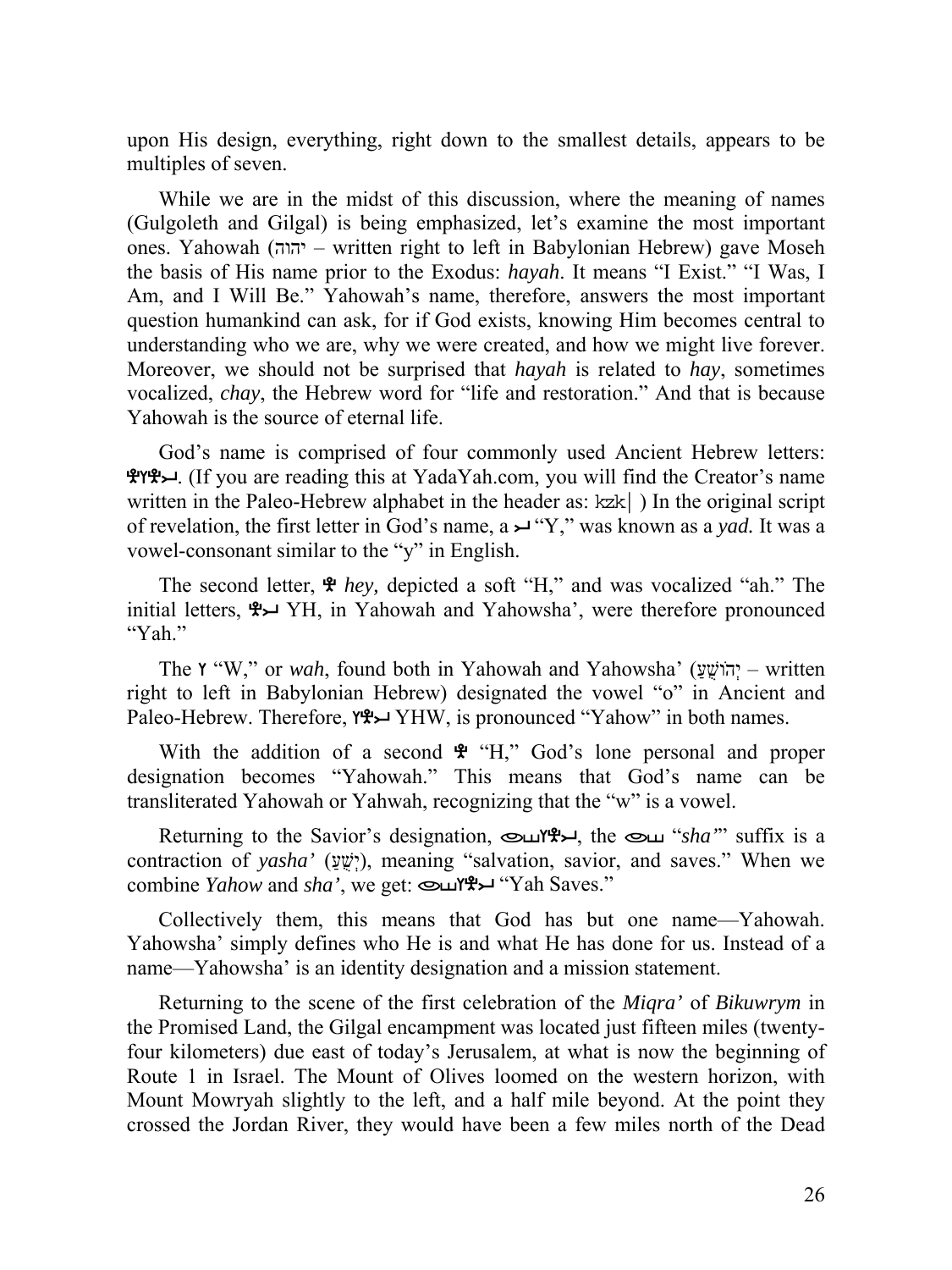Sea, putting them approximately 1,350 feet below sea level. The Mount of Olives and Mount Mowryah to their west still rise above an 800 meter contour line, making them 2,650 feet above sea level, which would have been exactly 4,000 feet above the Gilgal camp. They had endured 400 years of captivity, and 40 years of wilderness wanderings, and now they were 4,000 feet below the site Scripture's ultimate promise would be fulfilled.

**"Now** (*wa*) **the children** (*ben* – sons) **of Yisra'el** (*yisra'el* – those who engage and endure with God) **camped** (*hanah* – pitched their tents and rested, establishing their families) **in** (*ba*) **Gilgal** (*gilgal* – the place of rolling away)**, and observed** (*'asah* – prepared, acted out, celebrated, and benefited from) **Passover**  (*Pesach*) **on the fourteenth** (*'araba' 'asar* – four, meaning to be square; and ten, thus  $14^{th}$ ) **day** (*yowm*) **of the month** (*hodes* – time of renewal) **at twilight** (*'ereb* – at sunset, the beginning of the Scriptural day) **in the desert plain** (*'arabah –*  dusty, dry, barren, desolate, and isolated area) **of Yarychow."** (*Yahowsha'* / Yahowah Saves / Joshua 5:10)

This was the fortieth anniversary of the first Passover, making this Abyb 14, 1407 BCE. It would be another 440 years before Solomon would dedicate Yahowah's Temple on land David would purchase from Araunah the Jebusite.

While the promise of *Gilgal* was real, and *Gulgoleth*/Golgotha was surely on the horizon, there is more to our salvation than having our inequity removed. Just because we *can* come into God's home, doesn't mean that we have done so. Spiritually, the Yisra'elites were still in *'Arabah*, and Yahowah's presence was centered over Mowryah. Therefore, we should not be surprised that *'arab* and *'arabah* convey "dust," the essence of man without God. The root means to "be dry," which is to be without God's living waters. *'Arab* means to "be barren," which is to be lifeless, the fate of souls who live without God. Similarly, *'arab* means "to be isolated," that is "separated from" Yahowah.

In addition to all of this, *'arab* conveys "to make a bargain," to "put up a security," and to "help someone meet a need." Therefore, it speaks of the role Yahowsha' would play in our salvation on the *Miqra'ey* of *Pesach*, *Matsah*, and *Bikuwrym*—where our iniquity was rolled away. But these are just the first three of seven steps home. While our rebellion was *gilgal* by these events, we must still choose to avail ourselves of them and then walk home—a path which takes us through the Called-Out Assemblies of Sevens, Trumpets, and Reconciliations before we find ourselves camping out with God on Tabernacles.

On the negative side, *'arab* can mean "to mingle religions together and thereby create social and political upheaval and disorder." Such is the cause and result of Islam, a caustic blend of the Occult and Judaism. Vocalized as *'ereb*, it means "foreigners, people who are not associated with the group and who are not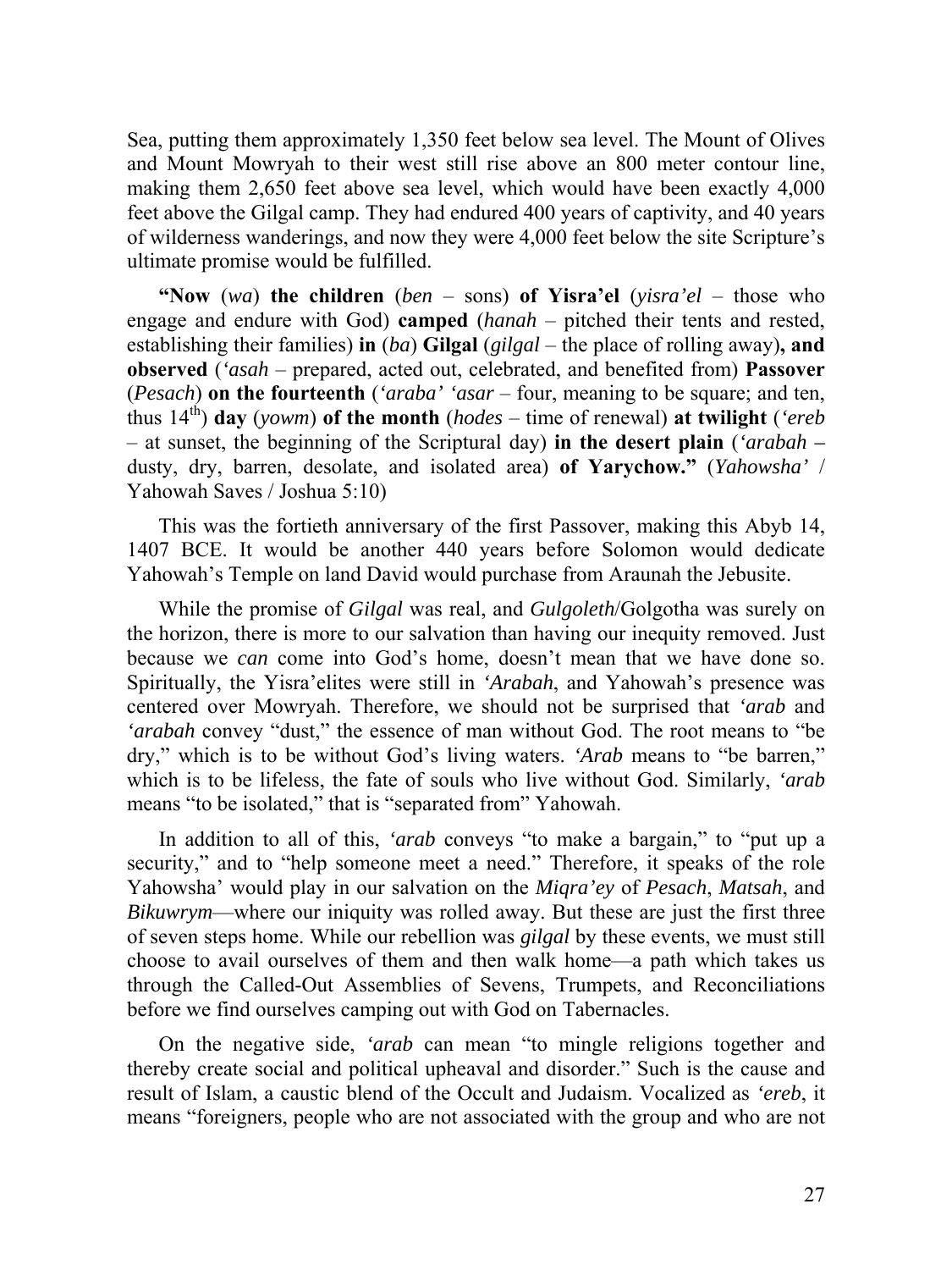known." Further, *'arab* speaks of the race which would create Islam—a religion which has caused billions of souls to live and die outside of God's company.

On the positive side, *'arab* can mean "to become pleasing and acceptable, to be welcomed as a result of a favor." Such is the cause and the result of the Called-Out Assemblies—the enablement of the Covenant. And in this light, *'arubah* means "to provide assurance by way of a message, to confidently guarantee the payment of a debt, and to fulfill an obligation or promise which results in a favorable and secure outcome for the beneficiary." As such, it is a summary of God's plan of redemption. *'Arabah* confirms that we are saved from lifelessness and isolation.

Jericho, or more correctly Yarychow, is based upon *yaryb* and *yarha'* which mean "adversary" and "morally perverse and reckless." Collectively, they identify Satan as the head of an "errant and dangerous religion" which "inspires senseless behavior." Yarychow is also related to *yareach*, making it the "city of the moon," symbolic of moon-god worshiping Muslims who live there today.

**"And** (*wa*) **during** (*ba* – in and on) **this specific** (*zeh*) **essential and substantive** (*'esem* – the skeletal and foundational, the life-sustaining and invigorating) **next day after** (*maharat*) **the Passover** (*pesach*)**, they ate** (*'akal* – consumed) **toasted** (*qalah –* roasted) **unleavened bread** (*matsah –* baked grain without yeast) **out of** (*min*) **the produce** (*'abuwr* – yield) **of the Land** (*'erets*)**."**  (*Yahowsha'* / Yahowah Saves / Joshua 5:11)

The order of things is important to Yahowah. We are invited to enjoy the FirstFruits of the Land after we have capitalized upon Passover and Unleavened Bread. Moreover, this passage affirms that Unleavened Bread is "essential, substantive, and life-sustaining"—something Christians universally miss.

**"Then** (*wa*) **the manna** (*man* – meaning what, were, how, and why) **ceased**  (*shabat*) **on the day after** (*maharat*) **they had eaten** (*'akal* – consumed) **the produce of** (*'abuwr* – the crop which comes from) **the land** (*'erets*)**. And the children** (*ben* – sons) **of Yisra'el no** (*lo'*) **longer** (*'od* – now or ever again) **existed** (*hayah*) **on manna. They were nourished by** (*'akal min* – and ate from) **the produce harvested** (*tabuw'ah* – the increased value generated by and gathered in, the fruit yielded) **from** (*min*) **the land** (*'erets*) **of Cana'an** (*kana'an*) **that year** (*sanah* – time of change)**."** (*Yahowsha'* / Yahowah Saves / Joshua 5:12) God was still providing for His children. After all, it was He who gave them this land.

The timing was just as God had planned it as well. The Children of Yisra'el celebrated the Passover on the appointed day, the fourteenth of Abyb, followed by the Feast of Unleavened Bread on the fifteenth, in which they tasted the grain of Canaan for the first time. The manna—that miraculous substance that had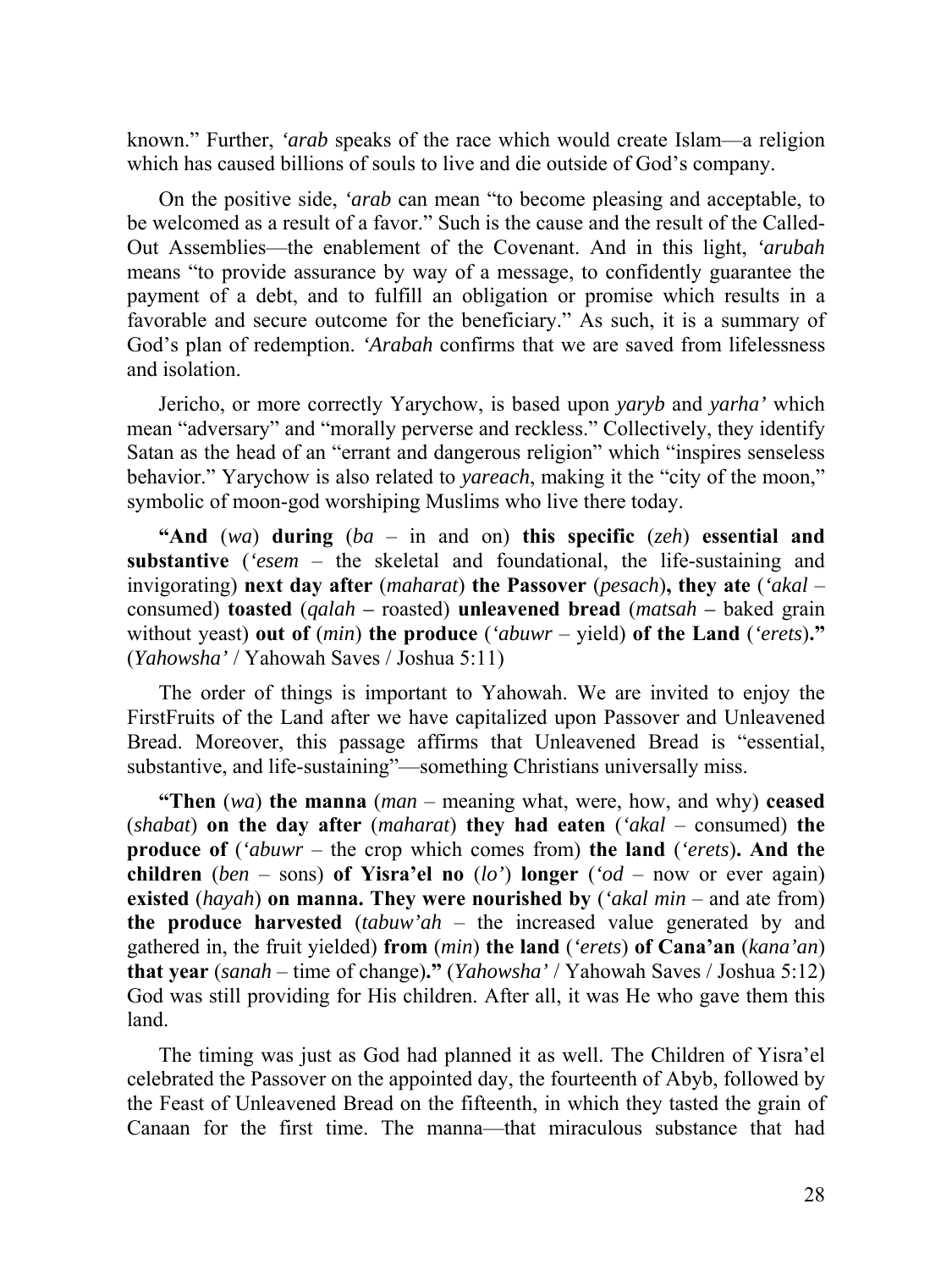sustained them for forty years during their wilderness wanderings—ceased on the very next day, the sixteenth, because they were now the FirstFruits of the Promised Land.

The Yisra'elites waved their sheaf of barley before Yahowah, thankful for his provision. The prophetic portrait included a grain offering anointed with oil, symbolic of souls immersed in the Spirit, and a drink offering of wine representing the Ma'aseyah's blood shed for the forgiveness of sin, and of course the perfect Lamb, the very son of the living God. Together they brought peace, replacing the rotten stench of sin with the pleasant aroma of restoration. Just as the manna was a temporary measure, a harbinger of God's future provision in the land of promise, the Towrah itself was meant to be a picture, a prediction, of Yahowah's coming redemption—of *Gilgal* and *Golgotha*.

This perfect son, this unblemished male lamb, was sacrificed and consumed by fire—that is to say judged—so that we wouldn't be. His soul was leavened with our sin, a debt He would pay by spending the *Miqra'* of *Matsah* in the dark and lifeless crucible of hell. But then, the next day, in fulfillment and celebration of the Festival of FirstFruits, He rose, ascending to Yahowah, bringing a harvest of souls along with Him.

### ቔ፞ለሕግ

Now that we know the schedule and understand the plan, let's turn our attention to what happened on the Called-Out Assembly of First Fruits, the  $16<sup>th</sup>$  of Abyb in Yahowah's year 4,000—exactly four thousand years after the fall of man. By our reckoning of time it was just before sunrise, the first day of the week, long before sunrise on a Sunday, April  $1<sup>st</sup>$ , 33 CE.

As we have seen with the Feasts of Passover and Unleavened Bread, there was a literal day-for-day fulfillment of the *Miqra'ey* in the life and sacrifice of Yahowsha'. So, this is what happened on the Feast of FirstFruits, one remarkable morning in Jerusalem…**"Now** (*de*) **on the first day of the week** (*heis sabatown* – literally "on the one Sabbath")**, very early in the morning** (*atheia orthros* – as others slept before dawn)**, they** [the Galilean women] **came** (*erchomai*) **to** (*epi*) **the burial tomb** (*mnema* – the sepulcher and memorial site)**, bringing** (*pheromai* – carrying) **the fragrant anointing spices** (*aroma* – perfumed ointments, salves, and scented oils) **which they had prepared** (*hetoimazo* – made ready)**. But** (*de*) **they found** (*heuriskomai* – discovered and learned) **that the stone** (*lithos*) **had been rolled away** (*apokylio*) **from** (*apo*) **the tomb** (*mnemeion*)**."** (Luke 24:1-2) *Gilgal* had been fulfilled, as had *Bikuwrym*.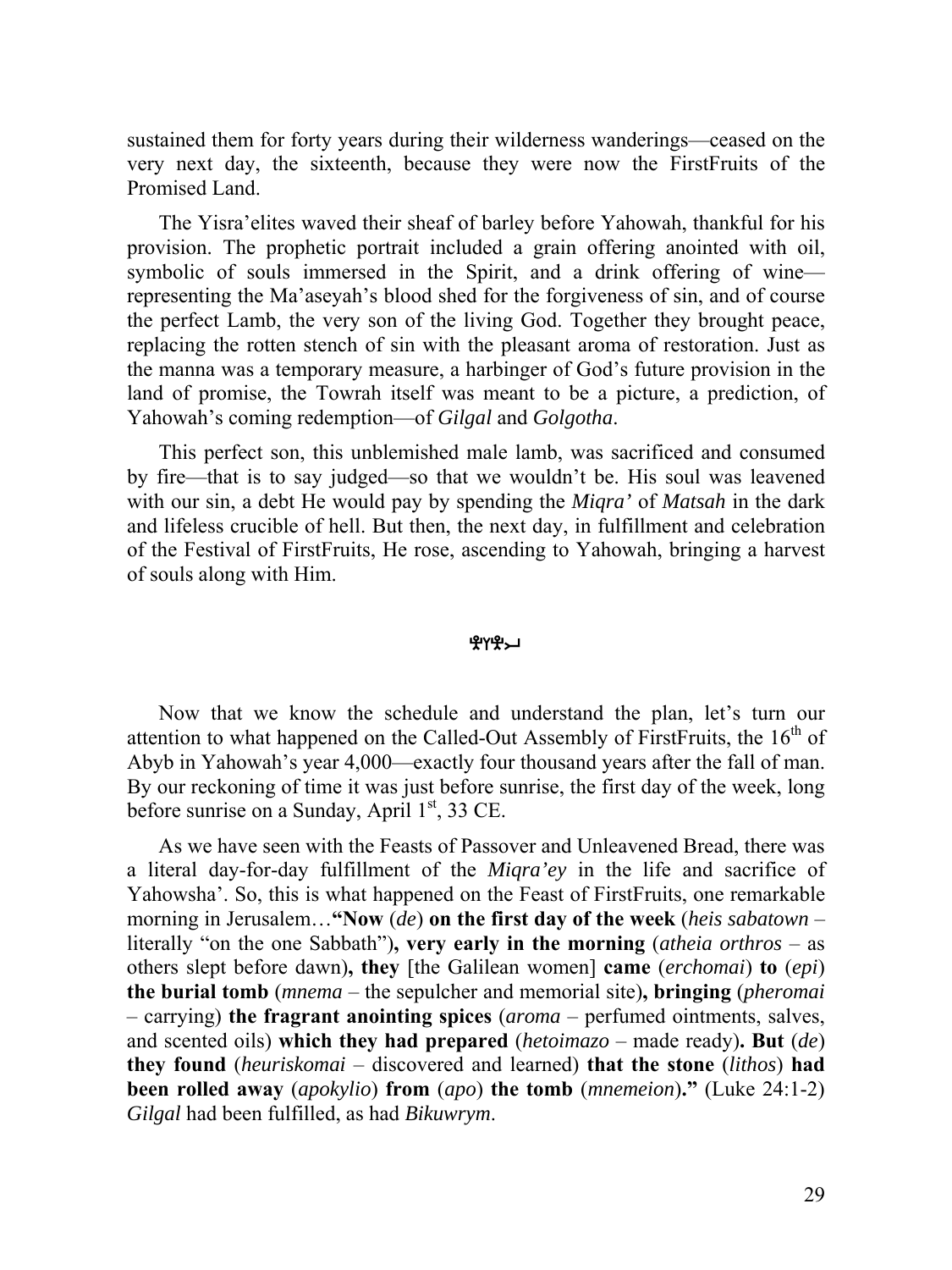While the circular stone has long since vanished, the size of the doorway and the width of the track below it, suggest something in the order of a six-foot-indiameter stone which was ten-inches thick. It would have weighed several thousand pounds. The tomb itself was not large. To enter the doorway, one has to bend over. Once inside, there is an area sufficient for several people to stand while attending to a body stretched out on a six-foot-long bed carved out of limestone along the interior wall.

**"They went in** (*eiserchomai* – entered) **but** (*de*) **did not** (*ou*) **find** (*heurisko*) **the body** (*soma*) **of the** (*ho*) **ΚΥ ΙΥ** (placeholders for the **Mighty One, Yahowsha'**)**. In** (*en*) **that they came to be** (*ginomai*) **perplexed** (*aporeo* – at a loss and puzzled) **concerning** (*peri* – regarding) **this, suddenly** (*idou* – behold, they looked and noticed) **two** (*duo*) **men** (*andros*) **appeared standing nearby**  (*ephistemi* – instantly approached and stood)**. They were clothed** (*esthes* – adorned) **in** (*en*) **dazzling and brilliant light** (*astrapto –* shining like stars)**."** (Luke 24:3-4) Fact is, in accordance with Yahowah's Passover instructions, Yahowsha's body ceased to exist not long after it was sacrificed as the Passover Lamb.

The key word in this passage is *ephistemi*, a compound of *epi*, indicating "closeness with regard to proximity," and *histemi*, the foundational term of the Greek manuscripts documenting Yahowsha's life. *Histemi* means "to stand upright, and to take a stand so as to enable others to stand." It not only describes what Yahowsha' did for us on Passover, Unleavened Bread, and FirstFruits, *histemi* is the root of *stauroo*, the word chosen to describe the "process of nailing Him to a stake and then driving the timber into the ground so that the pole stood upright."

Tying this to the Covenant, Abraham was asked to walk out of Babylon, to walk with God, to be conversant with Yah, and to be upright and straight with Him. Save "conversant," these concepts are all *histemi*. But sadly, this essential insight was lost when the Catholic Church, in seeking to synchronize the Christian religion with its Babylonian roots, replaced "upright pole" with *crux*, which became cross—the very symbol of Christendom.

I realize that you will find "the Lord Jesus" and not "KY IY" or "the Mighty One, Yahowsha'" in your English bible. But, the Greek equivalent of "Lord Jesus" isn't written out on any page of any of the oldest and most trustworthy manuscripts. The KY placeholder, if it is indeed based upon *kurios*, would most accurately translate "mighty and powerful one, one with ultimate authority," and thus would be very similar to the Hebrew *'elohym*, meaning "mighty one," and thus "God," as He is the universal "power and authority." It would, however, be inappropriate to render KY "Lord," in that Lord is the Scriptural title attributed to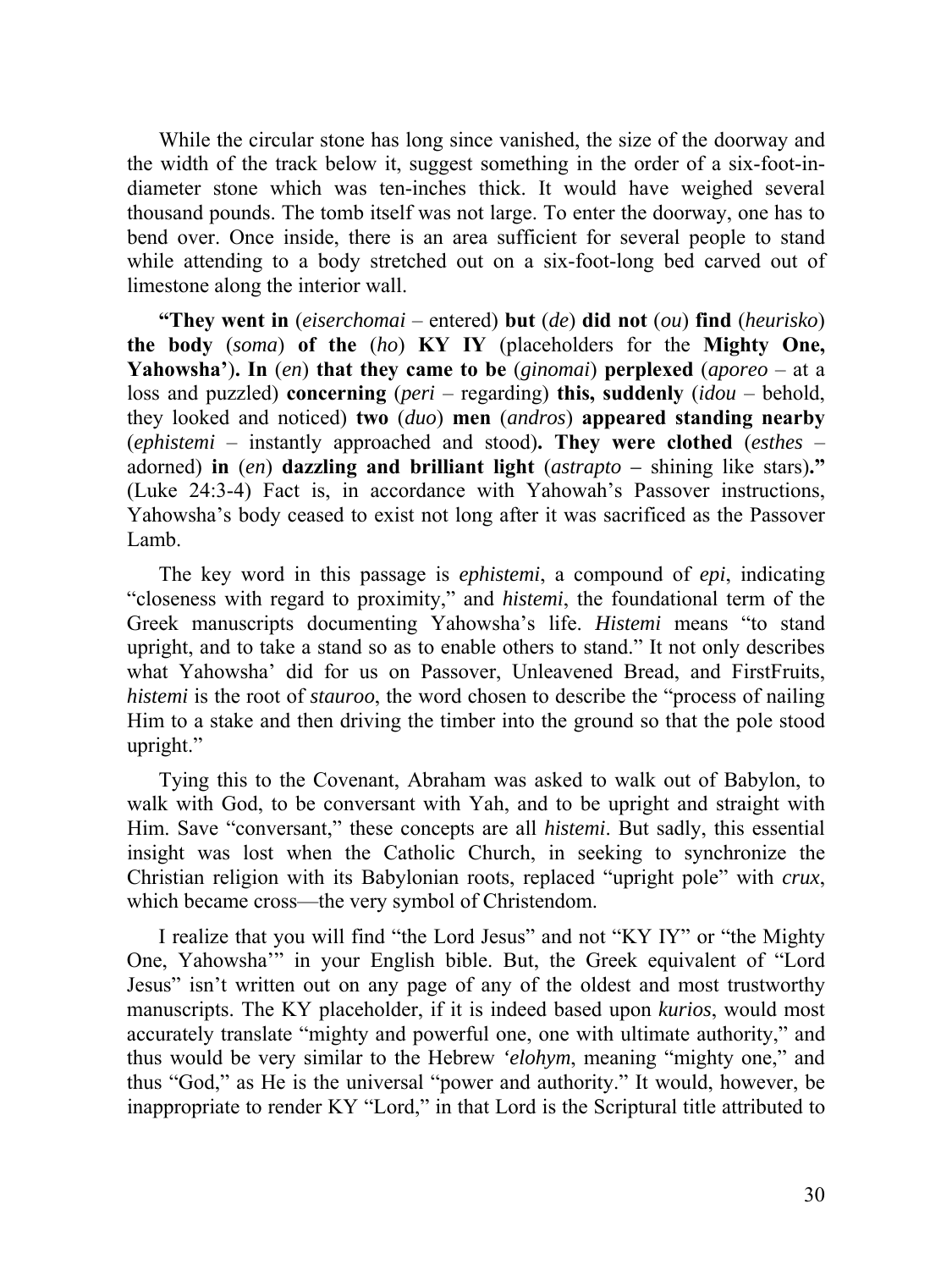Satan (from *Ba'al*), and it defines the Adversary's ambition—which is to control mankind.

Yahowah wants us to engage, which is what these women were doing. They had made the necessary preparations and were ready to serve God, long before the sun had risen. Moreover, Yahowah answers honest seekers. They were concerned that the stone had been rolled away, and perplexed by the absence of Yahowsha's body. So, in an instant, Yahowah provided answers in the form of Spiritual messengers.

And you'll notice that these Spiritual beings appeared as if they were light revealing the very thing which made them eternal, provided their power, and enabled them to enlighten others. We will one day be like them in this regard.

**"Frightened** (*emphobos* – terrified and trembling) **then, they began to**  (*ginomai*) **incline** (*klino*) **their faces** (*prosopon*) **to the ground** (*ges* – earth and land)**."** (Luke 24:5)

These heavenly messengers weren't even a million-billion-trillionth as brilliant as Yahowah, and yet their radiance was so startling, so overwhelming, it scared even these women who had lived with the diminished manifestation of God to the point of trembling. It is why Yahowah diminished part of Himself and became a man, to reveal His nature and to save us. Had He not done so, He would have engendered fear rather than reverence. He would have caused us to bow down, rather than facilitated our ability to stand with Him.

As cited previously, Yahowah's name is based upon *hayah*, meaning "exists," and it is related to *hay*, "life," because we exist as a result of what He did as our Creator, and we live as a result of what He did as our Savior. Therefore, you won't find God among the dead, but instead among the living. **"And they** [Yahowah's messengers] **said to them** [the women]**, 'Why do you seek** (*zeteo* – endeavor to find) **the** ZΩ (placeholder for **one who lives** from *zao* – life) **among**  (*meta* – with) **the dead** (*nekros* – those destitute of life)**? He is not** (*ou*) **existing** (*eimi*) **here** (*hode –* in this place)**, but** (*alla* – instead) **He has been restored and stands upright** (*egeiromai* – has been aroused, lifted up, caused to stand, and appear in public)**!'"** (Luke 24:5-6) God did for Him, what He has promised to do for us.

There are two interesting aspects of *egeiromai*. In addition to describing the restoration of relationship via the reintegration of Spirit and soul, the Greek term reinforces the importance of *histemi*—"to stand so as to enable others to stand" in that its primary meaning is "to cause to stand up." In addition, *egeiromai* means "wake up, become aware, think carefully, and pay attention" to the essence of what occurred during these three days—the most important three days in human history.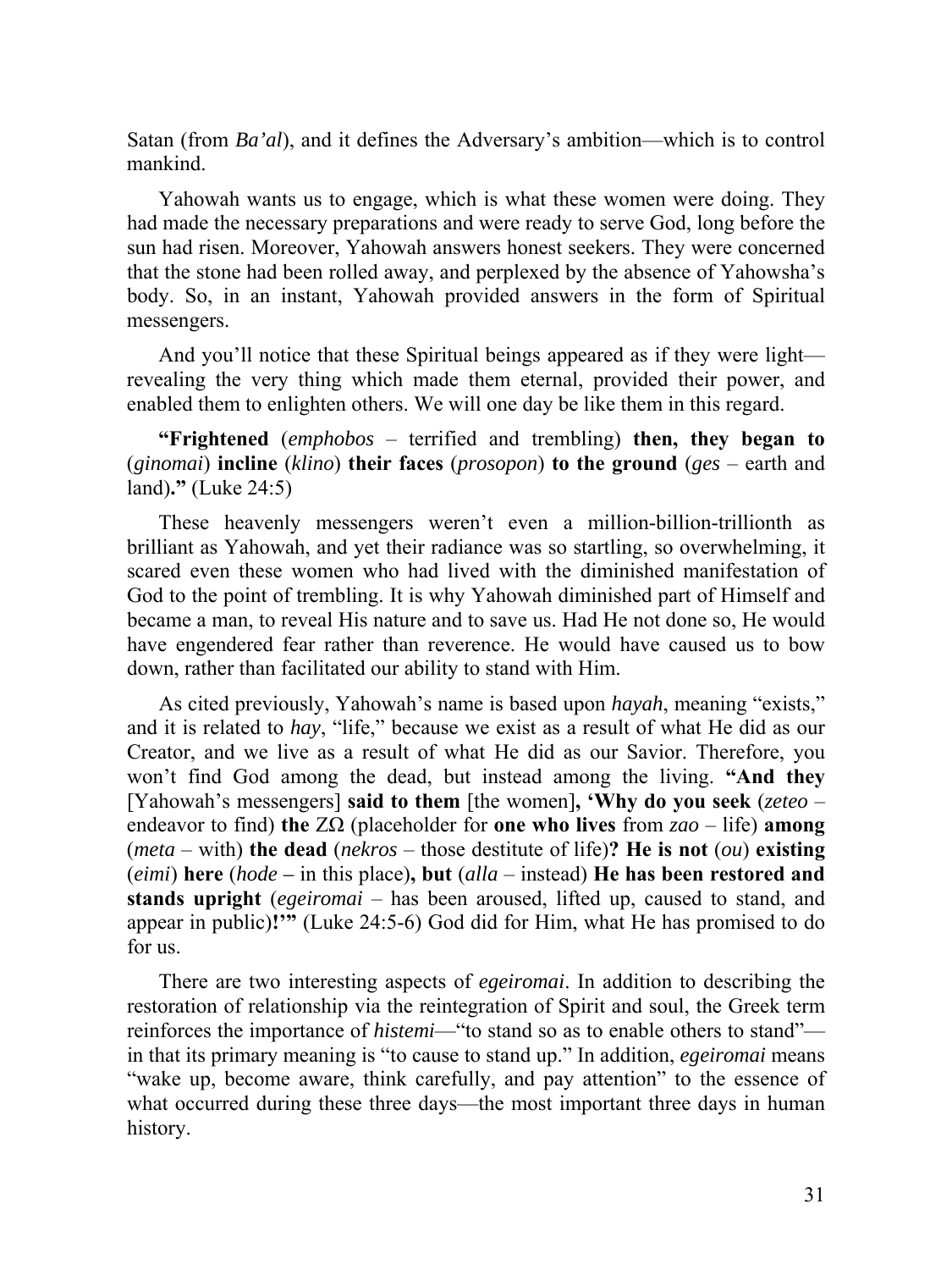Notice that Yahowah's messengers led the women to the answers they were seeking. In this regard, their methodology was consistent with the whole of Scripture, and indeed with Yahowsha's style of teaching as well. God told us what He was going to do, and He explained why He was going to do it, 1,500 years in advance of honoring His commitment.

**"'Remember** (*mimneskomai* – be sufficiently concerned to think again, recall the information provided, and respond appropriately to) **the manner in which**  (*hos* – how) **He spoke** (*laleo* – conversed with and talked) **to you when He was still** (*eti*) **present** (*eimi*) **in Galilee** (*Galilaia* – a transliteration of the Hebrew *gilgal*, meaning "to roll away")**, saying** (*lego* – affirming and providing meaning)**, "It is necessary and inevitable** (*dei* – proper and beneficial) **that the Son** (*huios*) **of** ΑΝΘΥ (placeholder for *anthropos*, **Man**) **be delivered** (*paradidomi* – be betrayed and be handed over) **into** (*eis*) **the hands** (*cheir* – authority and control) **of perpetually sinful and mistaken** (*hamartolos* – especially errant, lost, wicked, and heathen) **men** (*anthropos –* human males)**, and then** (*kai*) ΣΡΩΘΗΥΑΙ (placeholder for *stauroo –* **be affixed to and lifted upon an upright pole,** be nailed onto a wood stake which was driven into the ground; based on *stauros*, meaning an upright pole or pillar)**, and on the third** (*tritos*) **day** (*hemera*) **return to life and stand up** (*anistemi* – come back into existence)**."' And they remembered** (*mimneskomai* – recalled and responded to) **His words** (*rhema* – statements)**."** (Luke 24:6-8) This, the third day, was the *Miqra'* of *Bikuwrym*. We are witnessing its fulfillment.

The single most important part of this passage isn't that Yahowsha' was no longer suffering in the realm of the dead in fulfillment of Unleavened Bread, or that He had become a new creation, fulfilling FirstFruits, but that God predicted that this would all occur and that He told us why it would happen so that we would come to know Him, trust Him, and love Him. The accounts we have been reading in the Towrah, Prophets, and Psalms lay out and explain God's plan. Without these insights, we are not unlike these women were before they were told what to consider, trembling in fear of a God we do not know or understand.

*Paradidomi*, used in the midst of the previous passage, means more than just "be betrayed and be delivered over to" someone. It suggests that the person will be "placed in custody, be assaulted verbally, will be judged treacherously, condemned unjustly, punished, scourged, put to death, and even tormented." *Para* indicates that the abuse and abusers are not far away. *Didomi* on the other hand, apart from *para*, is an "advantageous gift and beneficial reward," indicating the reason behind the torment He endured.

*Stauroo* is a verb based upon the noun *stauros*. The verb literally means "to affix and fasten, often by nails, a person to a stake, and then to drive that timber into the ground so that it is standing upright." It was rendered in all caps with a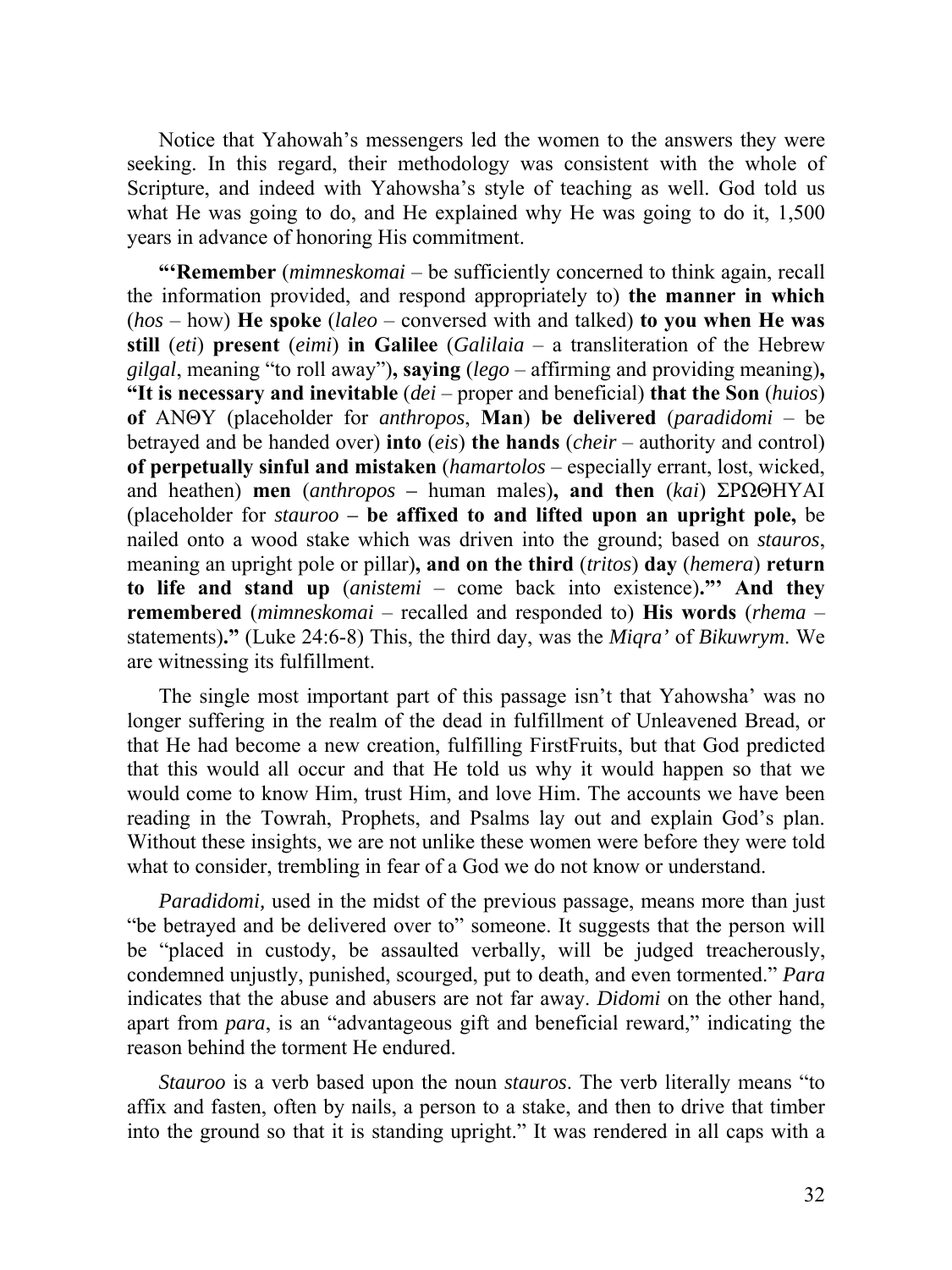line over them, telling us that there was a Divine connotation to the word. And indeed there is. The upright timber upon which the Lamb of God's blood was shed is a reference to the upright pillars of the doorway to life depicted in the first Passover. And Yahowsha' is the Upright One who stood up for us so that we could stand with Him.

As mentioned previously, it is a tragedy that a Catholic cleric, in honor of Constantine's vision of a cross superimposed upon his god, the sun, saw fit to damn hundreds of millions of souls by corrupting and concealing Yahowah's message, changing "affixed to an upright pole" to crucify and cross.

And speaking of *stauros*, it is based upon *histemi*, meaning "to stand so as to enable others to stand," as is *anistemi*, the word translated "return to life and stand up" at the end of the seventh verse. And that is because these things are all interrelated.

Yahowsha' had been, and would continue to be, God His entire existence, but He would not always be human. And that is one of two reasons the Heavenly messengers referred to Him as "the Son of man." The other is that Yahowsha' used the title in recognition that He was more than just the Daniel 9:26 suffering Ma'aseyah, but also the glorious "Son of Man" who, in Daniel 7:13, is predicted to return and rule. Yet knowing that He wasn't the son of an ordinary man, instead of using a placeholder for "*huios*/son," as was the custom in all old manuscripts, Luke scribed a placeholder for *anthropos*/man in this case.

By inspiring Him to do so, Yahowah directed our attention to Daniel's Aramaic prophecy: **"Watch for and see** (*hazah* – come to understand, perceive, and realize the revelation) **that which will come to exist** (*hawah* – will take place) **by way of** (*ba*) **a visual appearance** (*hezuw* – an unexpected sight and phenomenon predicted divinely in prophecy) **at night** (*layla*)**, and** (*wa*) **behold** (*'aruw* – look and see) **among** (*'im* – along with and accompanying) **heaven's** (*samaym*) **clouds** (*'anan*) **in accord with His will** (*ka* – the corresponding semblance and likeness of) **the Son** (*bar*) **of Man** (*'enas –* of an individual representing all humankind) **shall arrive** (*'athah* – traveling with others)**, coming to exist in a changed state** (*hawah* – and be known as life preserving life) **forever** (*'ad* – eternally without end)**, engendering respect and veneration in ancient** (*'athyq –* previous) **days** (*yowm* – times) **before** (*qodam*) **He** (*huw'*) **will reach out in relationship** (*meta'* – extend from the source and approach with His presence for the purpose of an association)**."** (Daniel 7:13) The Son of Man: He who was is He who will be.

There were two portraits of God painted in Daniel. "The Ma'aseyah, the Prince of Restoration" would arrive in "Jerusalem" to be "cut off, but not for Himself." This was the Lamb of God, the Suffering Servant, who became the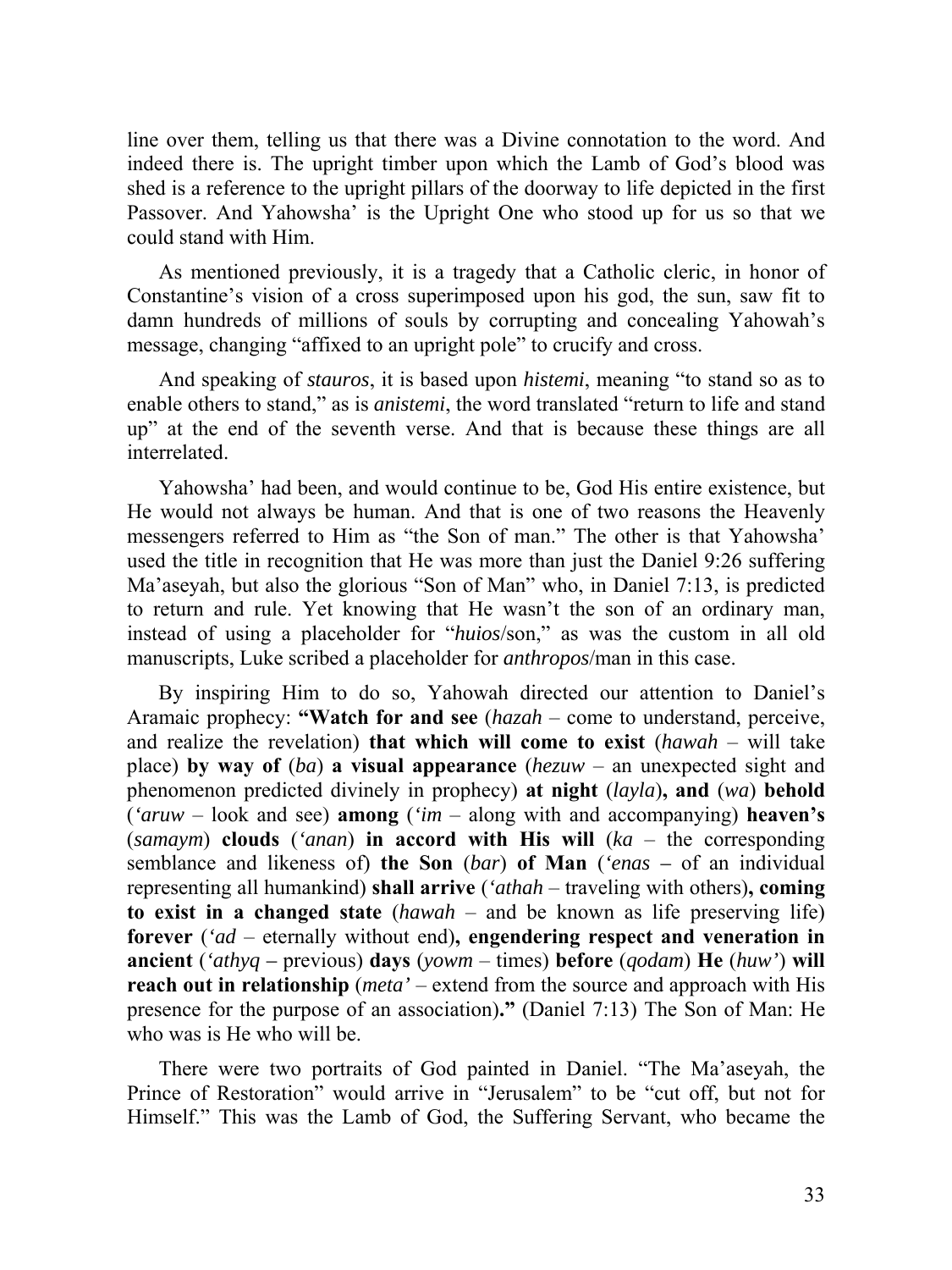Passover sacrifice. And then there would be "the Son of Man" who would descend from the heavens in power and glory:

**"And to** (*la*) **Him** (*huw'*) **is given** (*yehab* – entrusted) **absolute authority and unlimited power** (*saletan* – complete dominion)**, reverence, and glory** (*yeqar* – the dignity, respect, and honor of holding the highest status)**, and unquestioned sovereignty** (*malkuw* – kingship and the right to reign)**. And all** (*kol*) **the people** (*'am*)**, families** (*'im* – fathers, mothers, brothers, and sisters, as well as nations) **and tongues** (*lason*) **shall revere and cleave to** (*palah* – serve and honor) **Him** (*huw'*)**. His dominion** (*saletan*) **shall last forever** (*'alam* – eternally without end)**. His authority and power** (*saletan*) **shall never** (*la'*) **cease or be annulled** (*'adah* – pass away)**. His kingdom** (*malkuw*) **shall never** (*la'*) **perish or be destroyed** (*habal*)**."** (Daniel 7:14)

So now you know why Yahowah's messengers, as well as Yahowsha' Himself, referred to the Ma'aseyah as "the Son of Man." Once again, the answer was in the Torah, Prophets, and Psalms.

Before we press forward, I'd like to clear up two issues which have arisen in Luke's presentation of the *Miqra'* of *Bikuwrym*. First, those who wish to know Yahowah and understand His plan, must come to terms with the fact that there are seven names and titles, most of which are never written out on any page of any of the seventy first-, second-, and third-century manuscripts which have been found of the Greek eyewitness accounts. A placeholder is always used for Yahowsha's name, as well as for the titles: God (especially when it represents Yahowah's name), Upright One, Ma'aseyah, and Spirit, and often for Father and Son, when used in reference to the Divine. Man, when used in the phrase "Son of Man," is often rendered with a placeholder too, as a way of communicating that His Father wasn't human. And finally, *stauros,* meaning "upright pole," and its verb form *strauroo*, "to affix someone to a stake, and then drive the pole into the ground, making it upright," are usually, but not always, conveyed in this unique form.

With regard to Yahowah's and Yahowsha's names, the reason is obvious. They cannot be accurately transliterated using the Greek alphabet. And that's not a problem, so long as Scripture is read from beginning to end, and is evaluated as a collective whole, rather than as if the end is all that matters. And as it relates to the titles Yahowah has chosen, there is but one rational explanation for the consistent use of placeholders in every pre-Constantine Greek manuscript. The Hebrew basis of these words more accurately conveys Yah's nature. For if the placeholders were written "out of reverence," as theologians now claim, it would mean that the God who inspired the Towrah, where every name and title is always written out, wasn't the same as the one spoken of in the Greek texts, and was too high and mighty to be addressed by name or in common terms.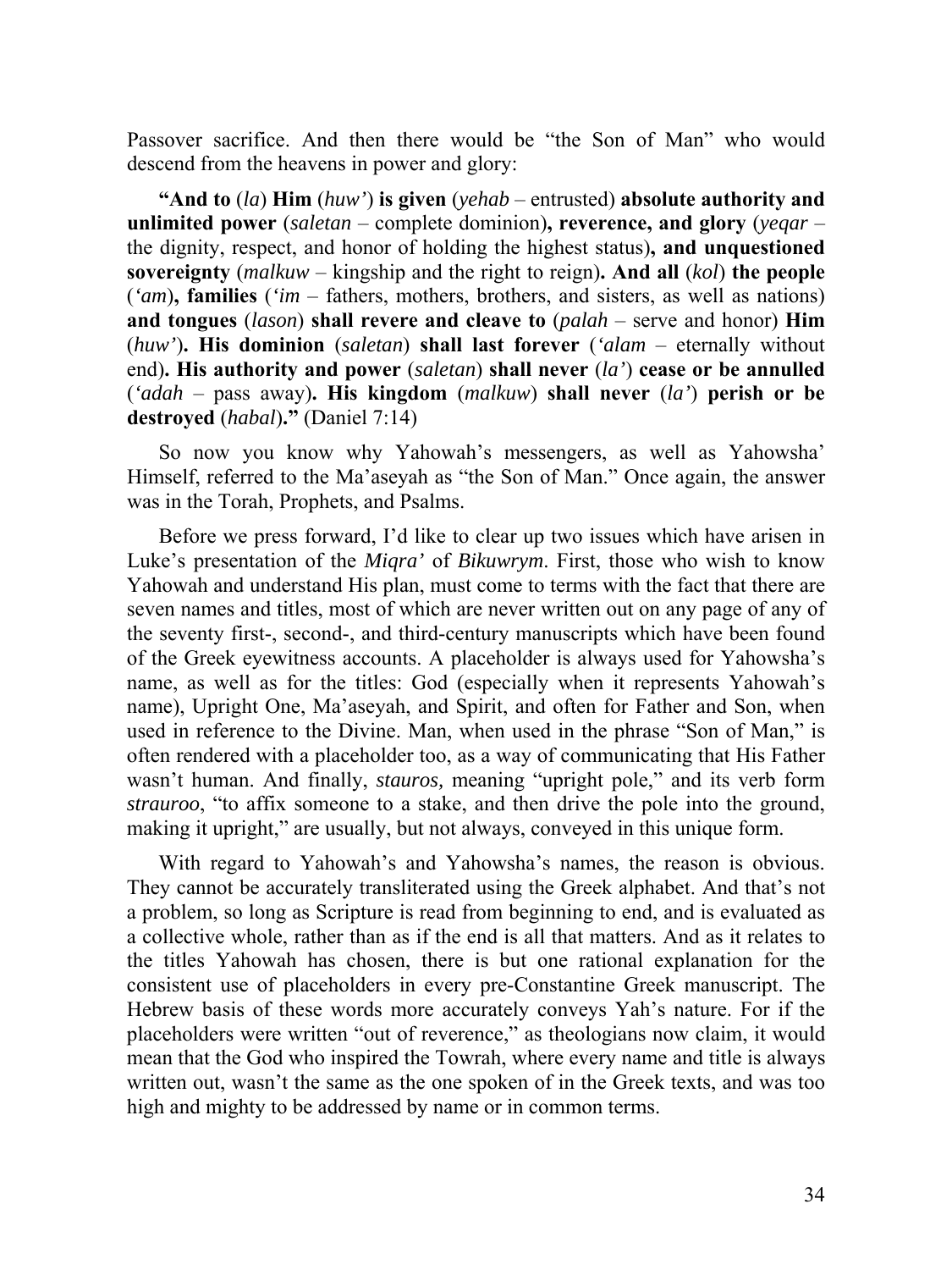The oldest existing manuscript containing the  $24<sup>th</sup>$  chapter of Luke is P75, dating to the late second-century. One hundred forty-four pages of it have been found, covering most of Luke and John. It was written by a professional scribe and is considered to be one of the most reliable texts ever discovered. So, while the capitalized Greek characters used in all of the manuscripts written prior to Constantine may be distracting, it's important that you know that there was a reason Yahowah used placeholders. They point to the place we must go for understanding: the Torah, Prophets, and Psalms.

The truth, presented from the proper perspective, transformed these women from trembling to troubadours. **"And** (*kai*) **changing their mind and returning** (*hupostrepho* – regaining their convictions and turning around)**, they separated themselves from** (*apo*) **the realm of the dead** (*mnemeion* – the burial tomb and memorial sepulcher)**, and as messengers, reported** (*apaggello* – confessed and acknowledged what they had witnessed and provided an informative announcement) **of all of these things** (*pas houtos*) **to the eleven and also to others** (*loipos* – to the rest who remained)**."** (Luke 24:9) If only the whole world followed this example.

*Apaggello* is based upon *aggelos*, which conveys: "messenger who is sent." Unfortunately, *aggelos* was transliterated "angels" in most English bibles, depriving readers of the word's meaning. The correlation between these terms suggests that the women were now God's messengers, just as surely as were those who enlightened them at the empty tomb. It is the role we are all asked to play.

Even when it sounds better, even when it makes more sense, truth is a hard thing for people raised in political and religious societies to accept. It is as if man's customs, traditions, and dogmas trump evidence and reason. **"But the enlightenment** (*phaino* – that which was brought to light and became known and evident) **in their presence** (*enopion* – which was acknowledged in plain sight using sound judgment, right in their faces and directly in front of them) **came across as** (*hosei* – seemed to them like) **nonsensical** (*leros* – foolish conjecture and baseless opinions, completely worthless) **statements** (*rhematos* – words and speech)**, and they did not think they were trustworthy or reliable** (*apisteo* – that they were unbelievable and false)**."** (Luke 24:11)

This is the kind of reception the truthful, trustworthy, and reliable enlightenment found in Yahowah's Word receives when it is presented in the presence of devoutly religious and/or politically inspired individuals. They are more comfortable clinging to lies.

The *New American Standard Bible* claims that "some ancient manuscripts omit verse 12," and yet, it is there in Parchment 75—the oldest extant witness of Luke. It speaks of the reason we are called to be messengers and witnesses.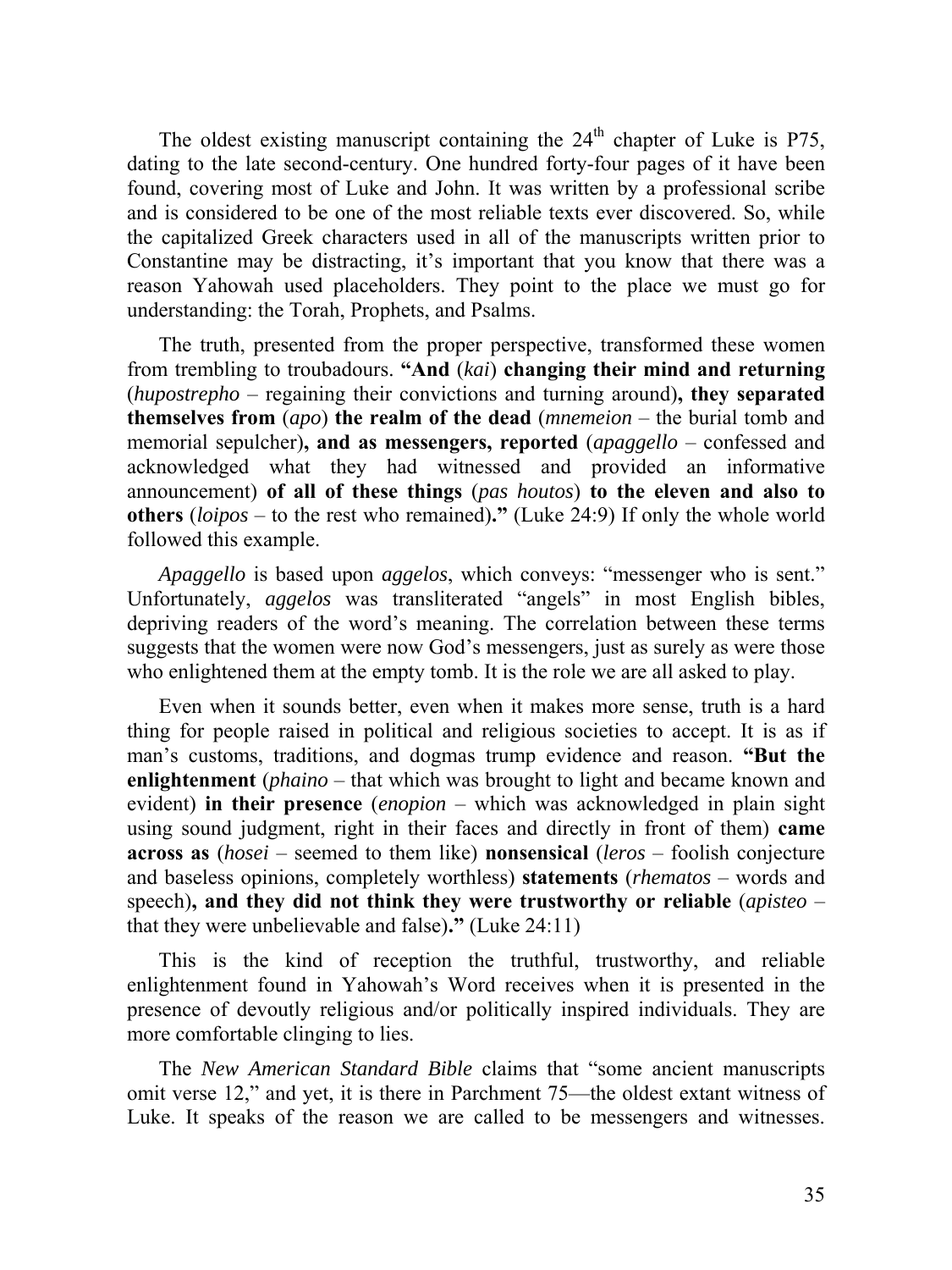Sometimes the truth finds fertile ground even in the rockiest places and sparks an appropriate reaction.

**"So then** (*de*) **Petros** (*petros* – the stone and rocky place) **stood up** (*anistemi* – returned to life, was helped to his feet, and rose, standing upright) **and ran** (*trecho* – invested the energy and effort to move quickly, rapidly making progress) **toward** (*epi*) **the tomb** (*mnemeion* – grave, memorial, and sepulcher) **and stooped to see** (*parakupto* – bent over to intently investigate and get a closer look, demonstrating a desire to learn)**, and considered** (*blepso* – was able to visually look at, think about, and understand) **the swath of linen** (*othonion* – strips of cloth bandage used in burials) **without accompaniment** (*monos* – alone, by itself, abandoned and forsaken)**. And he departed** (*aperchomai*)**, advantageously** (*pros*) **astonished and marveling in admiration** (*thaumazo* – amazed and extraordinarily impressed) **by what had come to be** (*ginomai* – had happened, taken place, and had come to exist)**."** (Luke 24:12)

The fellow on a mission, the one who listened to what Yahowah's heavenly messengers had to say as reported by the women, had been Shim'own, transliterated "Simon," until just a few days ago. Appropriately, his name was based upon *shama'*, meaning: "to listen to and to understand."

However, as it relates to the claims of Roman Catholicism, which have errantly anointed Peter Pope, and erroneously insisted the their religion was "build upon this rock, it is interesting to note, that as *petros* was used by Homer, the most prolific of Greek authors, it always meant "stone," and never "rock," depicting something small enough to be thrown by a man.

And indeed, according to the eyewitness testimony, Shim'own was tossed to and fro, and at times was hardheaded, living up to his new moniker. But as His former name implies, he listened, and ultimately understood. The heart and soul, the very essence of the message is that Yahowsha' as the Ma'aseyah fulfilled Passover, Unleavened Bread, and FirstFruits exactly as He had promised. And the consequence of that was indeed, good news.

Speaking of the merit of viewing Yahowsha's life from the context of the Torah, Prophets, and Psalms, this perspective is the purpose of the following story. **"Now pay attention, on that very day, it came to be that two of them**  [among the "others" who had heard the women's testimony] **were traveling to a village named Emmaus, which was a distance** (*stadia*) **from** ΙΛΗΜ (placeholder for *Yaruwshalaim*, meaning the place from which salvation flows, from *Ierousalem,* a transliteration of the Hebrew name)**. And they talked with one another favorably with regard to the account of all these things which had come to pass** (*sumbaino* – the steps which had been taken)**."** (Luke 24:13- 14)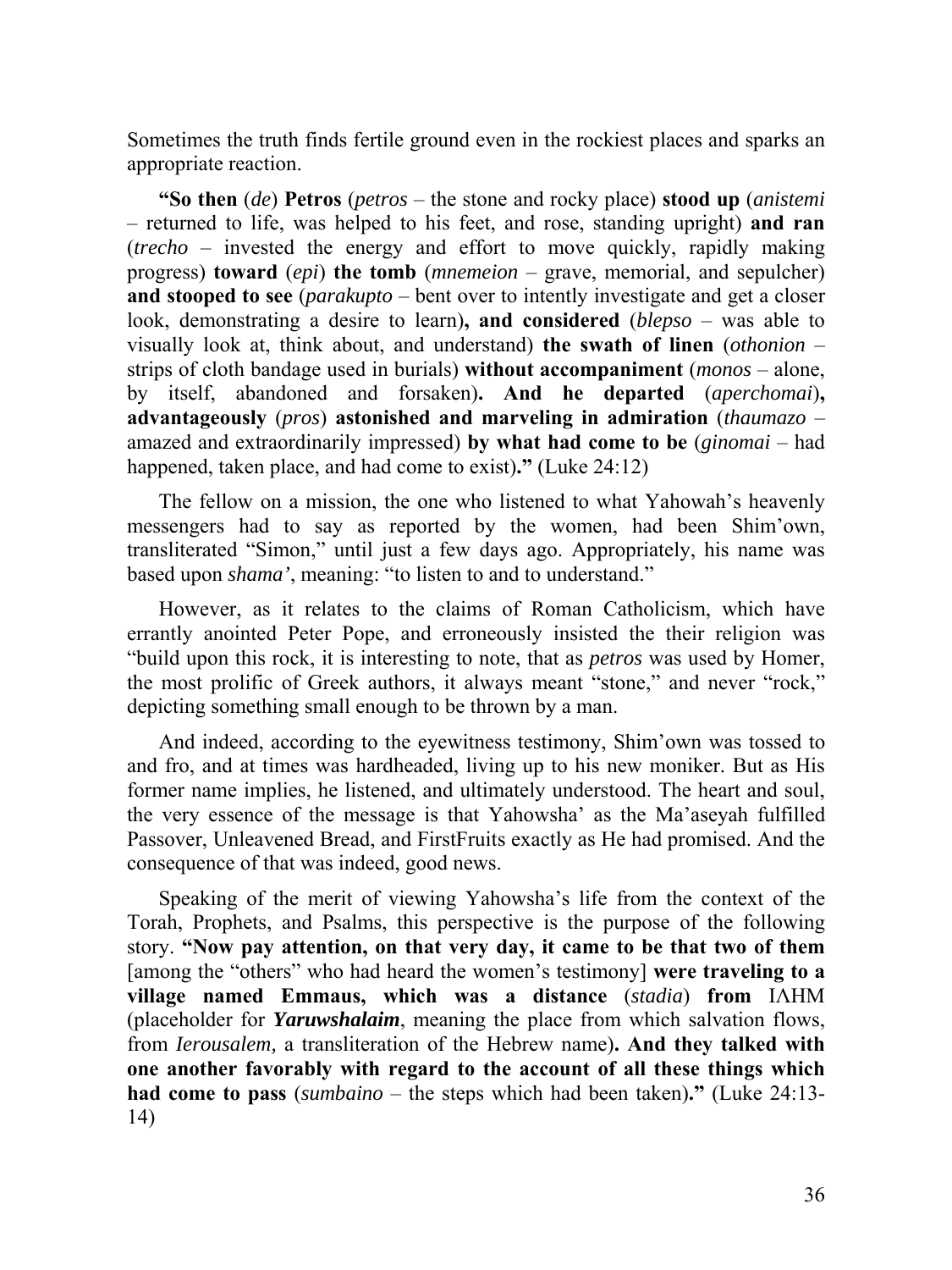Unlike the *Textus Repectus*, the oldest manuscript of this account doesn't designate the number of *stadia* (said to be 60 or 160) Emmaus was removed from *Yaruwshalaim*. And frankly, while it's irrelevant, I'm intrigued by the similarity between Emmaus and Emmanuel, "God With Us," because that is the moral of the story.

And speaking of *Yaruwshalaim*, the most logical explanation for presenting *Ierousalem* by way of a placeholder is that the Greek transliteration is devoid of meaning, and thus doesn't help us understand the crux of this story. *Yaruwshalaim*—the source of redemption—is the place where *Pesach*, *Matsah*, and *Bikuwrym* were fulfilled by *'Immanuw'el*—God With Us.

I am particularly intrigued by *sumbaino*, the last word in the 14<sup>th</sup> verse. Translated "had come to pass," it is a compound of *sum*, meaning "with, beside, and accompanying," and *basis*, meaning "steps," and "walking." Since these things which had taken place were the fulfillments of Passover, Unleavened Bread, and FirstFruits, it suggests that they represent the steps we must follow in our walk with God.

**"Coming into existence and appearing while they communed together, pondering the evidence** (*suzeteo* – discussing and debating the facts),  $[\Sigma]$ (**Yahowsha'**)**, Himself drew near** (*eggizo* – approached and joined them) **and went with them** (*symporeuomai* – leading them on their journey)**. But their eyes**  (*ophtalmos* – perspective and perceptions) **were restrained, so that they were kept from accurately recognizing or acknowledging Him. He said, 'What kind of conversation is it that you are exchanging** (*antiballo* – tossing back and forth) **with one another as you walk** (*peripateo* – opportunistically making your way) **standing upright** (*histemi* – established and firm)**, and yet are sad and discouraged?'"** (Luke 24:15-17)

*Histemi*, translated "standing upright," is disruptive to the flow of the last sentence, even verbose, since walking presupposes standing up. Therefore, I think that *histemi* was added because it was the purpose and the result of the very things these men were discussing.

It is also interesting that Yahowsha' wanted to know why these guys were discouraged, even somber. While Passover and Unleavened Bread had been a horrible experience for Him, along with FirstFruits, the events of the past three days comprised the greatest gift ever bestowed upon humankind. They ought to have been celebrating.

**"Then the one whose name** (*onoma* – personal and proper designation and reputation) **was Cleopas** (*Kleopas* – a compound of *kleos* and *pater*, meaning: to report the Father's Glory) **answered** (*apokrinomai* – considered the evidence, separating fact from fiction)**, 'Are You the only one** (*monos* – alone, forsaken,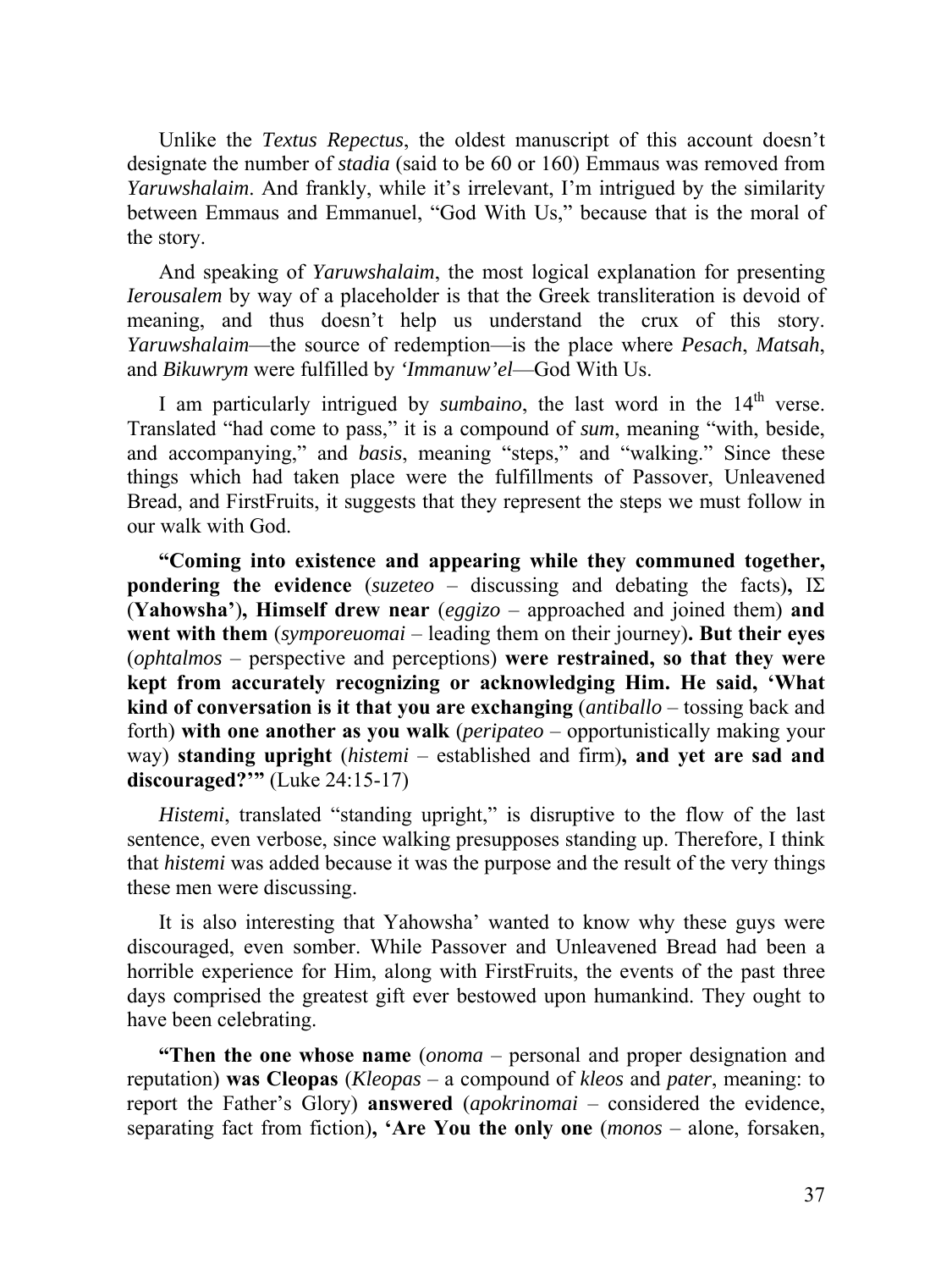and destitute) **living and traveling in** ΙΛΗΜ (placeholder for *Yaruwshalaim* – the source of redemption) **who does not know** (*ou ginosko* – who is unaware of, does not have knowledge about, and does not understand, who does not acknowledge and recognize) **the things which have happened here** (*ginomai* – have come into existence, have taken place, have become a reality, and have been fulfilled, finished, and received) **through Him** (*autos*) **in** (*en* – during and with regard to) **these** (*houtos*) **days** (*hemera*)**?'"** (Luke 24:18)

On the surface, *apokrinomai*, translated "answered" above, tells us only that the "one who would report the Father's glory," responded to Yahowsha's question. But since being morose during the most celebratory moment in human history was the wrong response, we should not be surprised that *apokrinomai* bridges the gap between sadness and joy, between discouragement and hope.

*Apokrinomai* is a compound of two very similar Greek words. *Apo* speaks "of separation," especially as it relates to "being distanced in time and/or space from something or someone." For example, fellowship is *apo* when the "union is destroyed" or the "covenant is breached." On the positive side, we can be separated from this world of oppressive human schemes and be set apart unto God.

The concluding portion of *apokrinomai*, *krino,* and its verb form *kronomai,* also means "to separate," but in this case with regard to "distinguishing, discriminating, and judging between right and wrong, good and evil, fact and fiction." *Krino* speaks of the "process of thoughtfully and morally considering the evidence and concluding, determining, and rendering a rational decision or verdict based upon it."

*Krino* is how judges and juries should filter the evidence in a trial determining that which is valid and then exercising sound judgment based upon the facts. As such, from a Scriptural perspective, especially as it relates to *Pesach*, *Matsah*, and *Bikuwrym*, *krino* describes the means we must deploy to understand what happened on these three days, to trust this plan as it was presented and fulfilled, and then to rely upon the actual pathway God has provided. But more than this, *krino* also describes what happens to those who don't properly judge the evidence, in that they will be "separated" from God and His family.

Based upon this understanding, we come to appreciate why the passage which, errantly translated and cited out of context, reads "judge (*krino*) not lest you be judged (*krino*)," really says "do not separate [souls from God], lest you be separated [from Him]. And we come to understand why Political Correctness, the replacement moral code of Socialist Secular Humanism, has made being judgmental and discriminating a sin.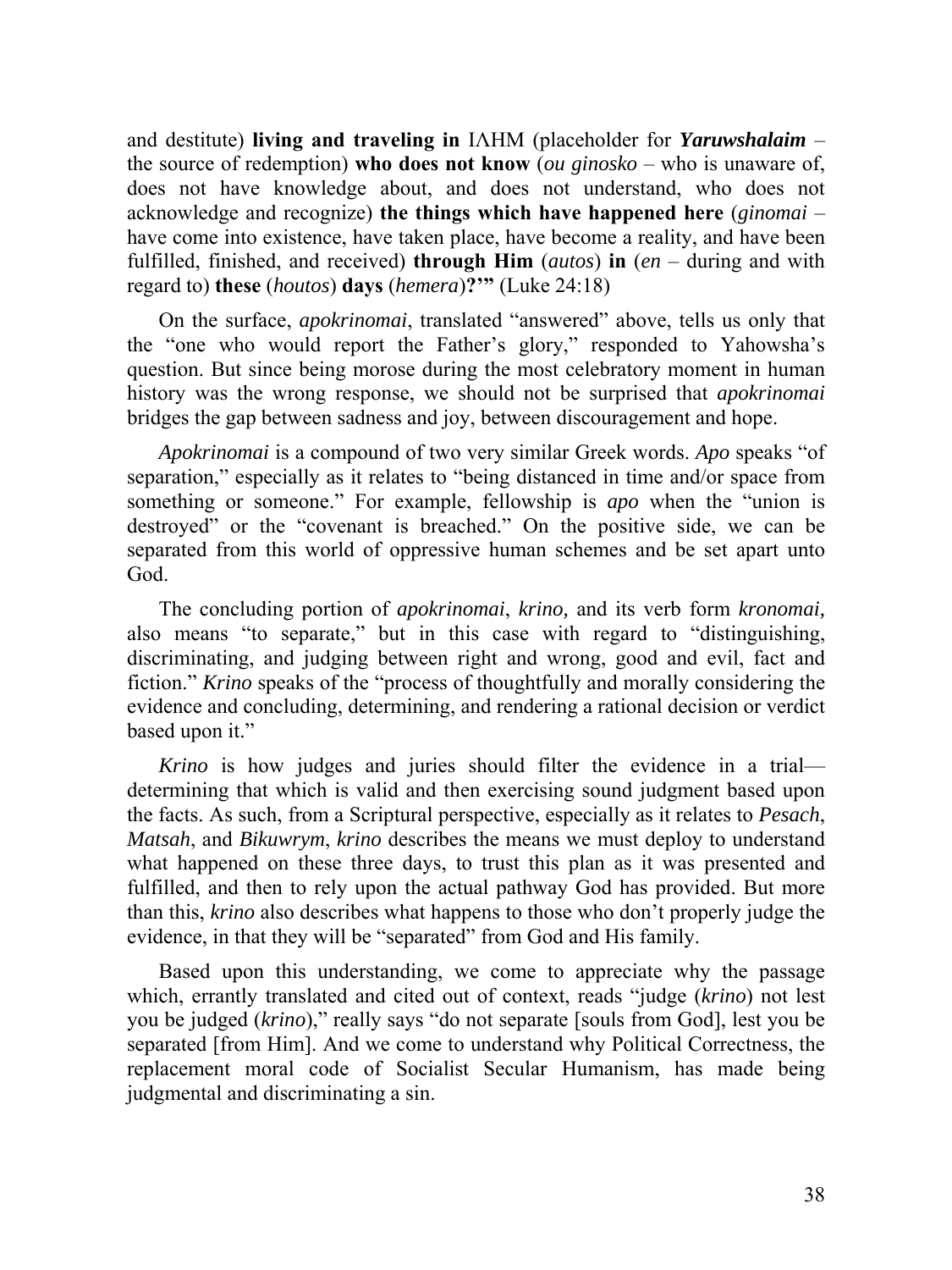The path home to our Heavenly Father requires *apo* and *krino*. They are the prerequisites of trust and reliance, and thus of salvation. We cannot rely on something we do not trust, and we cannot trust that which we do not know. And to know, we must consider the evidence and evaluate it morally and rationally, deploying sound judgment. Doing so not only helps us separate right from wrong, fact from fiction, God's ways from man's schemes, the process creates the most conducive conditions from which to exercise our freewill and to make the best possible choice with regard to capitalizing upon Passover, Unleavened Bread, and FirstFruits. And therein lies the difference between trust and belief, between reliance and faith, between knowing and hoping.

And I suppose that is why *apokrinomai* is followed by *monos*. Those who do not understand *Pesach*, *Matsah*, and *Bikuwrym* will be "forsaken," which is "to be damned" as in "separated," because they are "destitute of [God's] help," and thus "alone."

To be saved, we must "*ginosko* – become aware of, possess knowledge about and understand, acknowledge and recognize" "*ginomai* – the things which have happened, have become a reality, having been fulfilled, finished, completed and received" "*en* – during and with regard to" "*houtos hemera* – these days"— Passover, Unleavened Bread, and FirstFruits. They represent the first three steps we must take in our walk with God—that is after we have walked away from the religious and political schemes of Babylon.

**"And He said, 'What nature of** (*poios* – what kind of) **things?' So they said, 'Things concerning** ΙΥ (placeholder for **Yahowsha'**) **the** (*tov*) **Nazarene** (*Nazarenos* – a transliteration of *Nazyr*, meaning set-apart and dedicated unto God)**, a man who became** (*ginomai* – came to exist as) **a prophet** (*prophetes* – one who spoke for God and who predicted the future)**, mighty** (*dunatos* – tremendously powerful and immensely capable, extremely important and influential) **in** (*en*) **word** (*logos* – declarative statements and intelligent assertions, message and reasoning) **and deed** (*ergon* – accomplishments and results) **in the presence of** (*enantion* – in accord with the judgments of) ΘΥ (placeholder for **God**, namely **Yahowah**)**, and all the people** (*laos* – common folks, nation, public, populace, and multitudes)**,…"** (Luke 24:19)

Nazarene and Nazareth are based upon *Nazyr*—the community of people who set themselves apart unto Yahowah, completely dedicating themselves to God. Having made and consumed wine, Yahowsha' was not a member of this group, but according to Scripture, He was the Most Set-Apart—the "Holy of Holies" in more familiar jargon. *Nazyr* in turn is based upon *nazar* and *nazer*, from which it derives its "set-apart" connotation, and from *nasar*, denoting "salvation." And this is why the first to trust and rely upon Yahowsha', referred to themselves as "Nazarenes," in addition to "Followers of the Way."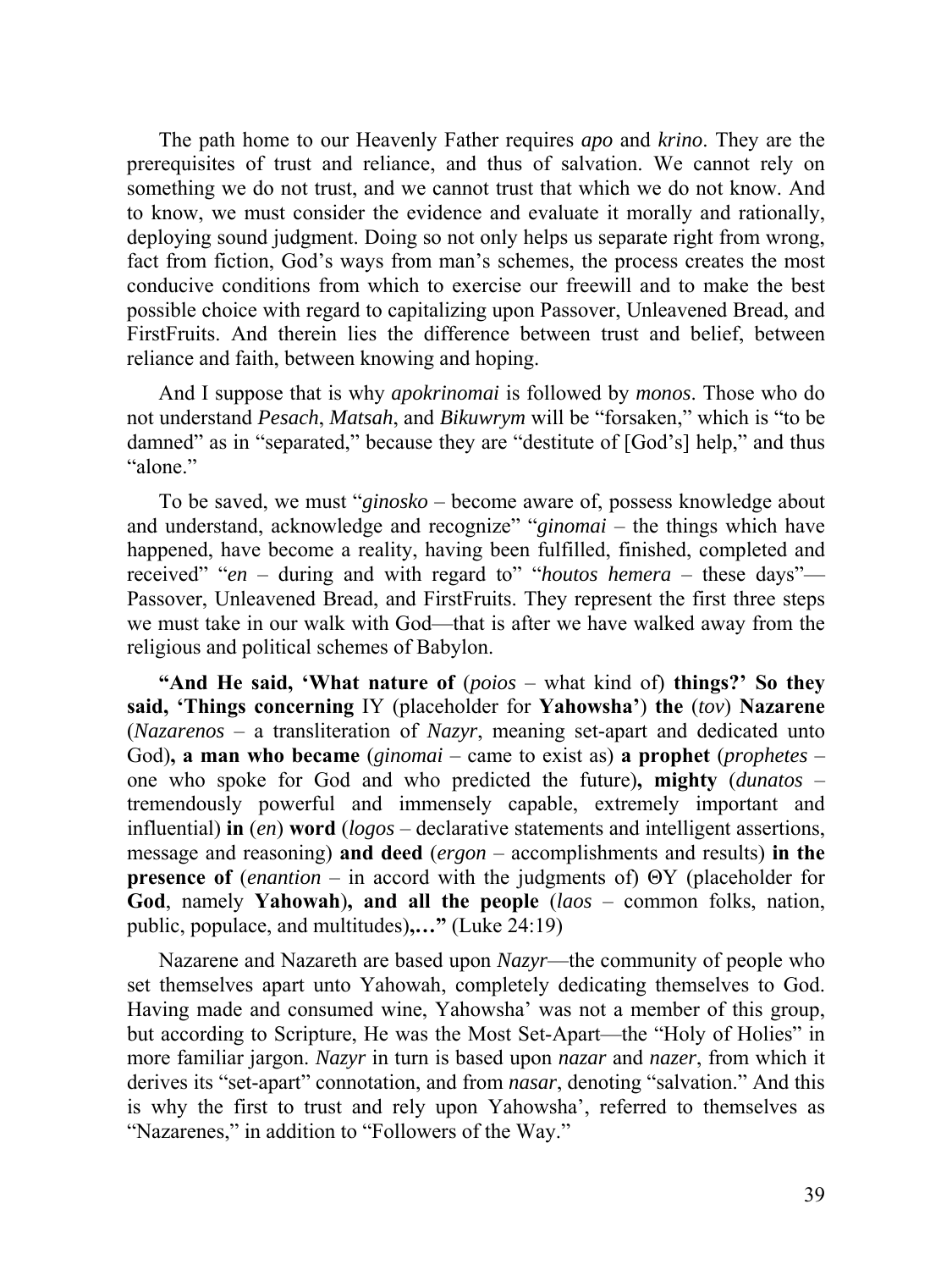Yahowsha' let His light shine before men—huge crowds of them—in fact before a whole nation, one at the crossroads of the world. He was bold in word and deed, willing to make profound claims, to profess riveting predictions, and to perform a stunning array of miracles—one of which included bringing a dead man back to life. He caused the lame to walk, the blind to see, and He healed the most horrid and disfiguring diseases. But His greatest work and His most influential words, pertained to the fulfillment of Passover, Unleavened Bread, and FirstFruits. For as a result of them, all humankind has unparalleled access to God—an open door invitation to paradise.

In this regard, *enantion,* translated "in the presence of," in verse 19, tells us that the words, deeds, and prophecies of Yahowsha' were all "in accord with the judgments of" Yahowah. This means that God is judgmental, and that we should be as well. It also means that the message, accomplishments, and predictions of Yahowsha' were consistent with the reasoning and conclusions of Yahowah. And to understand these conclusions, and the reasoning behind them, there is only one place to turn—the Torah, Prophets, and Psalms.

Continuing to document the things which they had witnessed, the men added: **"…and how** (*hopos* – the manner in which) **the chief priests** (*archiereus* – religious rulers with a high social status, with wealth and authority) **and our rulers** (*archon* – political and religious leaders and governmental officials) **delivered Him up** (*paradidomi* – betrayed Him and handed Him over) **to be judged and condemned by the authorities** (*krima –* be unfavorably evaluated, sentenced, and punished) **to die and be separated** (*thanatos –* denoting the physical separation of the body and soul often by way of capital punishment)**, and affixed Him to an upright pole** (*stauroo* – the active aspect of *stauros*, meaning they nailed and fastened Him to a stake and then drove the timber into the ground, setting it upright)**."** (Luke 24:20)

There is no "cross" in Scripture. It is a pagan symbol, one first used in Babylon. The cross is a legacy of General Constantine's faith in the sun.

Should you be interested in the appearance of the upright pole, and in the process used to kill Yahowsha's mortal body, there is an image on the *Yada Yah* homepage which reveals a reasonably accurate depiction. While the shape of the implement of death, apart from the upright pole aspect, is irrelevant, the completed shape was that of a capital T.

In the case of Roman capital punishment circa the first century CE, the victim was laid on the ground next to an upright pole, some eight to ten feet tall. The timber would previously have been set into a chiseled-out recess in the rocky ground, one especially designed to hold the pole vertically, and not permit any movement. The victim would then have had his arms stretched out, and then his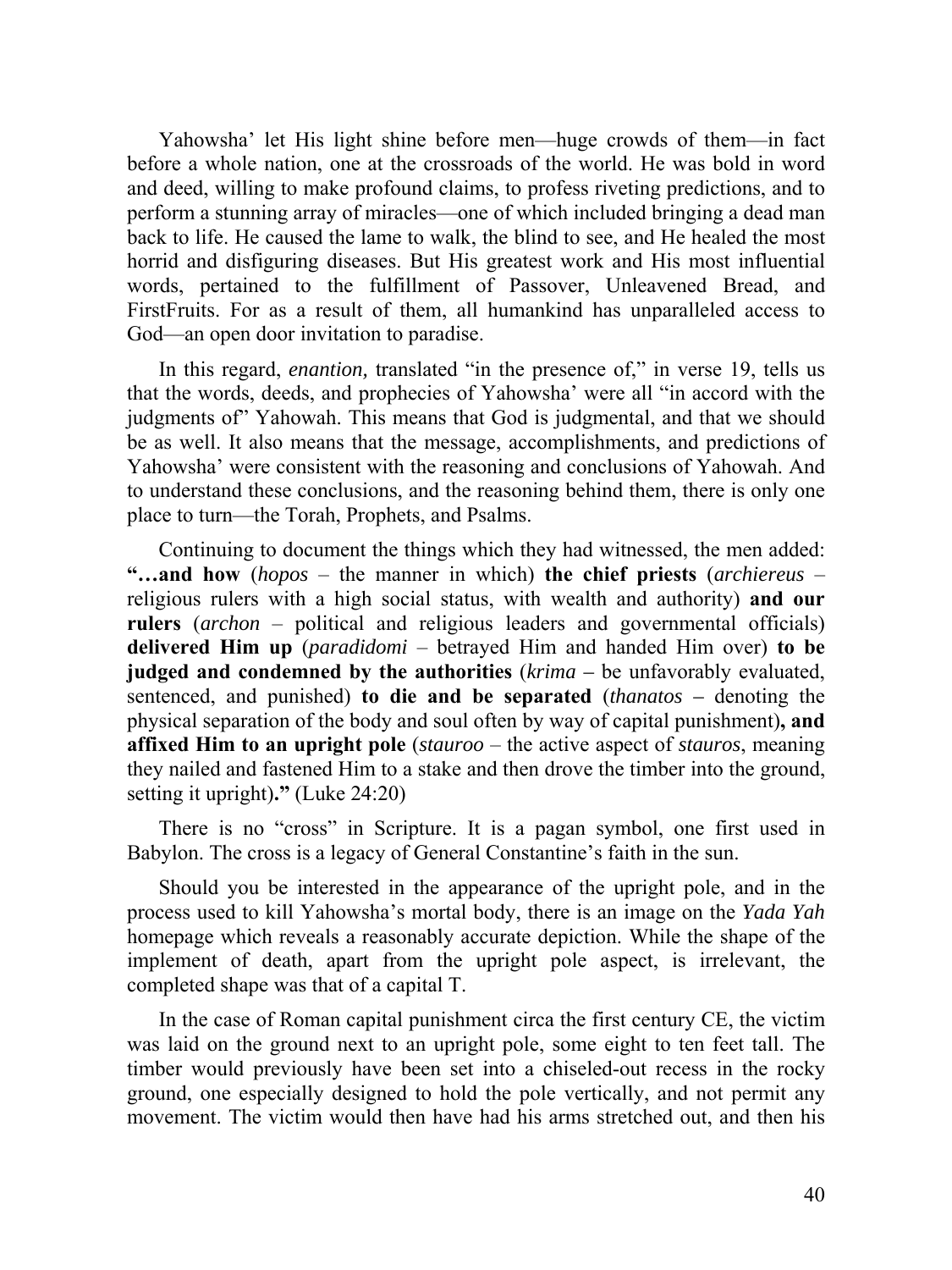wrists would have been nailed onto a five or six foot long beam of wood. Once affixed, the Romans would then lift the wooden beam and the man, holding on to both, until the beam fell into a notch cut into the top of the upright pole. Then, they would drive a single nail through both ankles, affixing the victim's feet onto the vertical timber.

Keeping our focus on Luke 24:20, *archiereus* is a compound of *arche*, meaning "the first, top, most, or highest" and *hiereus*, "priest," which is in turn derived from *hieros*, meaning "sacred and devoutly revered." It is from this purely religious term that the Latin *hierarchia* was derived, ultimately leading to the English word "hierarchy." It is against this aggrandizement of men that Yahowsha' warns us in His open prophetic letters to the Called-Out Assemblies in Revelation. A religious hierarchy, known as the order of the Nicoladians, is on the short list of things He holds against two early assemblies. Moreover, in Matthew 23, Yahowsha' focuses His harshest criticism toward the rabbis (meaning exalted ones) and priests in Jerusalem. Today, while hierarchies abound in man's militaries, and in politics, especially in socialist societies committed to the religion of man, Secular Humanism, they are especially prevalent in religious circles. In this regard, there is no better example of an institution acting contrary to Yahowah's instructions than the Roman Catholic Church.

Moving on, the most acclaimed Scriptural prophecy in human history depicts the redemptive advent of the Ma'aseyah, and that is precisely what these men had witnessed. Yisra'el, and indeed all those who strive with God, would be, and now have been, ransomed by way of the most extraordinary of all payments: Yahowah Himself bowing down in love on Passover and Unleavened Bread. And yet, since the powerful prediction of God's glorious return is comingled in the text, the men on the road to Emmaus were struggling to understand what had just occurred. **"But** (*de –* instead, however)**, we** (*hemeis* – ourselves) **were confidently expecting** (*elpizo* – counting and relying on obtaining a benefit, with the attitude of looking forward to, awaiting, and desiring an advantageous outcome, hoping and trusting) **that** (*hoti*) **He** (*autos*) **came into existence** (*esti* – had come, corresponded identically to I Am, and was manifest to represent and stand up) **for the** (*o*) **intended and destined purpose** (*mello* – the immediately expected and inevitable mission) **of redeeming Yisra'el through the payment of a ransom**  (*lutroo israel* (a transliteration of *yisra'el*) – freeing, releasing, and delivering those individuals who live with and are empowered by God by paying the price to liberate them from bondage, oppression, and the penalty of sin)**…"** (Luke 24:21)

Reliance upon the fact that God came into our world, manifest as a man, for the explicit purpose of redeeming His family, is the essence of the Covenant, the Towrah, and its Invitations to be Called-Out and Meet with God (*Miqra'ey*). Versed in the Scriptures, these men knew what to expect, and yet to fully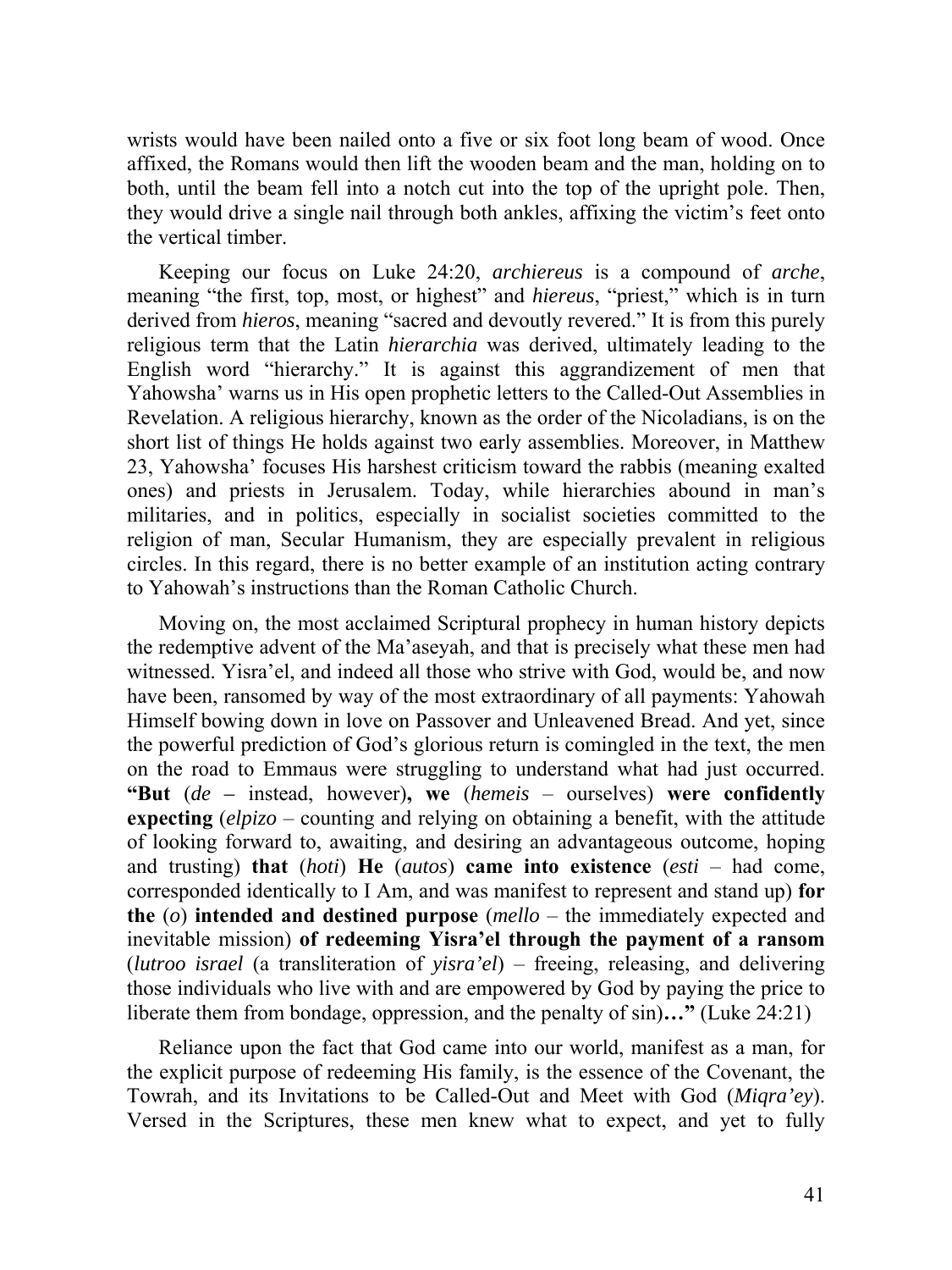appreciate the magnificence and promise inherent in these three days, they would need insights only the Torah, Prophets, and Psalms could provide.

**"…Indeed** (*ge* – really and truly)**, and** (*kai* – then) **besides all this** (*alla syn pas houtos* – but yet, nevertheless, tying this all together by way of making a transition and an association), **today** (*houtos hemera* – this day) **is the third**  (*tritos*) **day since** (*apo*) **these things occurred and came to be** (*os ago ginomai* – were brought into existence, to heed, direct, and guide)**."** (Luke 24:21) "Three" was the operative term. *Pesach*, *Matsah*, and *Bikuwrym* represent the three most important days in our salvation.

Even if Easter weren't entirely Babylonian, and even if it was just another name for FirstFruits, without Passover and Unleavened Bread, it would have been counterproductive. The reconciliation of Spirit and soul only has merit when viewed from the perspective of Yahowah's seven-step redemptive plan. These men, as well intentioned as they were, had missed the significance of this day—as have most Christians throughout the millennia.

**"And** (*kai*) **yet** (*alla* – this notwithstanding)**, certain** (*tis* – important) **women**  (*gune*) **from among us, who arrived** (*ginomai*) **at** (*epi*) **the tomb** (*mnemeion* – memorial sepulcher) **early this morning** (*orthrinos*)**, astonished us** (*existemi* – literally knocked us off of our feet; from *ek*, away from, and *histemi*, from standing up, amazing, bewildering, and astounding us)**. When they did not** (*me*) **find** (*heuriskomai* – discover) **His body** (*somatos* – corpse)**, they came**  (*erchomai*) **saying** (*lego* – conveying and affirming) **that they had even** (*kai* – also) **seen** (*horao* – experienced, paid attention to, and acquired information from) **the supernatural appearance of** (*optasia* – an apparition, the unexpected visual manifestation of) **heavenly messengers** (*angelos* – spiritual representatives who were sent out as God's envoys) **who affirmed** (*lego* – said and confirmed) **that He lives** (*zao* – is alive, having recovered and returned from death)**."** (Luke 24:22-23)

Yahowsha's body, serving as the *Pesach* Lamb, ceased to exist during *Matsah*. Yahowsha's "*nepesh* – soul," however, would continue to endure because it was condemned to fulfill Matsah by becoming separated from the living, and especially from Yahowah – the source of life. But then on *Bikuwrym*, Yahowsha's soul and Yahowah's Spirit were reunited, causing the Ma'aseyah to be born again – a new creation conceived from above.

**"And some of those who were with us** (*syn* – associating together in fellowship with us) **went** (*aperchomai*) **to the tomb** (*mnemeion* – grave) **and found** (*heuriskomai* – discovered) **it just as** (*houto* – in accordance with what) **the women** (*aikos*) **had said. They did not** (*ou*) **see** (*horao*) **Him** (*autos*)**.'"**  (Luke 24:24)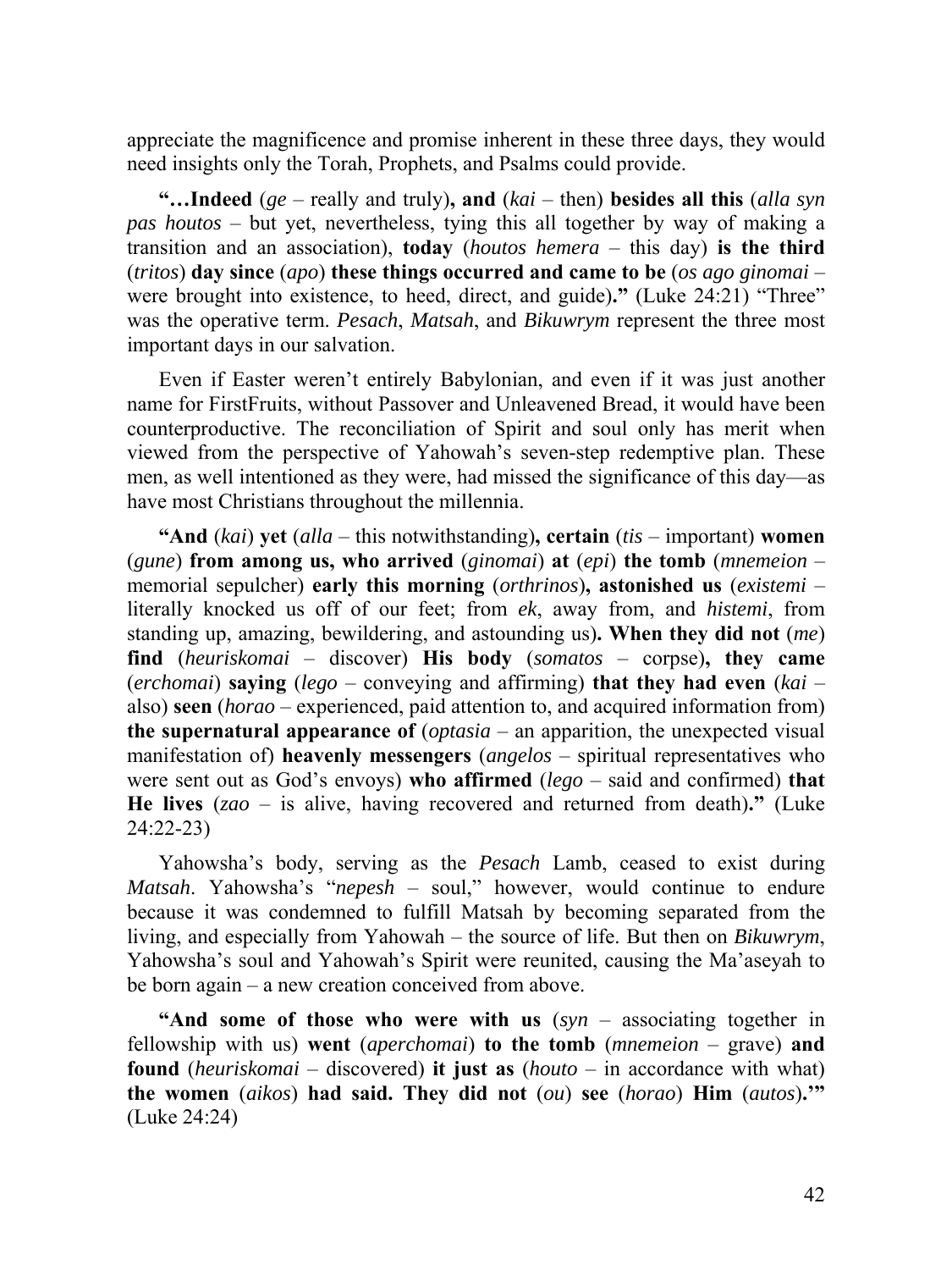You'll notice here that God has been a good listener. While He could have read their minds, introduced Himself, and allayed their concerns, Yahowsha' wanted these men, and through them us, to connect the dots for ourselves. He wanted them to use the Torah, Prophets, and Psalms to figure out exactly who He was and understand precisely what He had done.

But alas, they, like so many of us, were oblivious. They did not understand that His old body was now gone, which required a new, unrecognizable, form. **"Then** (*kai*) **He** [Yahowsha'] **said** (*lego* – spoke) **to them, 'O** (*o*) **you who lack understanding** (*anoetos* – who fail to perceive, to ponder, to consider, and to comprehend; who are senseless, foolish, dimwitted, unintelligent, ignorant, and irrational)**, and are slow within themselves to** (*bradus kardia* – dull of heart and inactive in mind and body, apathetic and sluggish with regard to their own volition to) **think and be persuaded by, giving credence to** (*pisteuo epi* – to objectively and intellectually evaluate, to have confidence in, to see as worthy, and to be convinced by; to completely trust and rely upon) **all** (*pas* – the complete, whole, and total message, including everything) **that** (*hos* – which) **the prophets** (*prophetes* – from *pro*, meaning before, and *phemi*, to declare; designating those who declare what is going to happen before it occurs) **have spoken** (*laleo* – uttered, articulated, and declared through words)**!'"** (Luke 24:25)

God called them "ignorant, senseless, dimwitted, and foolish." He went on to criticize them for being apathetic with regard to their failure to properly evaluate and consider His prophetic Scripture. According to Yahowsha', they, themselves, were at fault for being unaware of what Yahowah had predicted. They were either unable to process these prophecies rationally, or they were unwilling to do so.

In a way, He was describing most of those affected by religion today especially Christians, Jews, Muslims, and Mormons. Neither evidence nor logic will dissuade their devotees from believing in that which is not, nor cannot be true. The foundation upon which knowledge becomes understanding, and upon which understanding leads to trust and reliance on God and His provision, upon which freewill can be wisely exercised, and the right path chosen, is the Torah, Prophets, and Psalms. Nothing is more important than this.

God wants us to know, He wants us to think, to understand, and then to choose. Comprehending is the way. Scripture is the truth. He is life.

Of particular interest in this passage is *bradus kardia*, literally meaning "slow of heart," but conveying in this context "sluggish with regard to one's volition slow to exercise freewill and make a decision." In this light, we must keep in mind that God gave mankind many gifts, but foremost among them are freewill, a conscience with which to make wise choices, and the path to eternal life in heaven—one presented by the very prophets He was referencing. Yet for those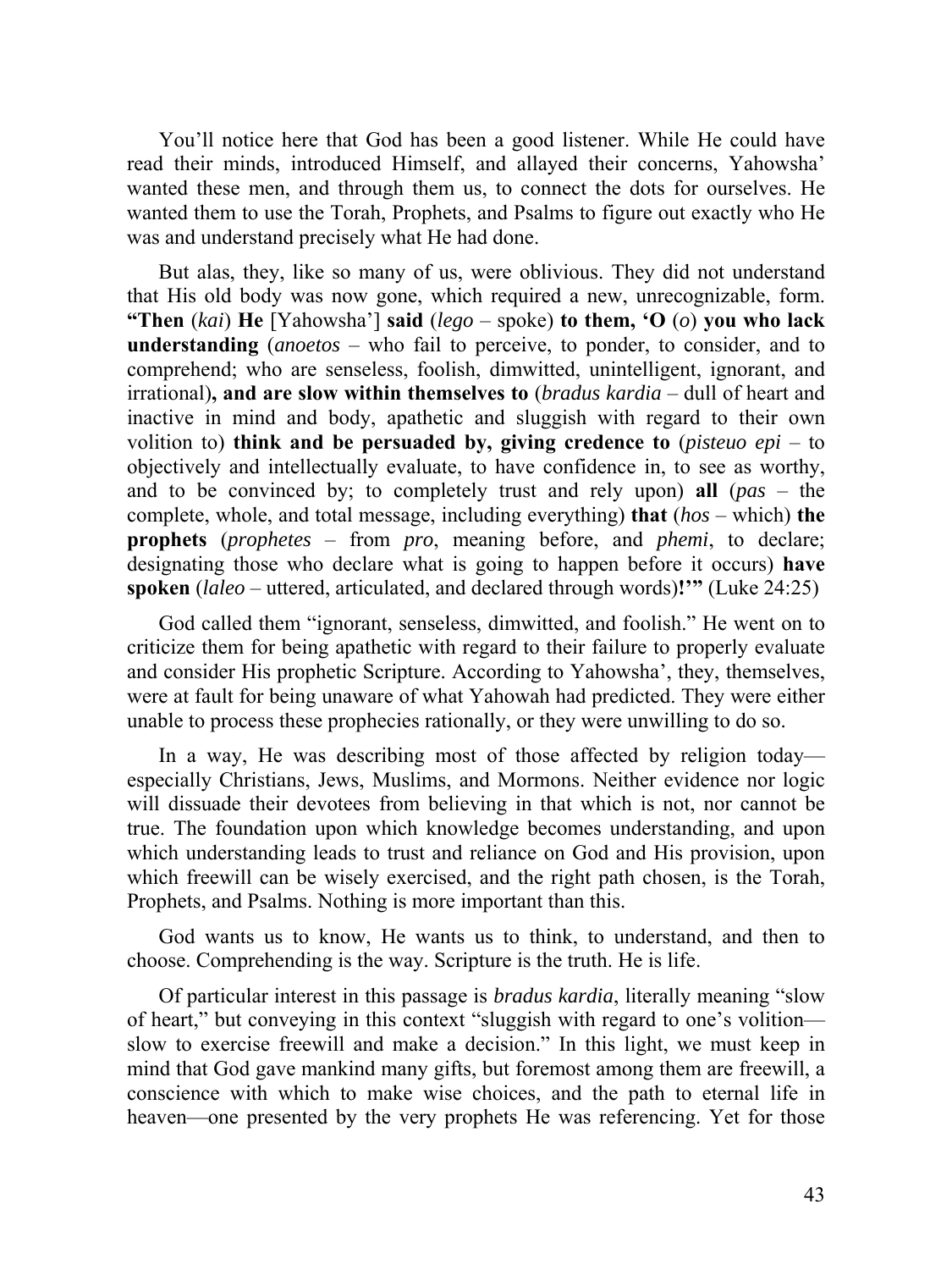who lack knowledge, for those who are unwilling to be rational, for those who are apathetic regarding their own volition, such gifts are squandered. Mired in a swamp of religious pollution, they decompose and die while the means of rescue, the story of the Ark of the Covenant, lies within the very book they hold in their hands.

Lastly, since we are encouraged to follow Yahowsha's example, it is appropriate to call those who lack knowledge and who are unable to think "ignorant and irrational." The fact is, we are called to be judgmental; to be discerning—to openly, boldly, and bluntly expose what God revealed, sharing its relevance—no matter how many religious institutions and proclamations it impugns. It isn't compassionate to be tolerant when souls are at stake.

During this journey of discovery, Yahowsha's exemplar was comprised of four elements. First, we must be willing to engage. These men didn't come to the Ma'aseyah; He came to them. He initiated a dialog with them on the most sensitive of subjects: politics and religion. He wanted them to tell Him what the Jewish priests and Roman rulers had done, and then explain how that squared with the words and deeds of God. In contrast, in the Secular Humanist realm of Political Correctness, we are told that it's not polite to initiate a discussion on religion or politics. But based upon this, God disagrees, so it is we who must change our way of thinking.

Second, to follow the Ma'aseyah's example, we must invest the time required to learn what folks think, what they believe—especially the dogmas, teachings, conclusions, and opinions which comprise their worldview. This is something the vast majority of people are unwilling to do—I suppose in part because it takes too much time, and because the result of such studies is considered offensive, even hateful. For example, I've invested nearly 20,000 hours coming to understand the false premises of Christianity, Judaism, Islam, Mormonism, and Socialist Secular Humanism. And yet, my comprehensive, albeit critical, review of them is considered by Christians, Muslims, and Jews to be out of sync with "Jesus Christ's loving example." But once again, God begs to differ on all accounts.

This known, my words, as verbose as they may be, are not enough. More voices are needed, especially in other tongues, if the masses are to be awakened. It's long past time for the truth to be told, no matter who it offends.

And this is where we must start if we want to be effective. Truth will not take root and grow until after the poisons have been removed from the ground upon which we stand and the weeds have been pulled. For Yahowah to be known, for His redemptive plan to be understood, two millennia of religious, political, and cultural myths must be identified, exposed, and then destroyed.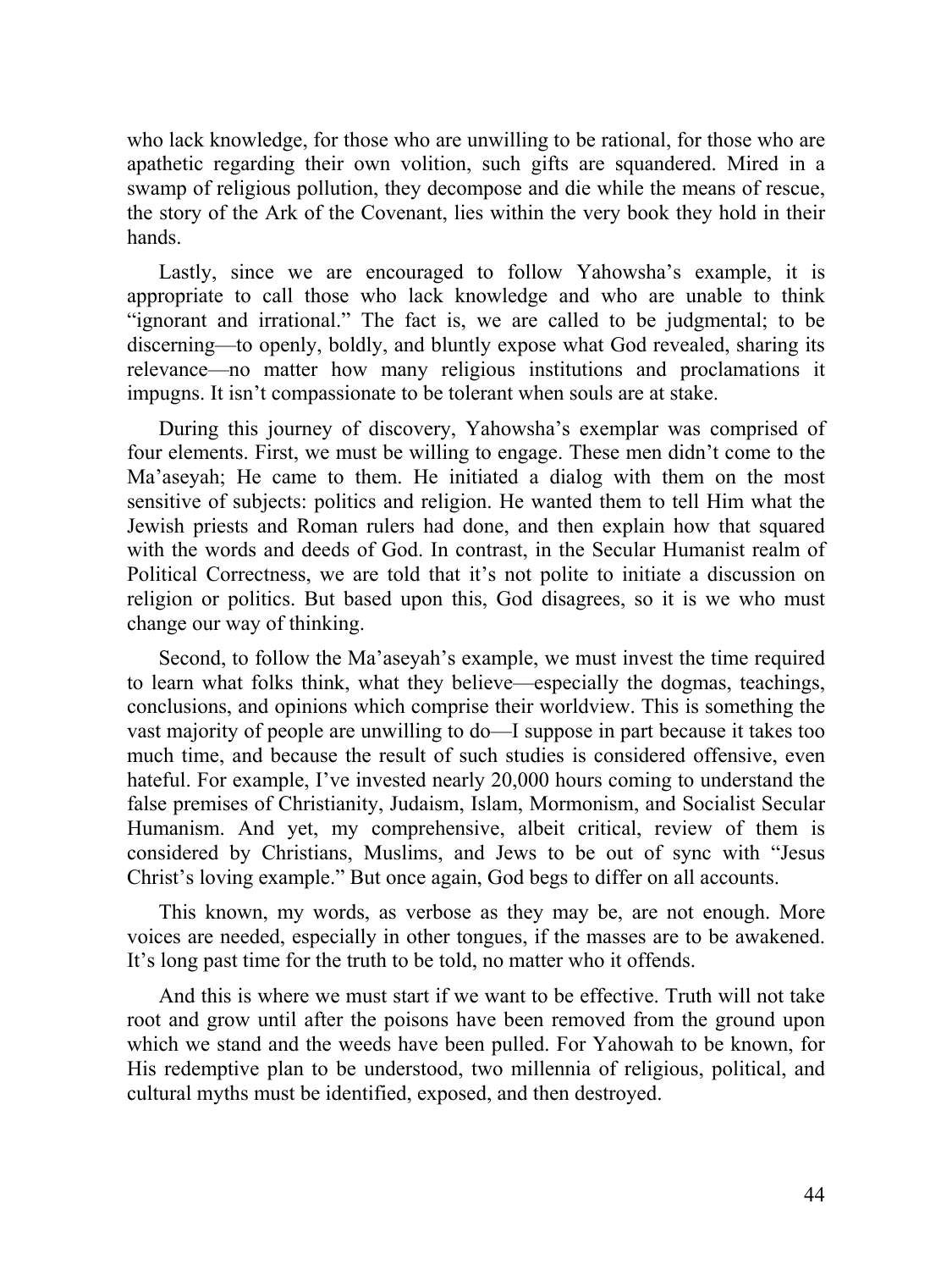The third step in the redemptive process as it was demonstrated in this passage, is to be brutally honest with those with whom you are conversing. These men were ignorant, which means they had insufficient knowledge, and God told them so. They were apathetic, and thus had not given what little they did know, proper consideration. God criticized them for this as well—as having the wrong attitude is mankind's most deadly condition. God values those who value Him. He ignores those who ignore Him. Trifle with Him, and death will be the end of life.

You'll notice that God did not begin by telling these men how much He loved them. He didn't seek common ground with their political and religious views. He didn't console them over what they had experienced. He wouldn't even discuss His plan of salvation until after He had thoroughly rebuked them for their lack of knowledge and understanding, their poor attitude, and their errant perspective, or worldview. Being harsh with them was compassionate because it stirred them from their complacency and moved them away from man's worldview and toward God's perspective.

The truth is irrelevant to those who are preoccupied with other things, who are overly indoctrinated by their political parties, cultures, communities, business affairs, or religion, to seek understanding with the proper attitude. It matters not if they are defensive or just lazy, a paradigm shift must occur in someone's heart for them to be willing to scrape man's muck away from their eyes and consider what God actually revealed. This does not come easy for most people, which is why Yahowsha' was so critical, so blunt.

I also think that it is important, even vital to put this discussion into context. This is the first recorded conversation Yahowsha' has had with His creation upon the completion of His mission. And yet these men, like virtually every Christian, Jew, Muslim, Mormon, or Secular Humanist alive today, were clueless regarding what He had done and oblivious as to how His sacrifice pertained to them.

Can you imagine being Yahowsha' under such circumstances? Three days ago you had been judged and falsely accused by religious leaders who were grotesquely immoral. You had had the very men you created for the purpose of a loving familial relationship, scourge you with metal-tipped whips—literally ripping the skin and soft tissues from your body. You had volunteered to be the Passover Lamb, and had endured being nailed to an upright pole, your physical body dying the most agonizing death imaginable. And then, your soul, separated from your Spirit, had descended into the depths of *She'owl* to be tormented by the Adversary—all to fulfill the promise of Unleavened Bread. Now on FirstFruits, after enduring all of this for these men, their inability to see Your actions within the context of Your Scriptures, and thus understand that Your deeds provided as the Way to God, meant that the greatest gift ever offered had been squandered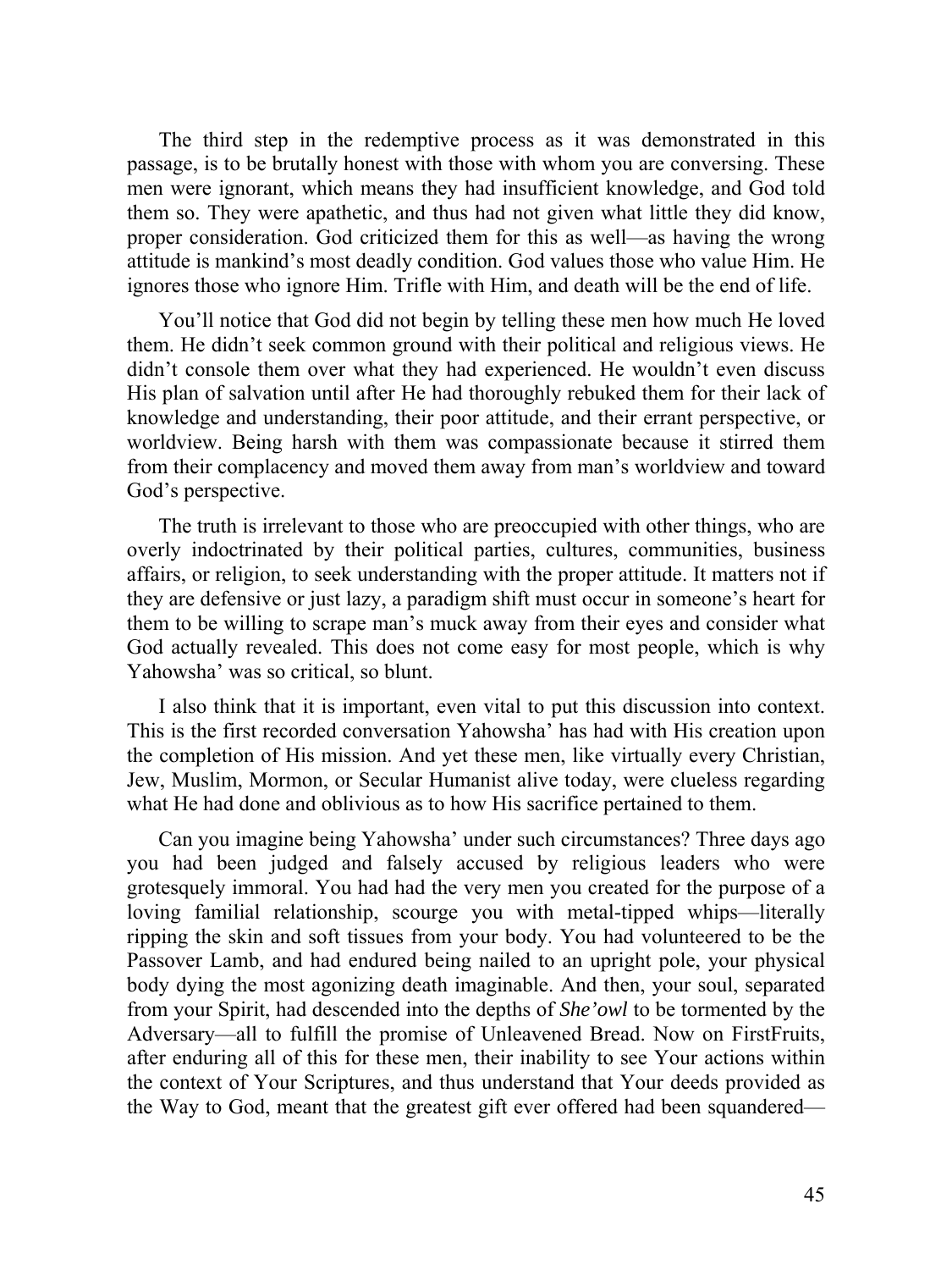ignored as a result of apathy, attitude, ignorance, and an inability to reason. Salvation isn't a casual affair. God had every right to be disappointed.

But do not think that time has healed these wounds. To God, they are as fresh as the day He endured them. And we, beneficiaries as we are of the Torah, Prophets, and Psalms and this vital explanation of how the Scriptures predict and describe the lone pathway home, irritate God all the more when we toss aside His gift and replace it with religious illusions. So the moral of the story is: if you don't want God to call you a moron, if you don't want God to see you as an ingrate, then view everything, including the words and deeds of the Ma'aseyah from the perspective of the Hebrew Scriptures.

The fourth stage of Yahowsha's exemplar was to turn to the Torah, Prophets, and Psalms—to the Word of God, to Scripture—for answers. It is the place we must all turn to have any hope of understanding what had happened on Passover, Unleavened Bread, and FirstFruits. There is but one path to God and it is as narrow as it is unpopular. The only hope any of us have in finding it is to consider the life, words, and deeds of Yahowsha' through the lens of Yahowah's Testimony.

Yahowsha' said: **"'Wasn't** (*ouchi*) **it** (*houtos*) **inevitable and necessary** (*dei*  – logical and proper, beneficial and right, compulsory and dutiful) **for the** (*tov*) ΧΝ (placeholder for the **Ma'aseyah, the Anointed Implement of Yah**) **to have suffered** (*pascho* – to have experienced, endured, and have undergone) **these things and then to return to** (*eiserchomai eis –* enter into) **to His glory and radiant magnificence** (*doxa* – brilliance and splendor, shining brightness, preeminence and majestic nature)**?'"** (Luke 24:26)

After all, had He not done these things, had He not suffered on *Pesach* and *Matsah*, and then had He not been reunited with Yahowah after enduring the separation of *She'owl*, and then gone to Heaven on *Bikuwrym*, He would have been a liar—a God who could not be trusted. There would be no way for man to be restored to fellowship with Yahowah.

So that these men might know Him, so that they might come to understand the path home, God explained who He was and what He had done, starting at the beginning—with the Towrah.

**"And** (*kai* – then) **beginning** (*archomai* – initiating the process) **at the source, with** (*apo* – from) **Moseh** (*Mouses* – a transliteration of *Moseh*, meaning the one who draws out) **and all** (*pas*) **the Prophets** (*prophetes* – those who declare what is going to happen before it occurs)**, He explained the meaning** (*diermeneuo* – He unfurled, translated, and interpreted all the reasons) **to them in the Scriptures** (*Graphe* – the Writings and Written Word, exclusively used in the Greek texts to describe the divinely inspired Hebrew Torah, Prophets, and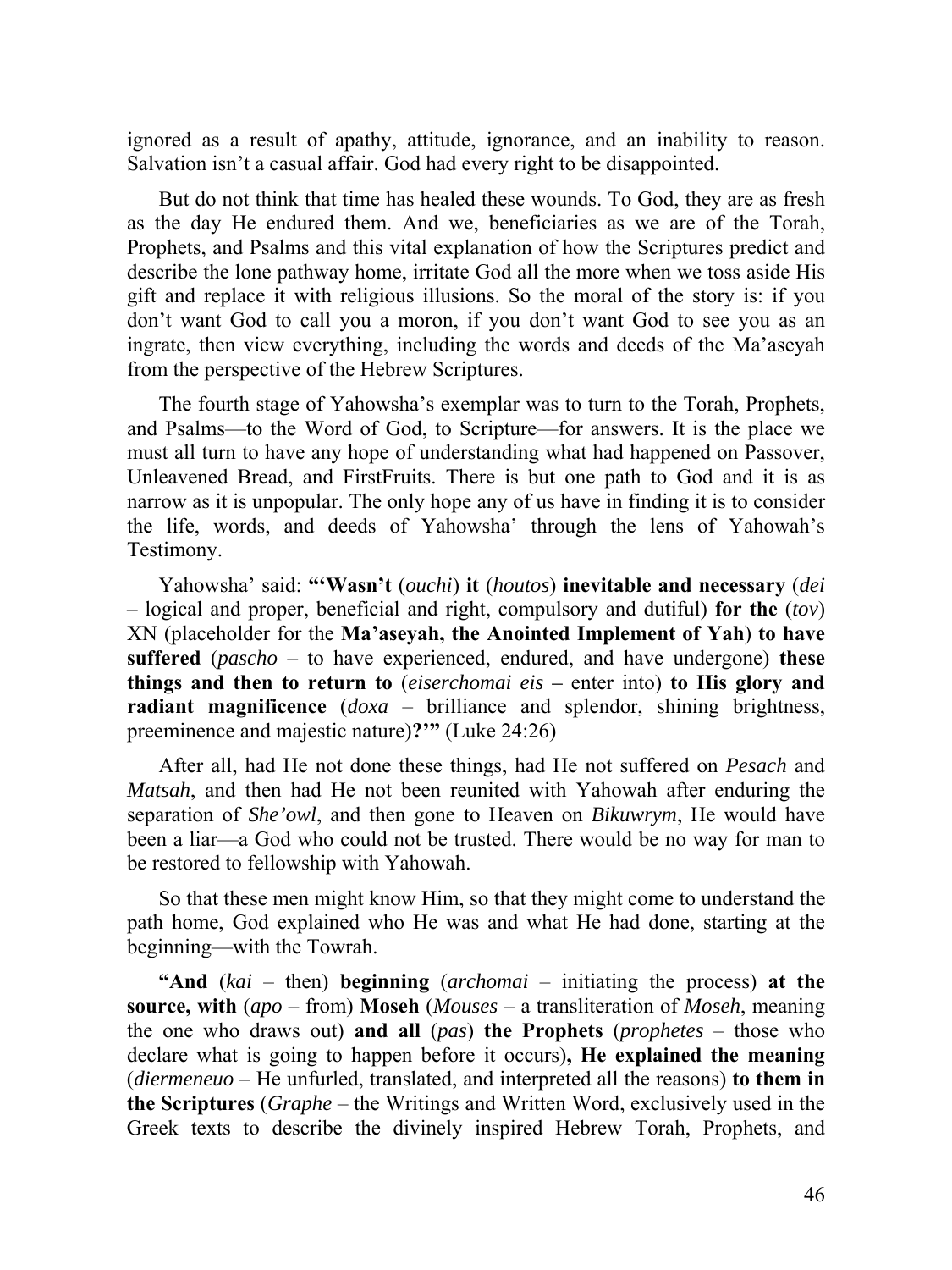Psalms) **that pertained to** (*peri* – concerned the accounts of) **Himself** (*heautou*)**."** (Luke 24:27)

Scripture is designed to be translated from Hebrew into the common tongues spoken by mankind, and then to be explained and interpreted. Language ought not be a barrier. Moreover, we are encouraged to figure things out, to make the appropriate connections, so as to promote a deeper and more accurate understanding.

The single most important message contained in these verses is that even God relies on the Torah, Prophets, and Psalms to explain His nature and interpret His mission. Apart from the Towrah, the Greek texts are a house without a foundation, a structure without so much as a frame.

Yahowsha' just told us that the only way to understand His Passover sacrifice, His Unleavened Bread ransom payment, and His FirstFruits rebirth, reunification, and reconciliation is to unfold Yahowah's prophecies. Without this knowledge we "are ignorant, irrational, and apathetic." And keep in mind, while Yahowsha's words can always be trusted, apart from the Torah, Prophets, and Psalms, there is no Scripture. The Ma'aseyah Yahowsha' came to fulfill the Towrah's promises, to facilitate the path home He had outlined therein. He did not come to transition from Jews to Gentiles, to start a new religion, to establish a human institution, or to abrogate the Towrah to establish Christianity. There is no "New Testament," and the Covenant's ultimate renewal is based entirely upon the Towrah.

Returning to the message God was delivering, where do you suppose Yahowsha' started His presentation? Was it in Genesis one, where the framework of human history was established—replete with the prediction of His arrival on the fourth day—four millennium after Adam's expulsion from the garden? Was it in Genesis two or three, where He said that He would bow down to us in love, or where He predicted that he would arrive by way of a woman's womb?

Based upon what I've learned, I would have begun by revealing how Yahowsha's enactment of the Towrah's promises enables us to walk to God and become perfect as is required by the Covenant. But perhaps He began with the first Passover in Genesis, with Abraham's dress rehearsal for what would occur forty Yowbel later on Mount Mowryah. And yet He could have commenced His explanation with the story of the second Passover in Egypt, where the "blood of the lamb was smeared on the upright pole" depicting the doorway to salvation?

For a more complete picture, He could have turned to the heart of the Towrah, to *Qara'*. In the twenty-third chapter, the whole story is completely laid out. Yahowah's presentation of the *Miqra'ey* of *Pesach*, *Matsah*, and *Bikuwrym* explain and interpret the purpose of these "three days." Moreover, the seven *Miqra'ey* are central to Yahowah's prophetic timeline. Eschatology remains a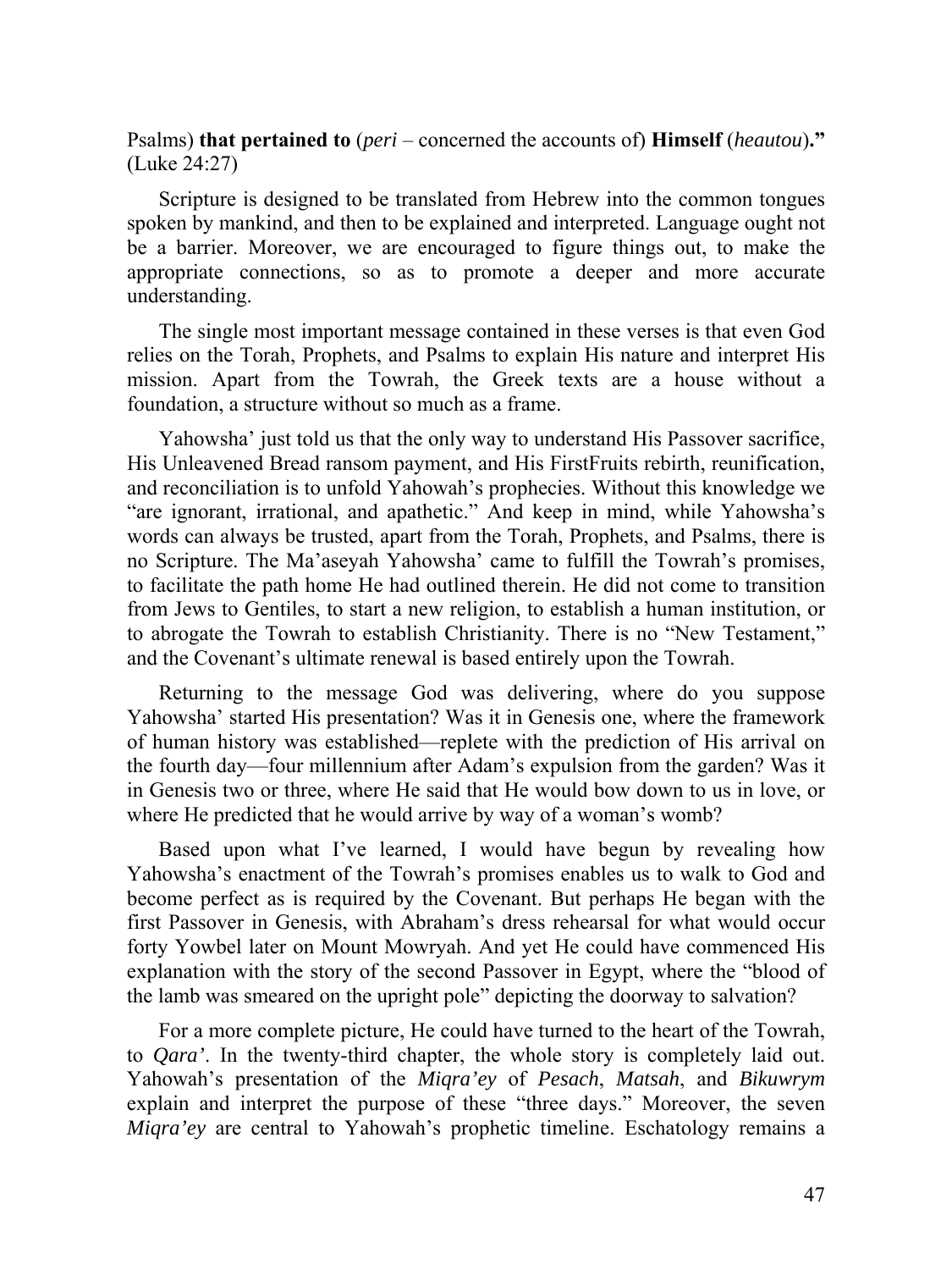mystery for most only because religious leaders have concealed, corrupted, and counterfeited their essential message, leaving their congregations groping in the dark. That is why virtually no one knows when He will return.

And while all of these passages would have been enlightening, and indeed essential to their understanding, they don't explain why Yahowsha's soul had to go down into She'owl or why His soul would return glorified by Yahowah's Spirit. For that, God may have begun His Scriptural tour in Psalm 22 or 88, or even Isaiah 53. And while He was there, He may have recited scores of prophetic passages foretelling the Ma'aseyah's role in our redemption. But no matter where He started, one thing is certain, the more He shared from the pages of the Torah, Prophets, and Psalms, they more these men understood.

Before we move on, please notice that it was appropriate for Yahowsha' "to return to His glory and shining magnificence," His "brilliant, splendorous, and majestic nature." That means that His previous and thus natural state exceeds that which was manifest during His brief tenure as a man. Therefore, God diminished Himself to serve men, to enlighten men, and to save men. But now, on this day, the Called-Out Assembly of FirstFruits, He would return to Heaven, to His preeminent and radiant brilliance. Understanding this, we should recognize that on His final advent, He will return as light, as brilliant as a star. And on that day, *Yowm Kippurym* in 2033, He will be known as Yahowah—not Yahowsha'.

This transformation from being God's shadow, to being like light, isn't just for Yahowsha'; it is one that we will one day experience as well. And that is the promise of the FirstFruits Harvest. Those who rely upon His path will be transformed into light. And what's marvelous about that is that according to Einstein's  $E=mc^2$ , a little matter converts into an enormous amount of energy. As children of God, we will become extraordinary.

**"As they approached** (*eggiso*) **the village** (*kome* – or small town) **where they were going** (*poreuomai* – traveling)**, and He appeared as though**  (*prospoieomai*) **He would go** (*poreuomai* – travel) **much further** (*porro* – a great distance beyond [i.e., all the way to Heaven])**, they strongly urged**  (*parabiazomai* – persuaded) **Him, saying** (*lego*)**, 'Stay and abide** (*meno* – continue to exist and remain, linger and dwell) **with** (*meta*) **us, for** (*hoti* – because) **it is** (*eimi*) **nearing** (*pros* – approaching) **evening** (*hespera*)**, and the day** (*hemera*) **is already** (*ede* – even now) **drawing to a close** (*klino* – beginning to end)**.' And so** (*kai*) **He went in** (*eiserchomai*) **and stayed** (*meno* – remained and abided) **together with** (*syn* – in fellowship and association with) **them."**  (Luke 24:28-29)

By searching the Scriptures in concert with the Spirit, we can all come to understand the nature and mission of the Ma'aseyah, just as these two disciples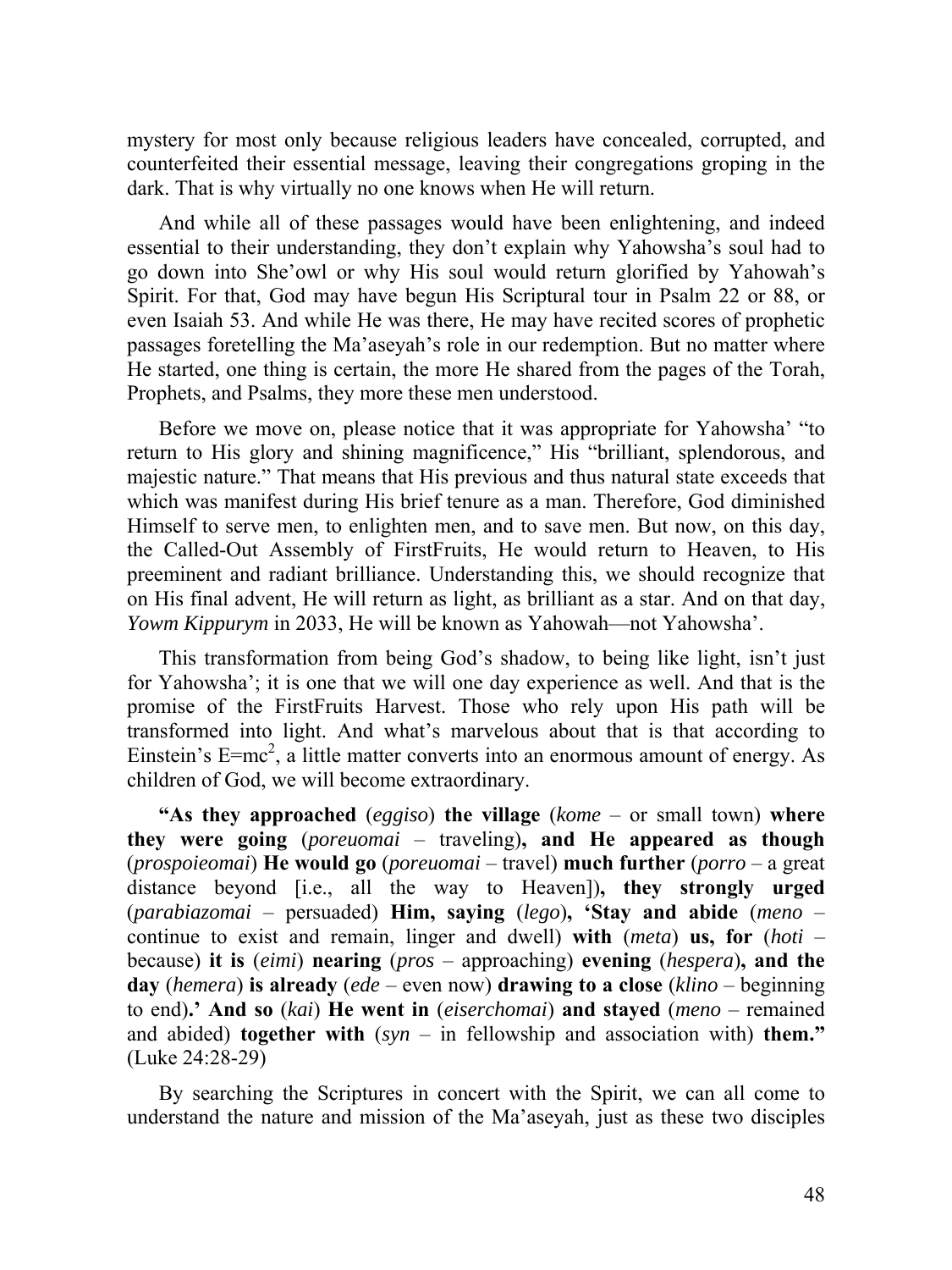did under Yahowsha's tutelage. Those who seek to live with God, those who choose to walk with Him, find His Scriptural explanation compelling.

**"And** (*kai*) **it came to pass** (*ginomai* – to be)**, as He reclined to eat**  (*katalinomai*) **with** (*meta*) **them, He received** (*lambano* – acquired and accepted, grasping hold of) **the loaf of bread** (*artos*)**, speaking well of it** (*eulogeo* – from *logos*, meaning words, and *eu*, which are good and prosperous; celebrating, describing, and invoking its blessings and benefits) **and broke it** (*klao* – tore off a piece)**, and gave it to** (*epididomi* – handed it over and delivered it to) **them. And now** (*kai*)**, their eyes** (*ophthalmos* – their mental capacity for seeing and understanding, their perspectives) **were opened** (*dianoigo* – given the proper frame of reference) **and they became thoroughly acquainted with** (*epiginosko* – came to know in a relational sense, and came to understand accurately and completely; they came to recognize and acknowledge) **Him."** (Luke 24:30-31)

Of note in this passage, *dianoigo*, translated "were opened," literally means "firstborn son," and speaks of the "opening of a womb," and thus it describes Yahowsha's nature and mission—of the Son of God opening up the way for us to be reborn Spiritually into our Heavenly Father's family by way of our Spiritual Mother. Figuratively, *dianoigo* means "to facilitate understanding, opening up one's mind to the proper perspective and interpretation so that they might understand." It depicts a "rousing a desire to learn." So, while the Word of God has the power to open our eyes and to save, for it to do so, our mindset must receptive.

The primary purpose of the Word, and the mission of the Ma'aseyah, is for us to "*epiginosko*/to become thoroughly acquainted with" God, "to recognize and acknowledge" Him for who He really is, and then to form "a relationship with" Him. As a direct result of having their eyes opened, of coming to understand Yahowsha' from the perspective of the Torah, Prophets, and Psalms, they came to know Yahowah. They came to understand the means by which we can form an inseparable union with God. *Epiginosko* speaks of "possessing information, carefully thinking about it, and coming to understand, to comprehend, to acknowledge, and to recognize the truth." Once again, this is the way to God. We must think our way to Yahowah, and that requires reliable information (the Towrah, Prophets, and Psalms), an open mind, a good attitude, the ability and will to be rational and discerning, and the proper exercise of freewill.

Within the context of Yahowsha's message only being understood when viewed from the perspective of the Covenant as it is depicted in the Torah, Prophets, and Psalms, it is unfathomable as to how Catholicism, Orthodox Christianity, and their illegitimate step-daughter, Protestantism, have fooled so many souls into believing that there is a Scriptural basis for the Babylonian religious traditions of Saint Valentine's Day, Saint Patrick's Day, Ash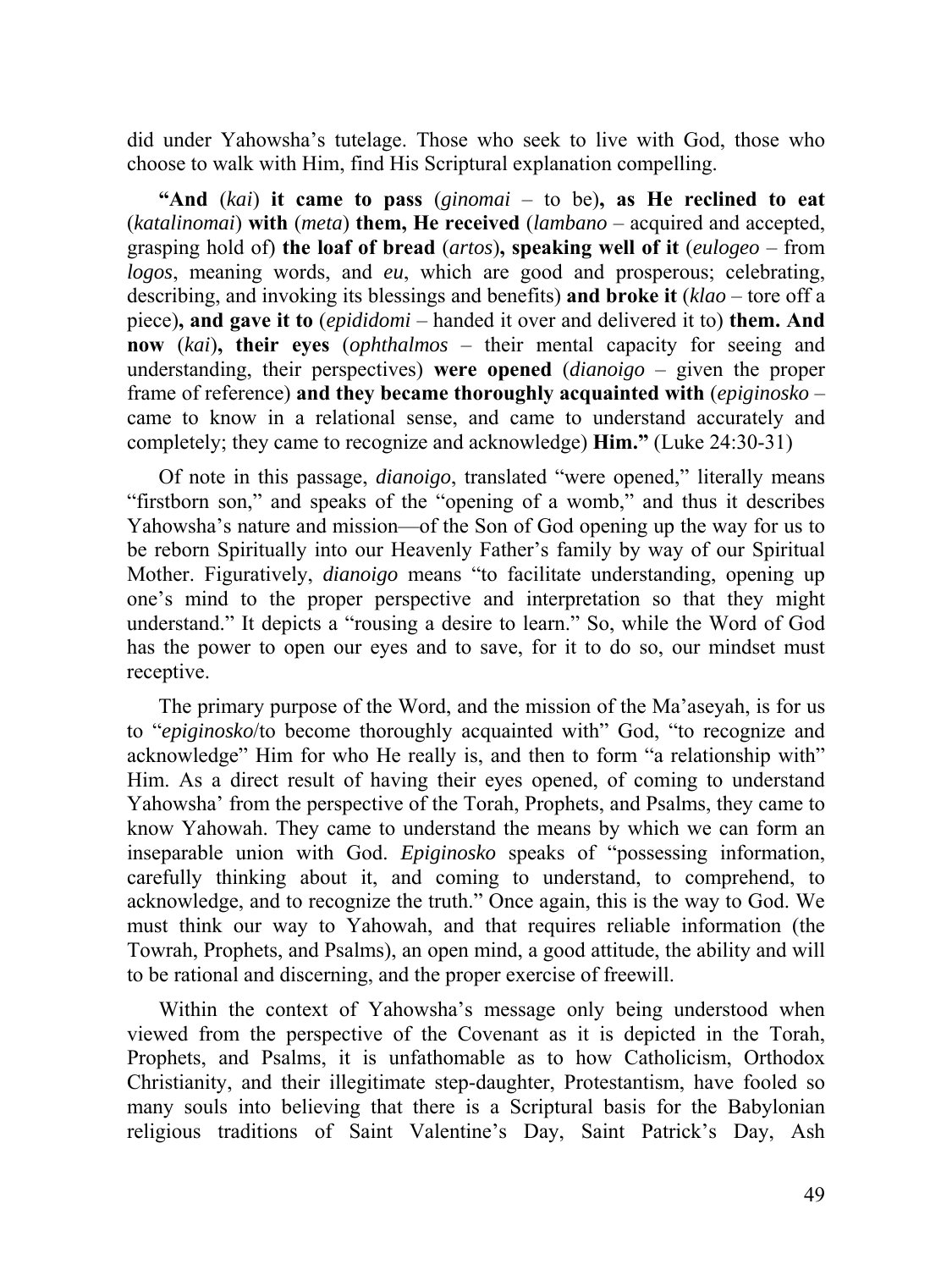Wednesday, Lent, Palm Sunday, the Eucharist and Communion, Good Friday, and Easter Sunday, as opposed to observing and benefiting from Passover, Unleavened Bread, and FirstFruits. The truth is obvious, ubiquitous, and irrefutable, and yet billions of souls cling to these religious myths—to manmade concealments, to human corruptions and counterfeits instead.

It's sad, but since it is so easily avoidable, it is hard to feel sorry for the lost souls who have missed the essence of the Familial Covenant Relationship. Yahowah has made it abundantly clear that He bowed down in adoration to us, blessing us, for doing nothing more than walking away from religion, for coming to know Him, for walking with Him, for communicating with Him, for being straight and upright with Him, for choosing to revere Him, trust Him, and rely upon Him as He revealed Himself in His Scripture. And yet since the preponderance of people have missed this simple message, I pity them, as does God. But His sympathy does not solve their problem. It does not broaden the pathway or open heaven's gate any wider. The only way to do this is to expose and condemn the myths which ensnare so many, and then to bluntly and boldly criticize mankind's apathy, lack of knowledge, and irrational nature, hoping that some will open their eyes and minds to what God actually said.

Listen to what these men had to say about their journey through Yahowah's prophetic Scriptures. After Yahowsha' departed for Heaven to completely fulfill FirstFruits: **"And they said to one another** (*allelon*)**, 'Were not** (*ouchi*) **our hearts** (*kardia* – our souls, consciences, and consciousnesses, our inner beings, our attitudes, emotions, intellect, and desires) **burning** (*kaio* – ignited and consumed, illuminated and warmed, set on fire) **within us** (*en hemeis*) **as a result of** (*hos*) **His communication** (*laleo* – talk and dialog) **with us with regard to** (*en*) **the Way** (*hodos* – the path, journey, and way of life)**, in the manner** (*hos*) **He was opening and explaining** (*dianoigo* – expounding upon and giving life to) **the Scriptures** (*graphe* – the written Word of God)**?'"** (Luke 24:32)

It should be like this for all of us. The Word of God is a torch which should burn brightly, impassioning our hearts and illuminating our minds as it sheds its light on the Way.

Their lives were transformed and they turned around—returning to the place from which redemption flows. **"And that same** (*autos*) **hour** (*hora* – time)**, they rose and stood up** (*anistemi* – they were restored to life, established, and upheld, rising up and coming to exist, made to stand upright, fully sustained) **and returned** (*hypostrepho*) **to** ΙΛΗΜ (placeholder for *Yaruwshalaim*, meaning the place from which salvation flows, from *Ierousalem,* a transliteration of the Hebrew name)**.**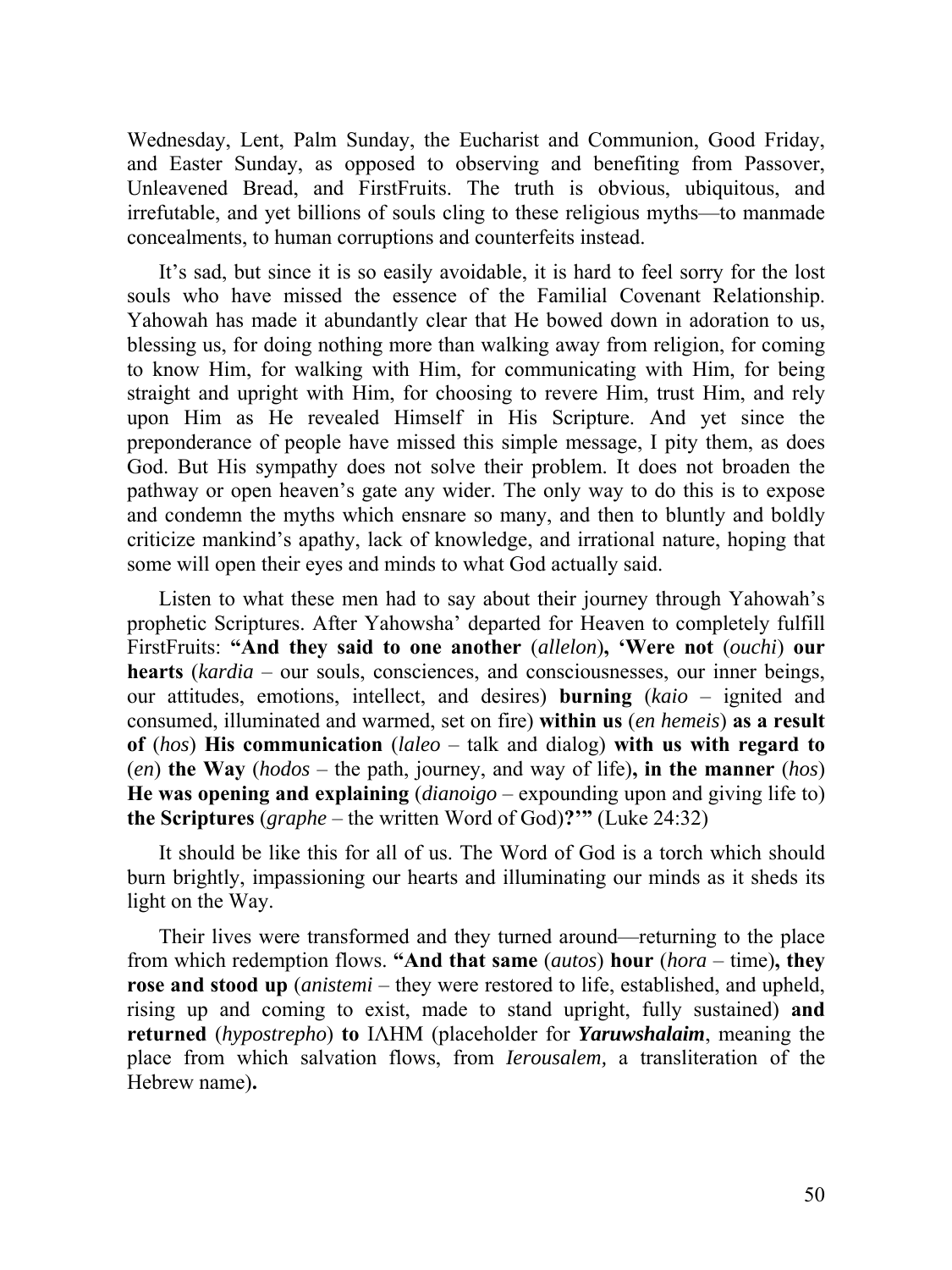**And upon discovering the location of** (*heuriskomai* – finding) **the eleven** (*hendeka*) **and those with them, they came together** (*athroizomai* – assembled)**, saying** (*lego* – affirming and clarifying) **that** (*hoti*) **really and truly** (*ontos* – surely and certainly, in reality and indeed) **the ΚΥ** (placeholder for the **Mighty One,** as in *'elohym*, **God**) **has been restored to life** (*egeiro* – has stood upright) **and has been seen** (*horao* – experienced and perceived, observed and recognized) **by Shim'own** (*Simon* – a transliteration of *Shim'own,* meaning, one who understands and listens)**."** (Luke 24:34)

It is particularly interesting, indeed telling, that upon having the Torah, Prophets, and Psalms opened before them, putting the past three days into the proper context, they too were "restored to life—*anistemi*: they were established and upheld, coming to exist, made to stand upright, and were fully sustained." It is the promise and purpose of *Bikuwrym* which is why the timing was noted and why the same word was chosen*—anistemi*—the word Yahowah's messengers used to tell the women that Yahowsha' had fulfilled Yahowah's promises.

Keep in mind, these are the first recorded conversations of what occurred on *Bikuwrym*. And yet this is the second time that the disciples have used "the Way" in reference to themselves. In fact, there is no Scriptural indication that the disciples ever referred to themselves as "Christians," only in passing that others, outside of their fellowship, called them "drugged"—the most literal meaning of the word. Therefore, "Christian" was an epithet.

Listen to what these disciples had to say immediately after reviewing Scripture with the restored Ma'aseyah: **"And** (*kai*) **they** (*autos*) **provided detailed information** (*exegeomai* – revealed and made fully known, carefully and meticulously described, recounted all that they had learned from the interpretation of the divine writ) **in** (*en* – with regard to and in union with) **the** (*o*) **Way** (*hodos* – the journey, the path and the route; the conduct of life) **as** (*hos* – in the manner that and as a result of the way) **He was made known and recognized** (*ginosko* – acknowledged and understood) **in** (*en*) **the breaking** (*klasis* – tearing apart and separating) **of the loaf of bread** (*artos*)**."** (Luke 24:35)

Broken bread symbolizes the body of Yahowsha' being sacrificed and tormented on Passover. The loaf itself, which during the seven-day celebration of the *Miqra'* of *Matsah* would have been unleavened, represents the separation of sin from our souls—something Yahowsha' achieved on our behalf on the Called-Out Assembly of Unleavened Bread. And this day of awakening, FirstFruits, is all about the harvest of the purified grain which comprised the loaf, of being gathered in by God. These things became clear to them once their eyes and the Scriptures were opened, and for the first time, they were on their way home. *Bikuwrym* is about birth, not resurrection from the dead. FirstFruits depicts the process of being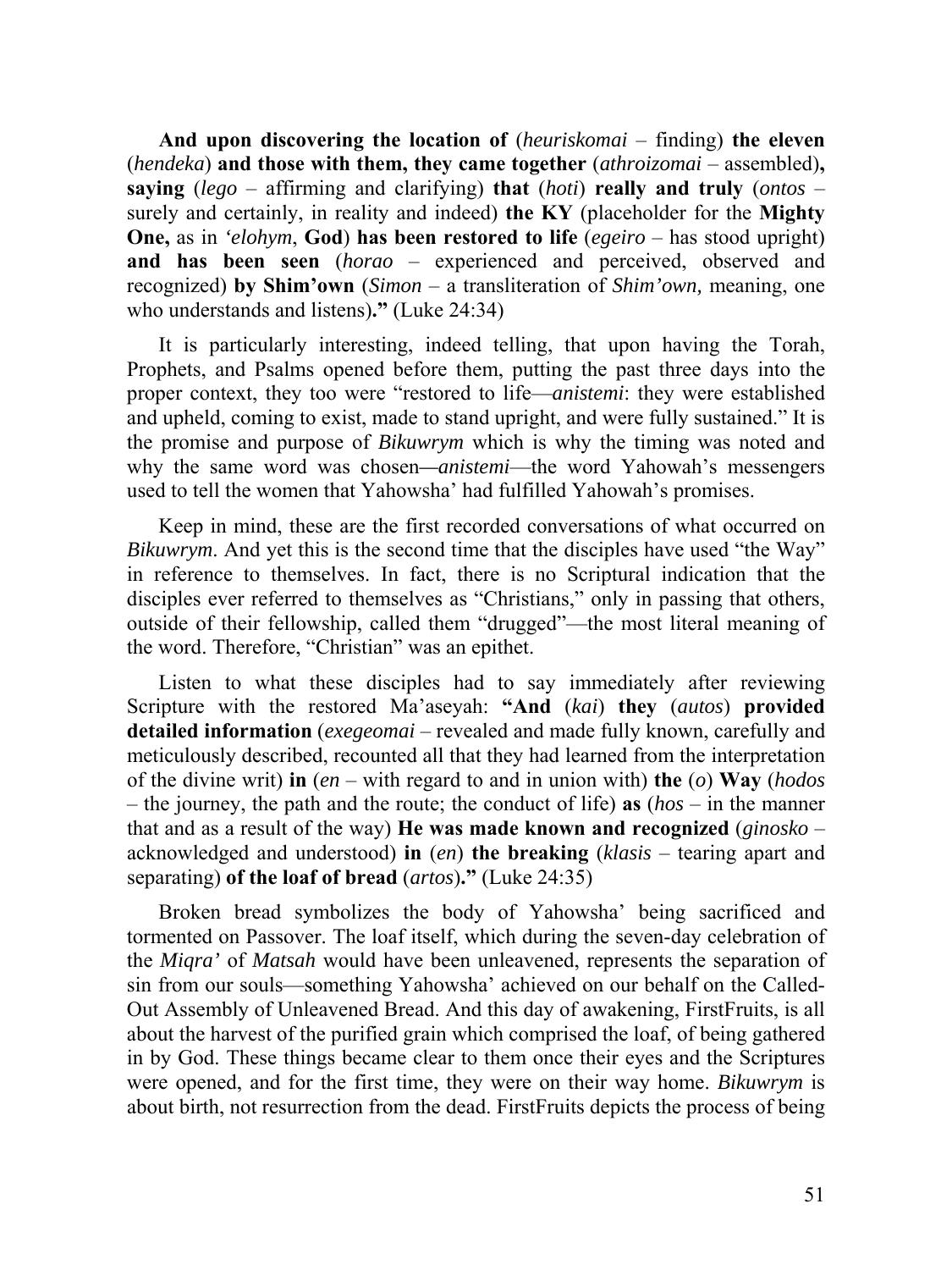born anew Spiritually into Yahowah's family. It speaks of the time our soul is reconciled and unified with Yahowah's Spirit.

And make no mistake. They did not come to understand the symbolism of breaking bread within the context of the Christian rituals of the Eucharist and Communion. These religious rites wouldn't be invented for centuries. No, they understood as we must, that the broken bread devoid of yeast was symbolic of Yahowsha' fulfilling Passover, Unleavened Bread, and FirstFruits, and of these providing the Way to God.

This Way, this Path to God, is that narrow and unpopular route described at the end of Yahowsha's Teaching on the Mount. It is the Way foretold and described in the Towrah, by the Prophets, and in the Psalms. It is the seven-step path which begins with the doorway labeled "Passover," and with its fulfillment upon Golgotha's upright pole. The Way home journeys through Unleavened Bread before rising into God's presence on FirstFruits. The Path ends in paradise, in camping out with our Heavenly Father during Shelters. So, while we should not be Christians, we should be Followers of the Way.

The fulfillment and celebration of the *Miqra'* of *Bikuwrym* continued, **"And as they discussed** (*laleo* – spoke about) **these things, He Himself** (*autos*) **stood upright** (*histemi* – took a stand so as to enable others to stand up, choosing to establish, authorize, validate, and uphold) **in** (*en*) **their midst** (*autos mesos* – among them)**, and said** (*lego* – affirmed, promised, and provided meaning) **to them, 'Shalowm** (*eirene* – from *eiro*, to join)**.'"** (Luke 24:36)

One of the challenges of translating the Greek is the recognition that the Ma'aseyah Yahowsha' did not speak to His disciples in Greek, and thus did not say "*eirene*." And while He may have spoken to them in Aramaic, the Hebrew greeting of "*Shalowm*" was so universal, and so ingrained within the culture of Yahuwdym, so central to the purpose of the *Miqra'ey* and the role of the Ma'aseyah, I am certain God said: "*Shalowm*." So, the only question is: what did He mean by it? Why was *shalowm* the first word He spoke to the eleven upon the completion of the Spring *Miqra'ey*?

 In Hebrew, *shalowm* means "peace," but in the sense of "reconciling a relationship, of achieving a favorable outcome, of being saved, freed from danger, and returned to health." *Shalowm* is a relational term and is best understood within the context of the Familial Covenant Relationship established by Yahowah. Based upon *shalam*, *shalowm* speaks of "friendship and companionship," of the "blessings and gifts of kindness and favoritism which restore affection to an association." *Shalowm,* like its root *shalam*, infers that the parties to a relationship have "reformed their union, have been reunited, and are now living in peace and tranquility." It conveys the idea that "restitution has been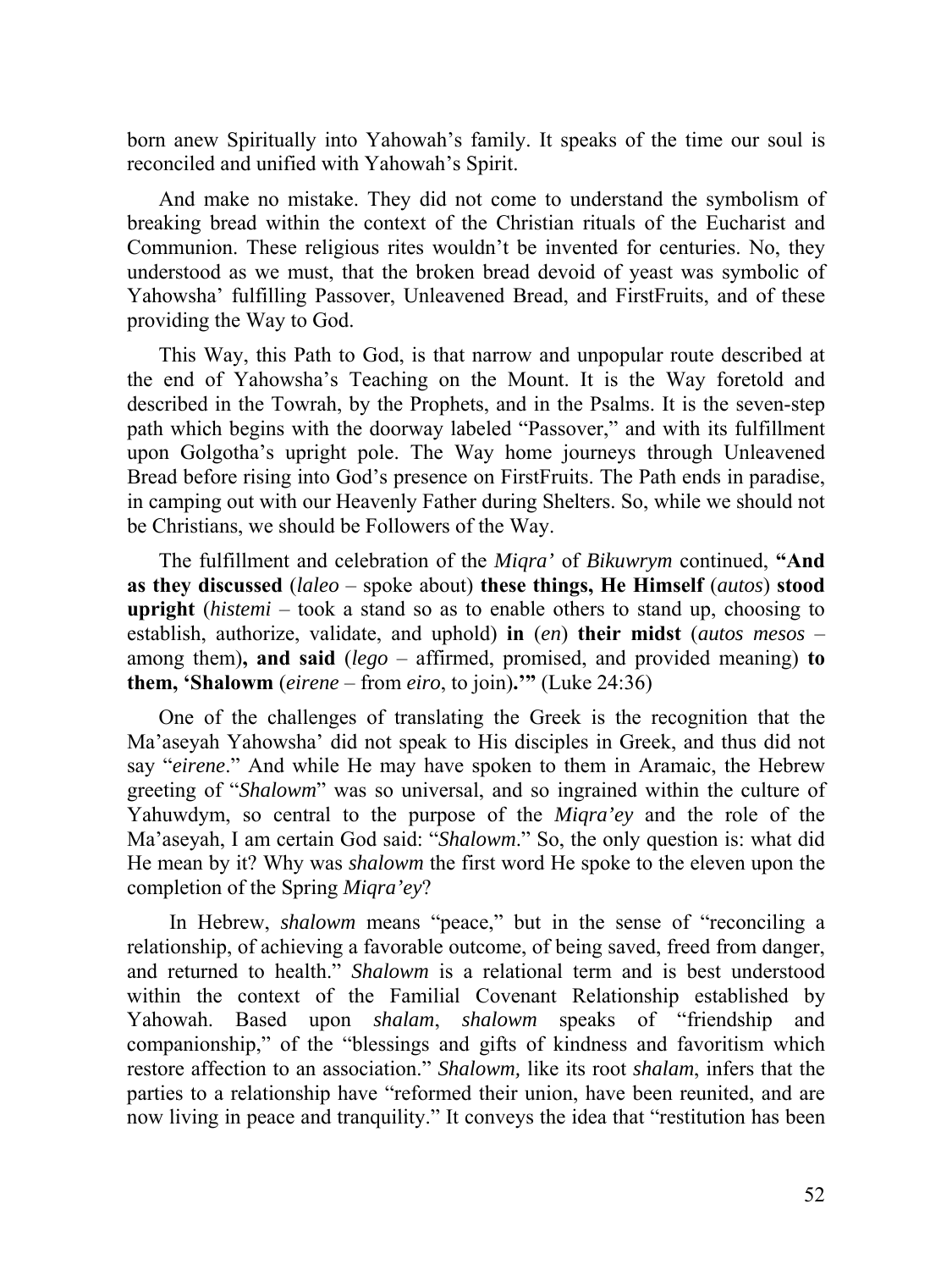made for the purpose of reconciliation." As such, *shalowm* depicts the result of *Pesach*, *Matsah*, and *Bikuwrym*: "our souls have been restored to health, our debt has been paid, we have been blessed with salvation, the covenant relationship has been reconciled, we are reunited with God, and have been bestowed the merciful gift of tranquil contentment in the company of our Creator."

*Shalowm* is the perfect summation of Passover, Unleavened Bread, and FirstFruits. Understand the word, and you will appreciate their purpose.

Looking at them shaking in fear, knowing that they did not recognize His restored presence, Yahowsha' asked: **"Why are you so agitated and confused**  (*tarasso* – distressed, anxious, confounded, and troubled, frightened, upset, and intimidated)**? I exist** (*eimi* – I Am)**. What is the reason for** (*dialogismos dia* – the hesitation regarding deliberation, the argument and dispute, the uncertainty behind) **your elevated heart rate** (*anabaino kardia*)**?"** (Luke 24:38)

Those who lack understanding are often troubled by good news. Such is the case of religious Christians who celebrate Christmas and Easter, who worship on Sundays, and who call God "Lord," and the Ma'aseyah "Jesus Christ." Rather than celebrating the hope, the affirmation and the magnificence, the mercy and reconciliation inherent in Passover, Unleavened Bread, FirstFruits, Shelters, the Sabbath, Yahowah, and Yahowsha', when they are confronted by these truths, they become agitated and confused, and they are hesitant to, if not completely incapable of, reason.

I dare say that this problem is now universal and irresolvable. As I write these words in the midst of what is called "the Great Recession," I am dumbfounded by the ignorant and irrational behavior of government officials, the media, and of the general population. Almost everything which has been done to solve the problem, is not only wrong, the bailouts are destined to aggravate the economic collapse. The West's monetary death spiral has now entered a period of dynamic instability, not unlike the birth pangs Yahowsha' said would be harbingers of the Great Tribulation. Traumatic volatility (read: chaotic wild undulations) will increase in magnitude and frequency as our nations collapse over the next fifteen to twenty years. The value of currency is being destroyed, failure is being rewarded, success is being punished, freedoms are being curtailed as free enterprise is being undermined, and wealth is being confiscated and redistributed as if it could be increased through division.

The same is true with the "War on Terrorism," "Global Warming," "Democracy," and "Multiculturalism." In the public battles for and against such things, crucial evidence has been neglected, the meanings of words have been convoluted, and logical reasoning has been rendered irrelevant. The products of public education have been dumbed down to the point that they only know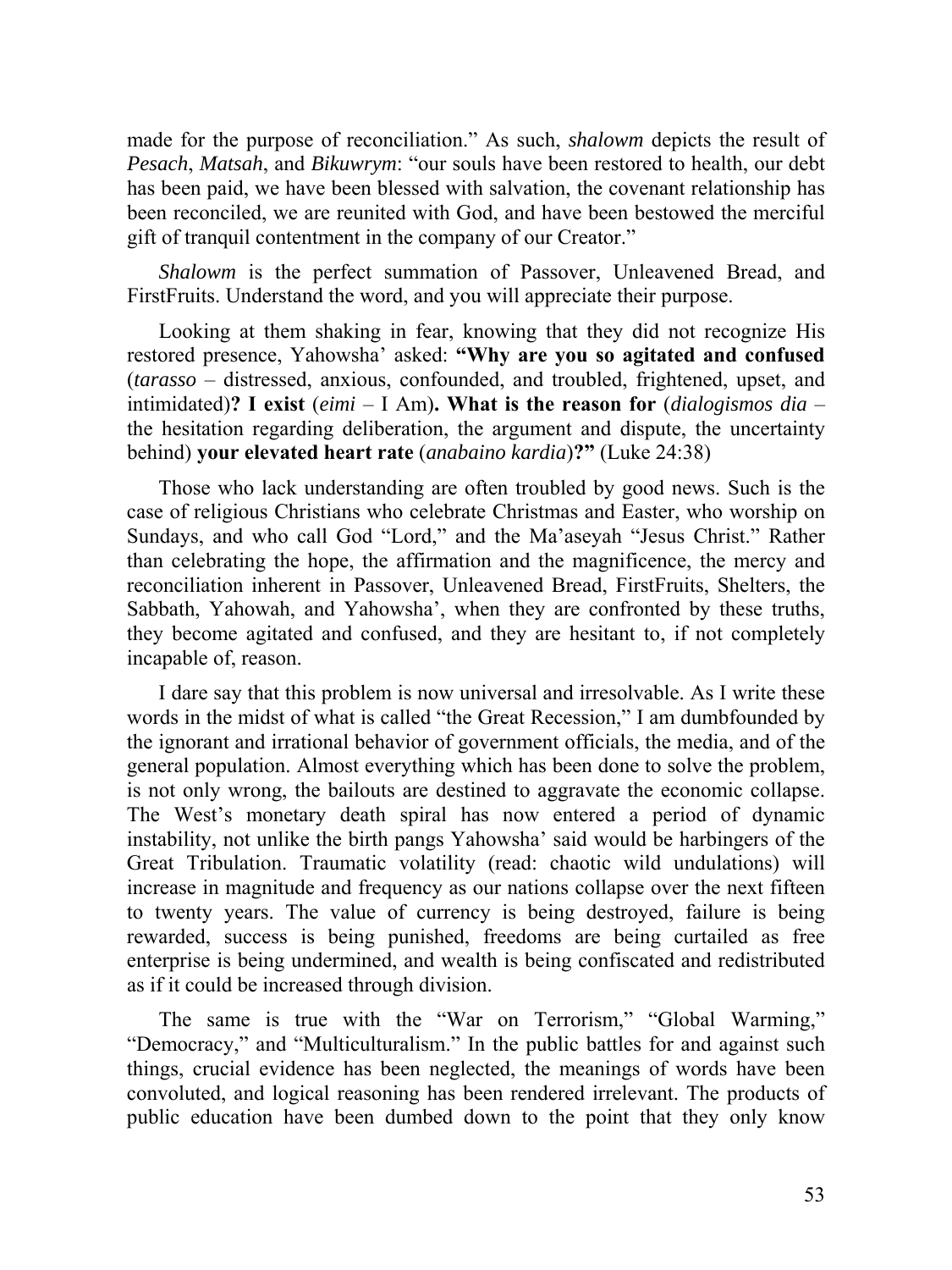enough to be dangerous and can no longer think for themselves. In their apathetic stupor, they have become easy prey, hapless victims of the terminally-flawed Socialist Secular Humanist revolution. In America, they have become an **ObamaNation** 

After allowing the eleven to examine His improved nature, and after sharing a meal, **"He said to them, 'These** (*houtos*) **are the words** (*logos* – accounts, treatise, reasoning, affirmations, and statements) **which** (*hos*) **I** (*ego*) **spoke** (*laleo* – shared and communicated) **with** (*pros* – among) **you** (*humeis*) **back when** (*eti* – previously and continuing to the present time) **I was** (*eimi* – existed and was manifest) **together with** (*syn* – associated and in fellowship with) **you all** (*humeis*)**, namely that** (*hoti* – because, by way of reason and explanation) **it was necessary** (*dei* – inevitable, compulsory, expected, proper, right, and beneficial) **to completely fulfill** (*pleroomai* – to complete and finish, to consummate and perfectly render, to give meaning to, and to cause people to think about) **everything** (*pas* – the totality of that) **written** (*grapho* – used exclusively in the RC to describe Scripture—the written Word of God) **in** (*en*) **the Towrah** (*nomos* – a crude Greek replacement for the Hebrew *Towrah*, which means: instructions, teachings, guidance, and direction) **of Moseh** (*Moseus* – a transliteration of the Hebrew *Moshe*)**, Prophets** (*prophetes* – a translation of the Hebrew *nabyi'*, one who speaks the message of God)**, and the Psalms** (*psalmos* – a translation of the Hebrew *mizmowr*, words with a melody) **concerning** (*peri* – with regard to) **Me** (*ego*)**."** (Luke 24:44)

In the first two conversations recorded in the immediate aftermath of the Ma'aseyah Yahowsha's fulfillment of the *Miqra'ey* of *Pesach*, *Matsah*, and *Bikuwrym*, God said that it was necessary, even compulsory for Him to completely fulfill that which was written about Him in the Torah, Prophets, and Psalms—and that the reasoning behind what He had done for us, the proper interpretation of it, could be found there. There is no more important lesson than this. It is the light which guides those who walk with Yahowah.

So I ask Christians, and especially Catholics, why have you ignored this Godly advice, and why have you replaced it with Babylonian mythology? Does man have the right to present God's instructions and solutions in an entirely different and conflicting context? And if the answer is "no," then what will the fate be of those who have placed their faith in a religion which is inconsistent with God's instructions? What makes you believe that God will accept religious remedies which either conceal, corrupt, or are contrary counterfeits to His Way as He outlined it in His Word—the Torah, Prophets, and Psalms?

In this regard, it is important that you know that the most literal rendering of *logos*, as it resonated in the minds of those who first read this passage, was "a completely rational and orderly arrangement of words." *Logos,* as a plural noun,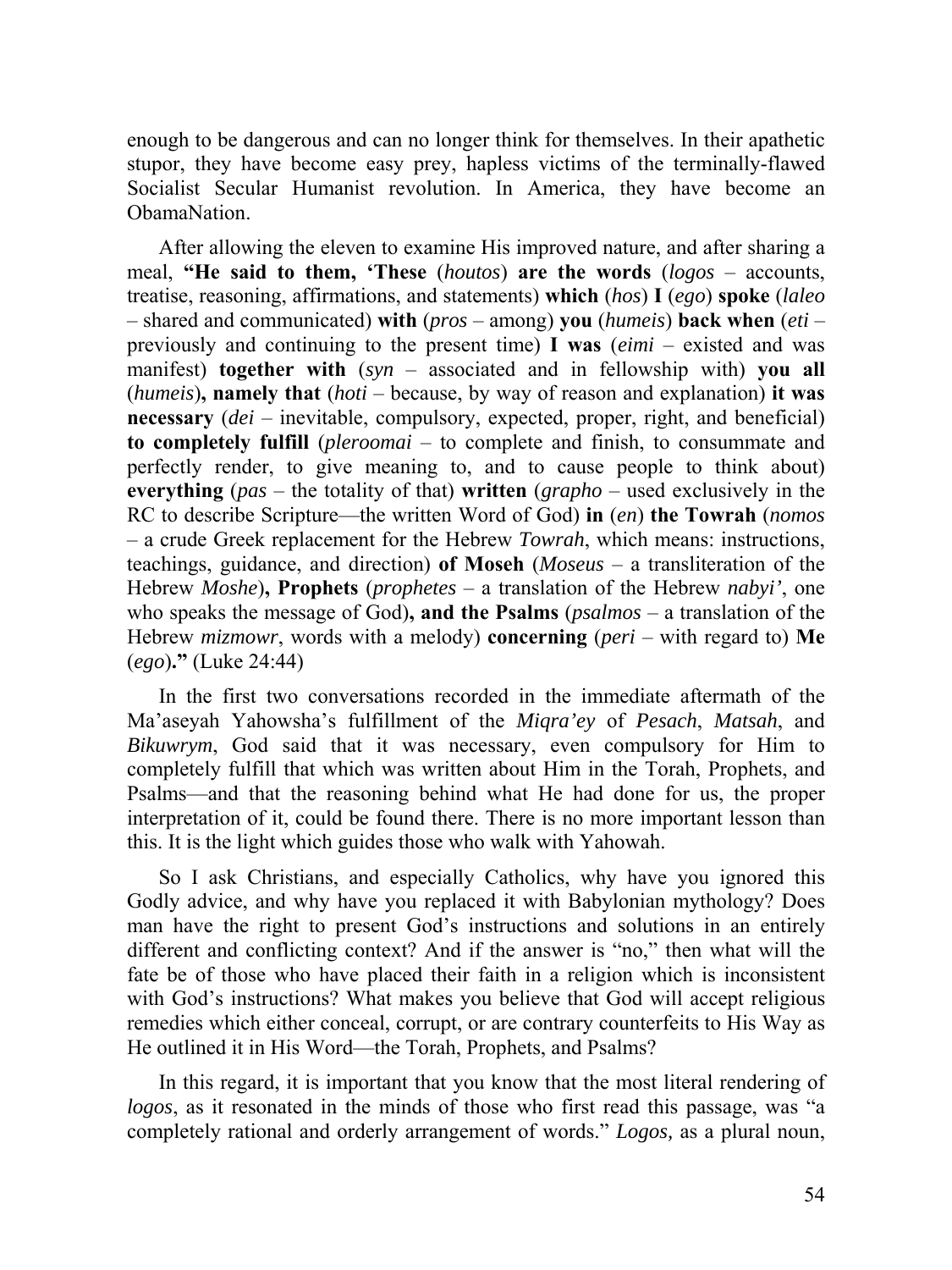can be accurately translated "words, speech, declarations, statements, affirmations, assertions, teachings, preaching, revelations, messages, accounts, or communication." It is based upon the verb *lego*, meaning "to say, to speak, to affirm, to maintain, to teach, to exhort, to advise, and to direct." In John 1, Yahowsha' is the *Lego*/Word—and all it conveys.

**"Then** (*tote* – at that time)**, He** (*autos*) **opened** (*dianoigo*) **their minds** (*nous* – ability to think, to reason, to judge, and to understand, adjusting their attitude to resolve conflicts so that they might become aware and) **to have the capacity to understand** (*suniemi* – to be intelligent and gain insight by way of bringing everything together so as to comprehend the whole by way of making the proper connections between the parts of) **the Scriptures** (*Graphe* – the Word of Yahowah recorded in Hebrew)**."** (Luke 24:45)

*Nous*, translated "minds," and meaning "ability to think, to reason, to judge, and to understand, by way of a different attitude which resolves conflicts so that we can become more aware" is a derivative of *ginosko*: "to know, especially in a relational sense, to recognize and to acknowledge, to perceive and to understand evidence." Once again, to properly evaluate God's Way, we must first come to know what He revealed in the Torah, Prophets, and Psalms and then use our ability to reason to understand it. But for this process to occur, our minds must be open, our ability to think must be unleashed, and our attitude must be adjusted. We must be willing to deal with religious conflicts, and then evaluate Scripture as a whole cloth. Abraham was asked to walk out of Babylon before He was asked to walk and talk with Yah.

Likewise, *suniemi*, translated, "capacity to understand," literally means "to bring together." It is the proper way to think and is the basis of understanding.

While I have said this before, there are countless people who know more than I do, and there are many who are better educated and who think more rapidly. The one gift that I bring to this mission, beyond my willingness to engage while remaining reliant on Yahowah, is an uncommon ability to understand the relationships between things, to comprehend what is being said and done by connecting the facts at our disposal in such a way as to complete the big picture. In this regard, and in this context, *suniemi* is the operative word behind the methodology of *Yada Yah*.

Always keep in mind that "Scripture" is comprised of the Torah, Prophets, and Psalms, and that its instructions remain the focus of this conversation, of that held on the road to Emmaus, of the Teaching on the Mount, and of the Olivet Discourse. There was no "Renewed Covenant" at the time, and there still isn't. When the Covenant is eventually renewed, its reaffirmation will be predicated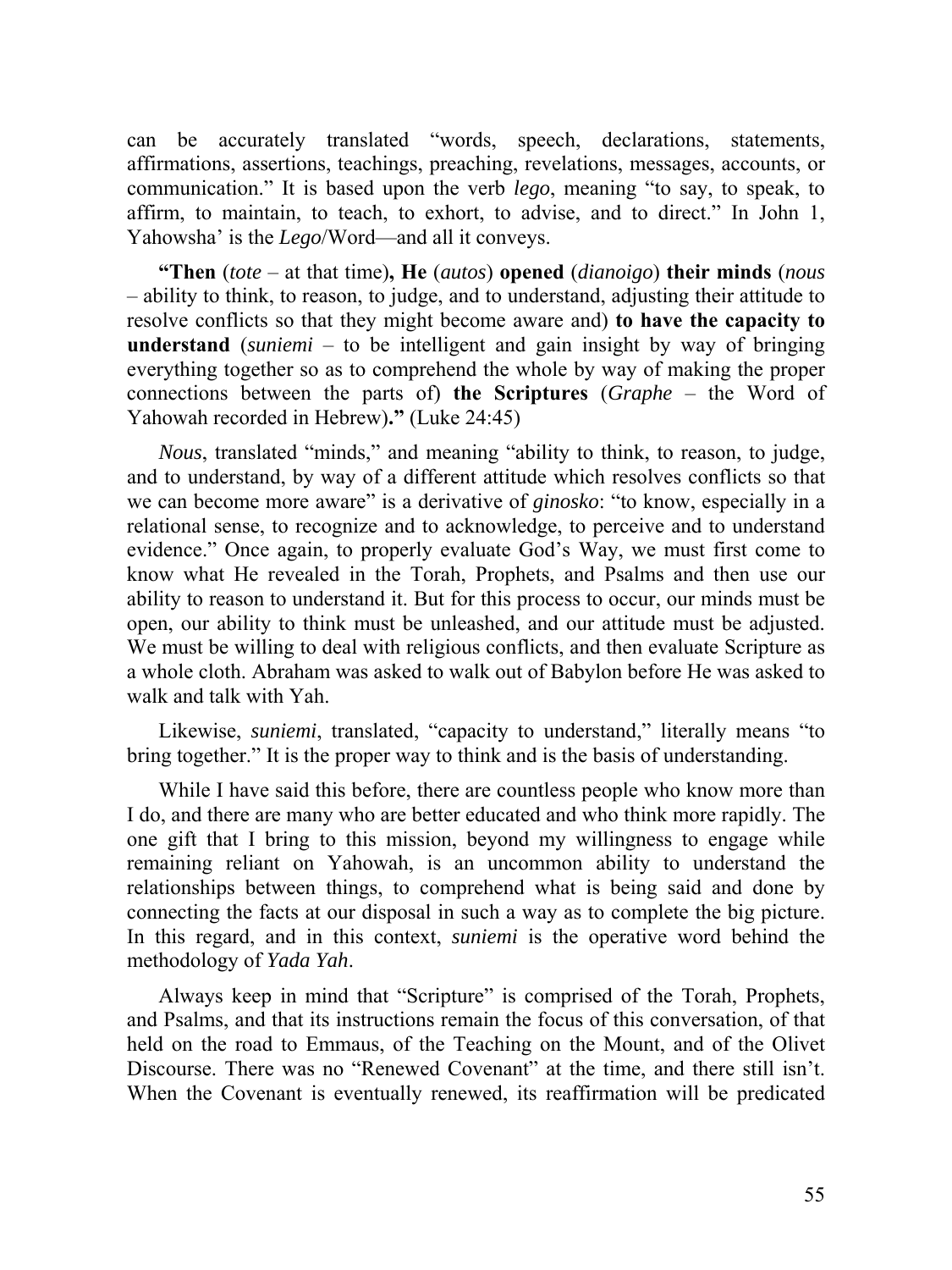upon the complete and perfect incorporation of the Towrah. What's now referred to as the "Christian New Testament" was never called *Graphe*/Scripture.

**"And He said** (*legos* – taught and affirmed) **to them that for this reason and cause** (*hoti*) **and in this manner** (*houto*) **it was written** (*Grapho* – inscribed in the Word of Yahowah) **that the** ΧΝ (placeholder for **Ma'aseyah, the Anointed Implement of Yah**) **must experience suffering** (*pascho* – must be afflicted in a horrible way and endure pain) **and then stand up enabling others to stand** (*anistemi –* be restored) **out of** (*ek*) **lifelessness** (*nekros* – desolation and destitution, death and abandonment) **on the third** (*tritos*) **day** (*hemera*)**."** (Luke 24:46)

From a Scriptural perspective, it is a matter of one, two, three. On the first day, Passover, His body suffered, enduring horrible affliction and pain. On the second day, Unleavened Bread, His soul was abandoned to the realm of pain and suffering. And on the third day, FirstFruits, His Spirit and soul were reconciled and He rose up to Yahowah.

Death was no longer a consequence of sin. Separation was no longer its penalty. God had provided a way home. The first three *Miqra'ey*, Yahowah's Called-Out Assemblies, had been completely and perfectly fulfilled. There was now a path to paradise for those who understood it, for those who trusted in it, and for those who relied upon God's accommodating provision.

But don't accept my word on this…**"Publicly proclaim** (*kerysso* – announce, publish, preach, and teach with the intent of persuading and urging, making extensively known, telling everyone everywhere) **in** (*en*) **My** (*autos*) **name** (*onoma* – personal and proper name, renown and authority) **a change of mind for the better** (*metanoia* – a reversal in thinking which leads a better perspective, approach, and attitude) **to** (*eis*) **pardon and forgive** (*aphesis* – release individuals from captivity and free them from bondage and oppression, to cancel debts and acquit the guilty, to liberate people from the consequence of) **sin** (*hamartia* – guilt, the moral and just consequence of wrongdoing, any aberration of the truth) **to** (*eis*) **all** (*pas* – the totality of) **races and nations** (*ethnos* – population groups, inhabited areas, and cultures)**, starting** (*archomai* – initiating the process and beginning) **from** (*apo*) ΙΛΗΜ (placeholder for *Yaruwshalaim*, meaning the place from which salvation flows, from *Ierousalem,* a transliteration of the Hebrew name)**."** (Luke 24:47)

Tragically, Christians of all persuasions have removed this verse from its context—that of understanding Yahowsha's Passover and Unleavened Bread redemptive sacrifices and His liberating FirstFruits harvest of souls from the perspective of the Torah, Prophets, and Psalms. As a result, the "Great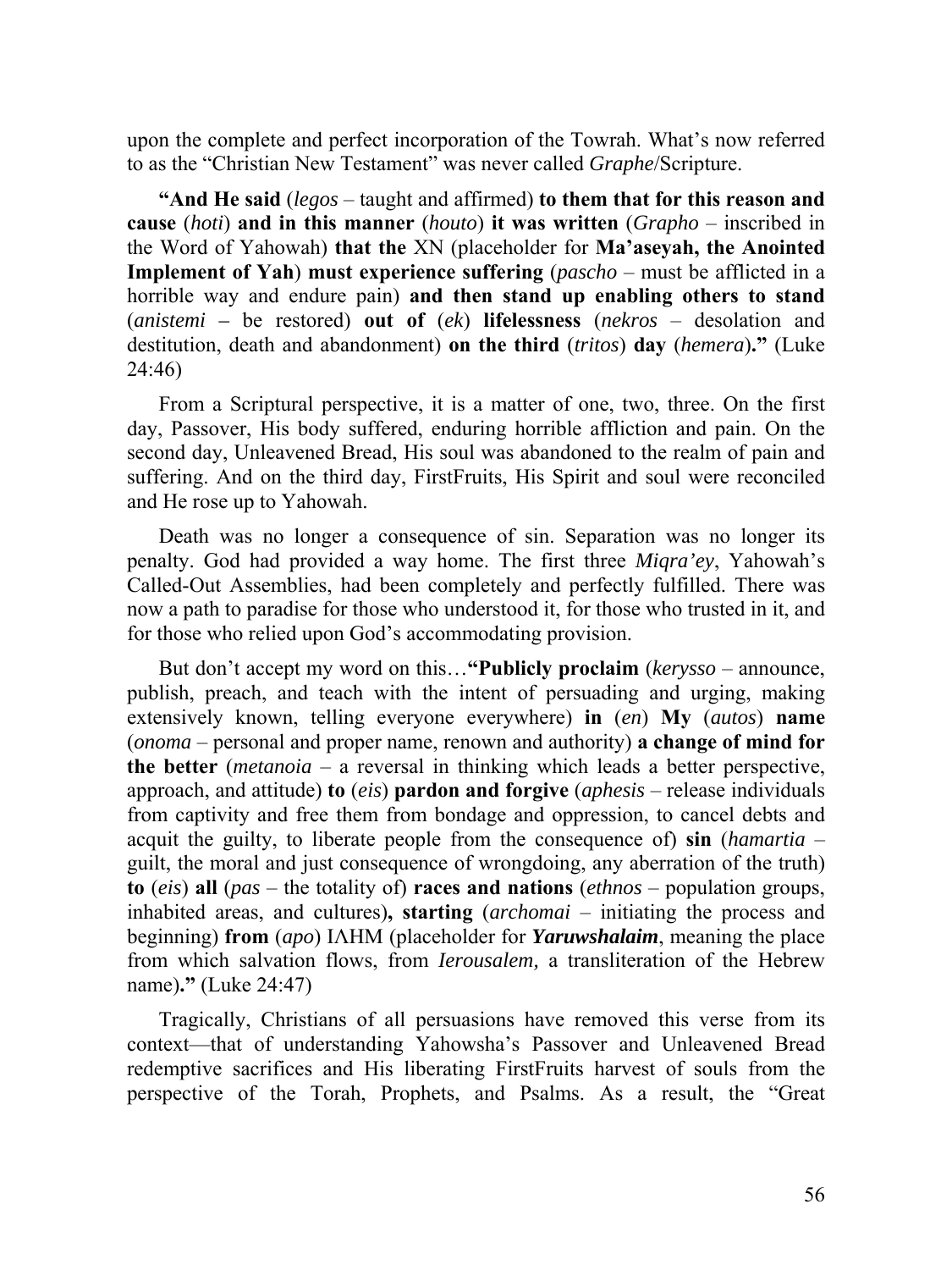Commission" message they preach is incongruous with God's instructions and has thus led billions of people down a dead end road.

To fully appreciate the mission God is sending us on, understand that *metanoia* is from *meta*, meaning "with and subsequent" and *noeo*, meaning "to examine the evidence, to think, consider, ponder, perceive, judge, and understand." As a compound word, *metanoia* speaks of "using recently acquired knowledge for a subsequent correction in one's thinking, understanding, approach, and behavior." While it is usually translated as "repentance," it isn't so much about "remorse or regret," but more about "thoughtfully reexamining the evidence at our disposal from a different perspective and using sound, rational, and moral judgment to change one's mindset and achieve an improved, more accurate, understanding." It is about a reversal in thinking from wrong to right, from evil to good, from fiction to fact, from error to truth, from religion to relationship—most especially, to the Covenant as it is described in the Torah.

*Aphesis*, translated "pardon and forgive," in the 47<sup>th</sup> verse, speaks of redemption and salvation, especially in the sense of the *Miqra'ey* and of the Exodus. It is symbolic of God's role in removing us from human oppression and bondage, because *aphesis* is based upon the verb *aphiemi*, meaning "to send forth, to depart, and to separate oneself from something or someone"—in this case religious, political, and economic schemes. That is why *aphesis* means "release individuals from captivity and free them from bondage and oppression." God wants us to have the freedom to exercise freewill, as it is the only prerequisite of love.

But as it relates to Yahowah's Called-Out Assemblies, it is our *hamartia*/sin from which we are being separated from and freed. In this context, *aphiemi* also means "to disregard, to neglect, and to never discuss." In relationship to our sin, this affirms Yahowah's promise to blot out and erase the record of our wrongdoing, obliterating it so that our ugliness becomes unknown and unknowable to God.

**"You** (*humeis*) **are witnesses to** (*martys* – are someone who shares the evidence, information, and statements known directly to them, someone who accurately presents and declares experiences and ascertainable facts to which they possess firsthand knowledge, someone who can enlighten others by reporting and testifying about what they have personally seen and heard regarding) **this** (*houtos*)**."** (Luke 24:48)

The "this" to which they were asked to testify is the change of mind and attitude which is required to understand Yahowah's path home as it is described in the Torah, Prophets, and Psalms. Remember, neither the men on the road to Emmaus nor the eleven disciples understood what had happened on Passover,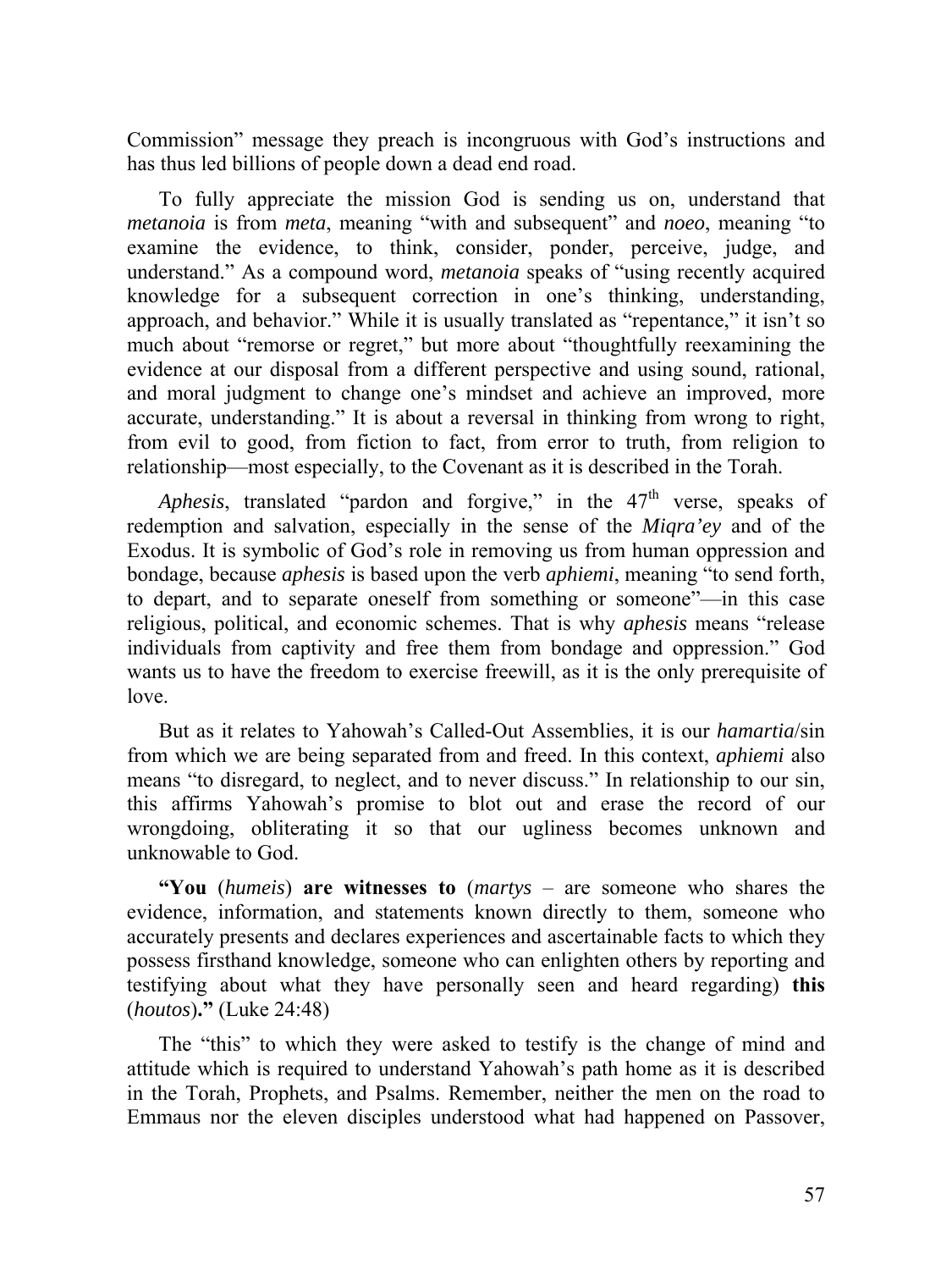Unleavened Bread, and FirstFruits until it was explained to them from this perspective. And if they didn't as eyewitnesses, what are the chances anyone else would come to understand the Way accurately enough to correctly follow the path God provided?

Rather than translating *martys* "witnesses," religious types have transliterated the Greek "martyrs" and established a class of people who willfully die to advance their religious or political doctrines. Hitler's *Mein Kampf* opens with a tribute to martyrs, as did Lenin's speeches regarding the Communist Revolution. Muhammad took this ball and ran with it, telling the first Muslims that whoever died as a martyr, stealing and killing for him, would be awarded virgins in paradise. It is what caused Islam to be the most barbaric and oppressive religion in human history. But they were not alone, Catholic popes have promised the same thing, especially during the Crusades. Being a witness is consistent with Yahowah's instructions, while the notion of earning paradise as a martyr is the antithesis.

**"And indeed** (*idou*)**, I** (*ego*) **send you out** (*apostello* – dispatch you with the purpose of conveying the message) **with My** (*ego*) ΠΡΣ (placeholder for *Patros* and *'Ab* – **Father's**) **assurance of the promised agreement** (*epangelia* – with an affirmation of approval, with a mandated and obligatory pronouncement, pledge, and summons) **upon** (*epi*) **you."** (Luke 24:49)

*Apostello* is another example of a Greek verb which theologians, rather than translating, have chosen to transliterate, "Apostle." By so doing, they created a title which applied only to a small group of people when Yahowsha's intent was to establish a mission in which we should all participate.

*Apostello*, as a compound of *apo*, meaning "to separate" and *stello*, "to arrange in order so as to be prepared for use." This means two things. First, Yahowah wants us to engage individually, as opposed to collectively. We are to separate as we go out into the world, meaning that the institutional religious approach isn't what He had in mind.

Second, Yahowah wants us to prepare before we witness to others. He knows that those who preach before they understand do more harm than good. And based upon *apostello*, not just any form of preparation will do. God wants us to arrange the message we will be testifying to in order, so that we present the Familial Covenant Relationship before its completion, the Way as outlined in the Called-Out Assemblies before its fulfillment. He not only wants us to view His words and deeds from the perspective of the Torah, Prophets, and Psalms, He wants us to arrange our witness in this same order.

In this light, *epangelia*, translated "the assurance of the promised agreement," speaks directly of the Covenant agreement established between God and 'Abram,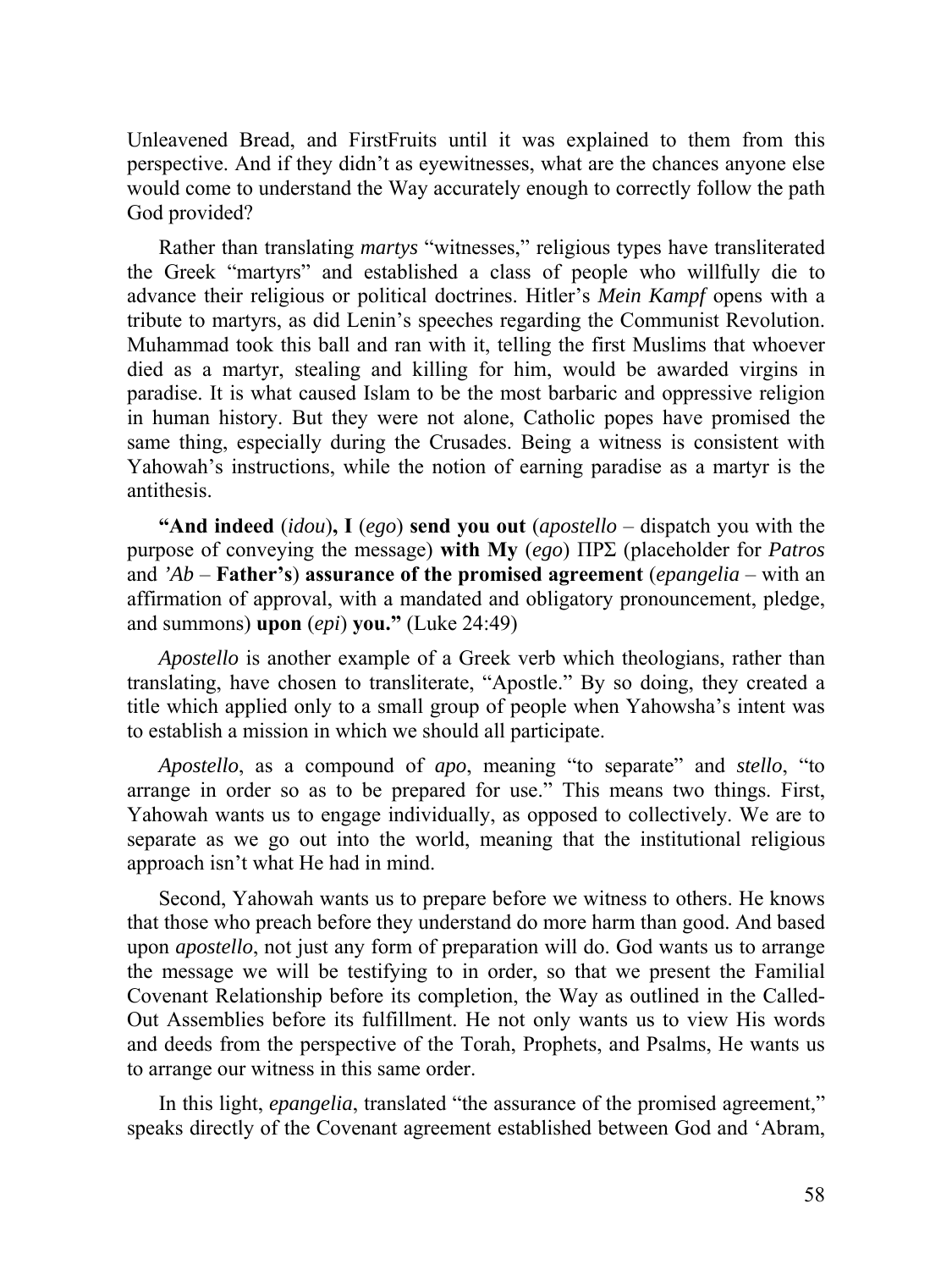meaning "Father," in Genesis. This *Beryth*—Familial Relationship Agreement serves as the foundation upon which the entirety of Scripture is based. And central to this agreement is God's seven binding pronouncements and summonses which comprise the *Miqra'ey*. Arranged in order, they convey Yahowah's prophetic promise of salvation and timeline. They are both mandatory and obligatory—on mankind and upon God. By observing them, we have Yahowah's pledge, His solemn promise, that when it comes to life with Him in Heaven, our approval is assured. This is the message. It is the miracle of the three days—one which will be reaffirmed with the outpouring of the Spirit on *Shabuwa'*—the Feast of Sevens.

FirstFruits depicts a Spiritual harvest of souls, of God gathering us into His home. For it to be completely fulfilled, Yahowsha's soul not only had to be released from the darkness of She'owl, He had to be reunited with the Set-Apart Spirit and rise up to heaven. And that is why we read:

**"And it came to pass** (*ginomai* – came to exist, happened, and was manifest) **with regard to** (*en* – in union and association with) **His** (*autos*) **speaking well of** (*eulogeo* – and providing benefits, even thanking and encouraging) **them** (*autos*)**, He** (*autos*) **departed** (*diistamai* – set them apart and continued on after a specific set interval of time had passed) **from** (*apo*) **them** (*autos*) **and was carried up** (*anaphero* – led, brought, taken away, and borne upward as an offering) **to** (*eis*) **heaven** (*ouranos* – the abode of God)**."** (Luke 24:51)

*Bikuwrym*, the "harvest of firstborn children," was now complete. God was going back home, hoping that we would follow Him.

There are three particularly descriptive words in this passage. The first is *eulogeo.* It is yet another common Greek term which has been poorly translated with derivatives rendered "Gospel" on several occasions. In the process, it has lost its meaning. In reality, *eulogeo* is comprised of *eu*, meaning "good, prosperous, and beneficial" and *logos*, meaning "words." It means that Yahowsha' "spoke well of His disciples," that He "wished them well," that He "encouraged them" and that His "words were beneficial to them."

*Diistemi* is another telling term. Translated "departed" above, it speaks of "continuing one's journey at a specific set interval of time," in this case within the timeframe established in the Towrah with regard to the *Miqra'* of *Bikuwrym*. For FirstFruits to be fulfilled, the Father would have to bring His Son home.

In this light, *diistemi* is comprised of *dia*, meaning "by means, reason, and on account of," and *histemi*. And as you know, *histemi* not only serves as the root of the noun properly translated "upright pole" (as opposed to "cross") upon which Yahowsha' fulfilled *Pesach*, it describes what He did for us on *Matsah*— "standing up for us, establishing us, so that we could stand with Him." *Histemi*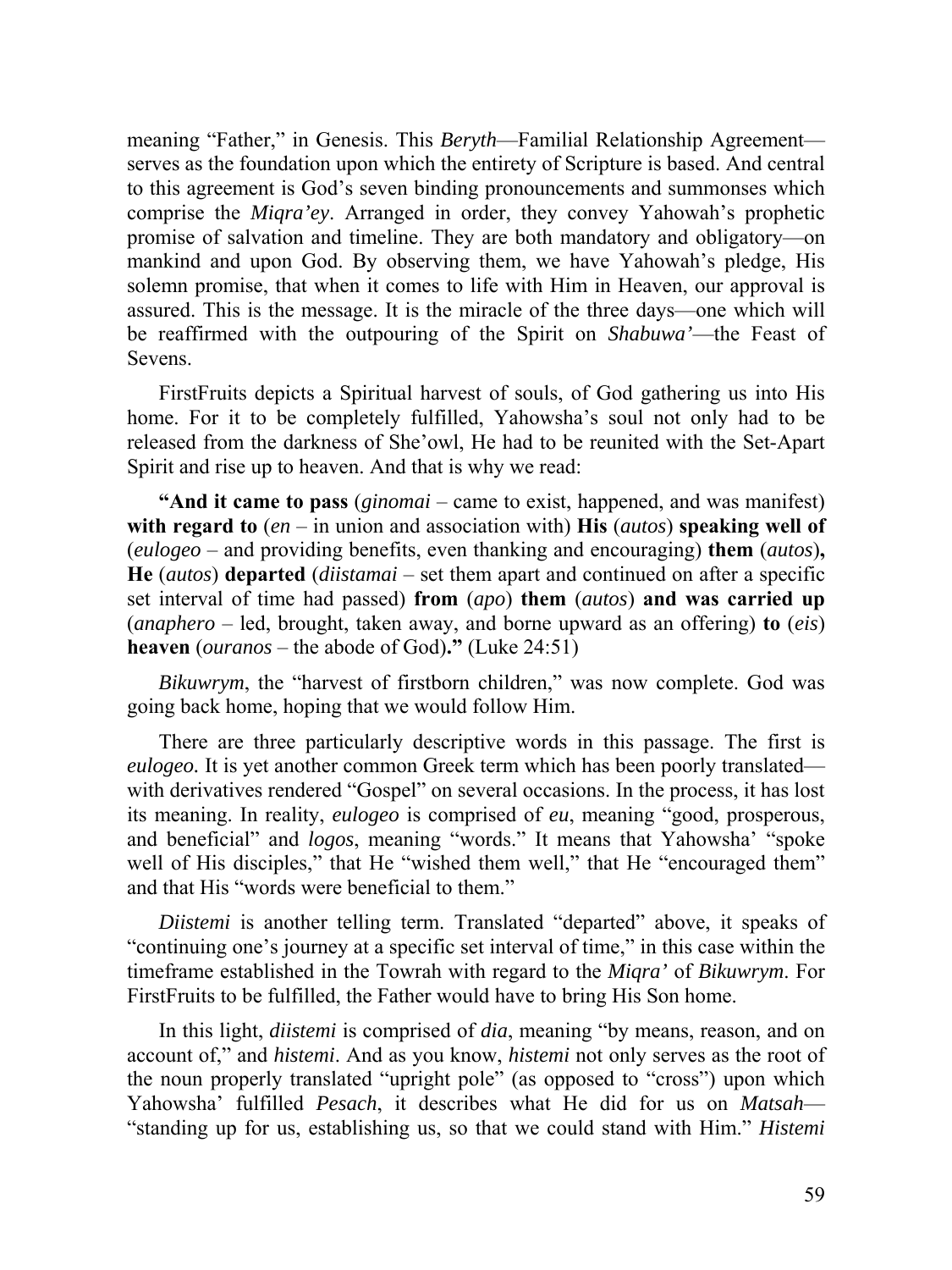even explains the purpose of *Bikuwrym*: "upholding and sustaining us so that we might rise." We are to walk along, not crawl down, Yahowah's seven-step pathway home.

The third interesting term is *anaphero,* because it speaks of a harvest, of a reaper bringing in and carrying away the fruit of his labors. Consistent with the FirstFruits "offering which elevates," *anaphero* speaks of "being carried upward as an offering." It is a compound of *ana*, meaning "into the midst" and *phero*, "to rush someone home by carrying them," and "helping someone endure the rigors of a storm by bearing and leading them safely through it."

So now that we understand God's words and their context, let's review Luke's concluding testimony regarding Yahowsha's fulfillment of the *Miqra'* of *Bikuwrym*—the Called-Out Assembly of FirstFruits—without the clutter of my comments.

**Now on the first day of the week, very early in the morning** (as others slept before dawn)**, they** [the Galilean women] **came to the burial tomb, bringing the fragrant anointing spices which they had prepared. But they found the stone rolled away from the tomb.** (Luke 24:1-2) **They went in but did not find the body of the Mighty One, Yahowsha'. In that they came to be perplexed concerning this, suddenly two men appeared standing nearby them clothed in dazzling and brilliant light.** (3-4)

**Frightened, they began to incline their faces to the ground. And they said to them, 'Why do you seek the one who lives among the dead** (those destitute of life)**? He is not existing here, but** (instead) **He has been restored and stands upright!** (5-6) **Remember** (think, recall the information provided, and respond appropriately to) **the manner in which He spoke to you when He was still present in Galilee, saying, "It is necessary and inevitable** (proper and beneficial) **that the Son of Man be delivered into the hands** (authority and control) **of perpetually sinful and mistaken** (especially errant, lost, wicked, and heathen) **men, and then be affixed to and lifted up on an upright pole, and on the third day return to life and stand up."' And they remembered His words.**  $(6-8)$ 

**Changing their mind and returning** (regaining their convictions and turning around)**, they separated themselves from the realm of the dead** (the burial tomb)**, and as messengers reported** (confessed and acknowledged what they had witnessed) **all of these things to the eleven and also to others.** (9) **But the enlightenment in their presence** (sound judgment) **came across as nonsensical** (as foolish conjecture, baseless opinions, and worthless) **statements, and they did not think they were trustworthy or reliable.** (11) **So then Petros stood up and ran toward the tomb and stooped to see. He considered the swath of**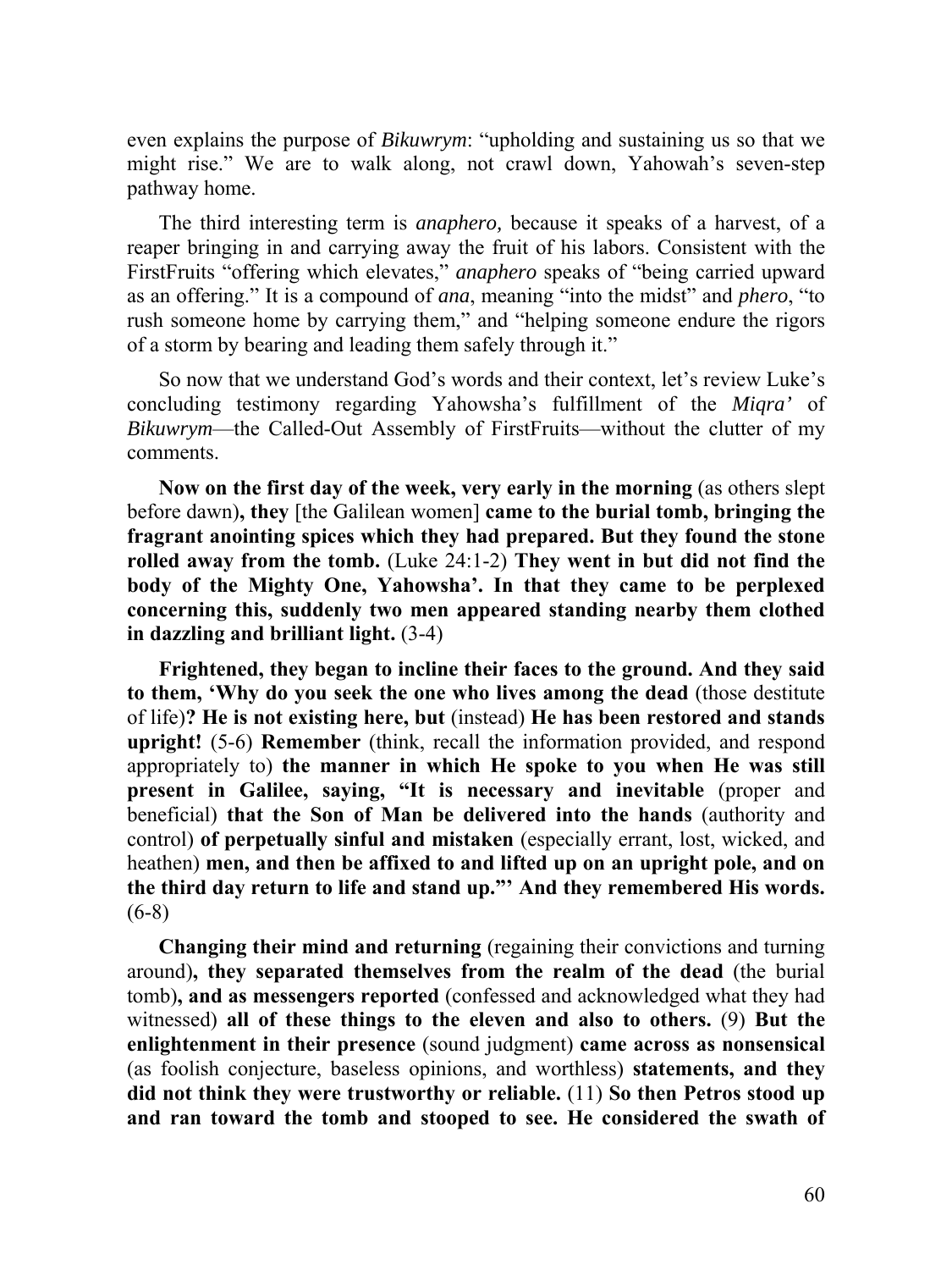**linen without accompaniment. And he departed, astonished and marveling in admiration by what had happened.** (12)

**Now pay attention, on that very day, it occurred that two of them were traveling to a village named Emmaus, which was a distance from Yaruwshalaim. They talked with one another with regard to the account of all these things which had come to pass.** (13-14) **Coming and appearing while they communed together, pondering the evidence, Yahowsha', Himself drew near** (approached and joined them) **and went with them** (leading them on their journey)**. But their eyes** (perspective and perceptions) **were restrained, so that they were kept from accurately recognizing or acknowledging Him. He said, 'What kind of conversation is it that you are exchanging with one another as you walk standing upright, and yet are discouraged?'** (15-17)

**Then the one whose name was Cleopas answered, 'Are You the only one living and traveling in Yaruwshalaim who does not know the things which have happened here through Him during these days?'** (18) **He said, 'What nature of things?' So they said, 'Things concerning Yahowsha', the Nazarene, a man who became a prophet, mighty** (powerful and capable, extremely important and influential) **in word and deed in the presence of** (in accord with the judgments of) **God and all the people, and how the chief priests**  (religious leaders) **and our rulers** (political and governmental officials) **delivered Him up** (betrayed Him and handed Him over) **to be judged and condemned by the authorities** (to be unfavorably evaluated, sentenced, and punished) **to die and be separated** (denoting the physical separation of the body and soul)**, affixing Him to an upright pole** (fastening Him to a stake and then driving the timber into the ground, setting it upright)**.** (19-20)

**Instead, however, we were confidently expecting that He came into existence** (was manifest to represent and stand up) **for the intended and destined purpose of redeeming Yisra'el through the payment of a ransom** (freeing, releasing, and delivering those individuals who live with God by paying the price to liberate them from bondage, oppression, and the penalty of sin)**.** (21) **Indeed, and then, besides all this**, **today is the third day since these things occurred.**  (21) **And yet, certain women from among us, who arrived at the tomb early this morning, astonished us. When they did not find His body, they came saying that they had even seen the supernatural appearance of heavenly messengers** (spiritual representatives who were sent out as God's envoys) **who affirmed that He lives.** (22-23) **And some of those who were with us went to the tomb and found it just as the women had said.'** (24)

**Then He said to them, 'O you who lack understanding** (who fail to perceive, to ponder, to consider, and to comprehend; who are senseless, foolish, dimwitted, unintelligent, ignorant, and irrational)**, and are slow within**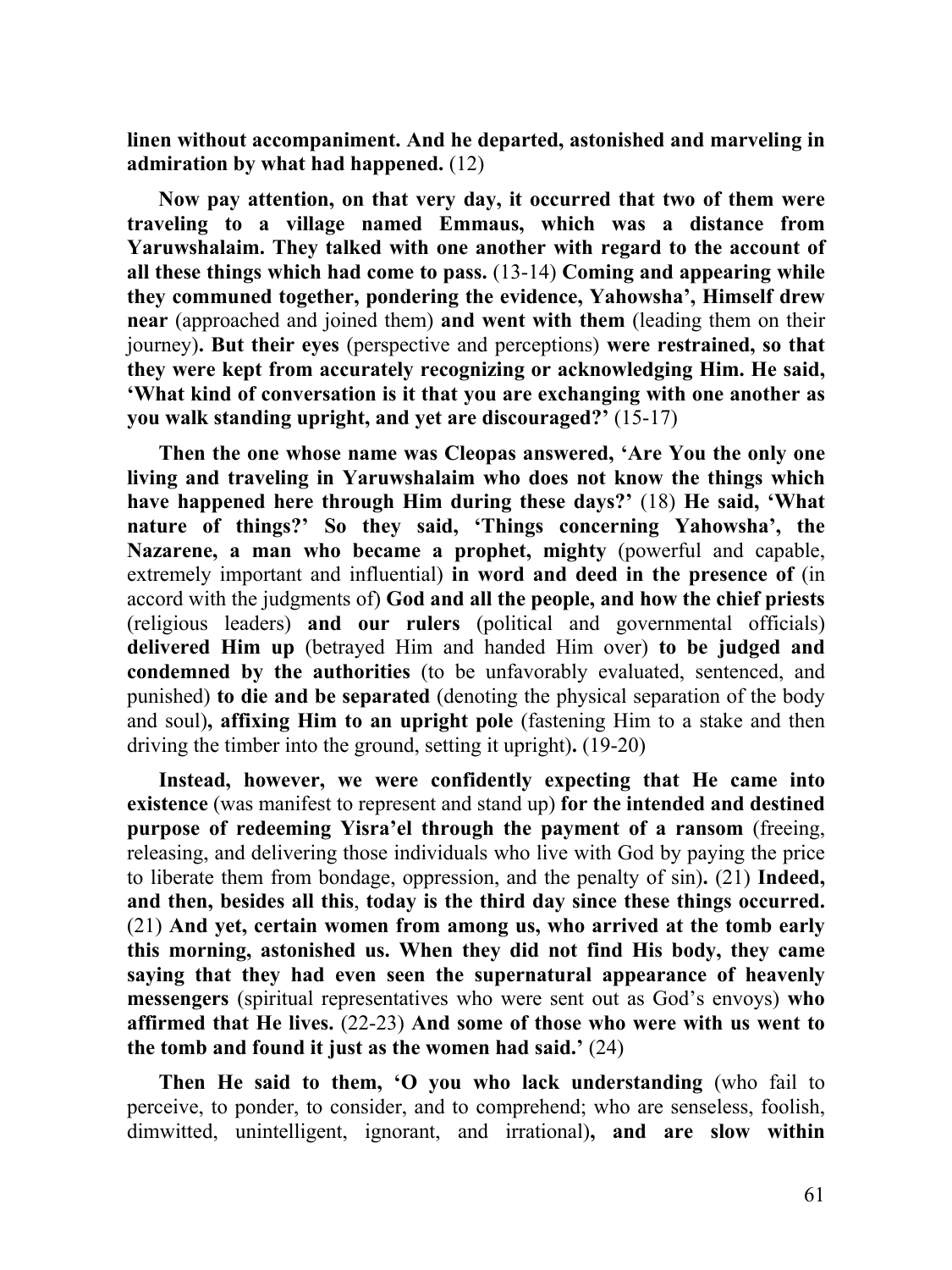**themselves to** (dull of heart and inactive in mind and body, apathetic and sluggish with regard to their own volition to) **think and be persuaded by, giving credence to** (objectively and intellectually evaluating, having confidence in, seeing as worthy, and being convinced by) **all that the prophets have spoken!**  (25) **Wasn't it inevitable and necessary** (logical and proper, beneficial and right, compulsory and dutiful) **for the Ma'aseyah, the Implement of Yah, to have suffered** (to have endured) **these things and then to return to His glory and radiant magnificence** (shining brightness and preeminence)**?'** (26) **And then, beginning at the source, with Moseh and all the Prophets** (those who declare what is going to happen before it occurs)**, He explained the meaning** (He translated and interpreted all the reasons) **to them in the Scriptures** (Writings of the Hebrew Scriptures) **that pertained to Himself.** (27)

**As they approached the village where they were going, and He appeared as though He would go much further, they pleaded with Him, saying, 'Stay and abide with us, for it is nearing evening, and the day is already drawing to a close.' And so He went in and stayed together with** (in fellowship and association with) **them.** (28-29) **And it came to pass, as He reclined to eat with them, He received the loaf of bread, speaking well of it, and broke it, and gave it to them. And now, their eyes** (their mental capacity for seeing and understanding, their perspectives) **were opened** (given the proper frame of reference) **and they became thoroughly acquainted with** (came to know in a relational sense, and came to understand accurately and completely; they came to recognize and acknowledge) **Him."** (30-31)

Then after Yahowsha' had left: **"They said to one another, 'Were not our hearts burning within us as a result of His communication with us with regard to the Way, in the manner He was opening and explaining** (expounding upon and giving life to) **the Scriptures** (the written Word of God)**?'** (32) **Then that same hour, they stood up and returned to Yaruwshalaim. And upon discovering the location of the eleven and those with them, they came together, saying** (affirming and clarifying) **that really and truly God has risen and been seen by Shim'own** (meaning to understand)**.** (34) **And they provided detailed information** (revealed and made fully known, carefully and meticulously described, recounted all that they had learned from the interpretation of the divine writ) **with regard to the Way as He was made known and was recognized** (acknowledged and understood) **in the breaking of the loaf of bread.** (35)

**As they discussed these things, He Himself stood upright** (*histemi* – took a stand so as to enable others to stand up, choosing to establish, authorize, validate, and uphold them) **in their midst, and said to them, 'Shalowm.'** (36) **Why are you so agitated and confused? I exist** (I Am)**. What is the reason for**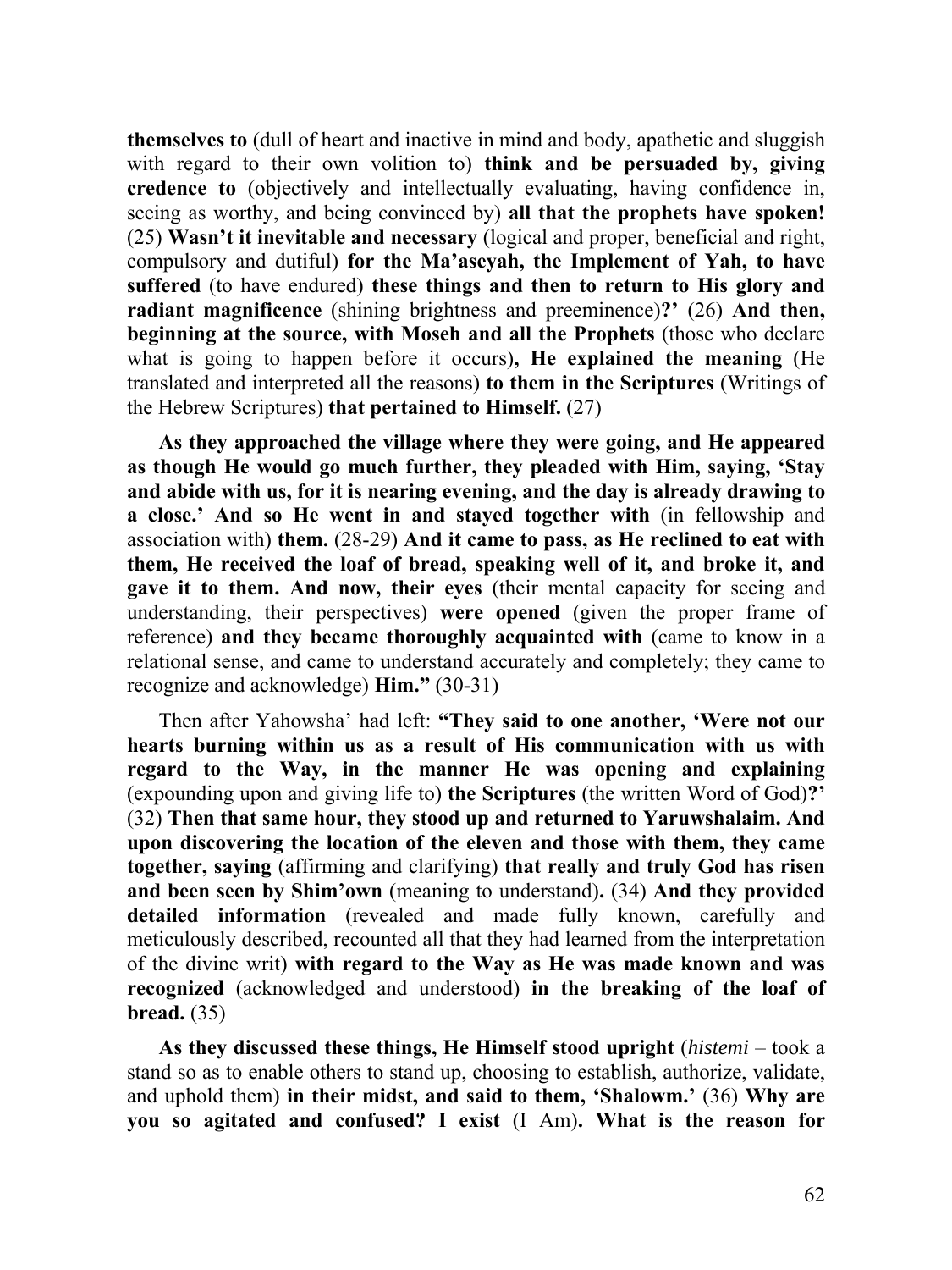(hesitation regarding deliberation and the uncertainty behind) **your elevated pulse?** (37) **He said to them, 'These are the words** (accounts, reasoning, affirmations, and statements) **which I spoke** (shared and communicated) **with you back when I was together with you all, namely that it was necessary** (inevitable, compulsory, expected, proper, right, and beneficial) **to completely fulfill** (to complete and to consummate, to perfectly render, to give meaning to, and to cause people to think about) **everything written** (*grapho* – in Scripture) **in the Torah of Moses, the Prophets, and the Psalms concerning Me.** (44)

**Then, He opened their minds** (their ability to think and to reason, to judge and to understand, adjusting their attitude to resolve conflicts so that they might become aware) **to have the capacity to understand** (to be intelligent and gain insight by way of bringing everything together so as to comprehend the whole by way of making the proper connections between the parts of) **the Scriptures** (the written Word of God as conveyed in Hebrew)**.** (45) **And He said to them that for this reason and cause, and in this manner, it was written** (inscribed in the Word of God) **that the Ma'aseyah, the Implement of Yah, must experience suffering** (must be afflicted in a horrible way) **and then stand up enabling others to stand, established out of lifelessness** (desolation and destitution, death and abandonment) **on the third day.** (46)

**Publicly proclaim** (announce, publish, preach, and teach with the intent of persuading, making extensively known, telling everyone everywhere) **in My personal and proper name, a change of mind for the better** (a reversal in thinking which leads to a better perspective, approach, and attitude) **to pardon and forgive** (release individuals from captivity and free them from bondage and oppression, to cancel debts and acquit the guilty, to liberate people from the consequence of) **sin to all races and nations, starting from Yaruwshalaim.** (47) **You are witnesses to** (one who shares the evidence, information, and statements known directly to them, one who accurately presents knowledge which can enlighten others regarding) **this.** (48) **And indeed, I send you out** (dispatch you with the purpose of conveying the message) **with My Father's assurance of the promised agreement** (with an affirmation of approval, with a mandated and obligatory pronouncement and summons) **upon you.** (49)

**And it came to pass with regard to His speaking well of** (and providing benefits, even thanking and encouraging) **them, He departed** (set them apart and continued on after a specific set interval of time had passed) **from them and was carried up** (led, brought, taken away, and borne upward as an offering) **to heaven** (the abode of God)**."** (Luke 24:51)

Not only had all of the prophecies and promises of the Torah, Prophets, and Psalms with regard to the Ma'aseyah's fulfillment of Passover, Unleavened Bread, and FirstFruits been completed, just as they had been written, God told us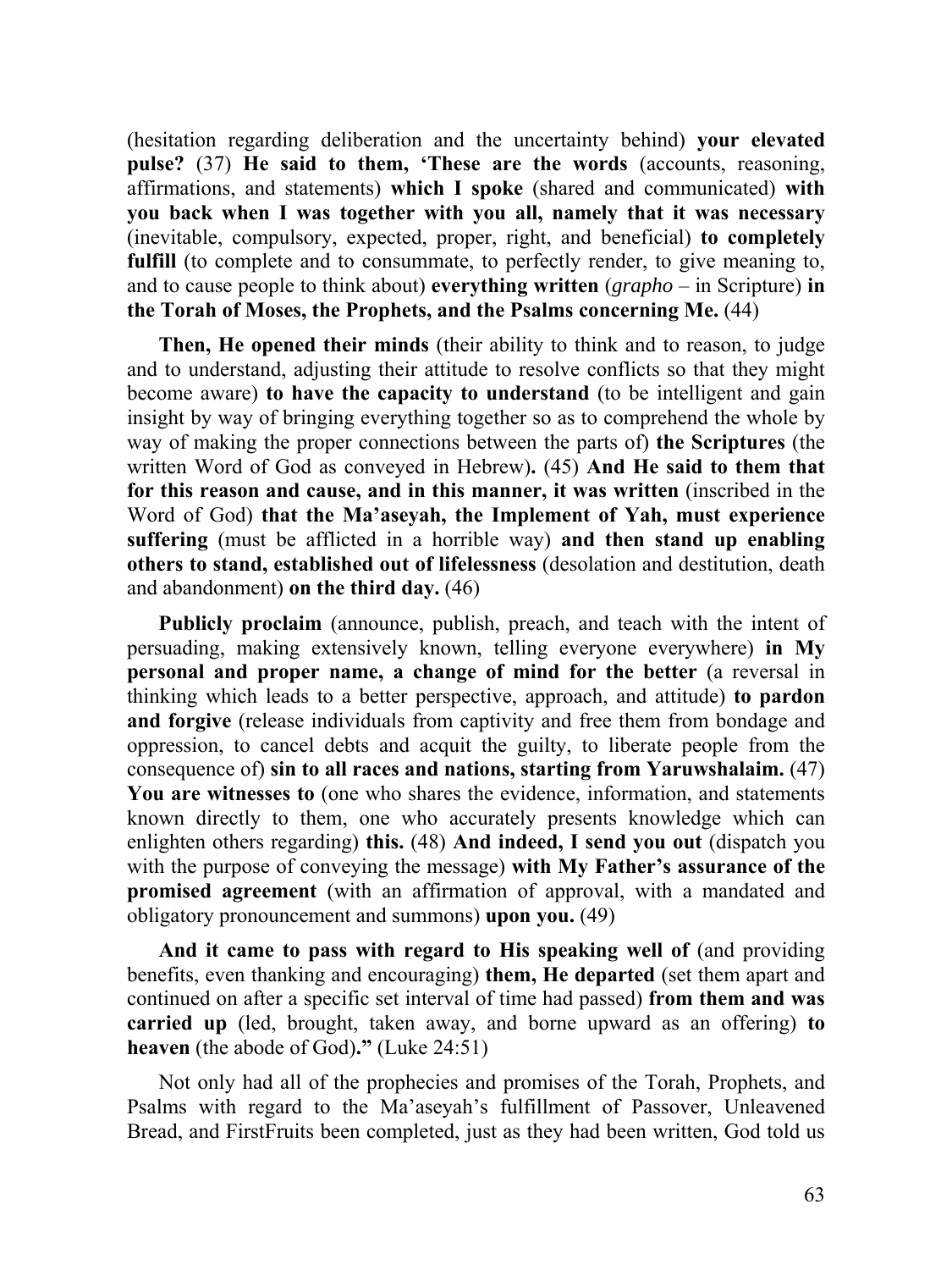repeatedly that this was the only way to understand what He had done. And yet with reckless abandon, and with no regard whatsoever for the Word of God, Christians in every denomination have scoffed at this testimony, and substituted religious rites, holidays, and orthodoxy for Yahowah's Covenant Relationship.

The overriding issue I have with man's backward view of the Ma'aseyah's life, beyond it being ignorant, irrational, and obnoxious, is the "grace versus the law" argument so many Christians, especially evangelicals, use as a smokescreen to avoid the preponderance of Yahowah's instructions. It is as if understanding the nature of God's sacrifice and relying upon it as He described it, somehow negates the favoritism shown to us by the unearned and undeserved gifts of Passover, Unleavened Bread, and FirstFruits. It is as if understanding the path and provision Yahowah has prescribed, is work stained by the ugly stench of legalism. And yet, according to Yahowah, it isn't a question of the Towrah versus Mercy, but instead of the Torah providing Mercy.

Yes, there are some requirements which must be met for us to enjoy a familial covenant relationship with Yahowah, and while they require some effort on our part, it is offensive and unreasonable to categorize abandoning religious schemes, studying Scripture so that we come to know God as He revealed Himself, walking and communicating with Him, being straight and upright with our Heavenly Father, and choosing to revere, trust, and rely upon Him, as "working to earn our salvation by way of legalism." Remember, Yahowah's initial request of Abraham in Genesis was to come out of Babylon. It is His final request in Revelation of us today. And yet, the most prevalent and popular religious and political dogmas on planet Earth remain rooted in this very place.

Speaking of this: **"Do not** (*me*) **stray from the truth or be mislead** (*planaomai* – wander about lost without purpose or direction, do not be deceived, deluded, led down the wrong path, or be seduced into erroneous thinking) **my beloved** (*agapetos* – loved dear friends and) **brethren** (*adelphos* – family members and kin)**. Every** (*pas*) **good, worthy, and suitable** (*agathos* – moral and generous, useful, beneficial, agreeable and joyous, distinguished and upright) **act of giving** (*dosis*)**, and every genuine and true** (*teleios* – perfectly completed and finished) **gift** (*dorema*) **from above** (*anothen*) **exists** (*eimi* – denotes God's existence, represents without contingency and corresponds identically to, happens, stands for, and occurs) **moving down** (*katabaino* – descending, from *kata*, down from and according to, and *basis*, for walking) **from** (*apo*) **the** ΠΡΣ (placeholder for *Patros* and *'Ab* – **Father**) **of Lights** (*phos* – of illuminations [rendered in the plural because Yahowah is Light, Yahowsha' is the Light of the World, and the Set-Apart Spirit adorns us in a Garment of Light])**, among** (*para*) **whom** (*hos*) **there exists** (*emi*) **no** (*ouk*) **variation or change** (*parallage* – transitions or vicissitudes, flexibility with regard to replacing one thing with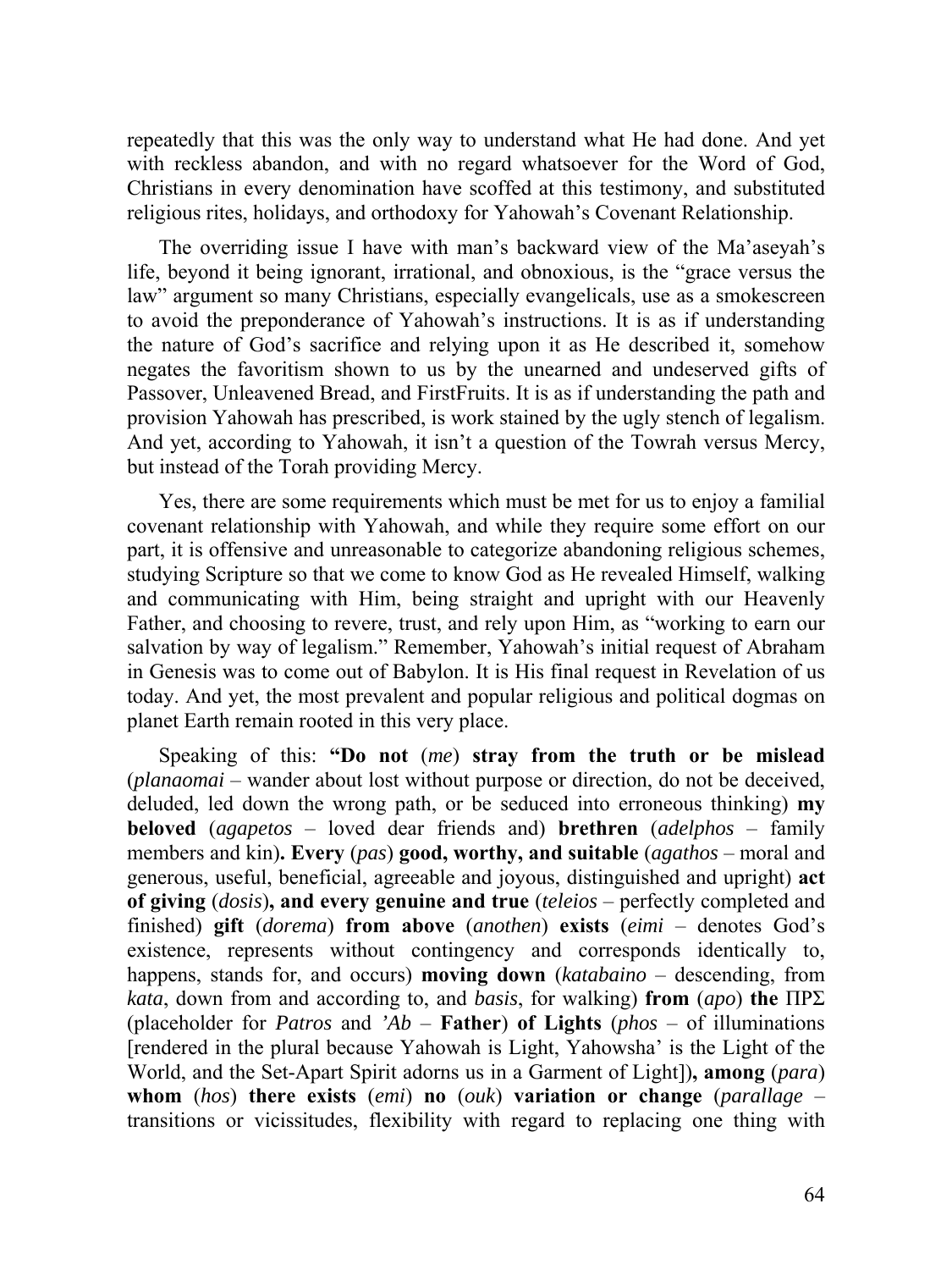another)**, inconsistency or reversals** (*trope* – turning back on a promise, fickleness, cancelation or abrogation, eclipsing of the light)**, or** (*e*) **any interception of** [His] **light** (*skia* – any shadows or vague and sketchy foreshadows, representations, or obscurity)**."** (*Ya'aqob* / James 1:17)

God's purpose in writing to us is so that we might experience His Light and so that we would be able to prevent men from misleading us. And included in this message is the fact that Yahowah isn't obscure about anything. His predictions and His representations are neither vague nor sketchy. And most important of all, He is consistent. God doesn't change His program with the times. He isn't interested in harmonizing with public opinion. He has created a plan and He is sticking to it. You should expect no variation of any kind when it comes to the process of salvation. The Way Home is a seven-step journey which begins with Passover, Unleavened Bread and FirstFruits and ends camping out with God for all eternity. Any suggestion that this has somehow been modified or updated by the Church is the kind of nonsense that leads millions of souls down the wrong path. In other words, the Torah remains in effect.

Ya'aqob went on to write: **"He** [Yahowah] **will purposefully and affectionately** (*boulomai* – lovingly and willingly of His own free will) **cause us to be born** (*apokueo* – will renew and restore us to life, bringing us forth from the womb, and causing us to exist) **by means of** (*eis* – and according to) **the Word** (*Logos*) **of Truth** (*aletheia* – objective reality and verifiable certainty) **with us**  (*hemeis*) **coming to exist as** (*eimi*) **His** (*autos*) **newly created** (*ktisma* – completely changed and transformed) **FirstFruits** (*aparche*)**."** (*Ya'aqob* / James 1:18)

According to Ya'aqob, we can rely on the Word of Truth and the promise of *Bikuwrym*. The Called-Out Assembly of FirstFruits, as it is explained in the Greek texts, is the story of children being born into our Heavenly Father's family.

In that this portion of the chapter is focused upon condemning unauthorized and revisionist Christian doctrine, you should know that there is no biblical book named "James." The Savior's disciple and brother were named Ya'aqob, which even corrupted into Elizabethan English should have been rendered "Jacob." But the occultist King James who "authorized" the *King James Version* was so egotistical, so bent on proving that he held divine authority to rule, he had the name changed to match his own.

Thus far, Luke and Ya'aqob have told a consistent story. They said that Yahowsha' actually did what Yahowah had said He would do more than a thousand years earlier. He even did it on the very day and year He predicted He'd demonstrate this death defying act.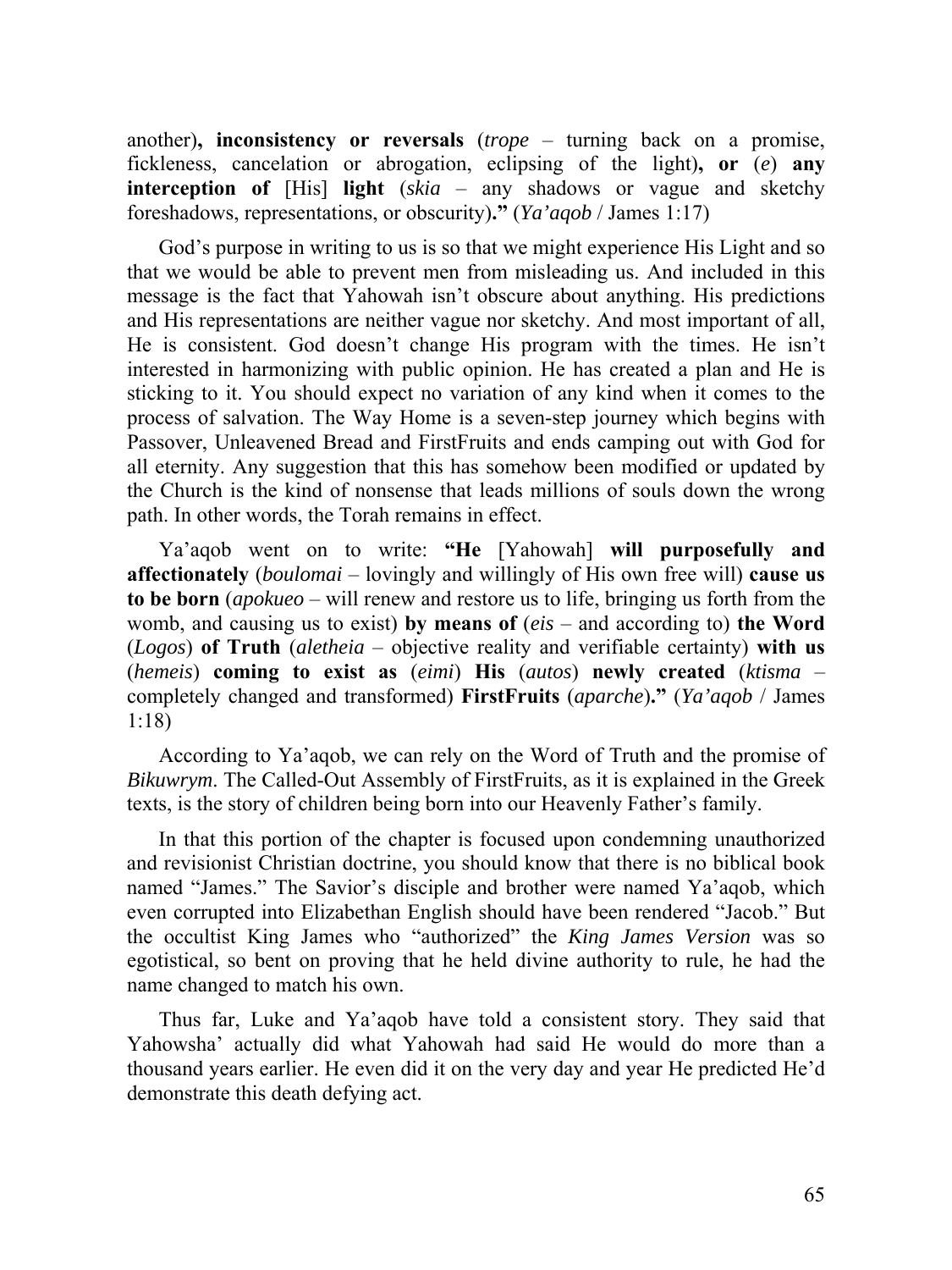For one additional verification, let's turn to John's eyewitness testimony of what occurred on the *Miqra'* of *Bikuwrym*. **"Then they** [Yahowah's spiritual messengers] **said to her** [Maryam Magdalene]**, 'Woman, why are you weeping?' She said to them, 'Because they have taken away** (*airo* – executed, carried off, and destroyed) **the** (*ho*) ΚΣ (placeholder for **Upright One**, based upon *kyrios* representing *'edon*)**, and I** (*ego*) **do not** (*ou*) **comprehend** (*oida* – I lack information, am unaware, and do not understand) **where** (*pou*) **they have put**  (*tithemi* – placed and laid) **Him.' When she had said this, she turned around**  (*strephomai*)**, and behind her, she saw** (*theoreo* – looked at) ΙΣ (placeholder for **Yahowsha'**) **standing upright** (*histemi*)**, and did not** (*ou*) **recognize** (*oida* – perceive, understand, or comprehend, was unaware) **that it was** (*eimi* – that He represented a manifestation of) ΙΣ (placeholder for **Yahowsha'**)**."** (Yahowchanan / Yah is Merciful / John 20:13-14)

Humankind had "witnessed Yahowsha' *histemi:* "come into our presence and stand upright, thereby enabling us to stand by establishing us and rescuing us, upholding us with authority and making us safe." And yet because most don't understand Yahowah's Passover instructions or Unleavened Bread provisions, they were not ready for what they were witnessing.

**"**ΙΣ (placeholder for **Yahowsha'**) **said to her, 'Maryam** (*Mariam* – transliterated from the Hebrew *Miryam*, meaning "they are rebellious")**.' She turned around** (*strepho* – changed her thinking, moved toward Him, and was reestablished in her relationship with Him so that she could follow after Him) **and said** (*lego*) **to Him in Hebrew** (*Hebraisti* – from *Hebrais*, a transliteration of *'eber*, designating the Hebrew language in which all Scripture was written)**, 'Rhabboni** (*rhabboni* – an Aramaic/Greek transliteration of *rab*)**,' which** (*ho*) **is to say** (*lego*)**, Teacher** (*didaskalos –* instructor)**."** (Yahowchanan / Yah is Merciful / John 20:16)

"Hebrew" is a transliteration of *'eber*, meaning "the straight passage to passover to the region beyond." It is derived from *'abar*, meaning: "to pass over, to take away transgressions, and to pass beyond." It speaks of Passover leading to Paradise.

It's hard to know what Maryam actually called Yahowsha'. The eyewitness accounts were written in Greek, a foreign language in Israel at the time. *Rhabboni* is an Aramaic word, but it is based upon a transliteration of the Hebrew *rab* and *rabab*. The problem is that *rab* and *rahab* do not mean "teacher," but instead "mighty and exalted one, the most high, the first and the greatest, the one abounding in strength and power, the one whose ability is sufficient to complete any task, and the one who unites, increases abundantly, and multiplies." It is a perfect title for the Ma'aseyah—as is the suggestion that it had evolved to mean "teacher." But it is the exalted nature of the term which explains why Jewish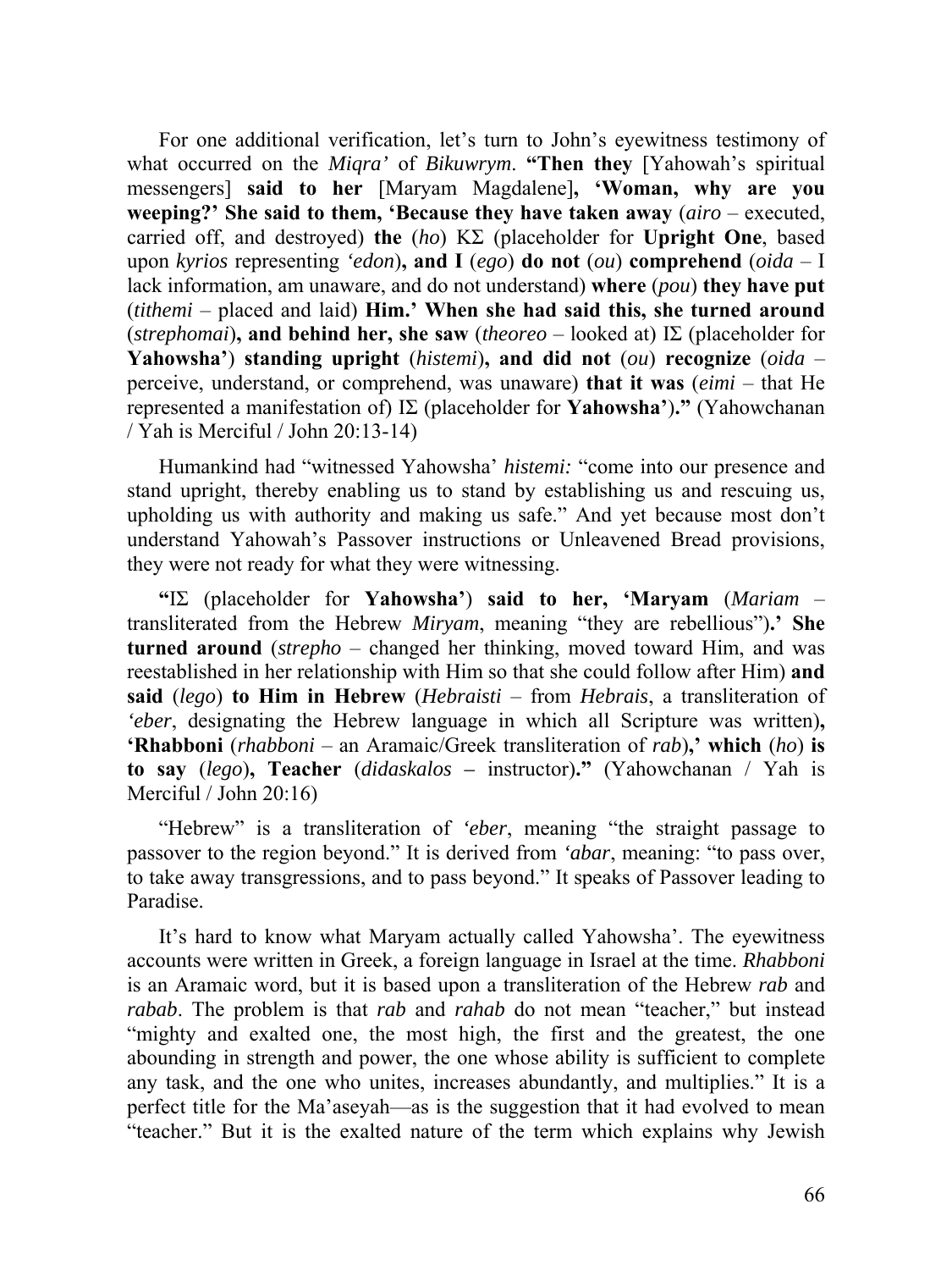religious leaders coveted the title and applied it to themselves. And in this regard, the first recorded instance of a rabbi using the term is circa 110 BCE. Yahowsha' Perachyah is quoted saying: "Get a teacher (*rab*) and find a fellow student."

**"Yahowsha' said** (*epo*) **to her** (*autos*)**, 'Do not** (*me*) **touch or cling to** (*haptomai* – make close contact with, hold on to, or adhere to) **Me** (*ego*)**, because**  (*gar* – for the reason) **I have not yet** (*oupo*) **ascended to** (*anabaino pros* – gone up to; a compound of *basis*, meaning to step and *ana*, into the midst of) **the** ΠΡΑ (placeholder for **Father** from *patera* and *'ab*)**. But** (*de*) **go to** (*poreuomai* – depart and proceed by walking to) **My brethren** (*adelphos* – brothers and kin, those with whom I share a close bond of affection) **and say to them, "I am ascending into the midst of** (*anabaino*) **My** ΠΡΑ (placeholder for **Father**) **and your** ΠΡΑ (**Father**)**, and to My** ΘΝ (placeholder for **God** based upon *'elohym* and *theon*) **and your** ΘΝ (**God**)**."'"** (Yahowchanan / Yah is Merciful / John 20:17)

This passage provides important insights into Yahowsha's restored nature as well as into to our eventual heritage. Yahowsha' is in the process of being transformed, or more accurately, of being reformed with Yahowah. The part of the whole who had been set-apart, was being reunified back into God. *Anabaino*  says as much. The Son was "stepping back into the midst of the Father." And that is why He didn't want anyone to touch Him yet. Just as with what occurred on the Mount of Transfiguration, Yahowsha's energy, His brilliance, would have to be dramatically increased for even Him to endure Yahowah's presence. A mortal touching Him in this transformational state may have been lethal.

The essence of the *Bikuwrym* promise is that one day we will increase in power as God's children, and then follow Yahowsha' home. Therefore, for the Ma'aseyah to be the first-FirstFruit harvested, for Him to lead the way, and for Him to fulfill the Called-Out Assembly as it was predicted, He had to go to the Father at this time.

Finally, the passage says that "the Father" was not only Yahowsha's Father but also *our* Father. And that makes Yahuwdym the sons and daughters of God. Those of us harvested on *Bikuwrym* and *Taruw'ah* are born anew and adopted as God's children.

**"But then** (*oun* – therefore and indeed)**, it came to be** (*eimi*) **late** (*opsios* – between three and six o'clock in the afternoon, or a few hours before sunset) **that same day, the one** (*heis*) **Sabbath** (*Sabbaton* – a transliteration of the Hebrew *Sabbathown*, the special set-apart day of the *Miqra'* of *Bikuwrym* and also the first day of that week) **when** (*kai*) **the doors** (*thyra* – entrances, gates, and portals) **were shut** (*kleio* – closed and locked) **where the disciples** (*mathetes* – committed students who are accustomed to habitually being informed, increasing their knowledge, learning, and understanding) **were** (*eimi*) **gathered together** (*sunago*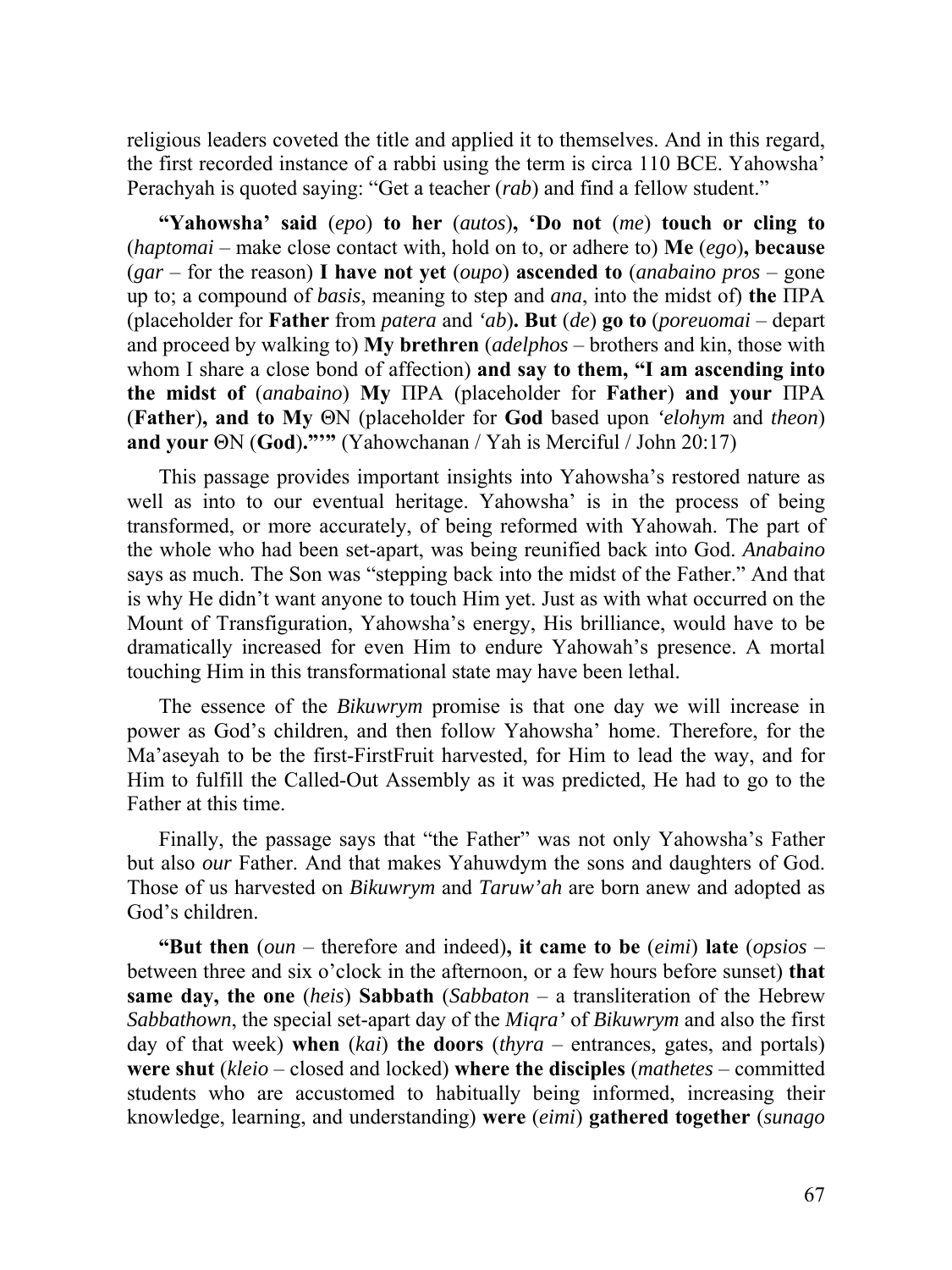– assembled) **by reason of** (*dia* – because of) **their fear** (*phobos*) **of the Jews** (*Ioudaios* – a transliteration of *Yahuwdym*)**, Yahowsha' came** (*erchomai* – journeyed from one place to another, made an appearance and revealed Himself) **and stood** (*histemi* – having come into their presence, He stood upright enabling them to stand, establishing and rescuing them, upholding them with authority, and making them safe, acknowledging their validity, recommending and authorizing them, having paid for them so that by choice they could choose continued existence while He was) **in their midst** (*mesos* – with them)**."** (Yahowchanan / Yah is Merciful / John 20:19)

There are two different ways to read this passage because both *phobos* and *Ioudaios* have light and dark sides. The disciples could have been huddled and hiding in "*phobos*/fear, terrified of the *Ioudaios* / Jews (those who claimed to be *Yahuwdym* and were not)" because just a few days earlier, Jewish political and religious leaders had coerced the Romans to murder the Ma'aseyah. Might they be next? Or, on the brighter side, could the disciples have been "gathered together in *phobos*/reverence, loving one another as *Yahuwdym* (those in relationship with Yahowah)," celebrating the news that Yahowsha' had risen, consistent with the promise of the *Miqra'* of *Bikuwrym*.

But either way, we know that after rising up to heaven, Yahowsha' returned to earth to complete His mission. He had come, not just to fulfill the Called-Out Assemblies, but also to show man what God is like. It was therefore paramount to demonstrate Yahowah's steadfast adherence to His written assurances—to the prophetic promises found in the Torah, Prophets, and Psalms. The message was simple: God is consistent, His Word can be trusted, and His path to paradise can be relied upon.

John, whose name was actually Yahowchanan (Yah is Merciful), continued to document History's greatest miracle: the fulfillment of the Called-Out Assembly of FirstFruits. **"And he said** (*lego* – promised and affirmed) **to them: 'You**  (*humeis*) **are assured of salvation and a harmonious relationship** (*eirene* – of a state of peace and tranquility by being joined to Me in a covenant agreement, of freedom and safety, of prosperity and great joy; representing the Greek word closest to *shalowm*)**.' When He had said this, He showed them** (*deiknuo* – exposed Himself so as to provide evidence and proof, teaching by revealing) **His hands and His side. Then the disciples** (*mathetes* – committed students who were accustomed to habitually being informed, increasing their knowledge, learning, and understanding) **rejoiced in joyous salutations** (*chairo* – were exceedingly happy)**."** (Yahowchanan / Yah is Merciful / John 20:19-20)

Yahowsha's restored and reconciled manifestation was tangible, albeit very different than His previous body. It was both corporeal, physical, material, and very real while at the same time more energy than matter. He could eat, and yet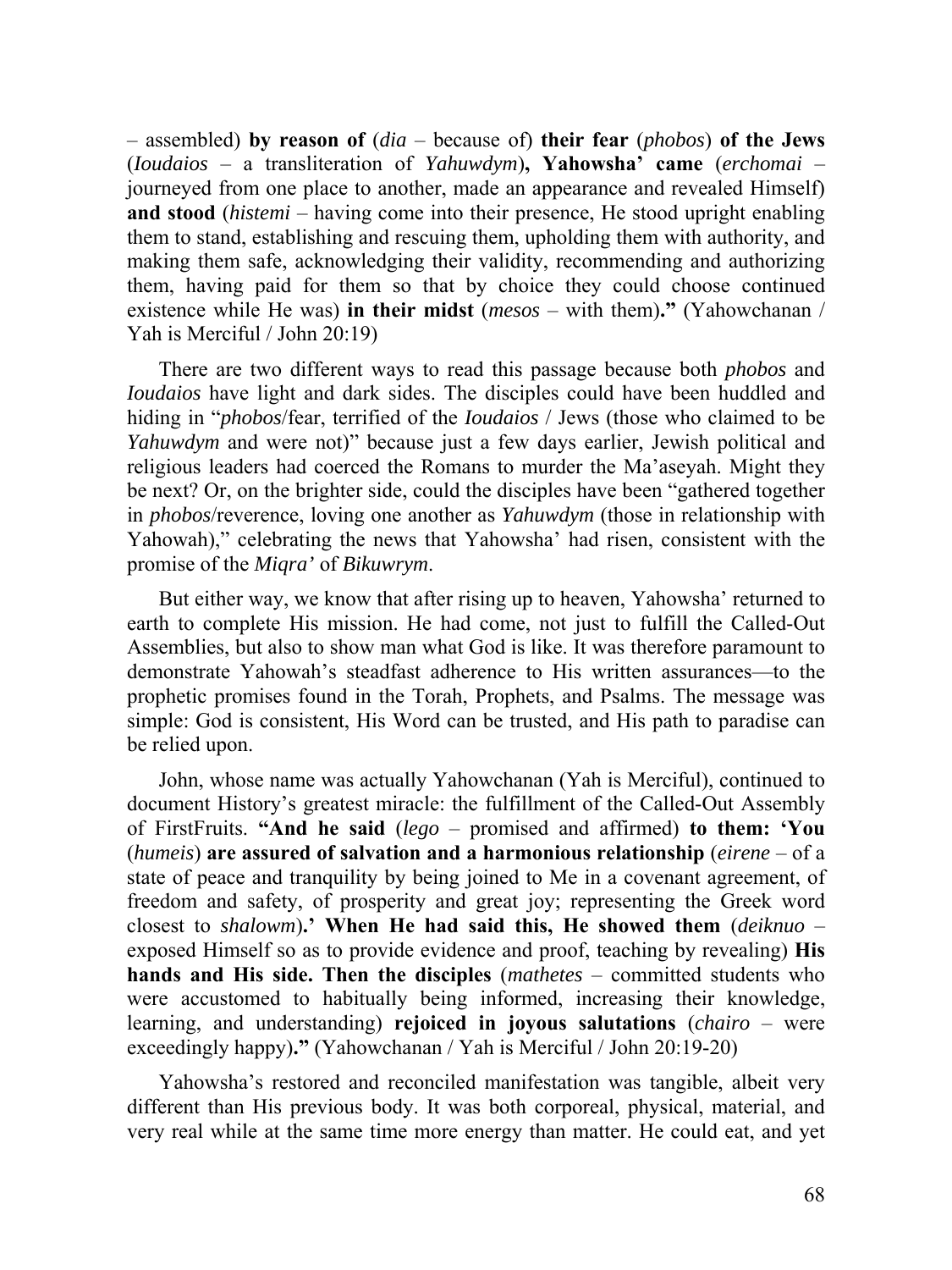He could walk through walls. More revealing still, He could travel unfathomable distances in the blink of an eye. This is exactly what I expect our restored and reconciled nature. Our soul and Yahowah's Spirit will be akin to light energy with the potential for temporary diminishment into matter when it serves our interests.

Although we aren't told specifically, it's obvious within the context of Scripture, that Yahowsha's Spirit and soul had ascended to Heaven, having become the living embodiment and the prophetic fulfillment of the *Miqra'* of *Bikuwrym* just after meeting with the women and before returning to meet with His disciples. The women encountered Him at first light. Now it was nearly twilight. Moreover, He told the women not to touch Him because He had not *yet* gone to the Father. Now He was encouraging the disciples to touch Him.

So then, after revealing His hands and side, God said: **"Then** (*oun* – therefore, accordingly and consequently, these things being so) **Yahowsha' said** (*eipon*) **to them anew** (*palin* – as a repetition of renewal)**, 'Be assured of salvation and of a harmonious relationship** (*eirene* – of a state of peace and tranquility by being joined to Me in a covenant agreement, of freedom and safety, of prosperity and great joy; in Hebrew: *shalowm*) **according to and in the same proportion as exists** (*kathos* – just as, in the identical manner, and to the same degree as is represented) **in the** ΠΗΡ (**Father**) **who set Me apart, and sent Me away with this message** (*apostello ego* – separated Me from Himself, dispatched Me to go to this place, prepared Me to convey the Word, and arranged the order of events)**. I also** (*kai*) **send you out to begin the harvest** (*pempo* – appoint and dispatch you to represent Me, instruct in the Word, and gather in, reaping what has been sown)**.'"** (Yahowchanan / Yah is Merciful / John 20:21)

While Yahowsha' said "*Shalowm*" and not "*Eirene*," the inclusion of *eirene* in this passage is illuminating because the message of FirstFruits is embodied in this word—just as it is with *shalowm.* While I have translated it "be assured of salvation and of a harmonious relationship," there is more to it than this. *Eirene* is from the verb *eiro* which means "to join." When Yahowah harvests our souls, and we are brought to Him, our Heavenly Father incorporates us into His family as His sons and daughters. Our assurance of salvation is a derivative of the "harmonious relationship" known as the "Covenant," a familial affair facilitated by Yahowsha's fulfillment of Passover, Unleavened Bread, and FirstFruits.

*Eirene* therefore, provides the ultimate "state of tranquility and peace." That's interesting because the Messianic title "Shiloh" means "Counselor of Peace and Tranquility"—the Covenant's title for the Spirit. Further, according to etymological studies, this favorable and agreeable "state was almost always defined by a binding legal document which conveyed the mutual responsibilities of the parties to the relationship." That's important because the Covenant is a legal and binding document which describes the mutual benefits of the familial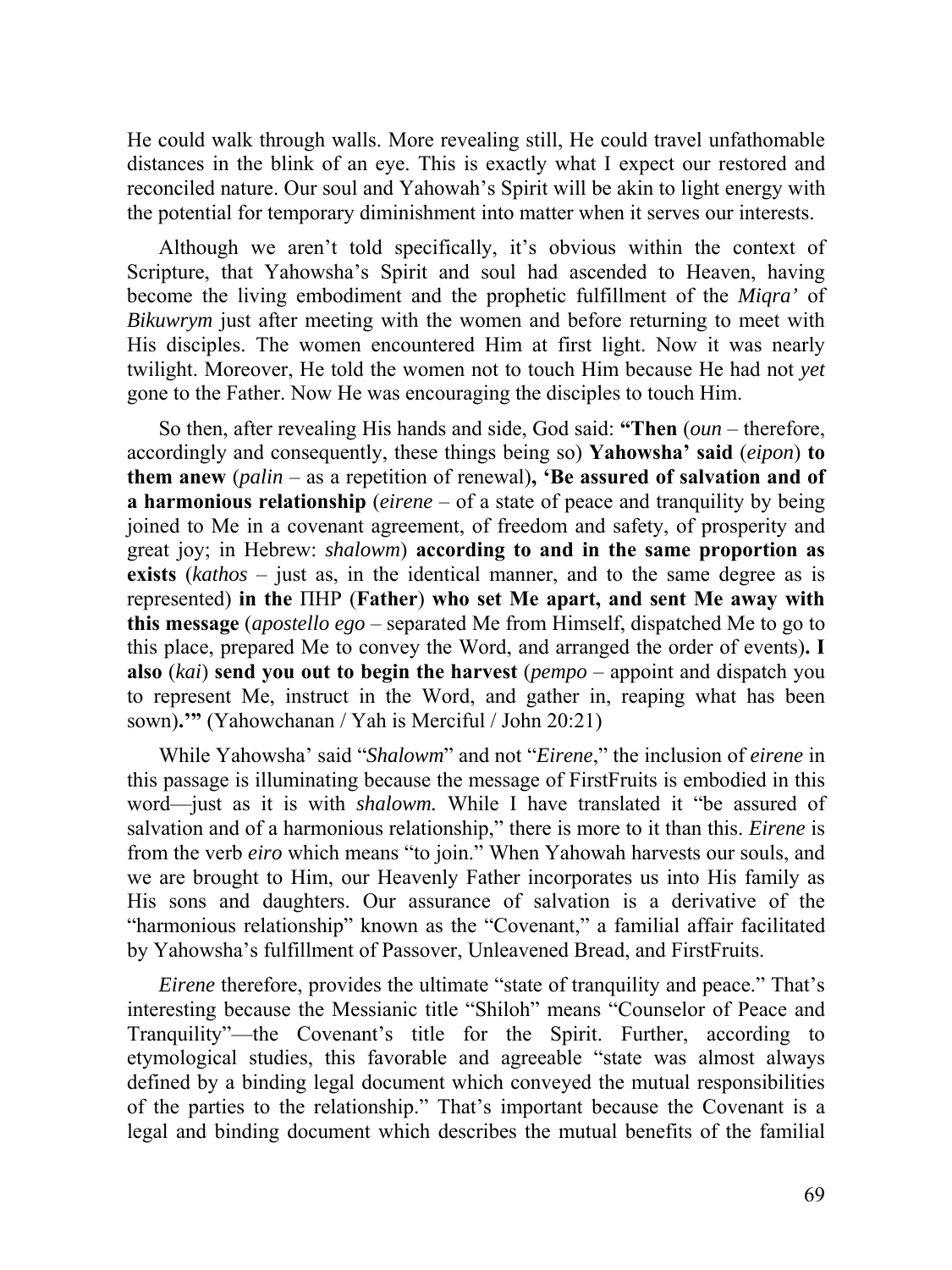relationship with Yahowah. The adoption papers and the certificate of marriage are the Scriptures. The Word is our assurance of salvation—our life assurance policy. The fine points are all detailed in the *Miqra'ey*.

Also essential in understanding this passage is the fact that a*postello* is a compound of *apo*, meaning "to separate" and *stello*, "to arrange in order so as to be prepared for use." So, when *apostello* is used in the context of Yahowsha's relationship with Yahowah, it is especially revealing. Technically, *apo* designates "the separation of a part from the whole from which the part originated, whereby the individual is separated from the union or fellowship of the source." *Stello* means "in order to prepare and equip the individual for use." Thus, *apostello* conveys that Yahowsha' is a manifestation of Yahowah, a part of Yahowah, setapart from God to prepare us to join with God.

While this has been shared before, and will be shared again, the best way I know to convey the nature of the relationship between Yahowah, Yahowsha', and the Spirit is for you to picture yourself on a boat in the middle of the ocean. Dip two large buckets into the sea. Freeze one and carve it into the shape of a man. Place it in the light so that its form can be seen and felt by those in the presence of its relatively brief physical existence. Then boil the seawater in the other barrel, allowing the steam to envelop those on your ship. Possessing more energy than the frozen form, the steam not only moves up, it can be put to work empowering things just like Yahowah's Spirit. One radiates light and is easy to see. The other possesses more power and thus enables greater work to be done. And yet they are the same thing—both are pure manifestations of the ocean, just set-apart from it to perform a specific function.

Both buckets came from the same place and are thus identical in their composition. There is still only one ocean from which they both were derived. Each was set apart from the whole for the purpose of demonstration and revelation. One was corporeal, tangible, touchable in the form of a man reflecting light. The other was steam, representing the Spirit's power to raise people up and empower them to do the work of God.

This metaphor, while not prefect, helps us understand that Yahowah is one in nature, one in personality, one in power, and one in purpose. He is one entity and consciousness, not three. Consistent with Yahowsha's words, the Spirit and the Son return to the midst of the living waters from which they came. That is what this passage is telling us.

In the context of us being "*pempo*/sent out to begin the harvest, appointed and dispatched to represent God, instructing others in the Word, and gathering in souls, reaping what had been sown by God's fulfillment of Passover, Unleavened Bread, and FirstFruits, Yahowsha' revealed: **"And when** (*kai*) **He had said**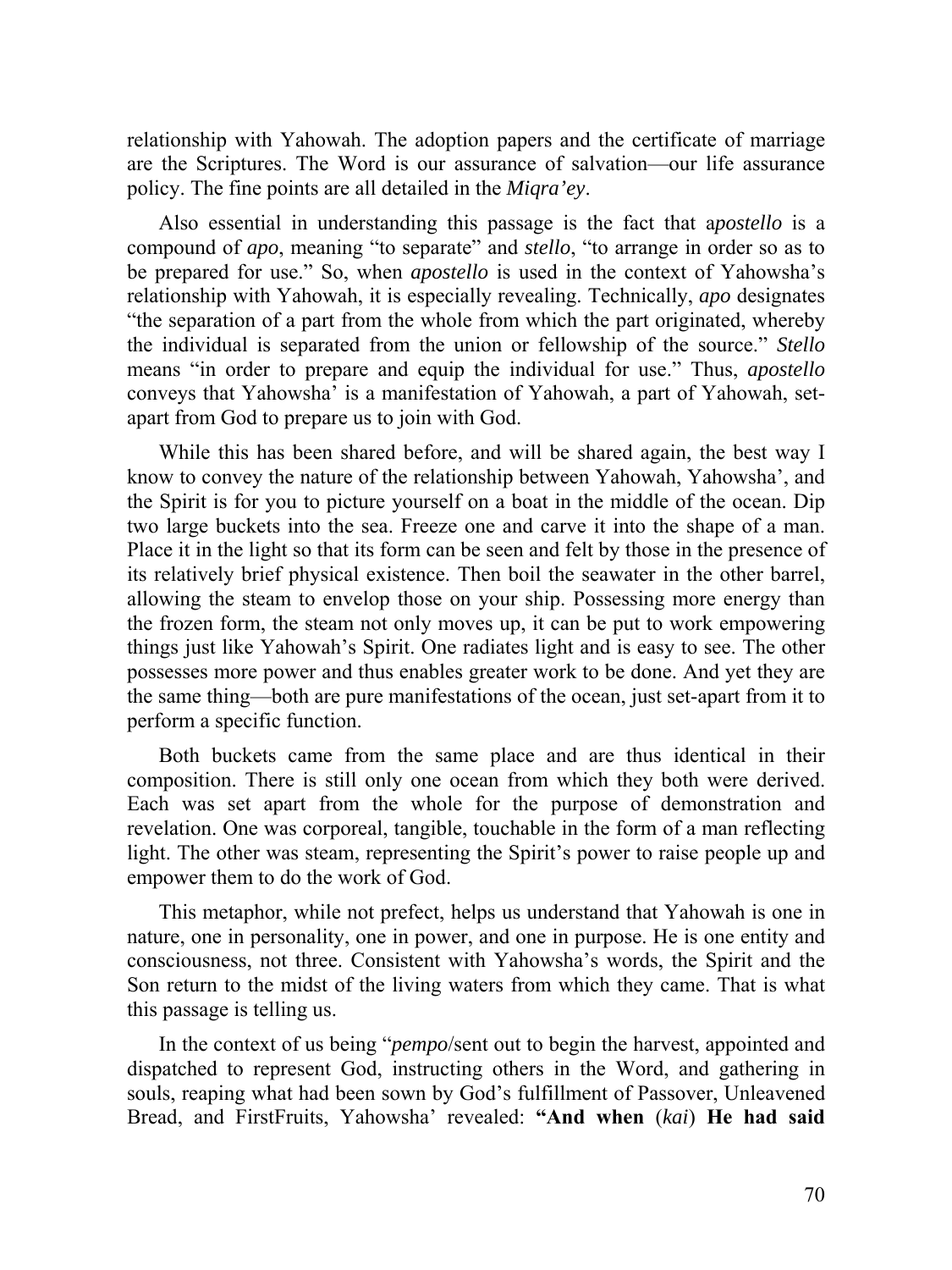(*eipon*) **this** (*houtos*)**, He breathed** (*emphusao* – blew His breath) **on them and said** (*lego* – provided meaning, promised, and assured)**: 'Accept and carry**  (*lambano* – receive and acquire, take hold of and use productively, choose to associate with, experience and exploit courageously) **the revered, cleansing, and set-apart** (*hagios*) ΠΝΑ (placeholder for *ruwach*, **Spirit**; and *pneuma*)." (Yahowchanan / Yah is Merciful / John 20:22)

The Set-Apart Spirit is what made Yahowsha' the diminished manifestation of Yahowah, and She is what makes us like God. She came from the Son because the Father, Spirit, and Son are one.

Our Spiritual Mother provides the means for us to "accept and carry" the message. We are to "use the Spirit's power productively, choosing to closely associate with Her." Yahowah wants us to "exploit the Spirit's resources, using them effectively and courageously." Through the Spirit we are born anew from above and thus prepared for the Spiritual harvest and for transport to heaven.

Moving from Yahowchanan to Mattanyah, we find another affirmation that the harvest celebration of FirstFruits requires that a wave offering be made. Pure grain, representing saved souls, mixed with wine, representing the Ma'aseyah's blood, and oil, representing the Set-Apart Spirit, must rise up to Heaven. So, consider Matthew's testimony as proof that the Ma'aseyah presented His "wave offering" of redeemed souls before Yahowah on this day in accordance with His *Qara'* / Called-Out / Leviticus 23 instructions.

**"The tombs** (*mnemeion* – burial sepulchers) **were opened** (*anoigo* – were provided with access) **and many** (*polus* – a large number, a great quantity of) **corpses** (*soma*) **of those who had been revered, cleansed, and set-apart** (*hagios*)**, those who had fallen asleep** (*koimao*) **were aroused** (*egeiro* – were awakened, transformed from death to life)**. And coming out of** (*exerchomai* – coming forth on their own accord as an assembly arisen and reborn from) **their tombs** (*mnemeion* – sepulchers) **in association with** (*meta*) **His restoration**  (*egersis*)**, they entered and appeared in the revered and set-apart** (*hagios*) **city and they manifested themselves as light to** (*emphanizo* – disclosed themselves as light, declaring and providing proof to) **many."** (Mattanyah / Yah Gives / Matthew 27:52-53) Members of Yahowah's family became like their Savior Yahowsha', collectively fulfilling the prophetic foreshadowing of the third *Miqra'*. As was the case with Yahowsha' on *Bikuwrym*, these Children of the Covenant were seen as a manifestation of light energy.

Dissecting this important fulfillment of the Festival of FirstFruits, we learn that *egeiro,* or "were aroused," is from *agora*, which shades its meaning considerably. The *hagios* (those who had been revered, cleansed, and set-apart) were not only "*egeiro* – awakened and then transformed from death to life, stirred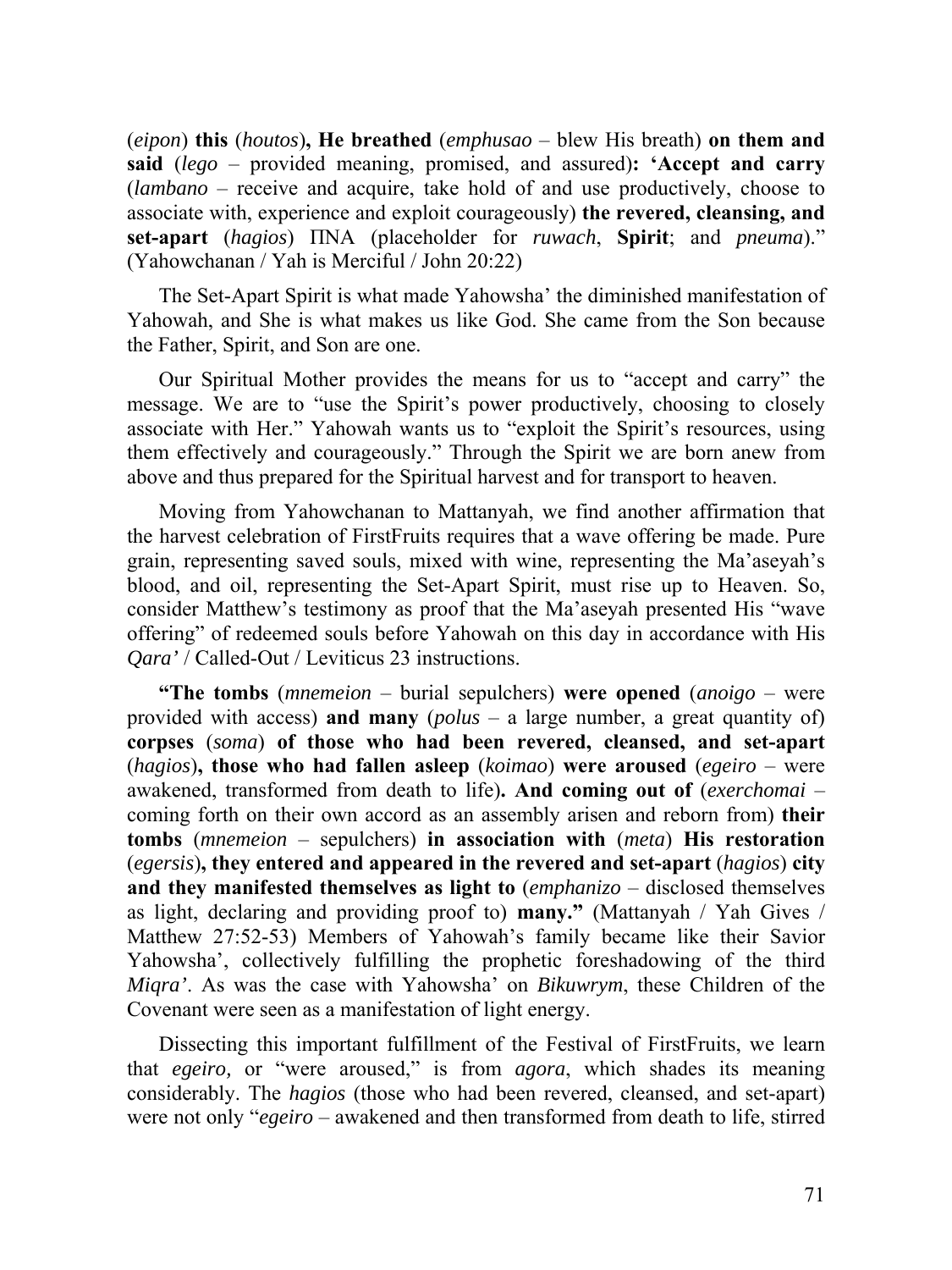and then enabled to appear," they were "*agora* – an assembly of people brought forth for the purpose of public debate, for election and thus to facilitate choice." They were evidence of "a favorable judgment in the marketplace of ideas." They were "the beneficiaries of a business transaction" known as *ga'al*/redemption.

Yahowsha' came to stir public discussion on the subject of who Yahowah is, what He is like, what He recommends and desires, and what provision He has provided. He did this so that we could judge the evidence and then make an informed and wise choice, one by which we can elect to know Him and trust Him, becoming part of His assembly—*Yahuwdym*. This is the business of God.

*Emphanizo* is an equally revealing term. It defines Yahowsha's relationship with Yahowah as well as the purpose of His visit. An *emphanizo* is a "manifestation." Webster defines "manifestation" as: "the act or process of revealing a form of an individual in a public demonstration for the purpose of presenting their power in a way in which is readily perceived by the senses, especially by sight." An *emphanizo*/manifestation is "easily understood and recognized by the mind; it makes someone or something evident by demonstrably displaying it or them." As such, *emphanizo* is designed "to exhibit and disclose [Yahowah's] nature and power." To *emphanizo* is "to make Him known by providing proof and then declaring that proof publicly."

To further appreciate this term, *emphanizo* is a compound of *em,* a variation of *en* meaning "by and with" and *phaino*, which conveys "to shine light, to bring forth into the light, to cause light to shine, and to shed light." *Phaino* also means: "to become evident, clear and manifest." *Phaino* is from the base of *phos* which is "light." This should not be surprising since God is light—even the Father of Light. Light is Yahowah's most oft-repeated metaphor to describe Himself because it is the most revealing and accurate.

By analyzing the root of *emphanizo,* we discover that the process of change that makes our restored and reconciled nature different than our current mortal existence, is directly related to light. This means we will become more like Yahowah in yet another way. Light is energy and yet it has a particle nature, much like the post *Bikuwrym* Yahowsha'. And light exists in the eternal now where past, present and future are one. This makes light eternal. In the context of the FirstFruits Harvest, it reveals a great deal about the purpose of this day. These were not physical bodies which were seen, but instead manifestations of Yahowah's light in harmony with the souls of the Called-Out.

Analyzing this amazing passage further, we discover that the revered, cleansed, and set-apart souls who comprised the FirstFruits Harvest were "awakened from their sleep." This means that those whose mortal lives ended before Yahowsha's fulfillment of Passover and Unleavened Bread, the transition